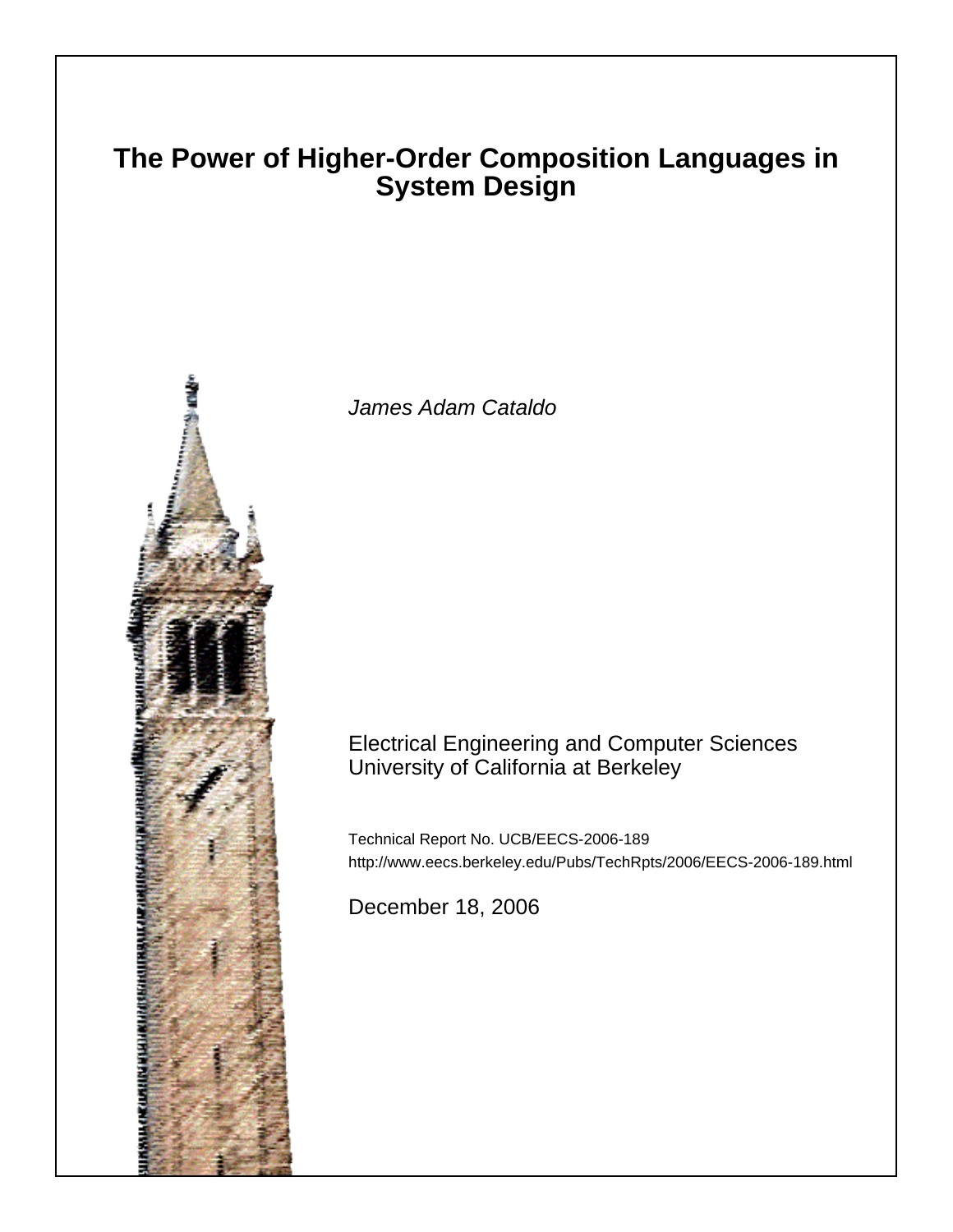Copyright © 2006, by the author(s). All rights reserved.

Permission to make digital or hard copies of all or part of this work for personal or classroom use is granted without fee provided that copies are not made or distributed for profit or commercial advantage and that copies bear this notice and the full citation on the first page. To copy otherwise, to republish, to post on servers or to redistribute to lists, requires prior specific permission.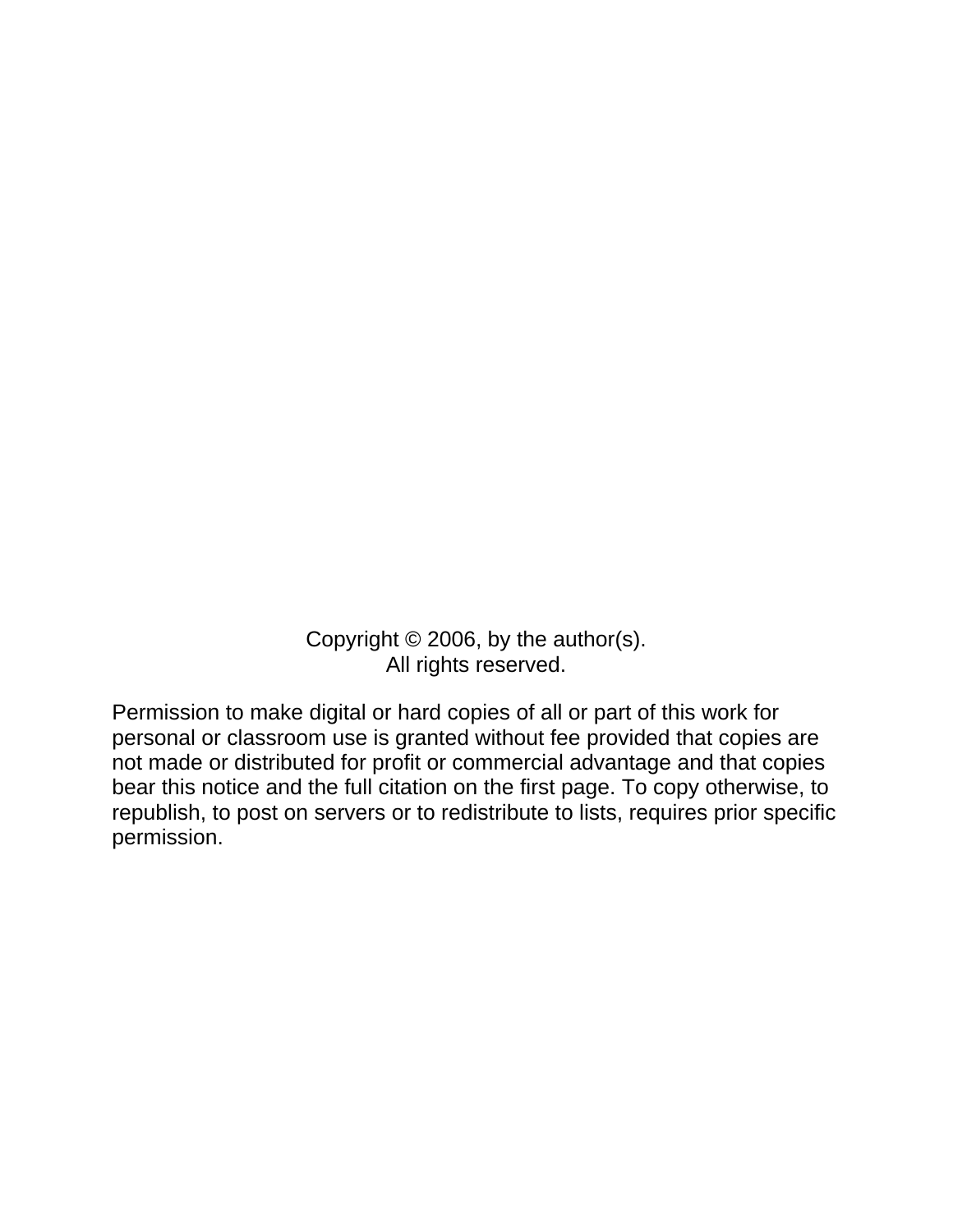### The Power of Higher-Order Composition Languages in System Design

by

James Adam Cataldo

B.S. (Washington University in St. Louis) 2001 M.S. (University of California, Berkeley) 2003

A dissertation submitted in partial satisfaction of the requirements for the degree of Doctor of Philosophy

in

Electrical Engineering

in the

### GRADUATE DIVISION of the UNIVERSITY OF CALIFORNIA, BERKELEY

Committee in charge: Professor Edward Lee, Chair Professor Alberto Sangiovanni-Vincentelli Professor Raja Sengupta

Fall 2006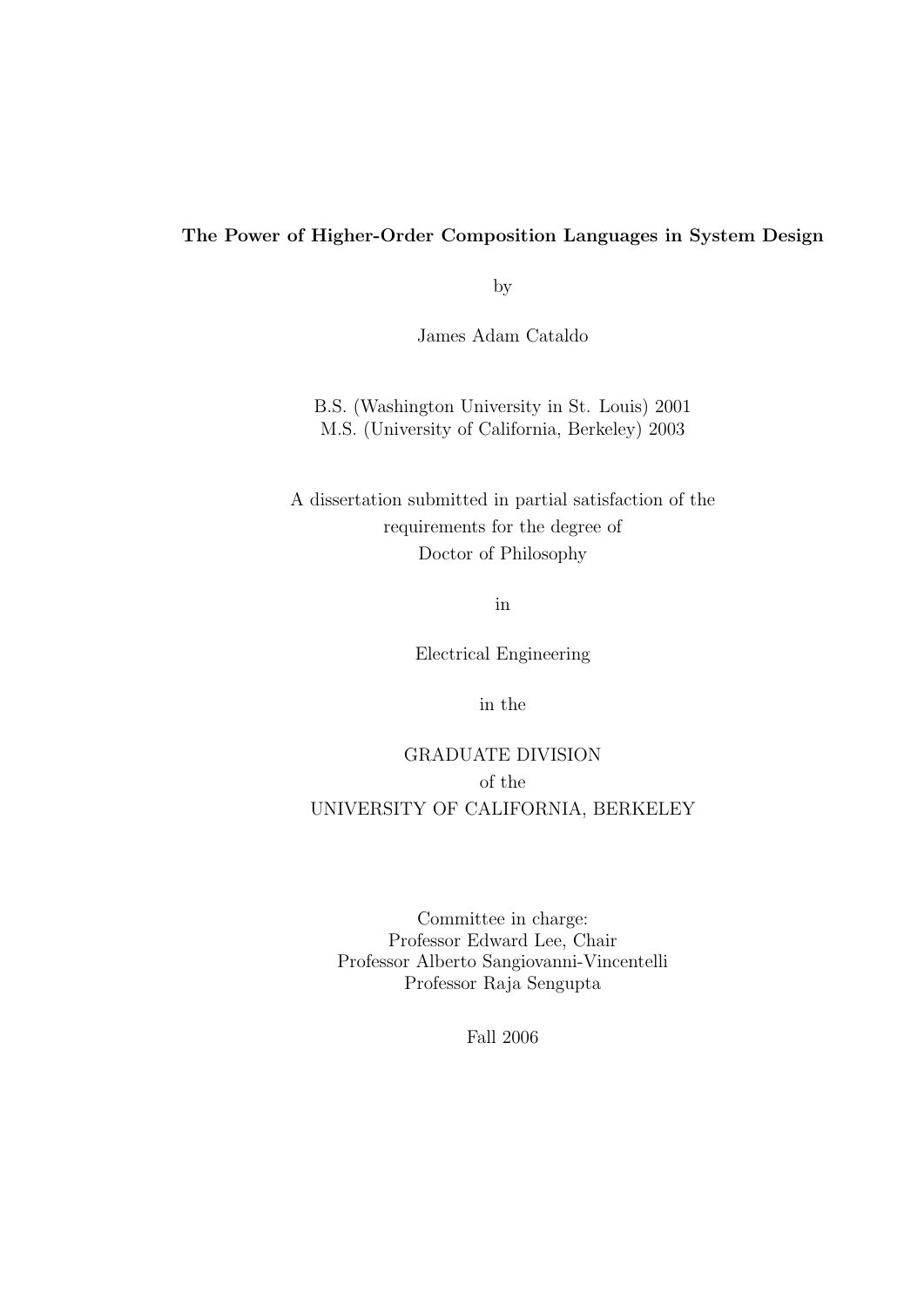The dissertation of James Adam Cataldo is approved:

Chair Date

Date

Date

University of California, Berkeley

Fall 2006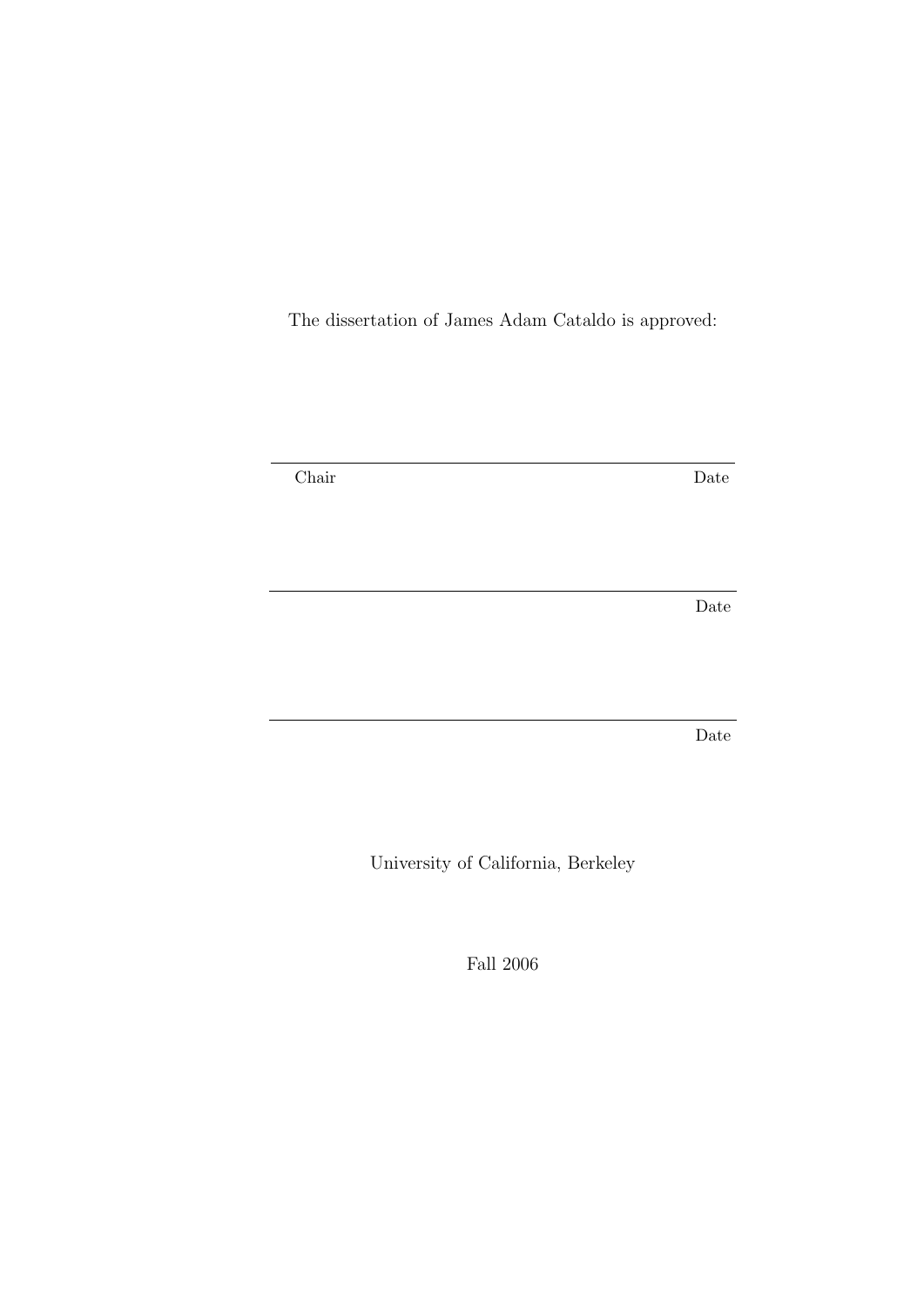### The Power of Higher-Order Composition Languages in System Design

Copyright 2006

by

James Adam Cataldo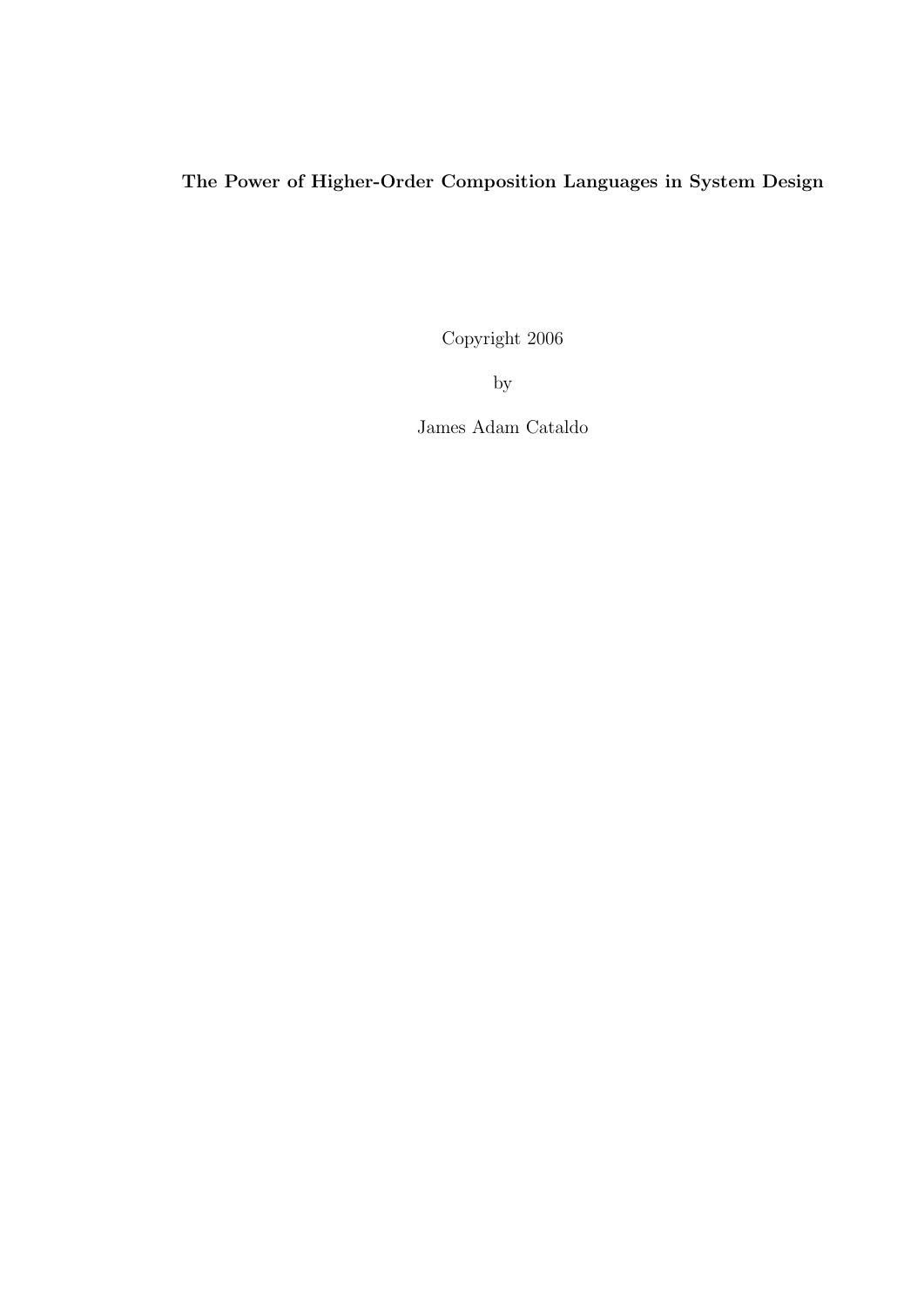#### Abstract

#### The Power of Higher-Order Composition Languages in System Design

by

James Adam Cataldo

Doctor of Philosophy in Electrical Engineering

University of California, Berkeley

Professor Edward Lee, Chair

This dissertation shows the power of higher-order composition languages in system design. In order to formalize this, I develop an abstract syntax for composition languages and two calculi. The first calculus serves as a framework for composition languages without higher-order components. The second is a framework for higherorder composition languages. I prove there exist classes of systems whose specification in a higher-order composition language is drastically more succinct than it could ever be in a non-higher-order composition language.

To justify the calculus, I use it as a semantic domain for a simple higher-order composition language. I use it to reason about higher-order components in this more practical language and use n-level clock distribution networks as a class of systems whose description must grow exponentially in a non-higher order composition lan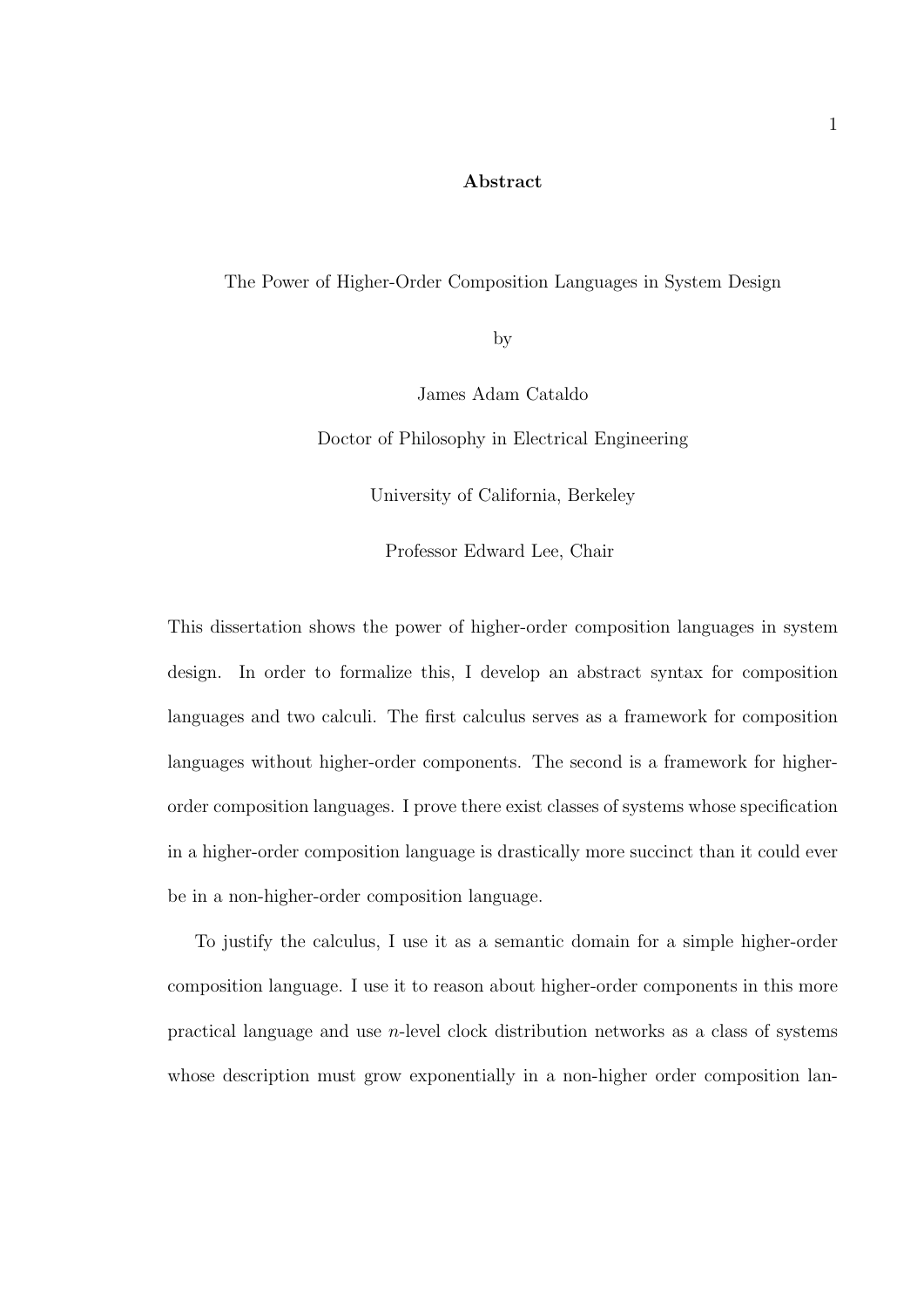guage, but whose description grows linearly with  $n$  in a higher-order composition language.

As a prototype higher-order composition language, I developed the Ptalon programming language for Ptolemy II. I explain how components can be built in Ptalon, and I give several examples of models built as a higher-order components in this language. These examples span several domains in system design: control theory, signal processing, and distributed systems.

Unlike functional languages, where higher-order functions are infused with a program's execution semantics, the ability to provide scalable higher-order mechanism is completely separated from execution semantics in higher-order composition languages. As a design technique, higher-order composition languages can be used to provide extremely scalable system descriptions.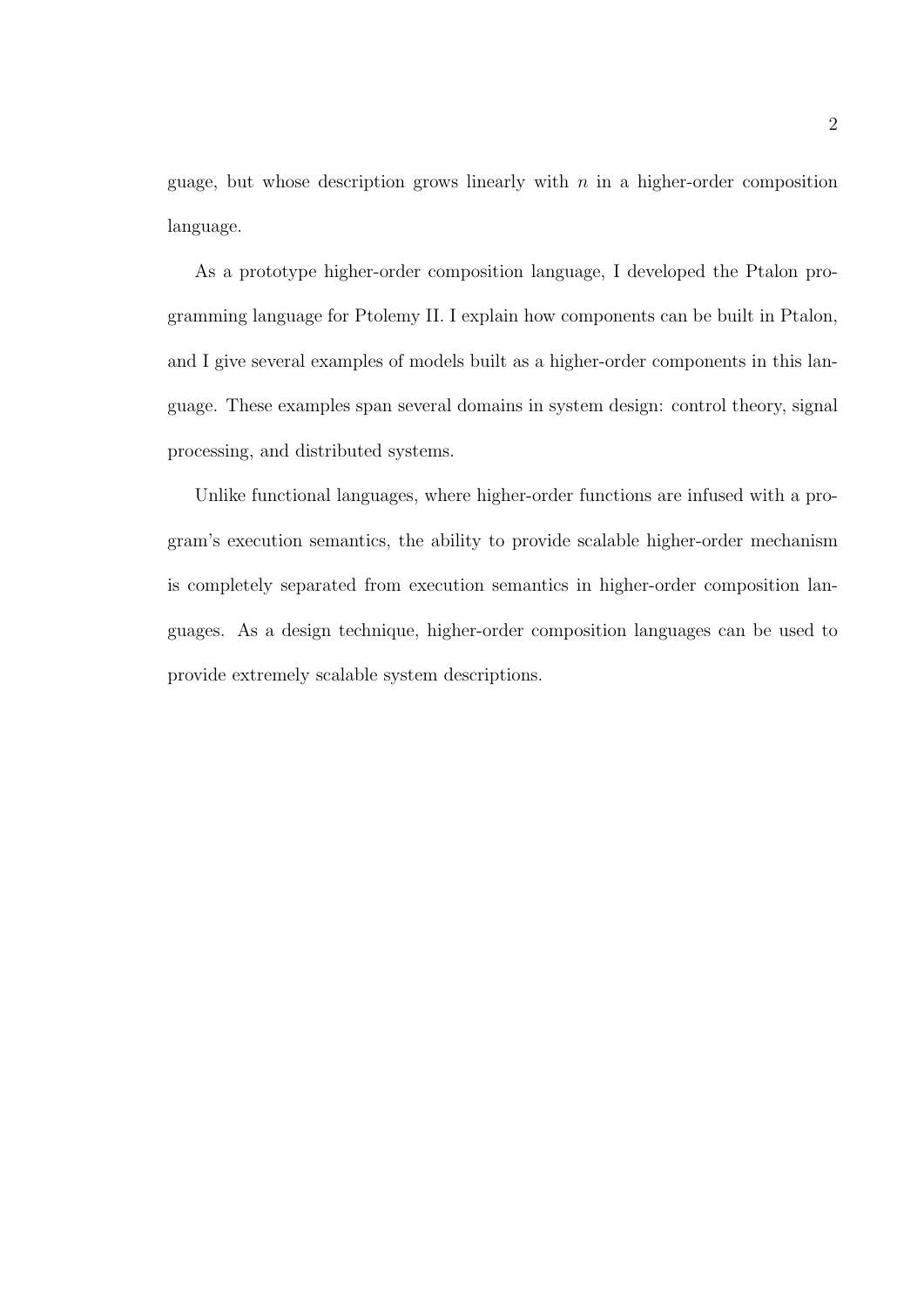To Janie, queen of the obscure.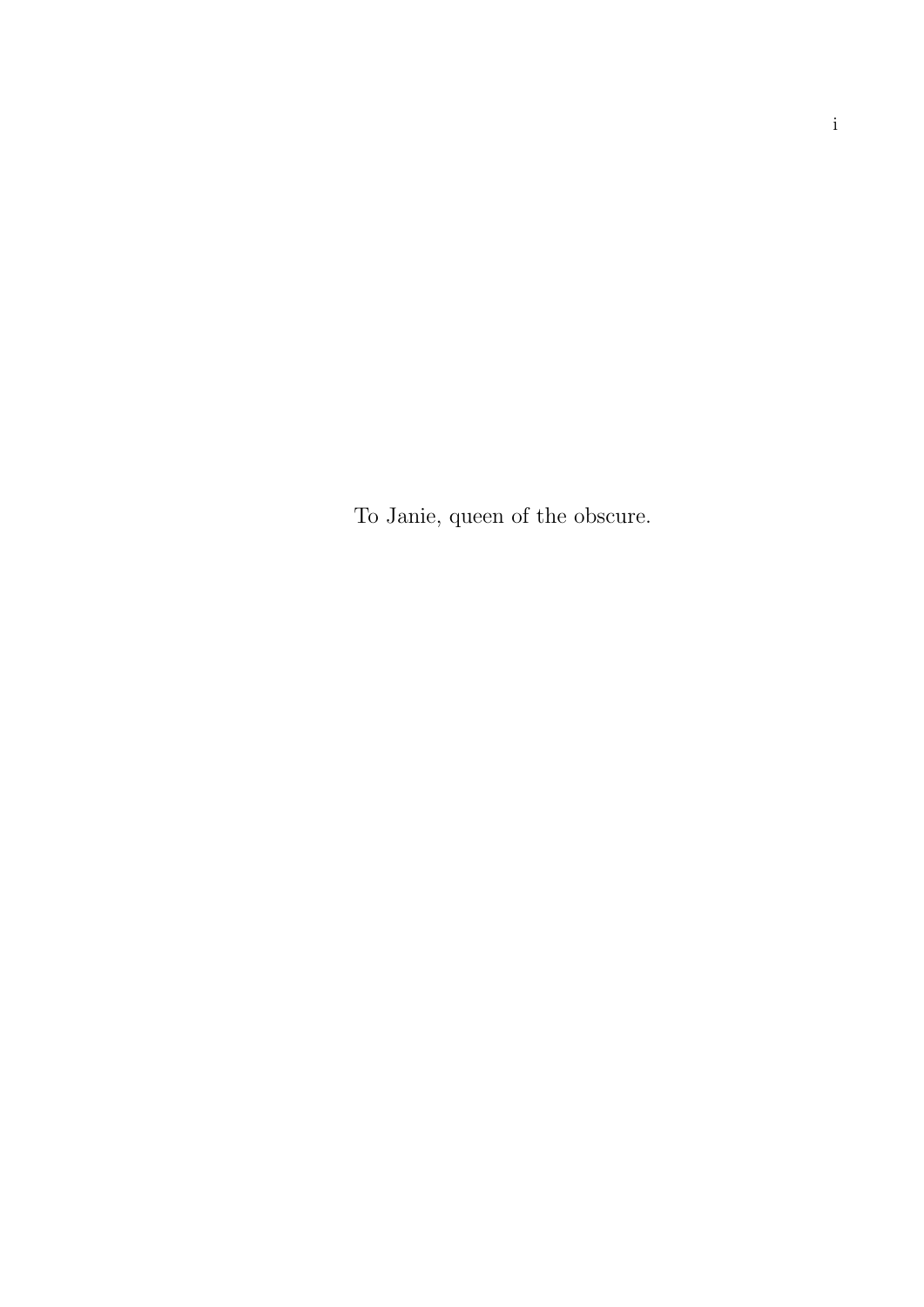### **Contents**

| List of Figures |                                                        |       |                                                                                 |    |  |  |
|-----------------|--------------------------------------------------------|-------|---------------------------------------------------------------------------------|----|--|--|
| $\mathbf{1}$    | Introduction                                           |       |                                                                                 |    |  |  |
|                 | 1.1                                                    |       |                                                                                 |    |  |  |
|                 | 1.2                                                    |       | 10                                                                              |    |  |  |
|                 |                                                        | 1.2.1 |                                                                                 | 10 |  |  |
|                 |                                                        | 1.2.2 |                                                                                 | 17 |  |  |
| $\overline{2}$  | The Succinctness of Higher-Order Composition Languages |       |                                                                                 |    |  |  |
|                 | 2.1                                                    |       |                                                                                 | 22 |  |  |
|                 |                                                        | 2.1.1 | Formal Details of the Simple Calculus                                           | 26 |  |  |
|                 |                                                        | 2.1.2 | Structural Equivalence and Abstract Syntax                                      | 32 |  |  |
|                 | 2.2                                                    |       |                                                                                 | 34 |  |  |
|                 |                                                        | 2.2.1 | Formal Details of the Extended Calculus                                         | 37 |  |  |
|                 |                                                        | 2.2.2 | Reduction Isomorphism to $\lambda$ Calculus with Constants                      | 49 |  |  |
|                 |                                                        | 2.2.3 | Scalability of Higher-Order Composition                                         | 54 |  |  |
|                 |                                                        | 2.2.4 | Undecidability of Structural Equivalence                                        | 62 |  |  |
|                 |                                                        | 2.2.5 | Abstract Syntax for the Extended Calculus                                       | 64 |  |  |
|                 | 2.3                                                    |       |                                                                                 | 65 |  |  |
| 3               |                                                        |       | The Extended Calculus as a Semantic Domain                                      | 67 |  |  |
|                 | 3.1                                                    |       |                                                                                 | 68 |  |  |
|                 | 3.2                                                    |       |                                                                                 |    |  |  |
|                 | 3.3                                                    |       |                                                                                 |    |  |  |
|                 | 3.4                                                    |       | Proofs Using the Semantics Function $\ldots \ldots \ldots \ldots \ldots \ldots$ | 80 |  |  |
|                 |                                                        | 3.4.1 |                                                                                 | 81 |  |  |
|                 |                                                        | 3.4.2 |                                                                                 | 83 |  |  |
|                 |                                                        | 3.4.3 | Scalability of a Clock Distribution Network                                     | 89 |  |  |
|                 | 3.5                                                    |       |                                                                                 | 92 |  |  |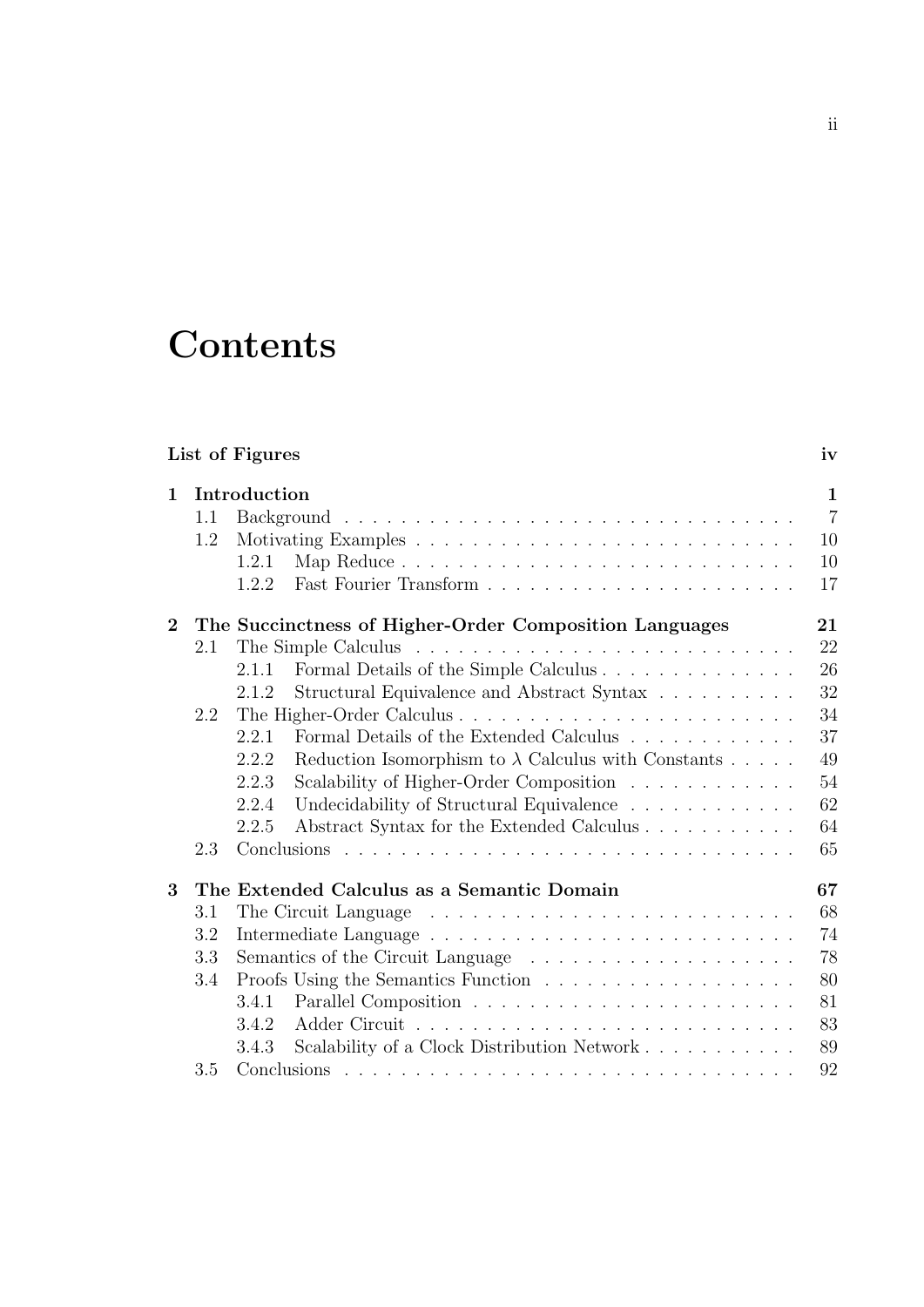|                     | 4 The Ptalon Programming Language | 94  |  |
|---------------------|-----------------------------------|-----|--|
|                     |                                   | -94 |  |
| 4.2                 |                                   |     |  |
|                     |                                   |     |  |
|                     |                                   |     |  |
| 5 Conclusions       |                                   | 107 |  |
| <b>Bibliography</b> |                                   |     |  |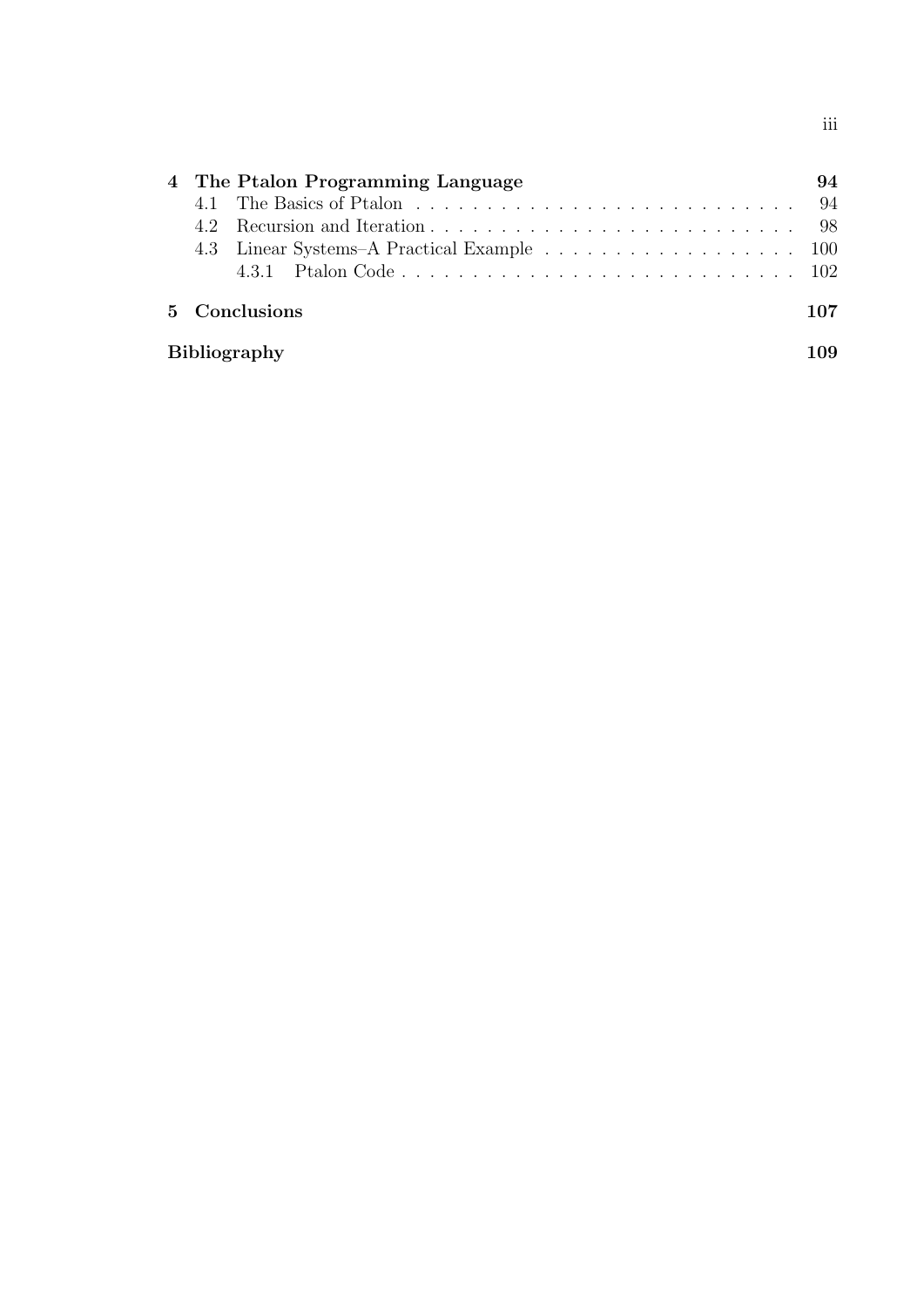## List of Figures

| 1.1 | The Ptolemy model corresponding to the higher-order MapReduce<br>component when the number of map components equals two and the |          |
|-----|---------------------------------------------------------------------------------------------------------------------------------|----------|
| 1.2 | number of reduce components equals three<br>The Ptolemy model corresponding to a decimation-in-time FFT higher-                 | 15<br>20 |
| 2.1 | A two port component in the simple calculus                                                                                     | 23       |
| 2.2 | A network of two components in parallel.                                                                                        | 25       |
| 2.3 |                                                                                                                                 | 26       |
| 2.4 |                                                                                                                                 | 27       |
| 3.1 | A three-level buffered clock distribution network                                                                               | 89       |
| 4.1 | A Ptolemy model equivalent to the Identity component in Ptalon                                                                  | 96       |
| 4.2 | The model corresponding to the Link component in Ptalon after the                                                               |          |
|     |                                                                                                                                 | 97       |
| 4.3 | A Ptolemy model equivalent to the Combine component in Ptalon                                                                   | 98       |
| 4.4 | The Ptolemy model corresponding to the Parallel component in Ptalon                                                             |          |
|     |                                                                                                                                 | 99       |
| 4.5 | The Ptolemy model corresponding to an IterativeParallel component                                                               |          |
|     |                                                                                                                                 | 100      |
| 4.6 | A Ptolemy model corresponding to the LinearStateSpace component                                                                 |          |
|     | in Ptalon with the parameters of Equations 4.1 through $4.4. \ldots \ldots$                                                     | 102      |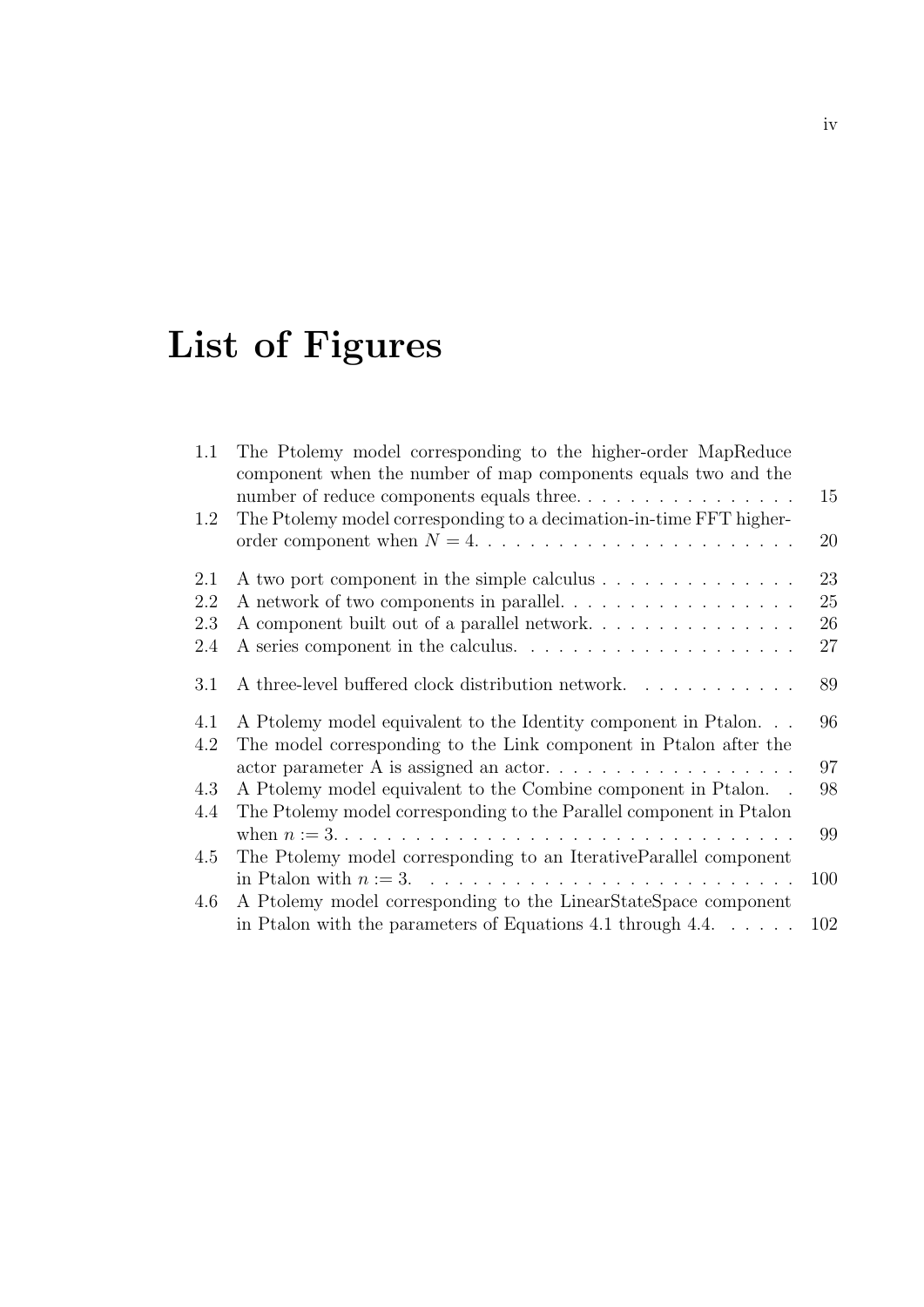### Acknowledgments

Of course, I must thank my mother and father for all the time, energy, money, etc. they have given me throughout my life. Everyone on my thesis committee has been very helpful, particularly Prof. Edward Lee, who has served as an inspiration for me during my time in grad school. I also owe him thanks for actually reading my dissertation multiple times. I must thank Prof. Alberto Sangiovanni-Vincentelli for inspiring some of the theoretical work in this dissertation and Prof. Raja Sengupta for giving me a great idea for an example problem.

Perhaps most importantly, I would like to thank Janie, who has been by my side offering support for the past five years. Without her constant jokes, my grad school experience would have been very dull.

For help on the Ptalon project, I must thank Thomas Feng, Elaine Cheong, and Andrew Mihal for their work on the original composition calculus. Jörn Janneck, Jie Liu, and Steve Neuendorffer have also given me some insight and ideas. I would also like to thank Jeffrey Dean for his feedback on my MapReduce example and Prof. Stephen Edwards for introducing me to higher-order components in SHIM.

For helping me on previous projects in grad school, I must thank Haiyang Zheng, Xiaojun Liu, and Eleftherios Matsikoudis for their work with me on abstract semantics. I must also thank Aaron Ames, Prof. Ian Mitchell, Prof. Shankar Sastry, Hoam Chung, Prof. Claire Tomlin, Prof. Karl Hedrik, and Prof. Pravin Varaiya for working with me on control theory. I'd also like to thank some other members of the Ptolemy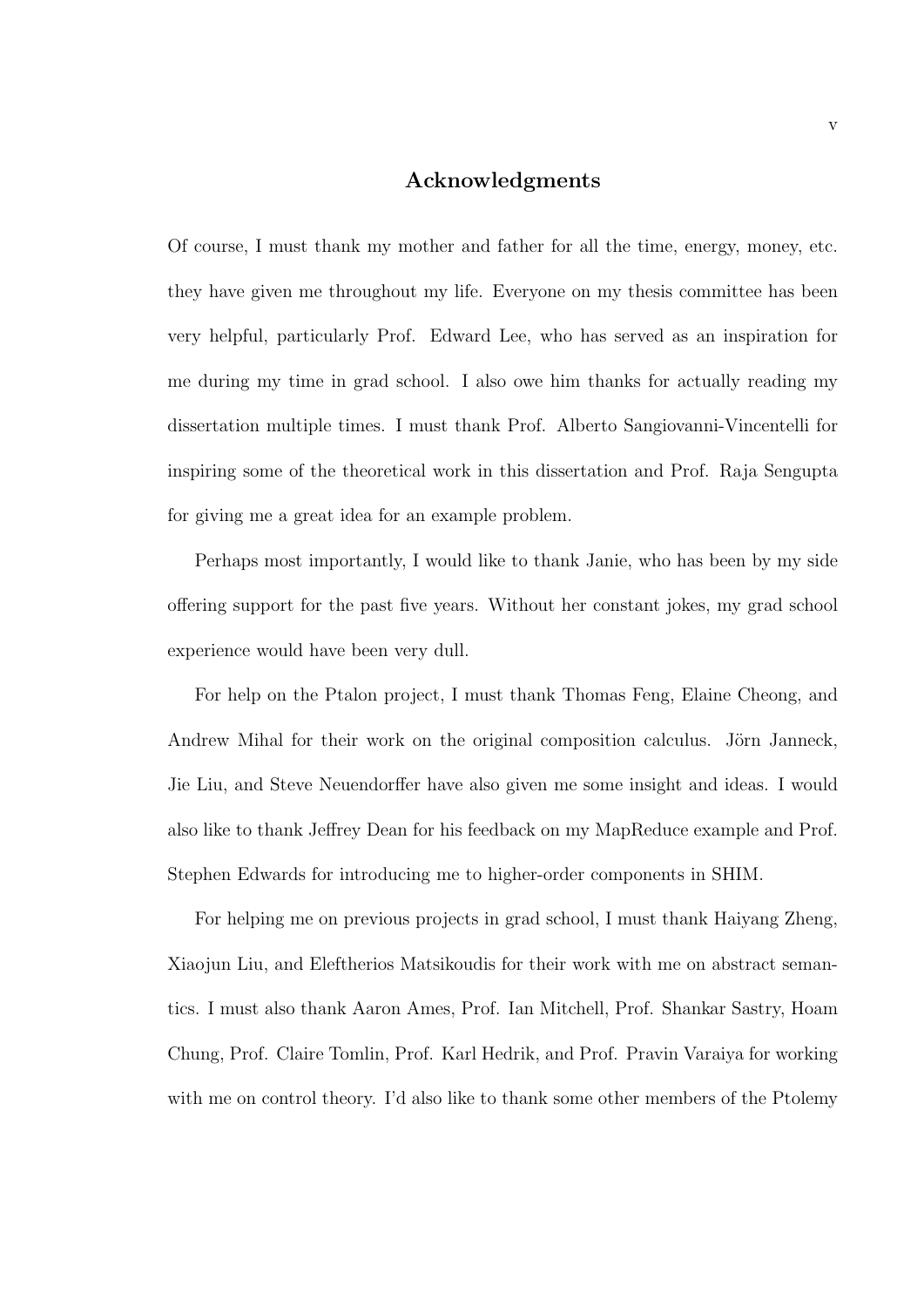group with whom I've had the pleasure of many fruitful discussions over the years, especially Yang Zhao and Rachel Zhou, but also Christopher Hylands, James Yeh, Chris Chang, and Gang Zhou.

I can't forget to mention Dan Schonberg and Trevor Meyerowitz for all the good times at Berkeley. Finally, I must also thank the rest of my family–Cory, Mike, Jessica, Asia, Coral, and Lexie–for the support they've offered along the way.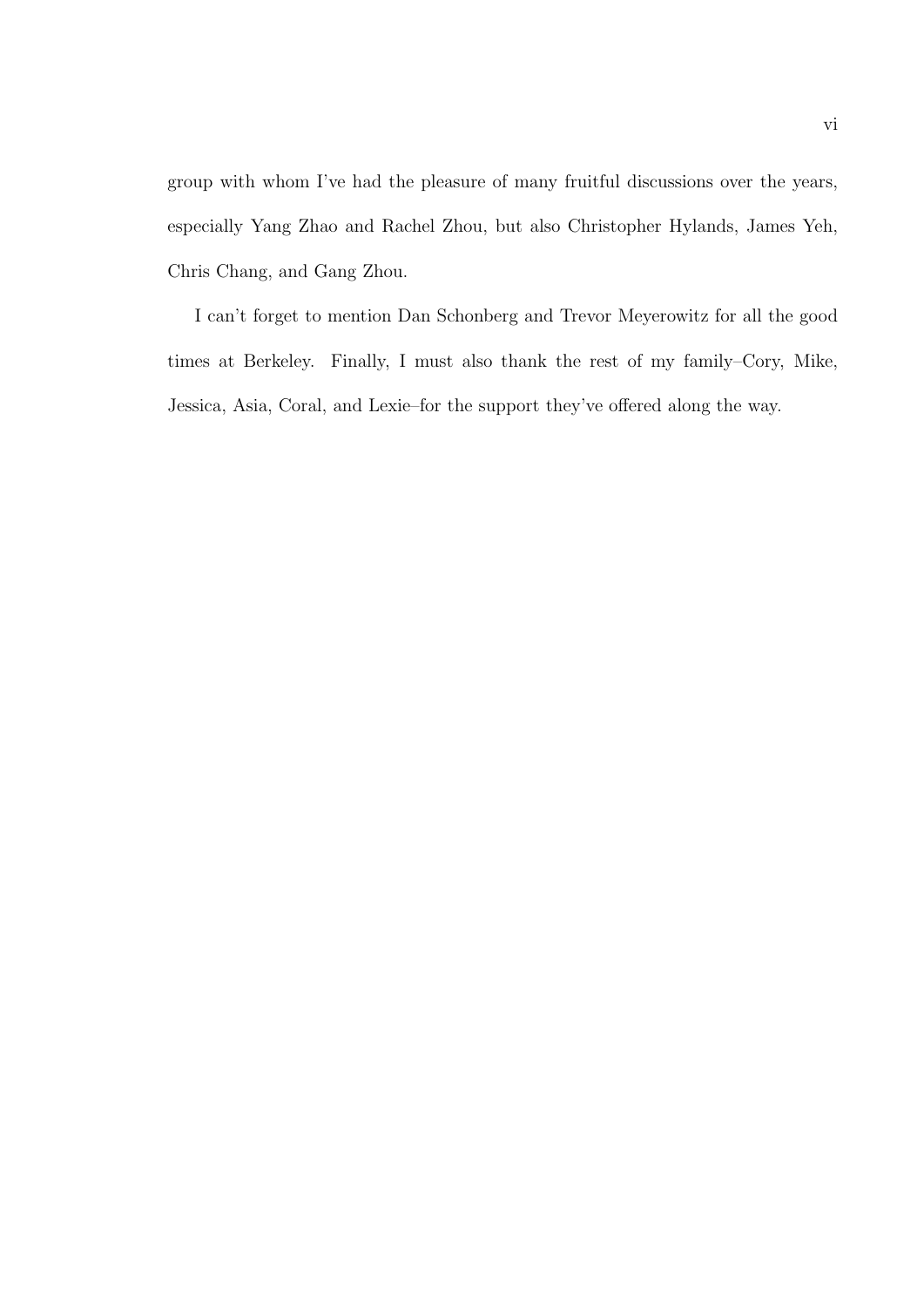### Chapter 1

### Introduction

Scalability is a big problem in system design. Kuetzer et al. [34] suggest an "orthogonalization of concerns" to help manage this problem. The idea is to separate various aspects of system design to allow more effective exploration of possible solutions in the design space. As an example, function, or what the system should do, can be separated from architecture, or how the system should do it. Similarly, communication, or how components transfer data, can be separated from computation, or how components transform data.

Another design methodology which addresses scale is Sztipanovits and Karsai's "model-integrated computing" [51]. Here the idea is to automate the transformation of a metamodel specification of a domain-specific modeling language, coupled with model integrity constraints, into a domain-specific design environment. Whenever possible, models, analysis tools, and transformation tools are shared across domains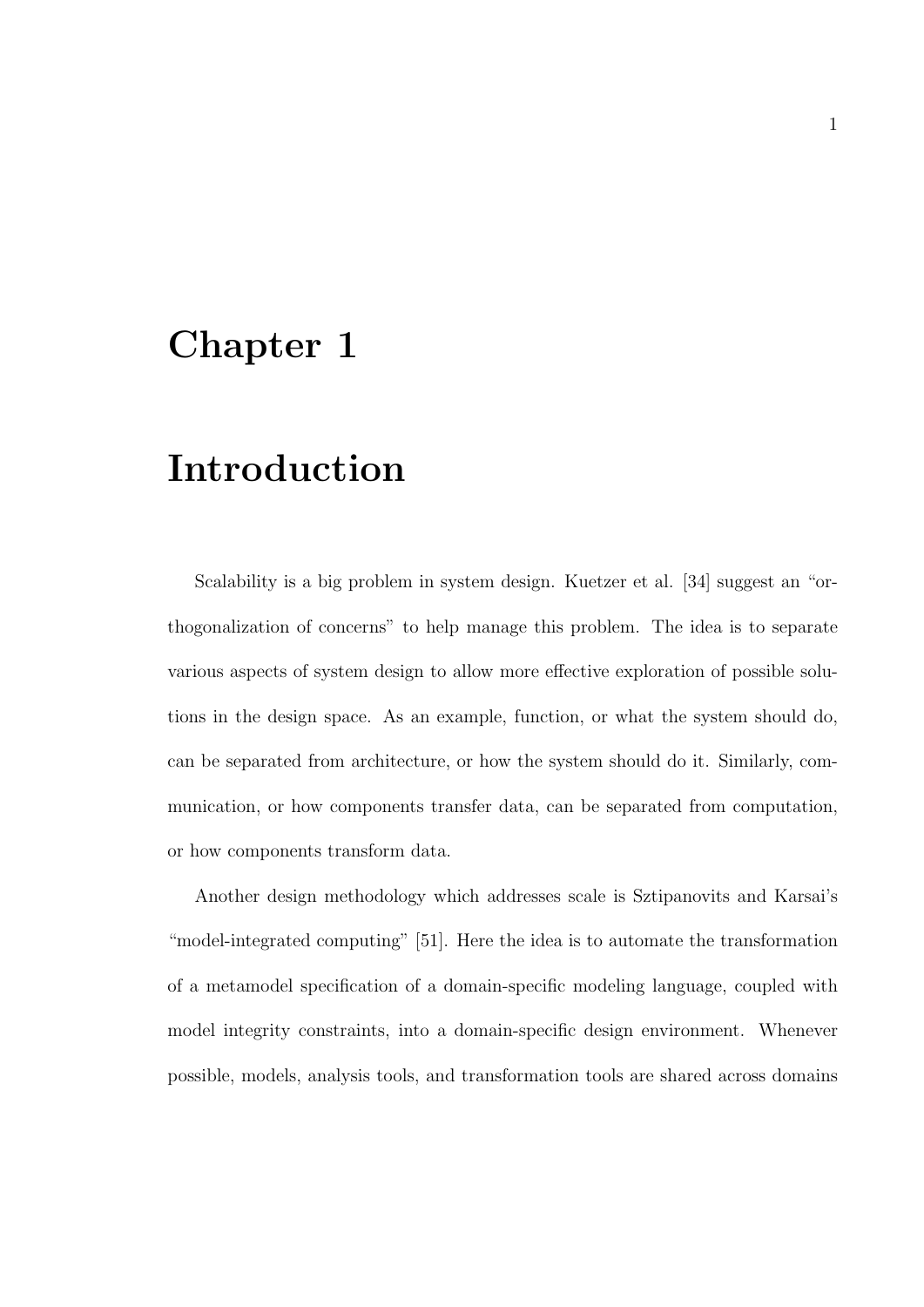to promote reuse and to save design time, both in a particular design environment and in the design of that design environment. Lédeczi et al.  $[1]$  identify an important orthogonalization of concerns in model-integrated computing, the separation of "static semantics," or the rules to specify which domain models are well-formed in a design environment, from "dynamic semantics," or the execution semantics of a system implementation or simulation.

Jackson and Sztipanovits [30] have taken this orthogonalization a step further by formalizing static and dynamic semantics in what they call "structural semantics" and "behavioral semantics" respectively. They formulate structural semantics as a decision procedure for checking model well-formedness in a particular domain. They formulate dynamic semantics as an "interpretation," or a mapping from one domain to another.

For any particular structural semantics, scalability can be an issue in the specification of system structure. Complex systems may require huge descriptions. A large system may contain a large amount of redundant structure, and exploiting this redundancy can lead to more succinct structural descriptions.

With this in mind, I propose *higher-order components* as a design technique to addresses the scalability concern. In functional programming languages, functions are referred to as "higher-order" because they may be stored in data structures, passed as arguments, and returned as results [27]. Similarly, in a composition language, or a language for constructing networks of components, the components are higher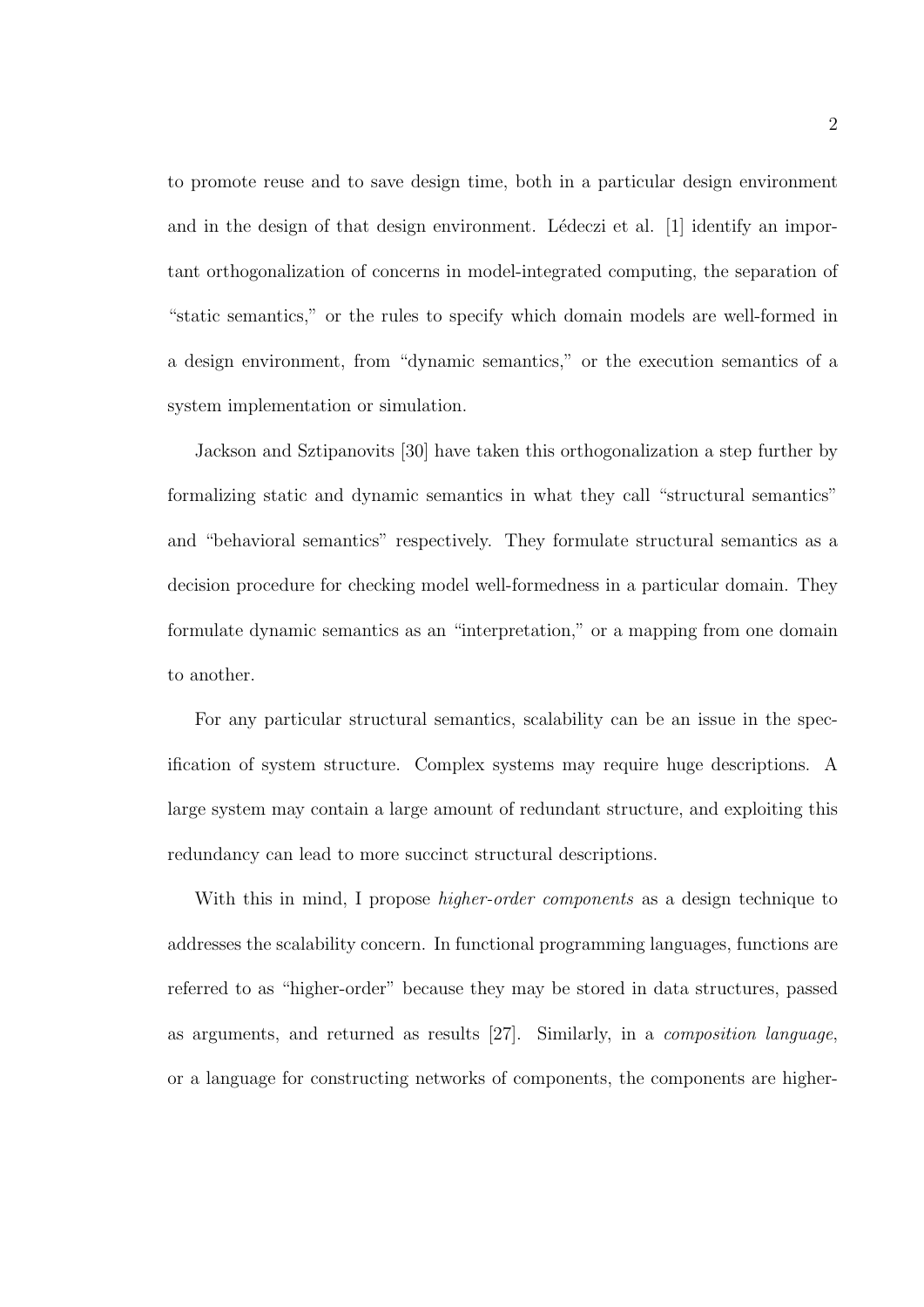order when they may serve as parameters to other components. In a higher-order composition language, a system's structure is effectively parameterizable, and the parameters may be other systems.

As a design concern, the succinctness of a system description is orthogonal to its structural and behavioral well-formedness of models. Two expressions may represent the same system structure, but one may be much more compact than the other. The design goal of my technique is to minimize the amount of input a system designer must provide to create a new system, thus enabling one form of scalability in system design.

Unlike higher-order functions in a functional language, the semantics of higherorder components in a composition language are orthogonal to the execution semantics of the underlying model they represent. Given the parameters to a higher-order component in a model, the component may be "reduced" to a non-higher-order component before the system is simulated, verified, generated, or synthesized. This is a form of "partial evaluation." Partial evaluation is a program transformation technique for specializing programs with partial input known [13]. As an example, the Haskell function

f  $x = (2 + 3) * x$ 

may be transformed to

f  $x = 5 * x$ 

before the value of x is known. Executing the second program at some later time when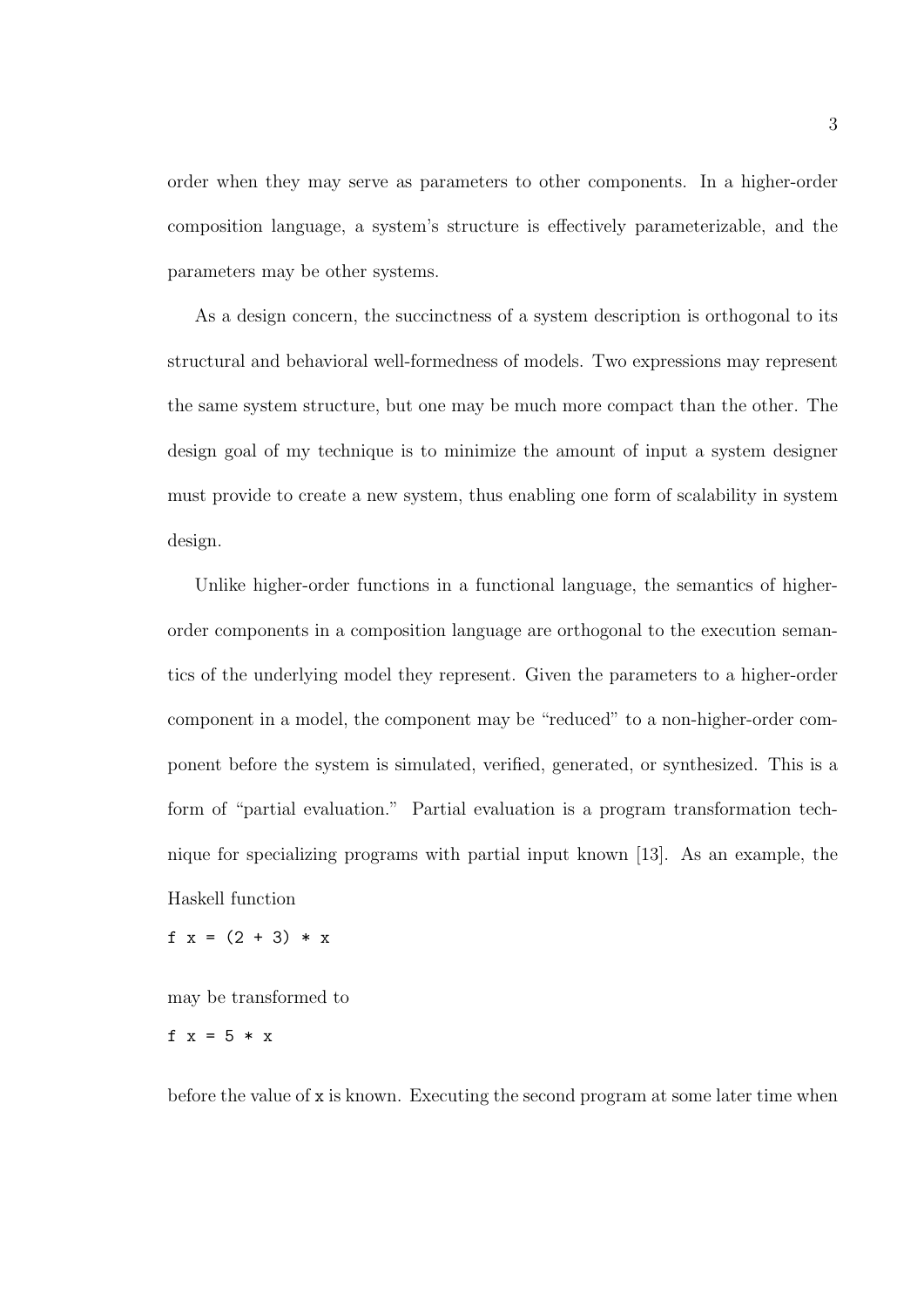x is known, perhaps after the user supplies some input, requires less time, since the addition step has already been performed. In the context of higher-order composition languages, the designer must specify the parameters of a higher-order component before applying input data to the component in a simulation or synthesizing a circuit for the component. This is useful because the execution semantics, whether simulated, compiled, interpreted, or synthesized, need not be concerned with higher-order composition. The execution semantics need only be defined on the "flattened" model.

To show how higher-order components can lead to succinct syntactic descriptions of large systems, I formalize the notion of composition language in the form of a calculus. This calculus, which I call the "simple calculus," is general enough to represent system structures in a large class of design environments. The basic entities of the calculus are ports, or interface points through which data flows, and relations, which are combined with ports to provide connections. The basic operators of the calculus are parallel composition, which is used to combine entities in the calculus, connection, which is used to declare the routing of system data, and encapsulation, which is used to build system hierarchy.

In the calculus I present, I also include as basic entities attributes, which may be used to distinguish certain system characteristics at the structural level. Attributes are not completely fundamental to the calculus, since my main results would all hold without them. They serve a function in my calculus as similar to the function "constants" provide in  $\lambda$  calculus. Namely, application-specific information may be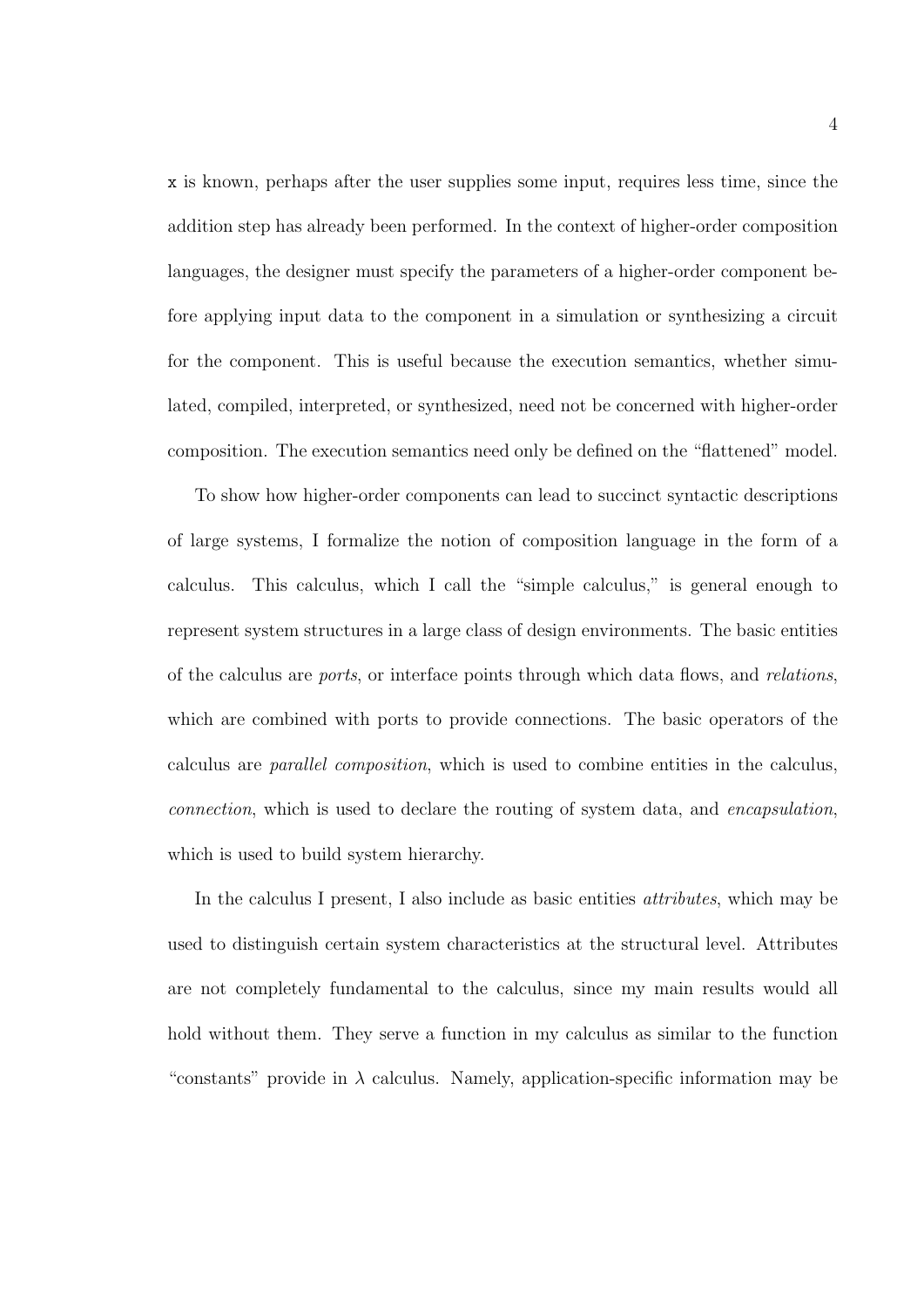encoded in the terms of the calculus using attributes. In  $\lambda$  calculus, the numbers  $0, 1, 2, \ldots$  are commonly included in the calculus along with basic arithmetic operators to map practical functional languages, like Lisp and Haskell, to  $\lambda$  calculus. I will similarly use attributes when I map a higher-order circuit language to the calculus in Chapter 3. An example attribute might declare whether port is an input or output port. Since ports do not have directionality in all system environments, I would not want to include directionality as a primitive of the calculus. If I want to reason about the structural semantics of a model, I might want to reject models with input ports connected to input ports. Attributes afford me the ability to reason about such structural elements that go beyond the basic calculus.

In the simple calculus, there is no notion of a higher-order component. I extend this calculus with variable abstraction and function application to facilitate higherorder components. Along with this, I introduce a notion of reduction for terms in this "extended calculus." This reduction satisfies the Church Rosser property, which implies that each term in the calculus reduces to at most one term in the simple calculus. Equivalently, each higher-order component, when given parameters, reduces to at most one non-higher-order component.

I define a notion of size which is equivalent to the notion of size (or length) in  $\lambda$  calculus. The size of a term is roughly the number of symbols in the term. I prove that there exist classes of systems whose description in the extended calculus is drastically smaller than they could ever be in the simple calculus. This establishes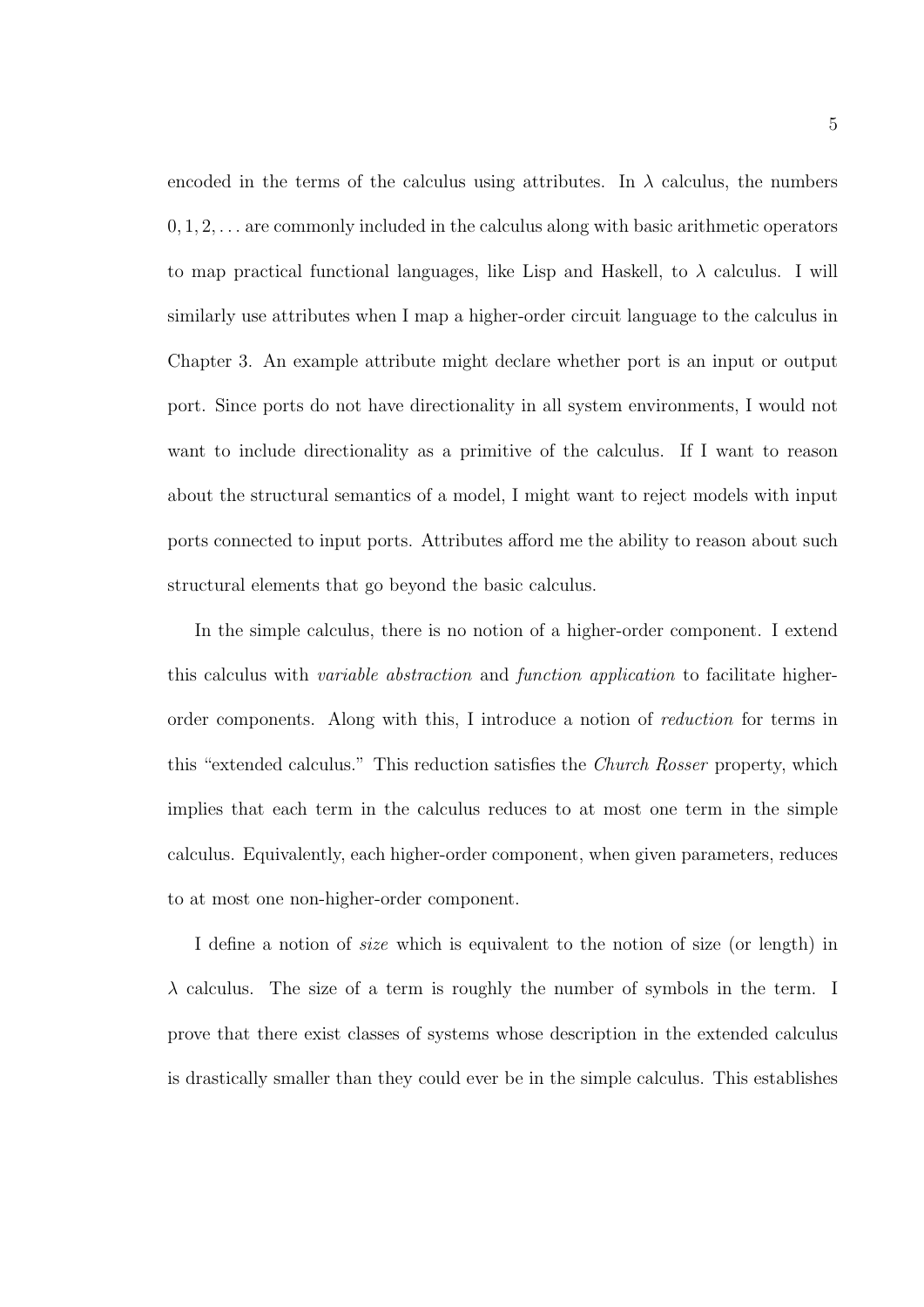the expressive power that higher-order components can provide for succinct system descriptions in a composition language.

This succinctness comes with a cost, however. I define a notion of structural equivalence, which I can use to determine whether or not two terms in the calculus represent systems with the same structure, and a corresponding notion of abstract syntax for composition languages. Two terms in the simple calculus share the same abstract syntax if and only if they are structurally equivalent. In the simple calculus, I prove that checking structural equivalence of two models is always decidable. In the extended calculus, it is not. This need not be viewed as an overly negative result, because in practice it is often possible to determine structural equivalence of higher-order components. Moreover, this undecidability is a direct consequence of the expressiveness of the extended calculus.

To validate my calculus as a useful model, I develop a simple composition language for creating and combining Boolean circuits. To make the example interesting, the language permits higher-order components. I use the extended calculus as a semantic domain for this language. Using this mapping, I show a practical example of a class of systems whose size grows at least exponentially without using higher-order components, but whose size can be reduced to grow at most linearly when higher-order components are allowed.

As a prototype of this concept, I created Ptalon, a higher-order composition language that provides combinators for constructing higher-order components in Ptolemy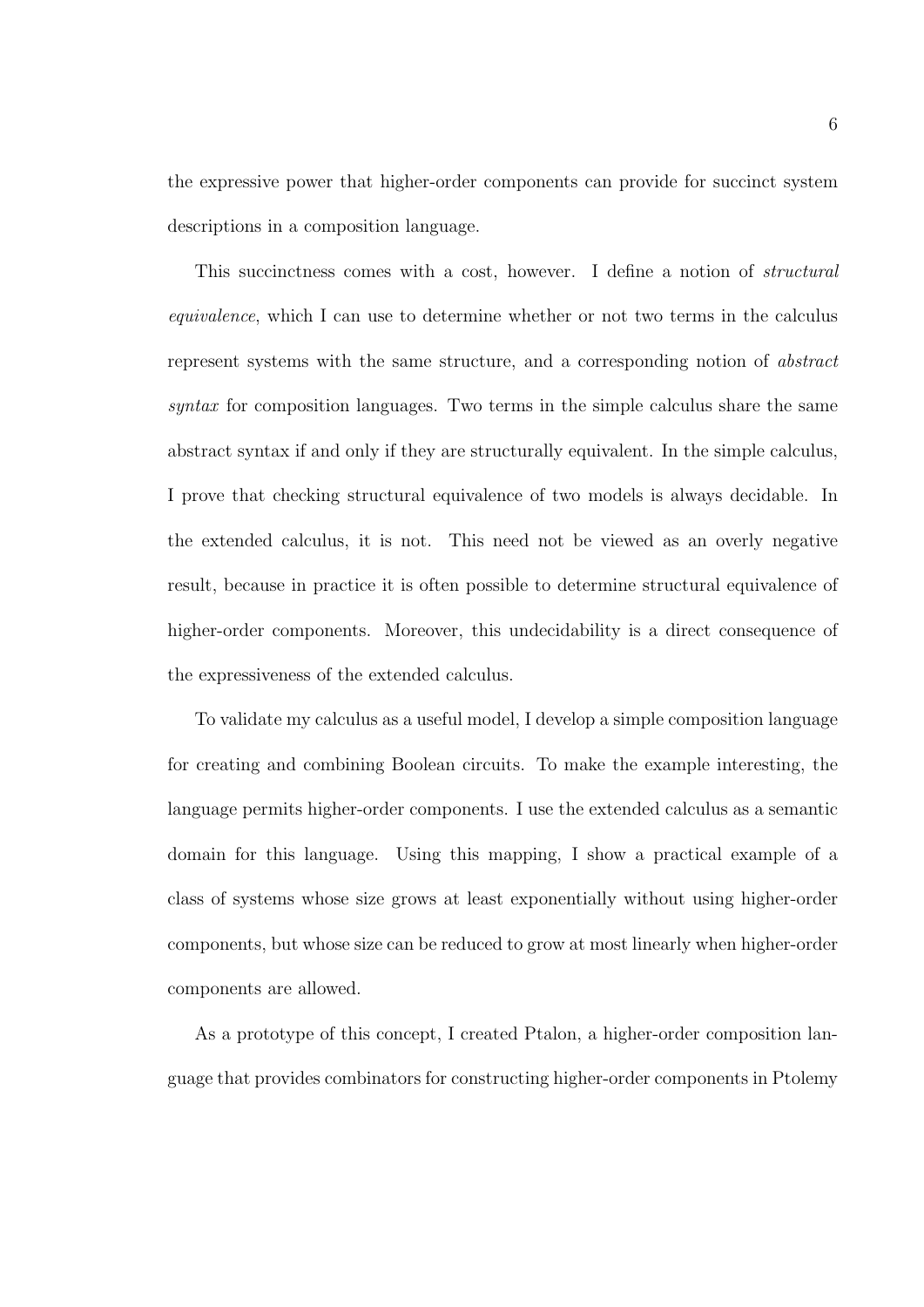II. Ptolemy II is a platform for experimenting with new system design technologies for embedded systems [29]. Ptalon supports all of the features of higher-order components I mentioned above. Its semantics is orthogonal to the execution semantics of Ptolemy II since Ptalon uses partial evaluation to reduce higher-order components before a model is executed.

### 1.1 Background

Higher-order composition can be characterized as a design strategy in actororiented design [37] to address scalability. In actor-oriented design, programmers model concurrent components (called actors) which communicate with one another through ports. Configurations, or hierarchies of interconnected components, are used to bundle networks of components into single components. Actor-oriented systems are commonly designed in a block-diagram environment. Lee [38] believes that actororiented design techniques will yield more reliable concurrent systems than those designed in a thread-based system. Examples of actor-oriented languages and design environments include hardware description languages (like VHDL [48] and Verilog[50]), coordination languages [47], architecture description languages [40], synchronous languages [7], Giotto [24], SystemC [3], SHIM [20], CAL [21], Simulink [17], LabVIEW [32], Metropolis [4], Ptolemy II [29], GME [36] and many more.

Ptolemy II, Metropolis, and GME deserve special attention as actor-oriented design environments for some of the novel design techniques they employ. Ptolemy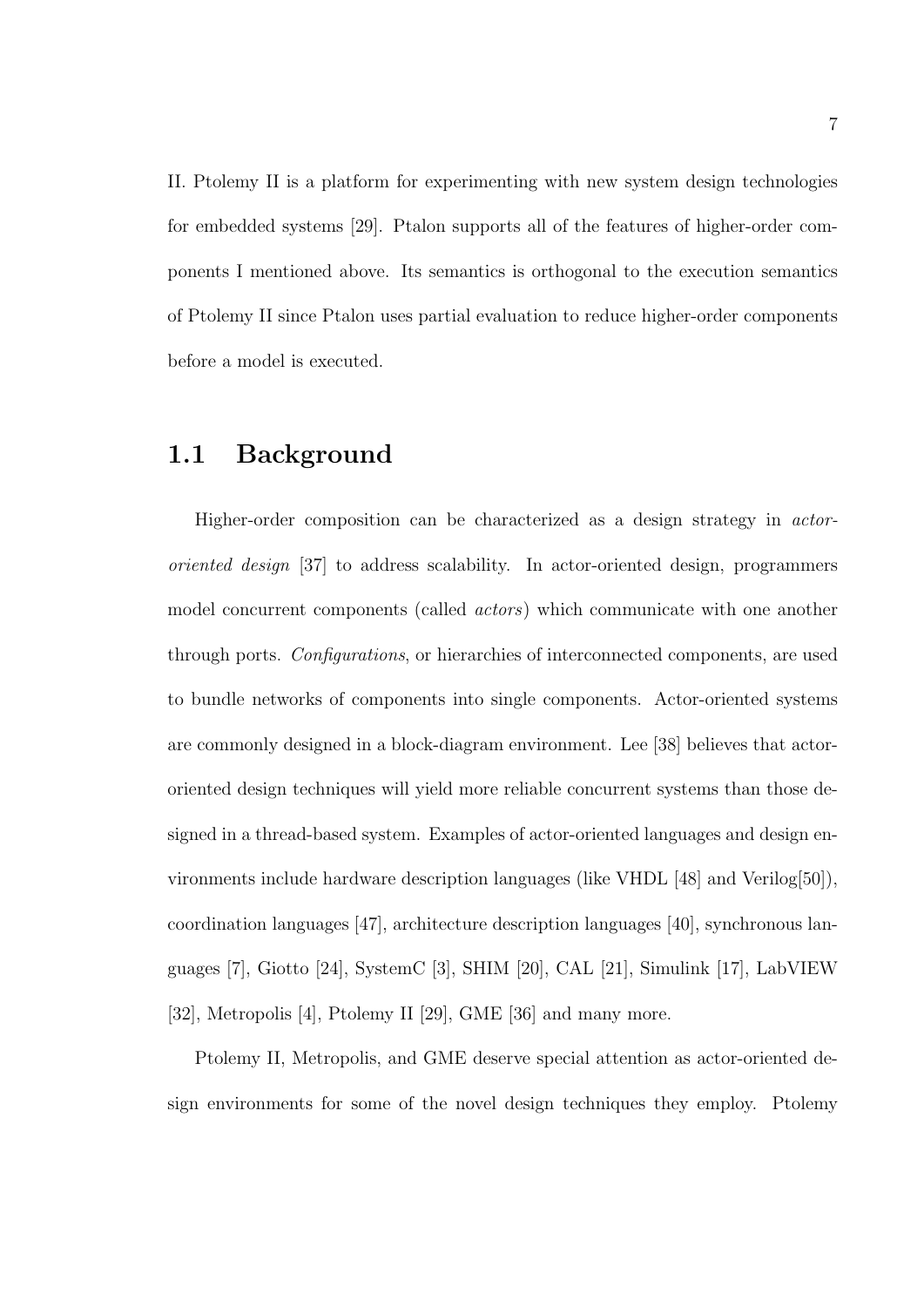II supports a structured form of heterogeneous design called "hierarchical heterogeneity," where different concurrent interaction semantics may only be specified at different levels of the system hierarchy [22]. This structured form of heterogeneity simplifies analysis while still supporting multi-paradigm systems. Metropolis separates functional modeling from architecture modeling. "Quantity managers" capture the costs and constraints of the services an architecture provides in terms of various quantities, like time and energy. A "mapping network" maps the functionality onto the given architecture. In GME, users can design a new domain-specific modeling environment through metamodels, in addition to creating models in this environment. Model databases support the reuse of components across domains.

Both the desire for succinct descriptions of systems and the use of higher-order components are not new to system design. Methods for succinct descriptions of regular languages are well known. Meyer and Fischer [41] prove that a nondeterministic finite automaton with  $n$  states may require up to  $2<sup>n</sup>$  states if modeled as an equivalent deterministic finite automaton. Chandra et al. [11] introduce "alternating finite automata," an extension of nondeterministic finite automata, and prove that an alternating finite automaton with *n* states may require up to  $2^{2^n}$  states to if modeled as an equivalent deterministic finite automaton. Drusinsky and Harel [19] go on to prove that an "alternating state chart" with n states may require up to  $2^{2^{2^n}}$  states if modeled as an equivalent deterministic finite automaton. While these results are significant, not all systems can be modeled with regular languages, so these succinctness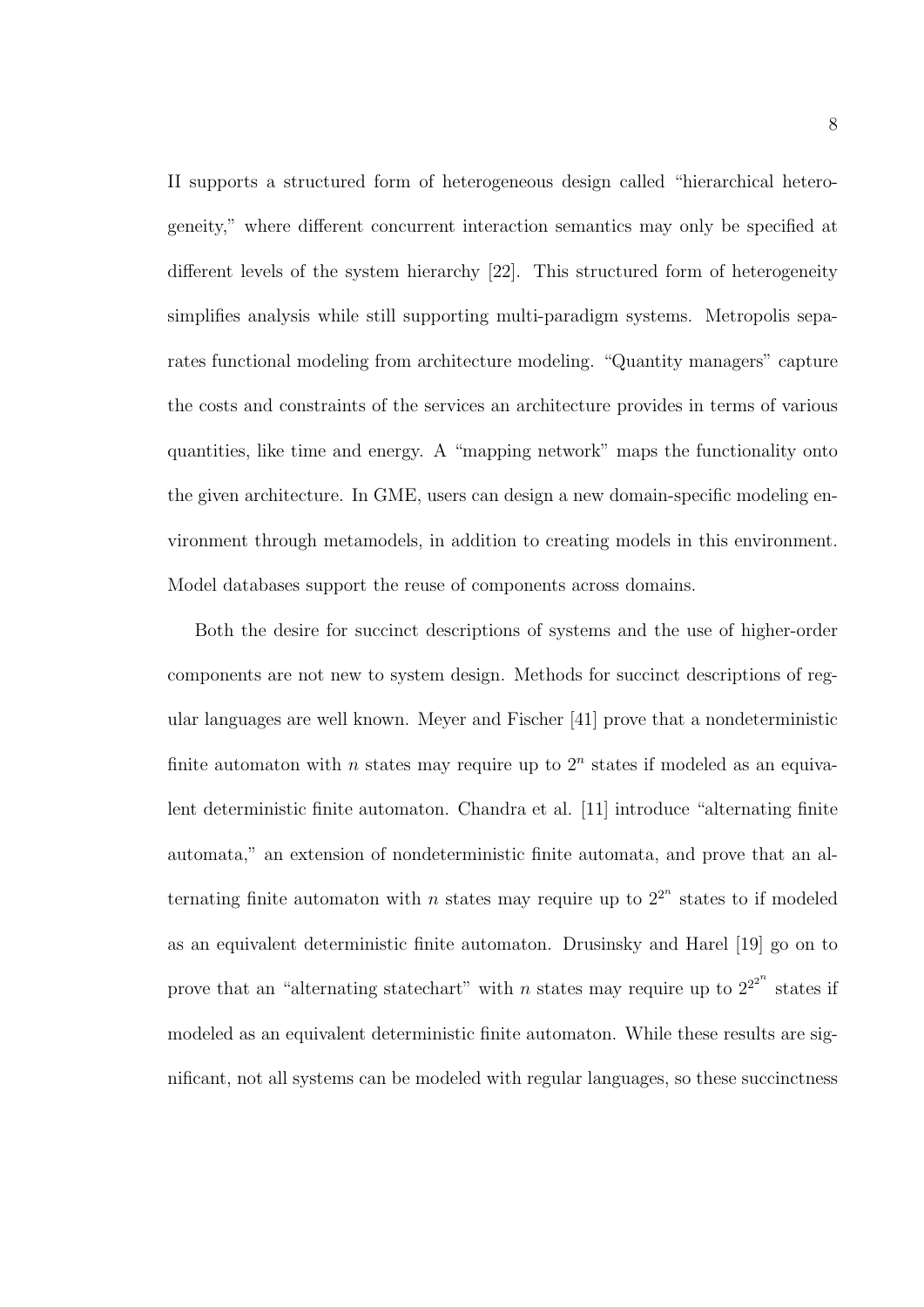results do not extend to all systems. For this reason, I base my succinctness results on the  $\lambda$  calculus notion of length [5], which I use to measure the size of terms in the extended calculus, rather than by counting the number of states in a state machine.

Given the obvious analogy between higher-order components and higher-order functions, it is probably no surprise that system design tools built on top of functional programming languages have supported higher-order components. The functional language Haskell [28] has been particularly influential in this regard. Reekie [49] layers Haskell on top of a dataflow process networks model to enable creation of higher-order system networks for real-time signal processing. The Lava Hardware Description Language [35], a Haskell extension targeted at hardware synthesis, supports higherorder circuits. Hawk [14] is an extension of Haskell for microprocessor simulation and verification, and also supports higher-order components. BlueSpec Classic [2], the original version of BlueSpec, has Haskell-like syntax and also supports higher-order components. Like Lava, BlueSpec is a hardware language, but in BlueSpec, systems are specified via cooperating finite state machines from which circuits are derived by the compiler rather than by a user manually specifying circuit functionality.

Outside of the Haskell world, higher-order components have been used as well, Janneck [31] implements higher-order Petri nets in the Moses system modeling tool to increase reusability of models. Ptolemy Classic and Ptolemy II [8] both support a limited set of higher-order components, but these components were built in the host language rather than in Ptolemy II itself. Ptalon, which is built on the Ptolemy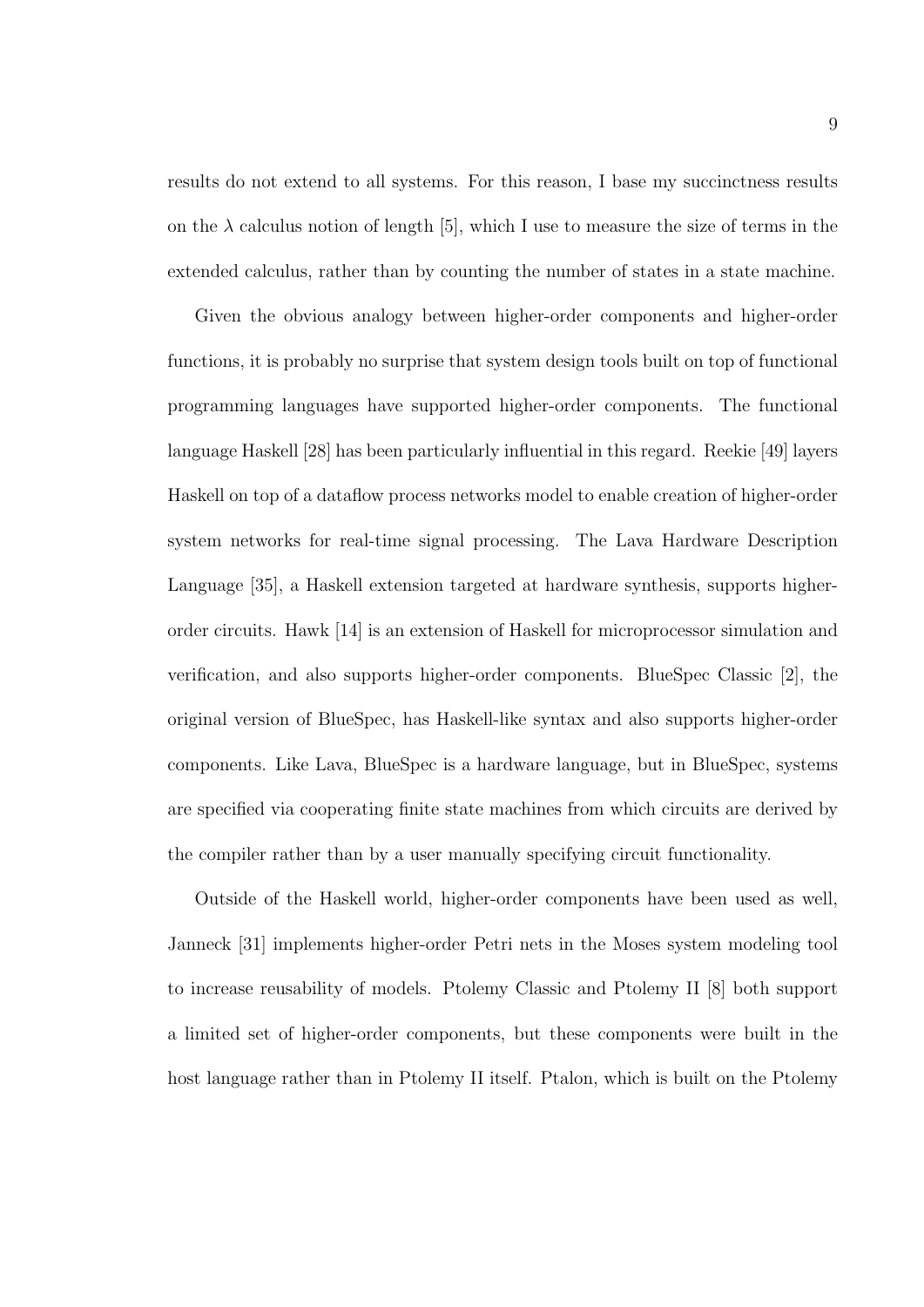Expression Language, a purely functional language for manipulating Ptolemy-specific data types, is a higher-order composition language for composing networks of Ptolemy actors.

Many of the above examples use partial evaluation to reduce higher-order components to non-higher-order components. In Lava for instance, Haskell hardware specifications are reduced to non-higher-order components and transformed into VHDL. In Bluespec Classic, the specifications are transformed to the term-rewriting system, TRSpec [26], before being transformed to Verilog. Ptalon follows the same approach; higher-order components are flattened to non-higher-order Ptolemy models before execution.

### 1.2 Motivating Examples

The purpose of this section is to give two real-world examples of higher-order components. The first is a distributed systems example, and the second is a signal processing example. I have implemented both of these examples in Ptalon, and the screen shots are of the generated Ptolemy II components.

### 1.2.1 Map Reduce

The popular search engine Google uses huge amounts of data to provide users with information about everything from cell biology to basket weaving. Google maintains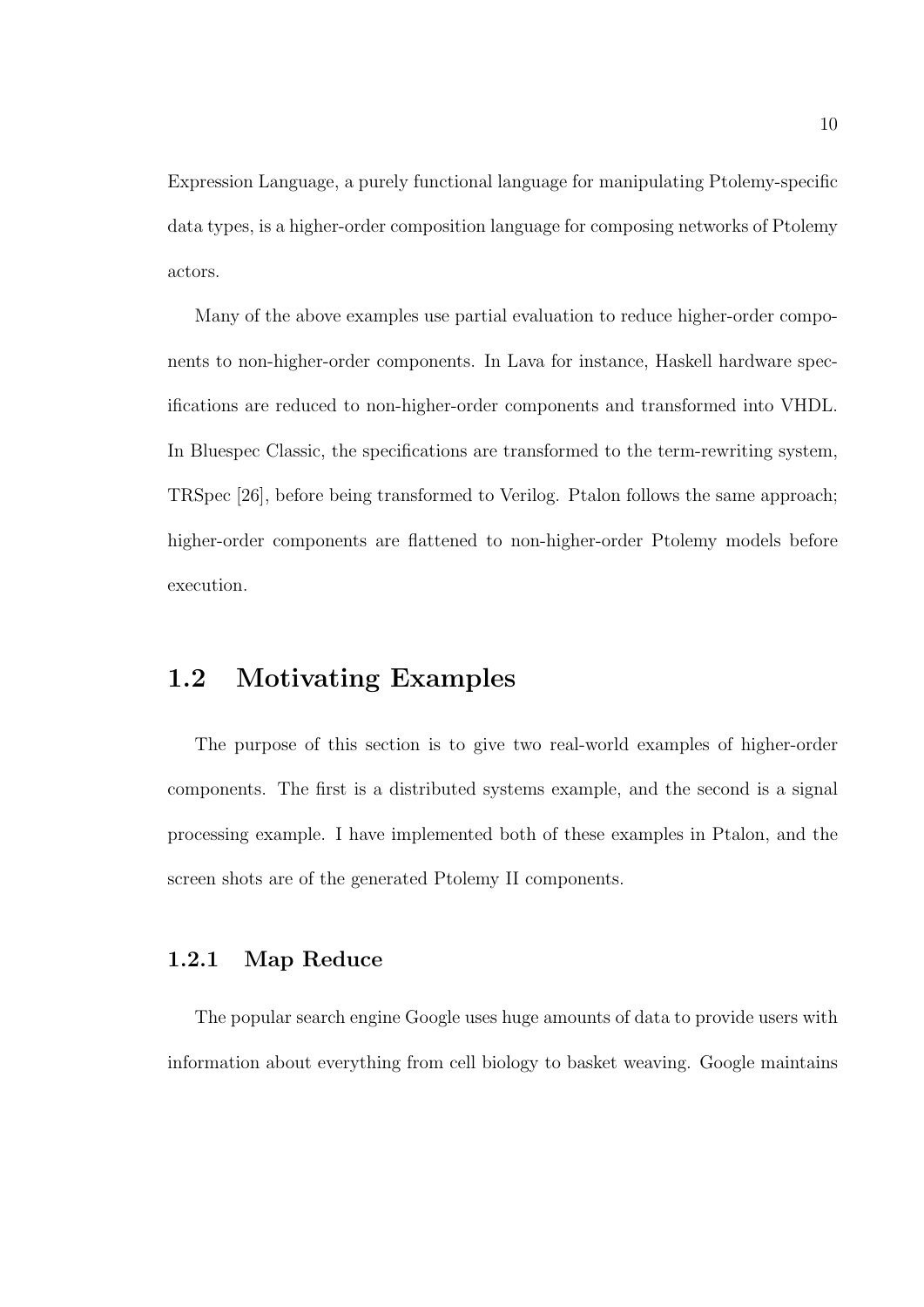tens of thousands of commodity machines to store and process its information. The Google File System (GFS) [23] is the distributed file system which helps manage these huge amounts of data.

Interacting directly with the GFS is too low-level for many of the data processing applications that software engineers at Google create. For this reason, the MapReduce [18] model of computation model was developed. The idea behind MapReduce is that users write their computation using two special methods, map and reduce. The map method takes a list of key-value pairs and outputs another list of key-value pairs. These returned lists are sorted by key, and the reduce function takes the list of all values associated with a particular key and returns a "reduced" list for that key. When computations are written this way, they can easily be parallelized, with map and reduce methods processing data on multiple machines. Dean [18] explains the full details of this distribution pattern.

An example application of MapReduce is a simple word count system. Here each input key is a web page, and each input value is a set of words on that web page. The goal is to count word frequency on an entire set of web pages. The map function takes in each key value pair; for each word on the page it emits that word as a key and the number of times it appears on the page as a value. The reduce function takes the list of counts for each key sums them. The output is the one-element list whose value represents the number of times that particular word appeared on any of the web pages.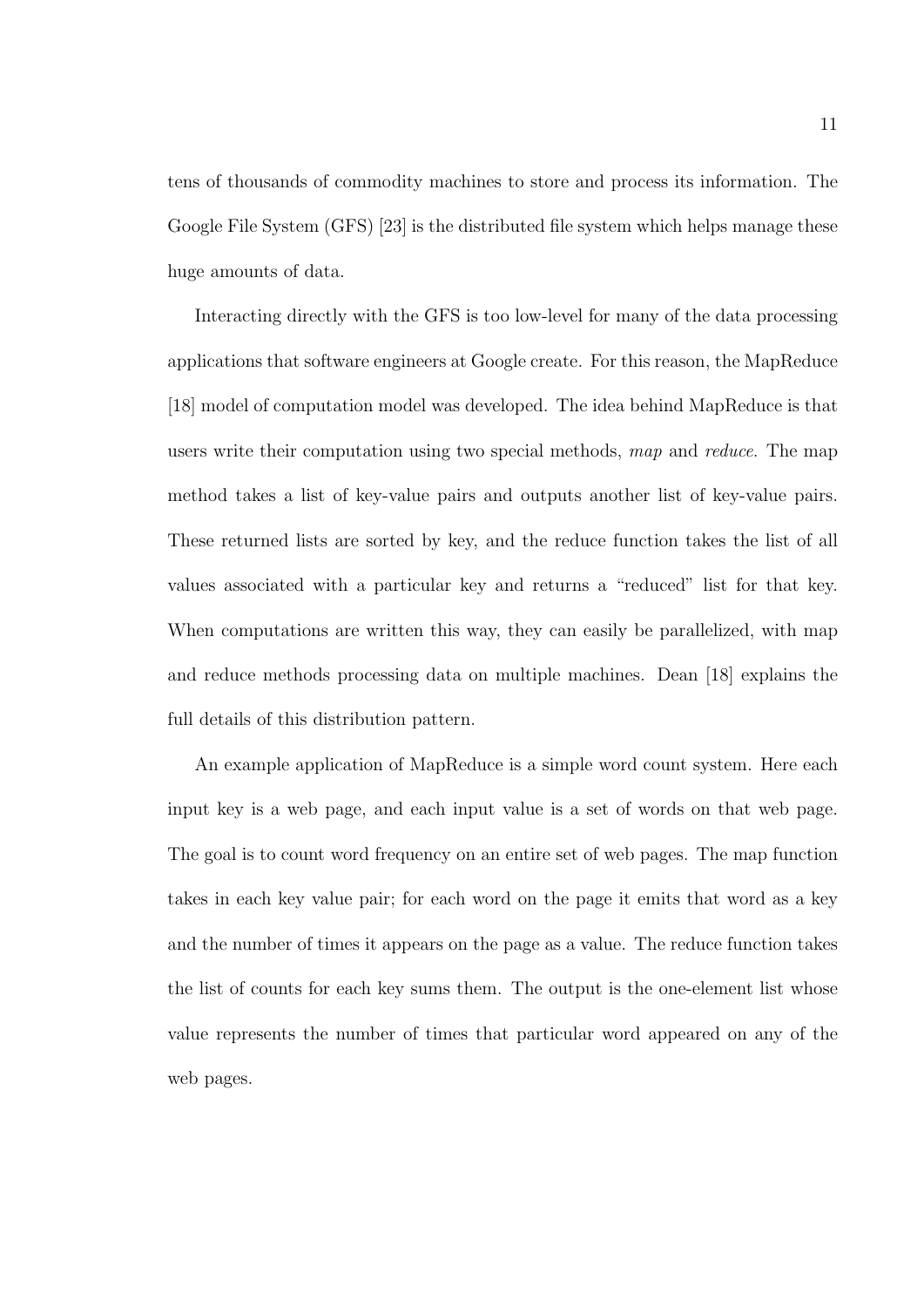I built a simulation of the MapReduce system in Ptolemy as a higher-order Ptalon component. The user of this component is prompted for the following parameters:

mapComponent numberMaps reduceComponent numberReduces

The mapComponent and reduceComoponent are higher-order parameters. The mapComponent is responsible for the map computation and the reduceComponent is responsible for the reduce computation. I show the Ptalon code for this higher-order component below:

```
MapReduce is {
    /* The parameters for the mapreduce system.
     * The "fileName" parameter refers to the input file name.
     */
    actorparameter map;
   parameter numberOfMaps;
    actorparameter reduce;
   parameter numberOfReduces;
   parameter fileName;
    /* These are actor "constants" which tell Ptalon where to find
     * the "split" and "stop" actors.
     */
    actor split =
        ptalonActor:ptolemy.actor.ptalon.test.mapreduce.Split;
    actor stop =
        ptalonActor:ptolemy.actor.ptalon.test.mapreduce.WaitingStop;
    /* This output port is used to signal the status of the map reduce,
     * or whether the map reduce system has stopped computing its
     * results or not.
     */
    outport status;
    /* This creates the "split" actor and makes it ready for
```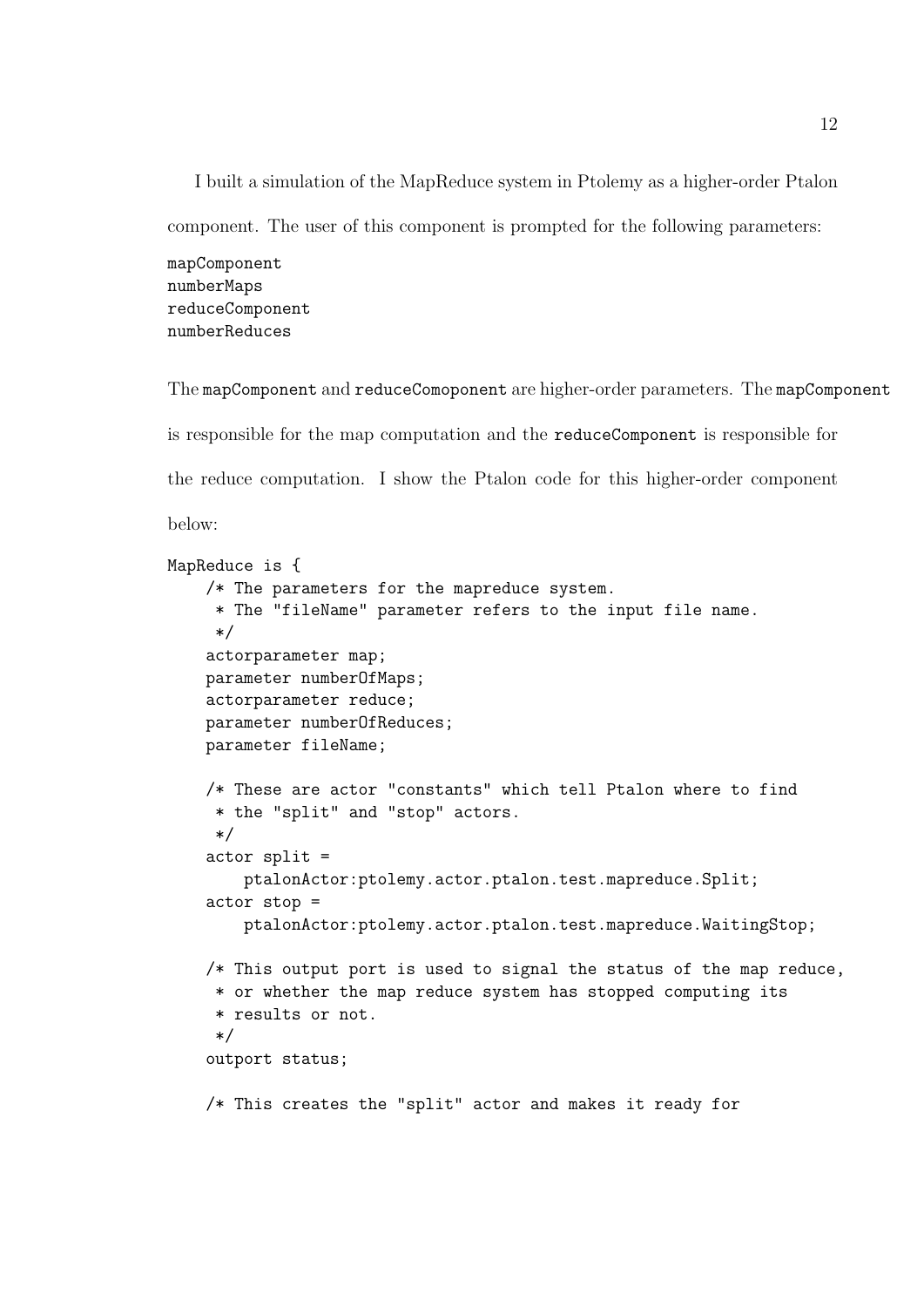```
* connection. The split actor is responsible for distributing
 * data to the various map actors.
 */
port reference splitKeys;
port reference splitValues;
relation splitFinished;
split(keys := splitKeys, values := splitValues, doneReading :=
        splitFinished, file := [[fileName + ".map"]],
        numberOfOutputs := [[numberOfMaps]]);
/* This creates the "stop" actor, which is used to clean up file
 * handles after the computation has finished.
 */
port reference stopInput;
stop(input := stopInput, numberOfInputs := [[numberOfMaps]],
        status := status);
/* This creates the "reduce" actors and some connections.
 * This block of code will not be evaluated until the
 * parameters of this component have been set.
 */
for a initially [[0]] [[a < numberOfReduces]] {
    port reference reduceInKey[[a]];
    port reference reduceInValue[[a]];
    reduce(inputKey := reduceInKey[[a]], inputValue :=
            reduceInValue[[a]], doneReceiving := splitFinished,
            file := [[fileName + a.toString + ".red"]],
            numberOfInputs := [[numberOfMaps]]);
} next [[a + 1]]
/* This creates the "map" actors and some connections.
 * This block of code will not be evaluated until the
 * parameters of this component have been set.
 */
for a initially [[0]] [[a < numberOfMaps]] {
    port reference mapOutKeys[[a]];
    port reference mapOutValues[[a]];
    relation mapFinished[[a]];
    map(inputKey := splitKeys, inputValue := splitValues,
            outputKeys := mapOutKeys[[a]], outputValues :=
            mapOutValues[[a]], doneReceiving := splitFinished,
            doneEmitting := mapFinished[[a]],
```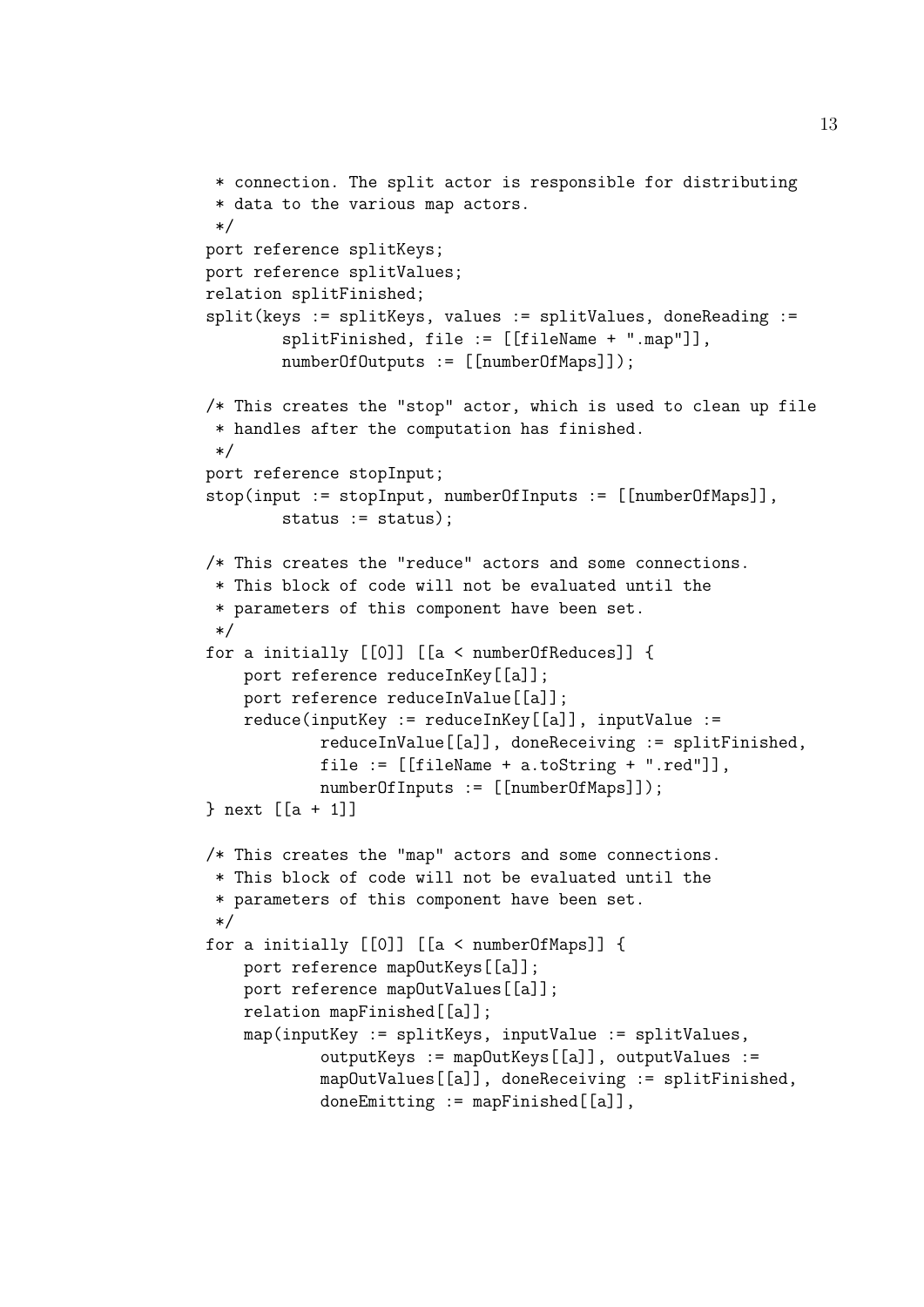```
numberOfReduceOutputs := [[numberOfReduces]]);
        this(stopInput := mapFinished[[a]]);
        for b initially [[0]] [[b < numberOfReduces]] {
            this(reduceInKey[[b]] := mapOutKeys[[a]]);
            this(reduceInValue[[b]] := mapOutValues[[a]]);
        } next [[b + 1]]
    } next [[a + 1]]
}
```
In Figure 1.1, I show what the Ptolemy model corresponding to the MapReduce component for a particular set of input parameters. If I changed the number of map or reduce components, this topology would change correspondingly. The Split component is used to split the input file into key value pairs that are read in parallel by the Map components. The Map components apply the map function to each key value pair and emit a sequence of key value pairs. The Reduce components reduce lists of values for each key they receive. The WaitingStop component is used to signal the computation status to the outside world, and to make sure that model stops after all the data is processed. (If the model does not stop, the open file handles for the Split and Reduce components may cause memory leaks. The WaitingStop component is not part of the original MapReduce system, but the original system does manage the closing of file handles.)

To give some insight in the types of computations MapReduce is suited for, I show the basic map and reduce methods used by the map and reduce components for the word count system. Below that I show similar methods for computing the reverse hyperlink graph.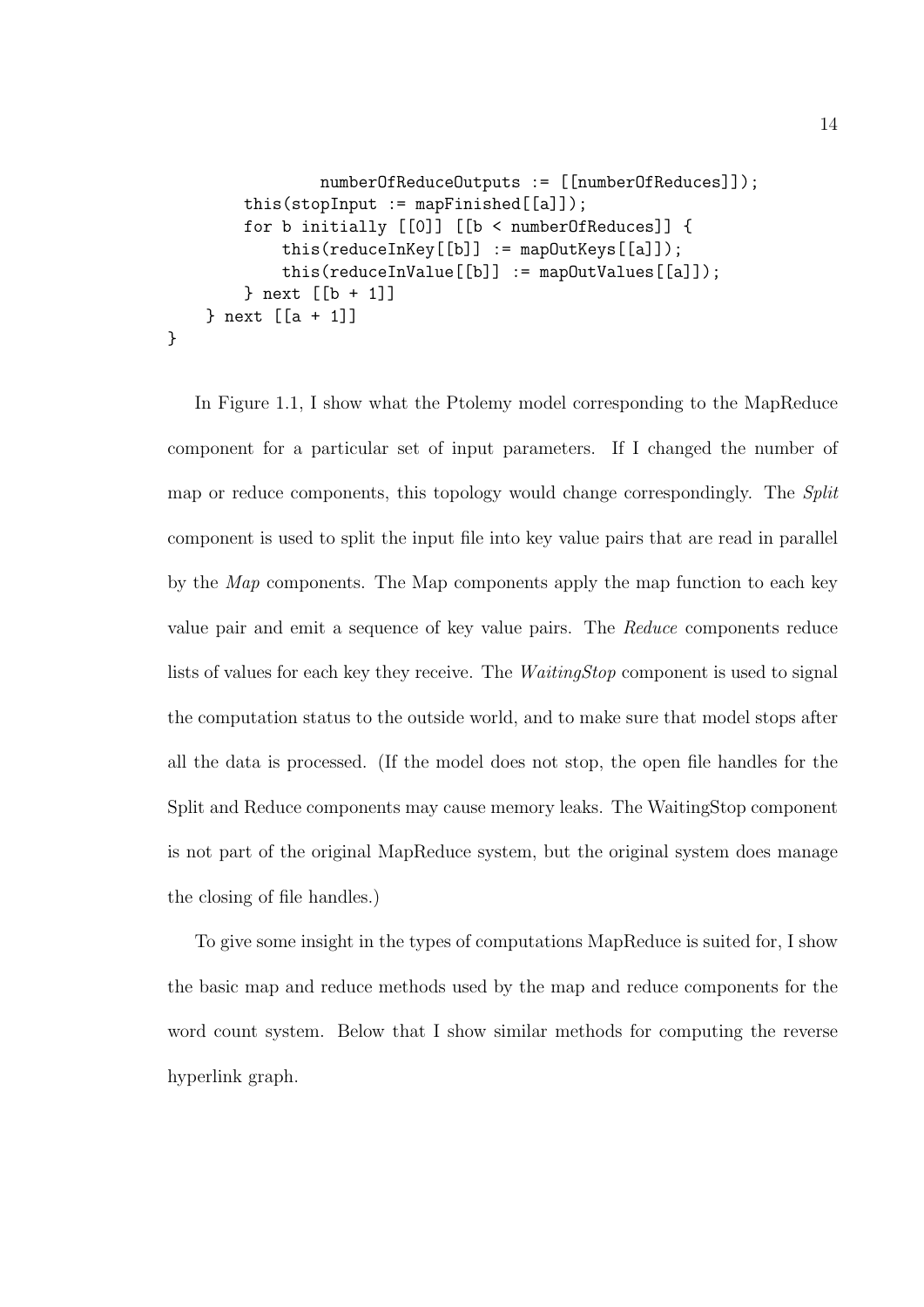

Figure 1.1: The Ptolemy model corresponding to the higher-order MapReduce component when the number of map components equals two and the number of reduce components equals three.

```
//Word count example
public List<KeyValuePair> map(String value) {
   //Each value is a list of words.
   //The output is a list of pairs, with the
   //first element being a word and the second element
    //the number of occurrences in the input string.
   StringTokenizer tokenizer = new StringTokenizer(value);
   LinkedList<KeyValuePair> output = new
        LinkedList<KeyValuePair>();
   while (tokenizer.hasMoreTokens()) {
        output.add(new KeyValuePair(tokenizer.nextToken(), "1"));
    }
    return output;
}
public List<String> reduce(String key, BlockingQueue<String>
        values) throws InterruptedException {
    //Each key is a word and a list of numbers comes in the
```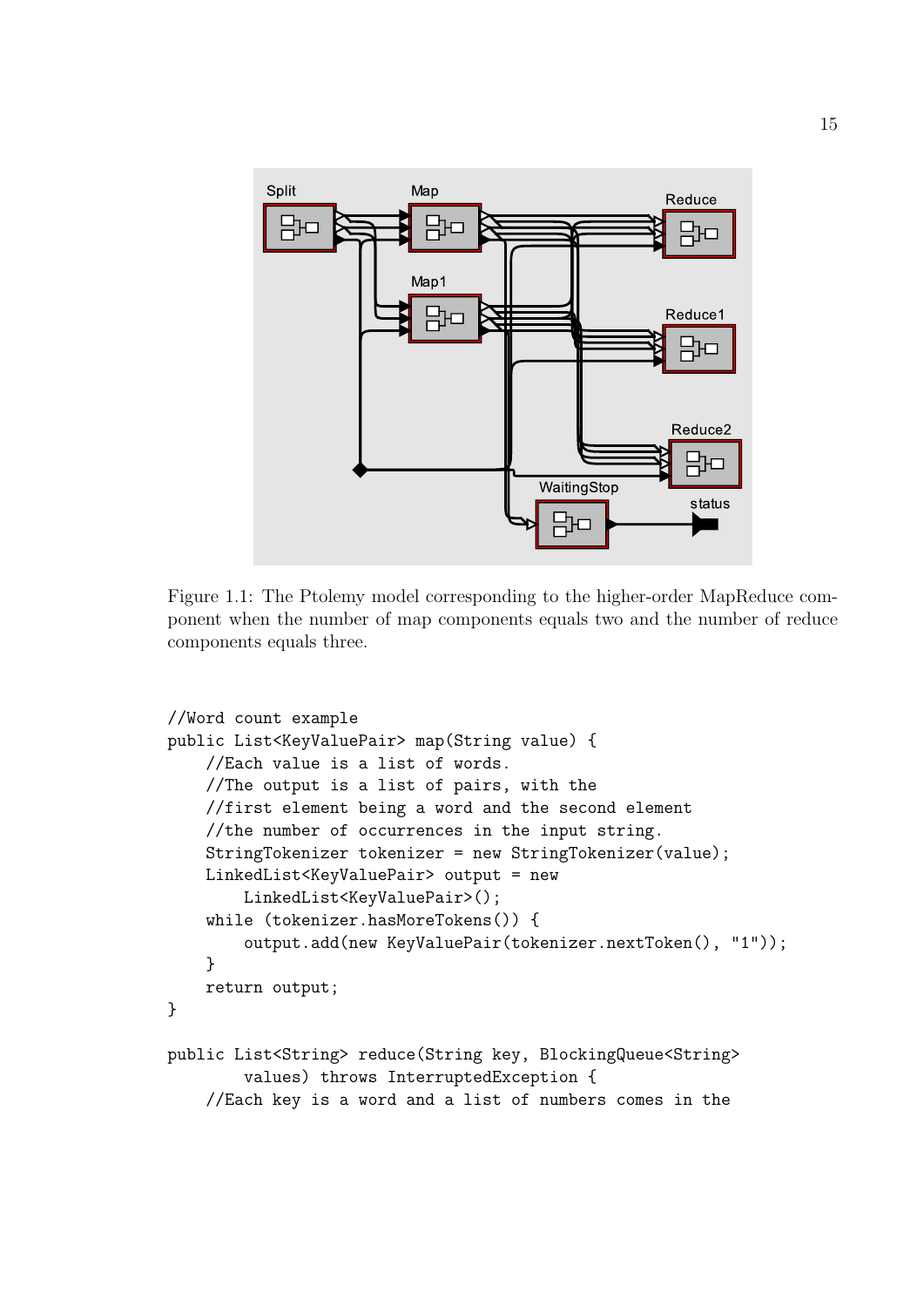```
//values Queue. These numbers are added to compute
    //the total number of times the word was counted.
    int result = 0;
    while (!isQueueEmpty()) {
        String value = values.take();
        if (isQueueEmpty()) {
            break;
        }
        result += Integer.parseInt(value);
    }
   List<String> output = new LinkedList<String>();
    output.add((new Integer(result)).toString());
   return output;
}
//////////////////////////////////////////////
//Reverse hyperlink example
   public List<KeyValuePair> map(String key, String value) {
        //Each input key is a web address and each value is
        //a web address the key links to. The output
        //is simply the reversed pair.
        StringTokenizer tokenizer = new StringTokenizer(value);
        LinkedList<KeyValuePair> output =
                new LinkedList<KeyValuePair>();
        while (tokenizer.hasMoreTokens()) {
            output.add(new
                    KeyValuePair(tokenizer.nextToken(), key));
        }
        return output;
    }
   public List<String> reduce(String key, BlockingQueue<String>
            values) throws InterruptedException {
        //The input key is a web address and the values coming
        //in on the queue are the web addresses that link to
        //the key. The linking web pages are assembled into
        //a list of all web pages that point to the key.
        List<String> output = new LinkedList<String>();
        while (!isQueueEmpty()) {
            String value = values.take();
            if (isQueueEmpty()) {
                break;
```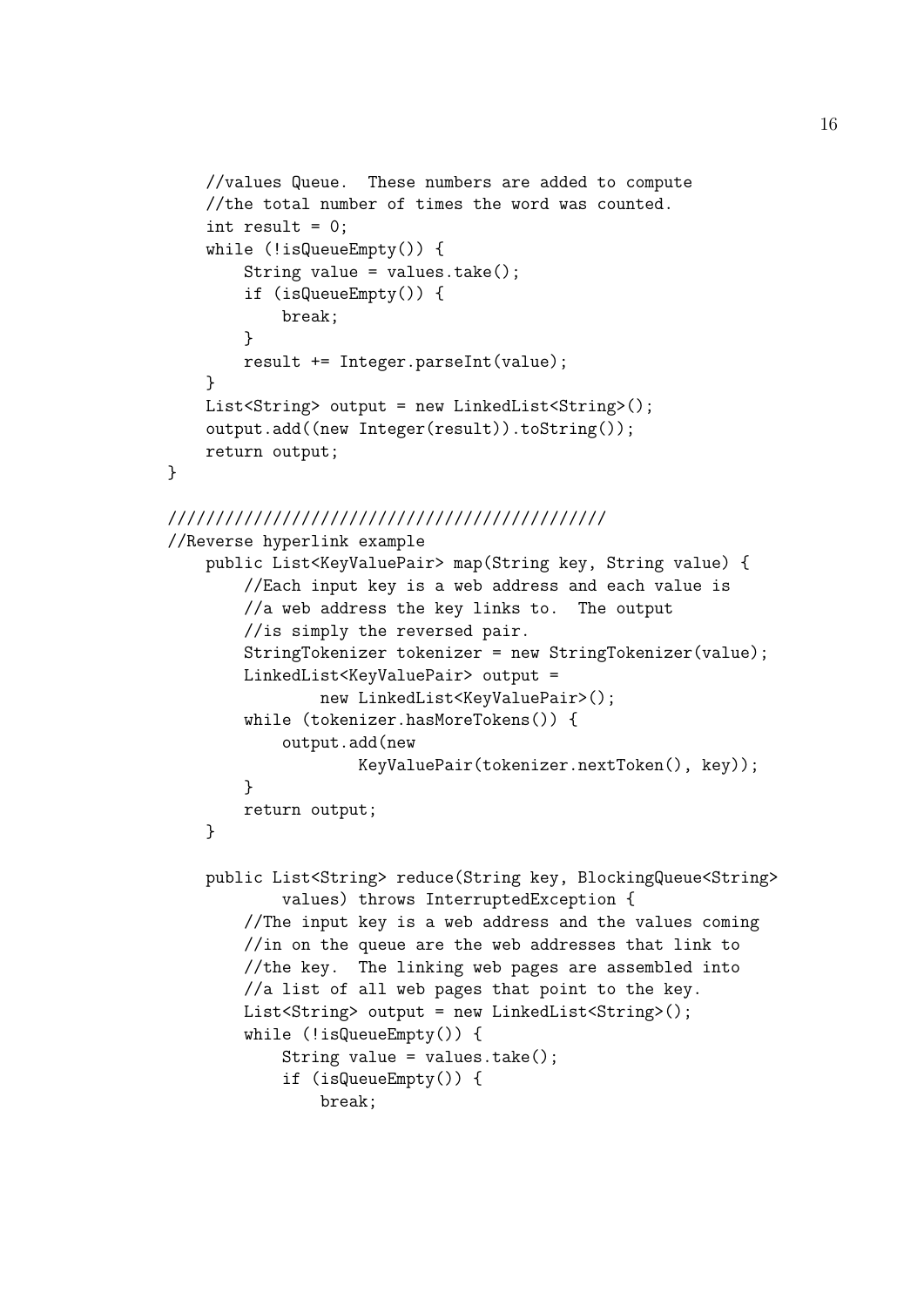```
}
        output.add(value);
    }
    return output;
}
```
### 1.2.2 Fast Fourier Transform

Frequency analysis is one of the most basic tasks in signal processing. Lee and Varaiya [39] and Oppenheim et al. [46] both provide excellent introductions to the topic. A filter's frequency response, or how it amplifies and attenuates particular frequencies, is the main measure of its performance. The frequencies present in a signal are mathematically determined by an appropriate Fourier transform. While there are several flavors of Fourier transforms, only the discrete Fourier transform (DFT) can actually be numerically computed. Given a length N signal  $x : \{0, 1, \ldots, N-1\} \to \mathbb{C}$ , where  $\mathbb C$  is the set of complex numbers, the DFT of x is defined as the function  $X: \{0, 1, \ldots, N - 1\} \to \mathbb{C}$ , where for all  $k \in \{0, 1, \ldots, N - 1\}$ ,

$$
X(k) = \sum_{n=0}^{N-1} x(n)e^{-j2\pi n/N}
$$

Computing the DFT using the brute force method requires  $O(N^2)$  addition and multiplication computations. In 1965 Cooley and Tukey [15] popularized the fast *fourier transform* (FFT), which computes the DFT in only  $O(N \log N)$  computations. There are many variants of FFTs. In the simplest case, N is a power of 2. Each N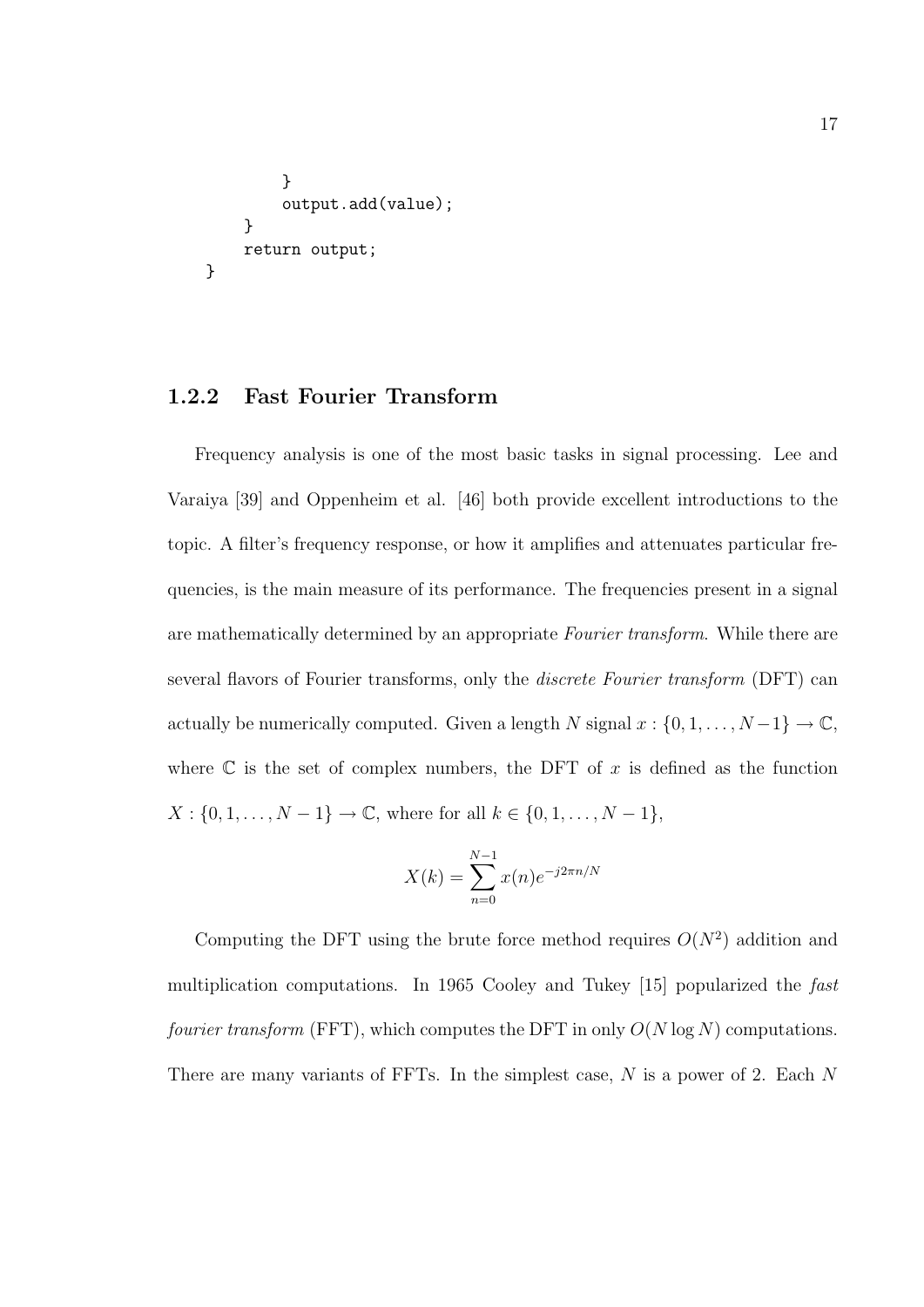point FFT is computed using two  $N/2$  point FFTs. Oppenheim et al. [45] explains this algorithm in detail.

In Ptalon, it is straightforward to make an FFT as a higher-order Ptolemy component. This is a classic higher-order component. For instance, Claesson et al. [35] cite it as one instance of a "butterfly circuit." I show the code for this higher-order component below:

```
FFT is {
    parameter N;
    actor gain = ptolemy.actor.lib.Scale;
    actor adder = ptolemy.actor.ptalon.demo.ComplexAddSubtract;
    if [ (N > = 2) & ((N % 2) = 0) ]] {
        inport[] x;
        outport[] X;
        if [ [ N == 2 ] ] {
            relation x0;
            relation x1;
            this(x := x0);
            this(x := x1);
            port reference sum0;
            port reference sum1;
            adder(plus := sum0, output := X);adder(plus := sum1, output := X);this(sum0 := x0);
            this(sum1 := x0);
            gain(input := x1, output := sum0, factor := [[ 1 ] ]);
            gain(input := x1, output := sum1, factor := [[ -1 ]]);
        } else {
            port reference xFromInput;
            this(x := xFromInput);
            port reference xEven;
            port reference xOdd;
            port reference G;
            port reference H;
            FFT(x := xEven, X := G, N := [[N / 2]]);
            FFT(x := x0d, X := H, N := [[N / 2]]);
```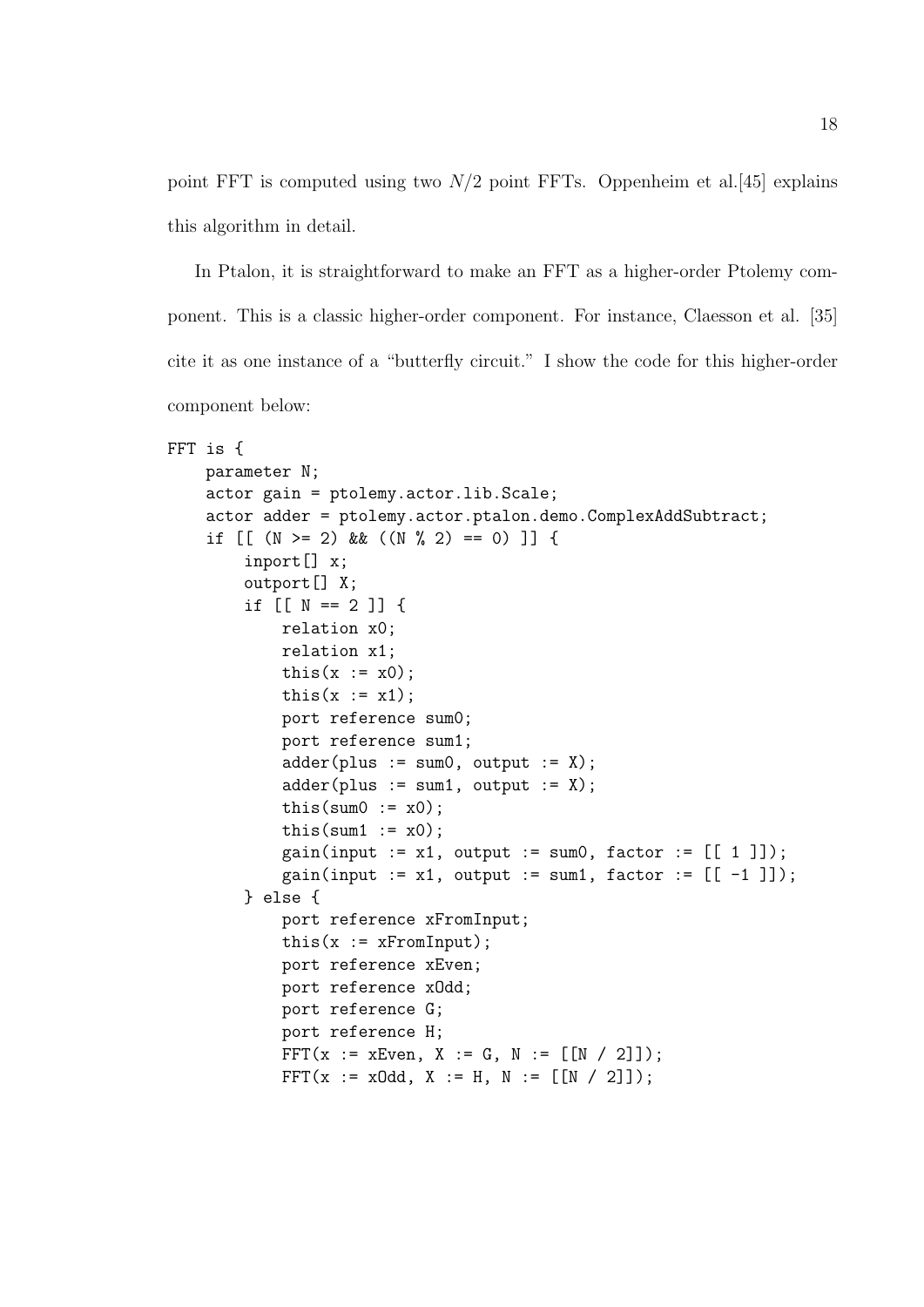```
for n initially [0]] [ [n < N / 2] ] {
            relation G[[n]];
            relation H[[n]];
            this(G := G[[n]], H := H[[n]]);} next [[n + 1]]
        for n initially [0]] [ [n < N ]] {
            relation x[[n]];
            this(xFromInput := x[[n]]);
            if [ (n \ % 2) == 0 ] ] \{this(xEven := x[[n]]);
            } else {
                this(x0dd := x[[n]]);
            }
            port reference sum[[n]];
            adder(plus := sum[[n]], output := X);if [[ n < N / 2]] {
                 gain(input := H[[n]], output := sum[[n]],factor := [[ exp(-j*2*n*pi/N) ]];this(sum[[n]] := G[[n]];
            } else {
                 gain(input := H[[n - N/2]], output := sum[[n]],factor := [[ \exp(-j \times 2 \times n \times pi)]);
                 this(sum[[n]] := G[[n - N/2]];
            }
        } next [[n + 1]]
    }
} else {
    /* Do nothing if N is not a power of 2. */
}
```
In figure 1.2, I show the Ptolemy model generated from the FFT component when N is 4. Note that the FFT has a recursive structure. Recursion can be viewed as a special type of higher-order composition, where a composition is parameterized by itself.

}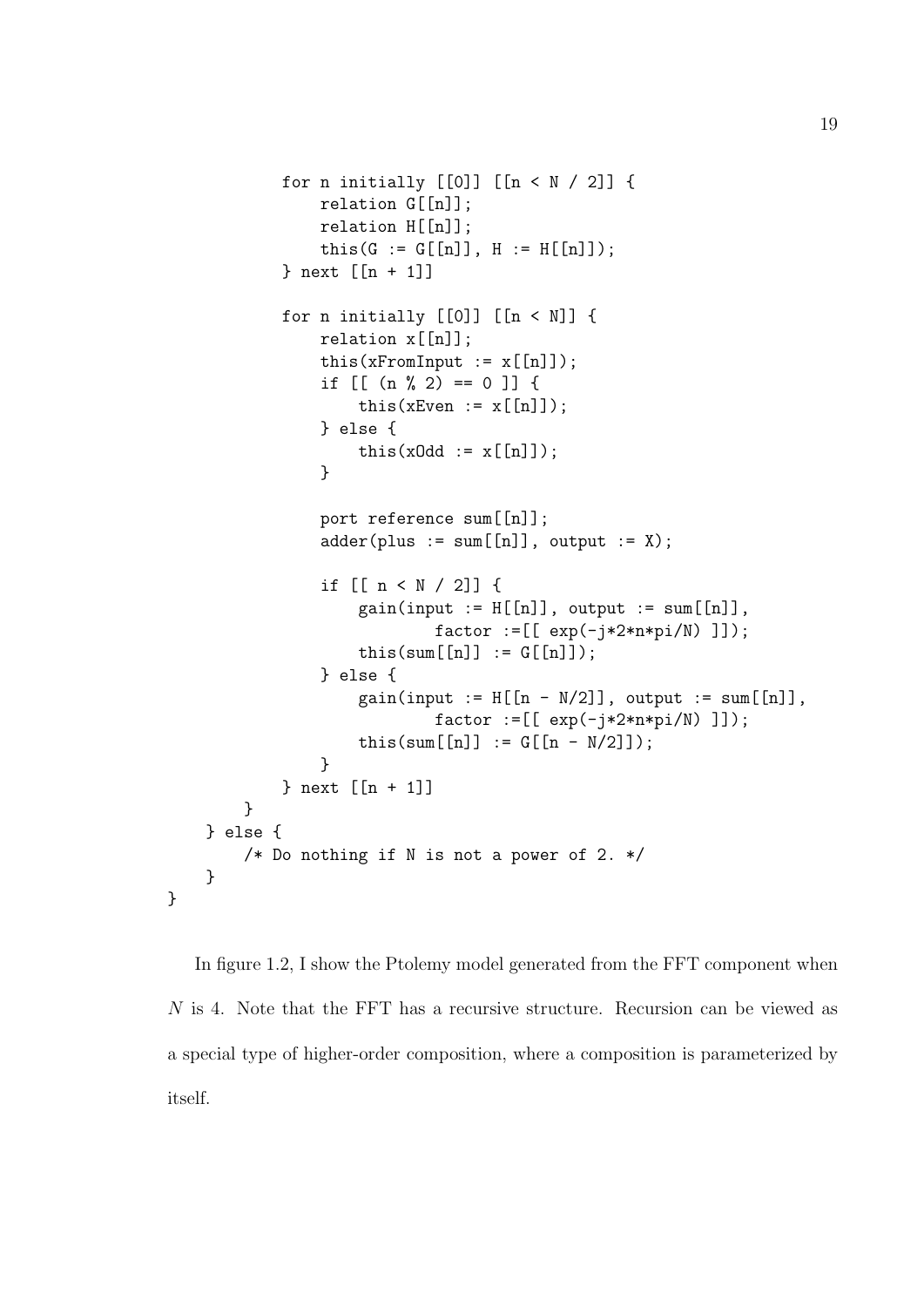

Figure 1.2: The Ptolemy model corresponding to a decimation-in-time FFT higherorder component when  $N = 4$ .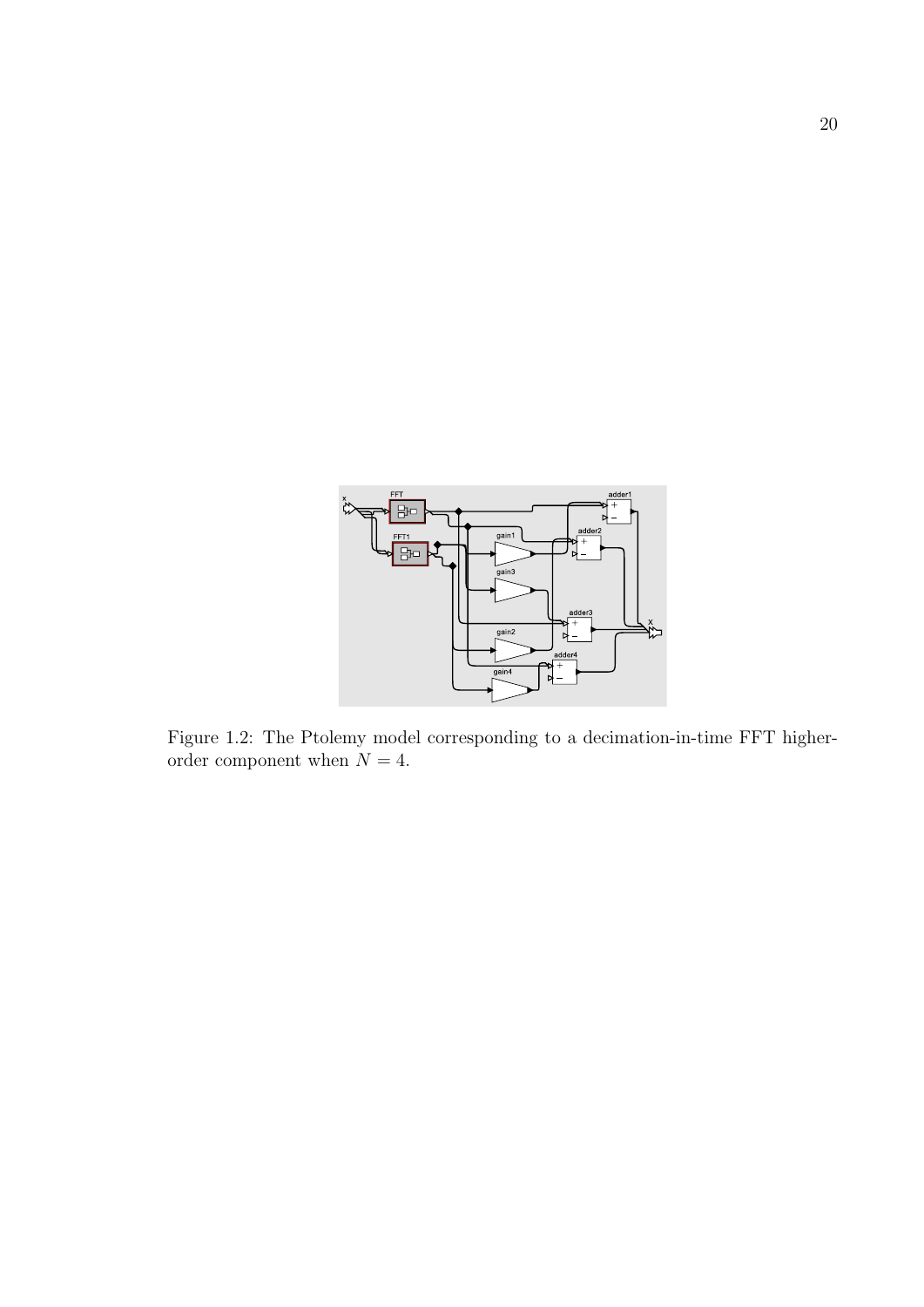### Chapter 2

# The Succinctness of Higher-Order Composition Languages

In this chapter, I provide a mathematical framework for higher-order composition languages. I start with a *simple calculus* that serves as a framework for non-higherorder composition languages. I then extend this with the extended calculus, which serves as a framework for higher-order composition languages.

An important result states that I can express models more succinctly in the extended calculus than in the simple calculus. What's startling about this result is the degree to which this can be done. I can find a countably infinite set of terms in the simple calculus whose size grows at least as fast as  $2<sup>n</sup>$ , and for which no other terms in the simple calculus can be smaller. Using the extended calculus, I can find equivalent higher-order terms whose size grows only linearly. The result doesn't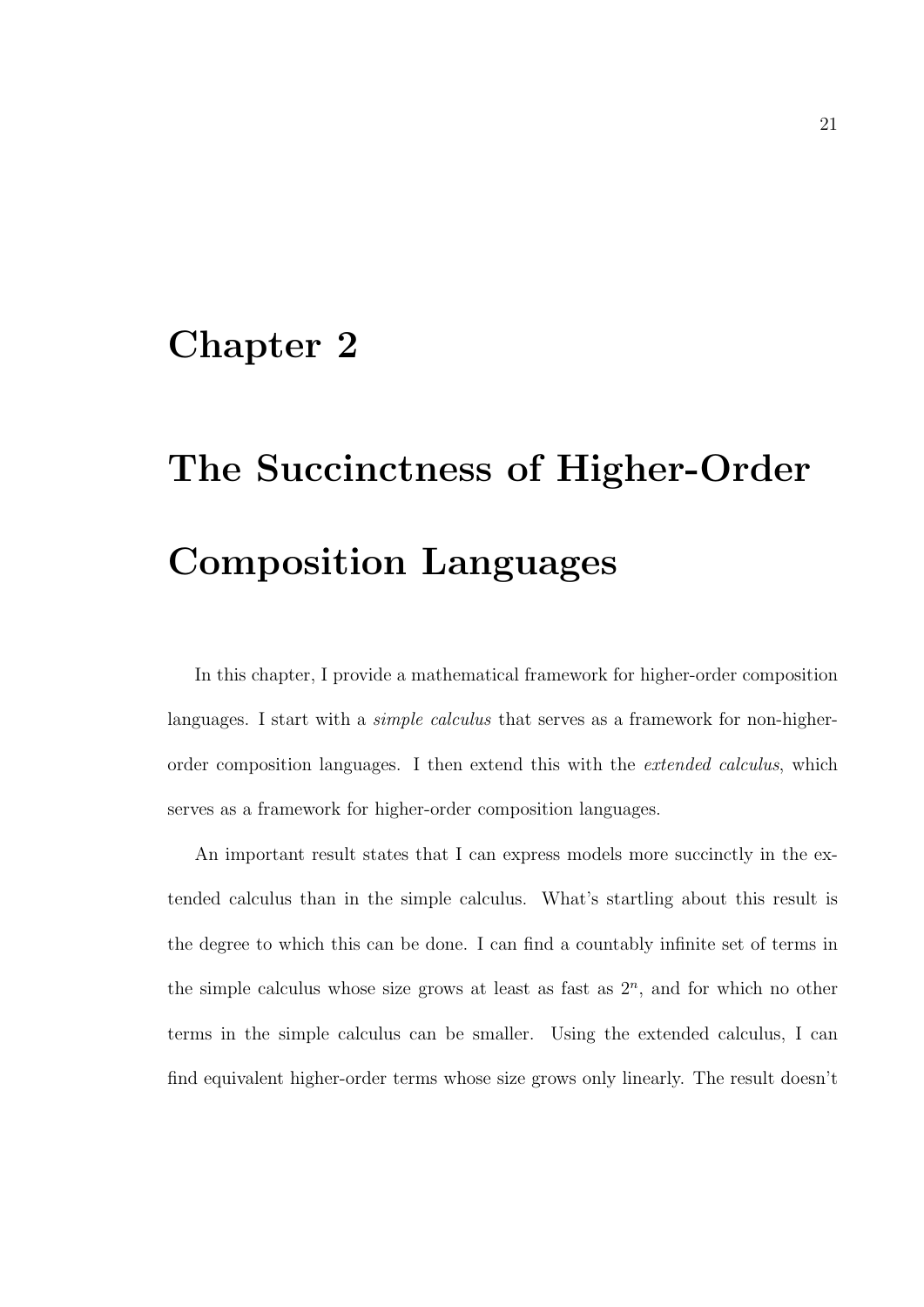stop there. I can find another countably infinite set of terms in the simple calculus whose size grows at least as fast as  $2^{2^n}$ , and for which no other terms in the simple calculus can be smaller. I can still find equivalent terms in the extended calculus whose size grows only linearly. The result keeps going forever. That is, I can find a countably infinite set of terms in the simple calculus whose size grows at least as fast as  $pow(2, pow(2, … pow(2, n)…)),$  for an arbitrary number of exponentiations, and for which no other terms in the simple calculus can be smaller, yet I can still find equivalent terms in the extended calculus whose size grows only linearly.

I note that I had originally developed another calculus which also serves as a framework for higher-order composition languages in [10]. This previous calculus is much smaller and simpler than the extended calculus I develop here. While the earlier calculus is effective in capturing the essence of higher-order composition languages, there is no way for me to reason about non-higher-order components, so I developed this more elaborate model.

### 2.1 The Simple Calculus

Consider a simple component which has two ports, named  $p_1$  and  $p_2$  and whose name is  $l_1$ . In the simple calculus, this can be described as

$$
l_1\!:\![p_1\oplus p_2]
$$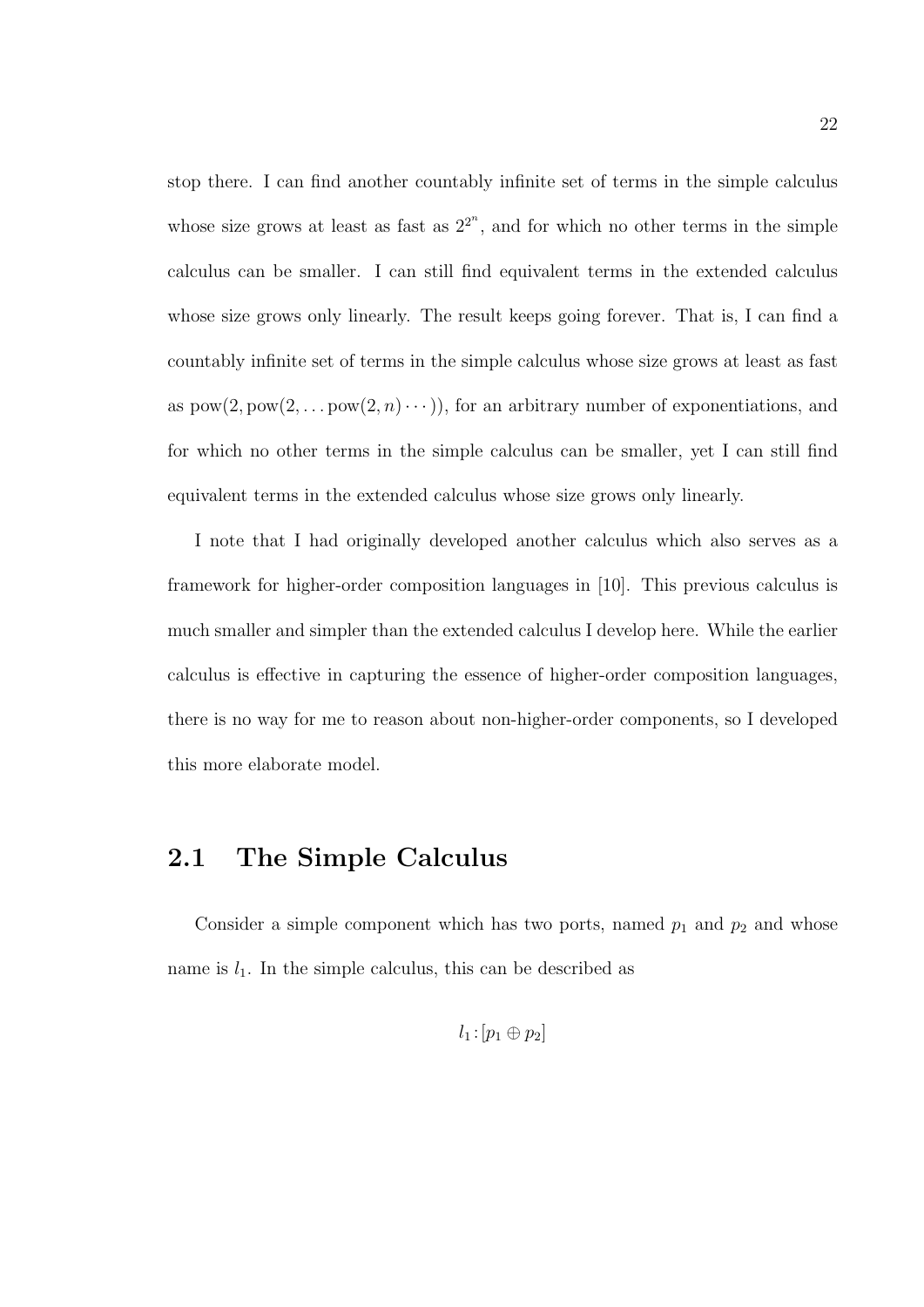Here  $l_1$  serves as a label for the component. A picture for this structure is shown in Figure 2.1.



Figure 2.1: A two port component in the simple calculus

The picture in Figure 2.1 is similar in both character and spirit to Milner's flowgraphs [42]. Milner's flowgraphs are visual representations of the static combinators in his calculus of communicating systems (CCS). These combinators deal with the interconnection structure of components, as does this calculus. The reason for inventing a new calculus rather than using static CCS as a starting point is simply that this new calculus will be easier to extend to the higher-order calculus of the next section.

A script letter, like  $\mathcal{A}$ , possibly with a subscript, abbreviates a term in the calculus. If  $A$  and  $B$  represent the same expression, I write

$$
\mathcal{A}\equiv\mathcal{B}
$$

This means A and B are *syntactically equivalent*. When I wish to define A to be the syntactic equivalent of some other expression, I use the  $\equiv_{def}$  symbol, like

$$
\mathcal{A} \equiv_{def} l_1 \! : \! [p_1]
$$

Note that ordering is somewhat irrelevant in this calculus. If I define  $A$  by

$$
\mathcal{A} \equiv_{def} l_1 \colon [p_1 \oplus p_2]
$$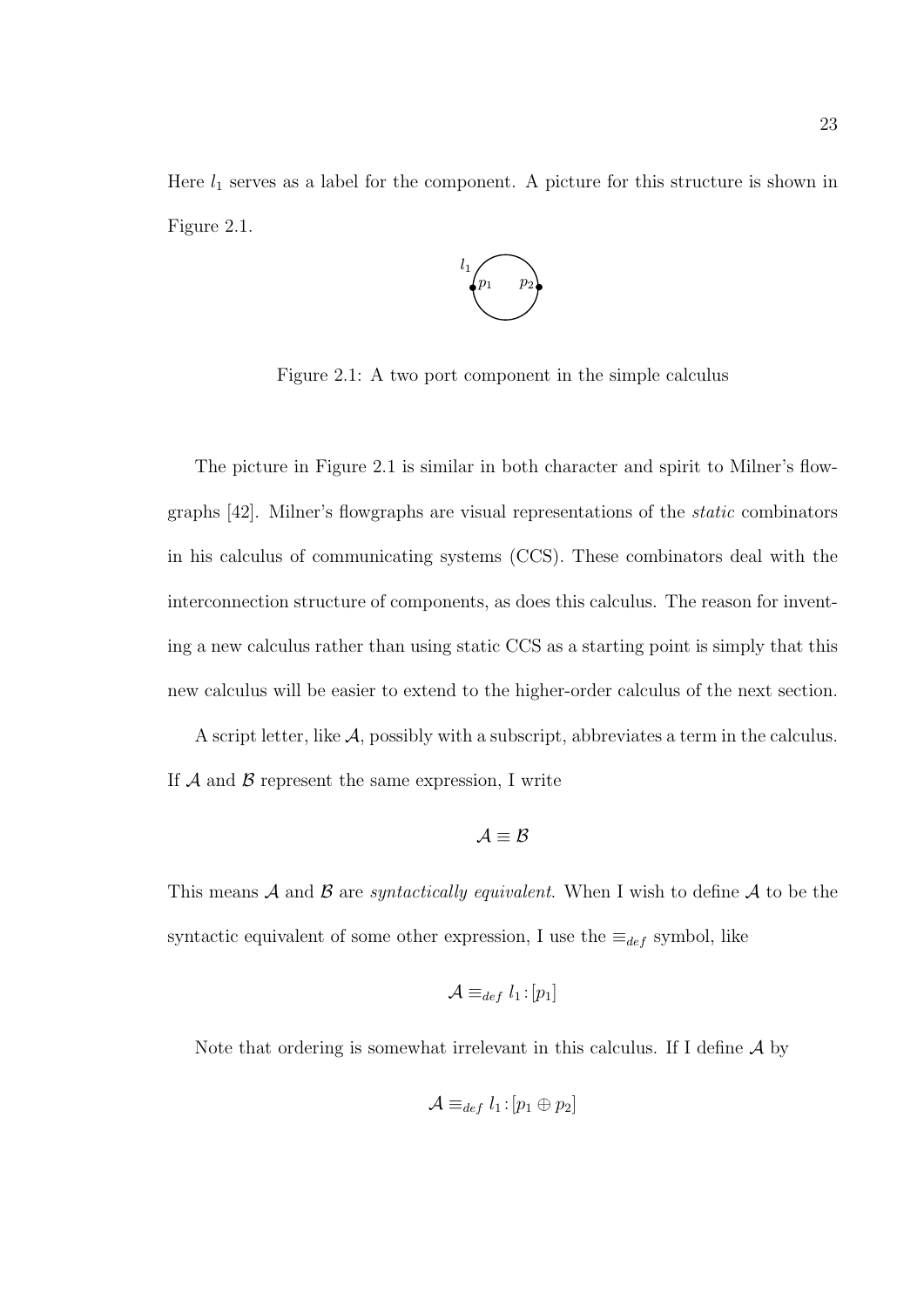and  $\mathcal{B}$  by

$$
\mathcal{B} \equiv_{def} l_1 : [p_2 \oplus p_1]
$$

Then  $A =_{\mathfrak{S}} B$ , where  $=_{\mathfrak{S}}$  is the symbol for *structural equivalence*. Note that  $A \not\equiv B$ , that is they are not syntactically equivalent, but they are structurally equivalent, which indicates that they both represent the same system.

While the order is secondary in this calculus, the names of ports are important. It is not the case that

$$
l_1:[p_1\oplus p_2]=_{\mathfrak{S}}l_1:[p_3\oplus p_4]
$$

Some elements included in particular composition languages structure may not be captured using just ports and relations. For instance, the calculus says nothing about the data types of ports or whether a port is an input or output. For such situations, I include attributes in the calculus.

That said, it can be useful to distinguish two components in this calculus that have the same port names. They may represent very different systems. For instance, in a practical system we may have many different types of components which all have ports named input and output. We use attributes to make such distinctions. For the same component with an attribute  $A_1$ , I write

$$
l_1:[A_1\oplus p_1\oplus p_2]
$$

Consider the term

$$
\mathcal{T} \equiv_{def} A_1 \oplus p_1
$$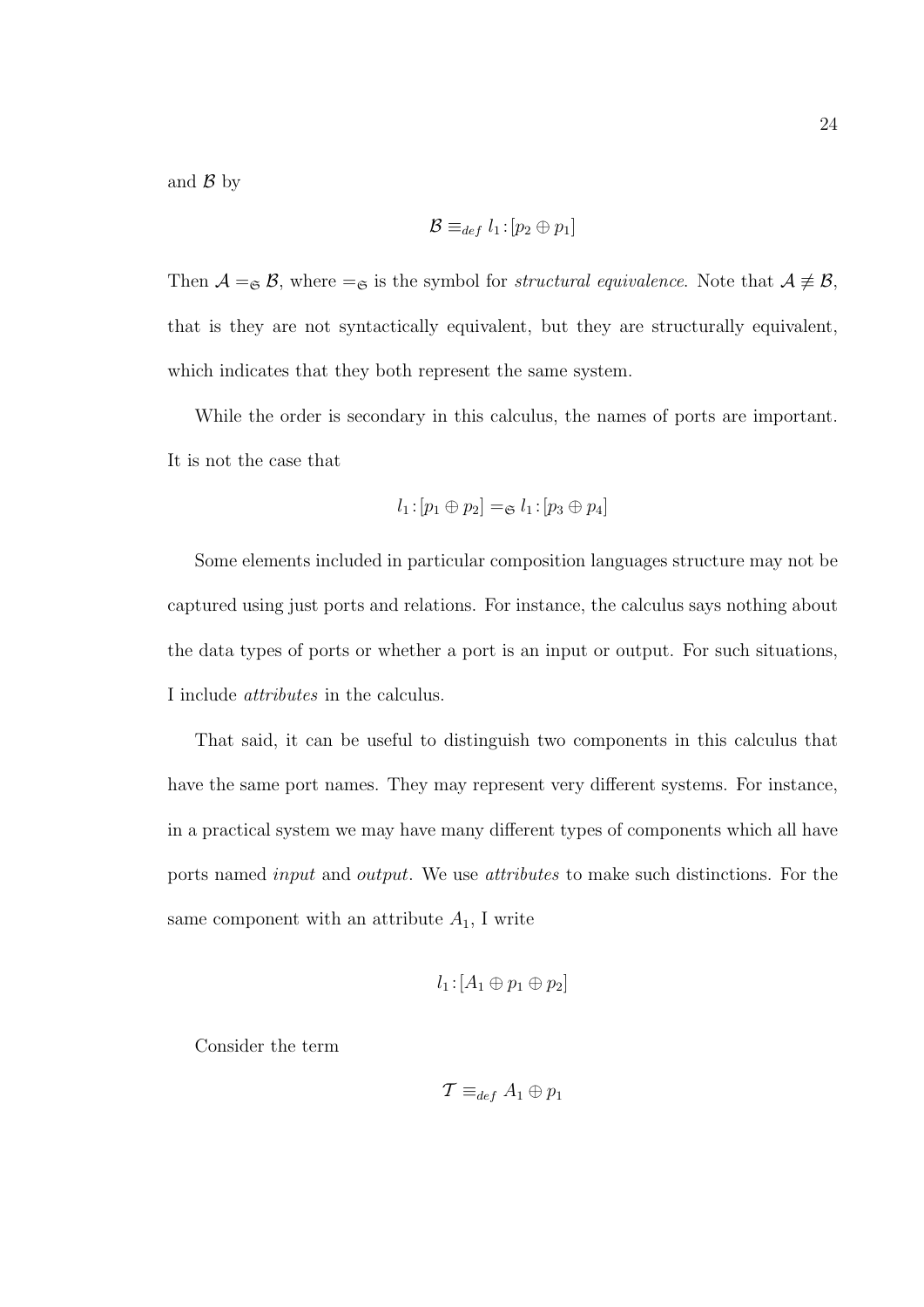Suppose I wish to form a network of two  $\mathcal T$  components in parallel. I can use the following expression:

$$
S \equiv_{def} l_1 : [T] \oplus l_2 : [T]
$$
\n
$$
(2.1)
$$

which means that

$$
\mathcal{S} \equiv l_1 : [A_1 \oplus p_1] \oplus l_2 : [A_1 \oplus p_1]
$$

The component labels then simply give me a way to distinguish two instances of the same component. This can be seen in Figure 2.2.



Figure 2.2: A network of two components in parallel.

I can now transform the network  $S$  of Equation 2.1 into a new component using hierarchy. To do this, I let

$$
\begin{aligned}\n\mathcal{U} &=_{def} l_3: [\mathcal{S} \oplus p_1 \oplus p_2 \oplus l_1 \{p_1 := p_1\} \oplus l_2 \{p_1 := p_2\}] \\
&= l_3: [l_1: [A_1 \oplus p_1] \oplus l_2: [A_1 \oplus p_1] \oplus p_1 \oplus p_2 \oplus l_1 \{p_1 := p_1\} \oplus l_2 \{p_1 := p_2\}]\n\end{aligned}
$$

This gives the component in Figure 2.3. Note that the term  $l_2\{p_1 := p_2\}$  means to connect the port  $p_1$  of the component  $l_2$  to port  $p_2$  of its container.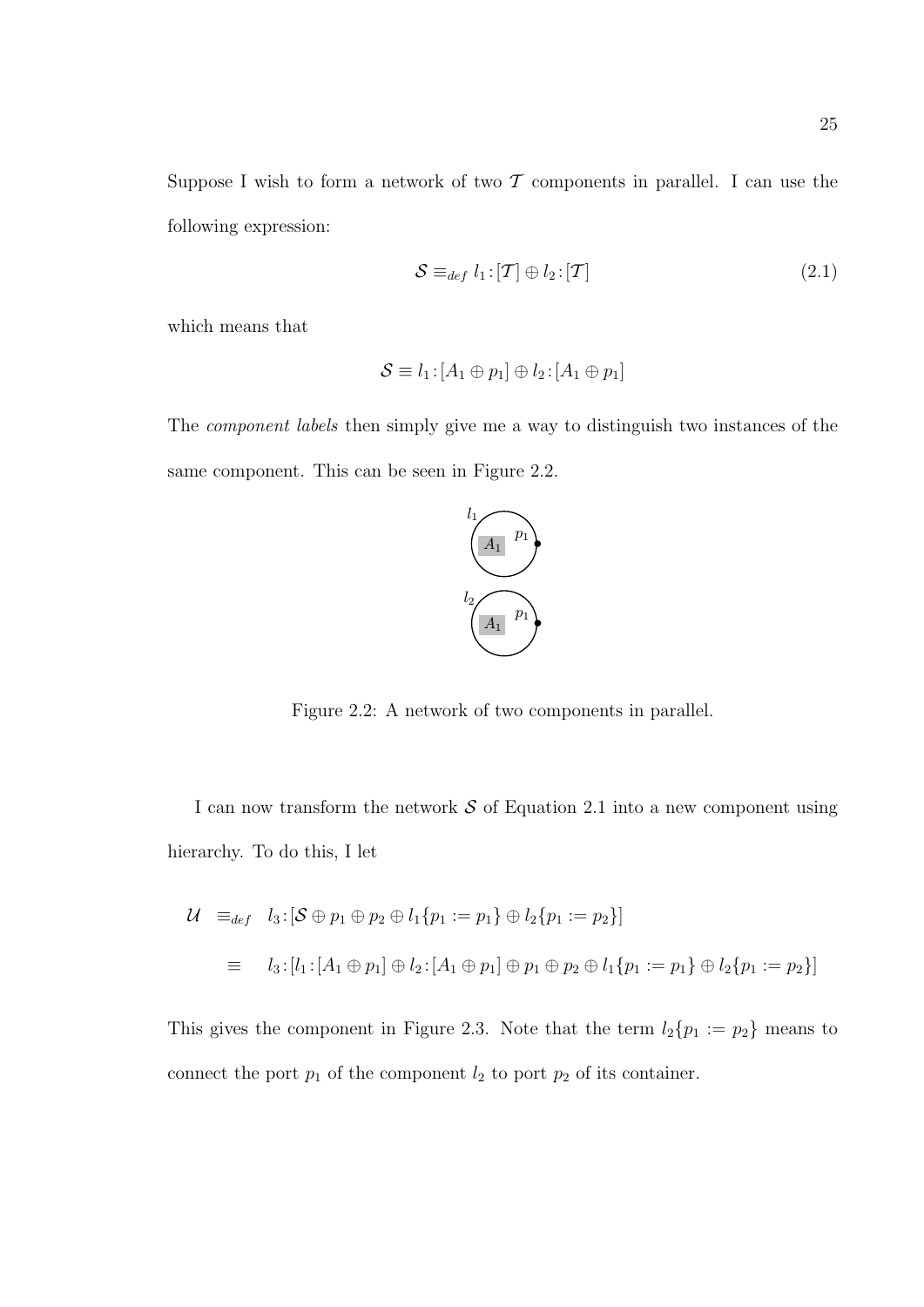

Figure 2.3: A component built out of a parallel network.

Now consider a new term named  $\mathcal{T}$ :

$$
\mathcal{T} \equiv_{def} A_1 \oplus p_1 \oplus p_2
$$

Suppose, I wish to create a new component out of two copies of  $\mathcal T$  in series. I can use

$$
l_3: [p_1 \oplus p_2 \oplus r_1 \oplus l_1: [T] \oplus l_2: [T] \oplus l_1 \{p_1 := p_1\} \oplus \alpha \{p_2 := r_1\} \oplus
$$

$$
l_2 \{p_1 := r_1\} \oplus l_2 \{p_2 := p_2\}]
$$

This is shown in figure 2.4. Here  $r_1$  is a *relation*, or a connection point which does not propagate to the interface of the component it belongs to.<sup>1</sup> A relation is like a "wire" in Verilog [50].

#### 2.1.1 Formal Details of the Simple Calculus

In this section, I provide the formal details of the simple calculus. I define its syntax and structural equivalence, and I conclude with a proof that for all terms  $A$ and  $\beta$  in the simple calculus, the proposition  $\mathcal{A} =_{\mathfrak{S}} \beta$  is decidable.

 $1\pi$  calculus [44] uses the name binding operator to convert ports to relations.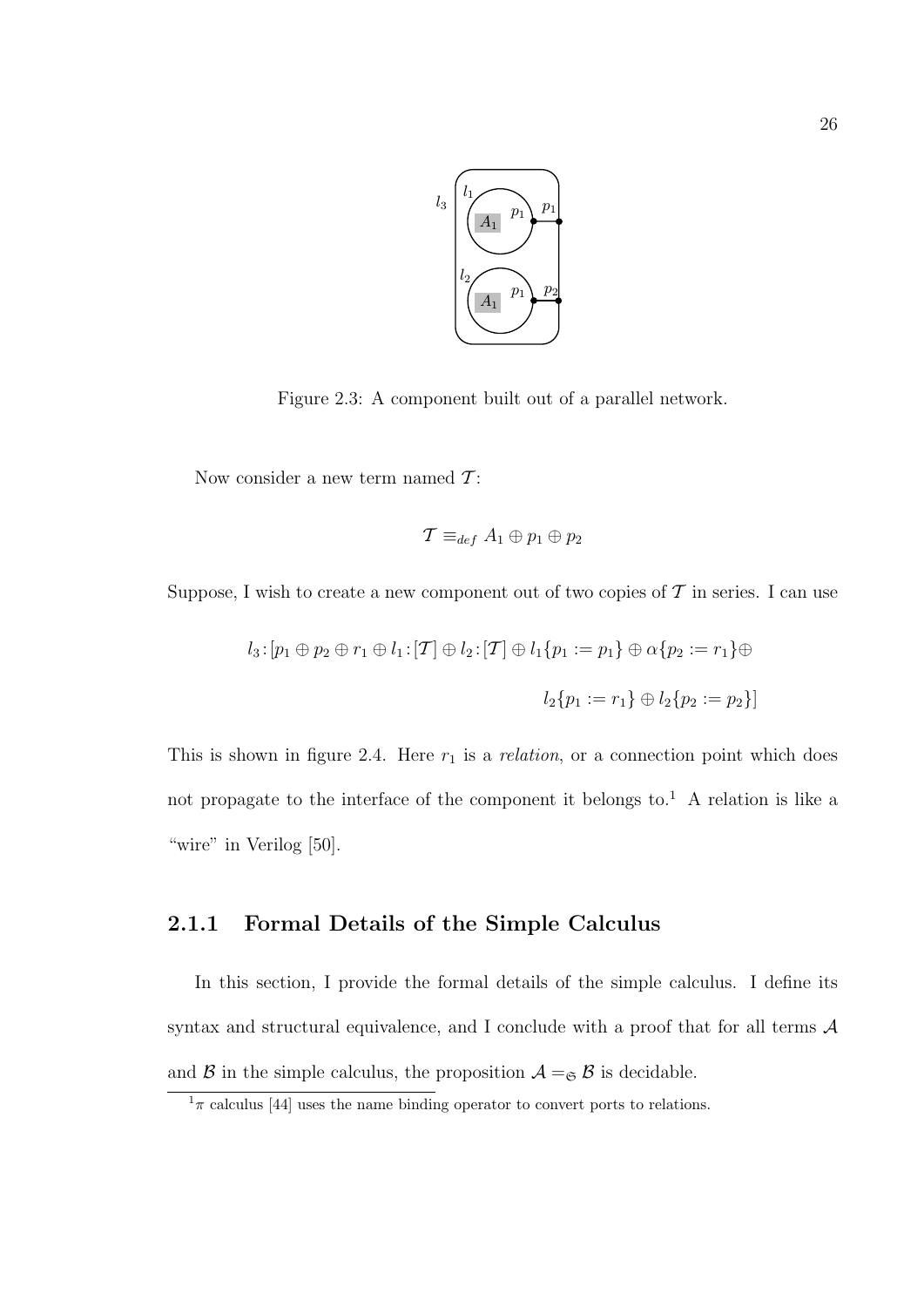

Figure 2.4: A series component in the calculus.

Let  $\mathfrak P$  be the set of all port names,  $\mathfrak R$  the set of relation names,  $\mathfrak A$  the set of all attribute names, and  $\mathfrak L$  the set of all component label names. I assume all four sets are mutually disjoint and denumerable and use the naming conventions above, so that  $p_0, p_1, \ldots \in \mathfrak{P}, r_0, r_1, \ldots \in \mathfrak{R}, A_0, A_1, \ldots \in \mathfrak{A}, \text{ and } l_0, l_1, \ldots \in \mathfrak{L}.$ 

Notice that all names have a natural number as a subscript. To define the calculus, I need a way to refer to an arbitrary name. I use the *name variables i, j, k, a, b,* and  $c$  for this purpose. By convention,  $p_2$  is a port name and  $p_j$  represents an arbitrary port name, but  $p_j$  is not itself a port name. If I say  $p_j \in \mathfrak{P}$ , I am referring to an arbitrary element of  $\mathfrak{P}$ , but if I say  $p_2 \in \mathfrak{P}$  I'm referring to the specific element  $p_2$  of P. The same convention holds for attribute names, relation names, and component label names. I will always assume that name variables take values in the natural numbers. If I assert that  $i = j$ , I am asserting that they are variables that represent the same natural number, which would imply for instance that  $r_i \equiv r_j$ .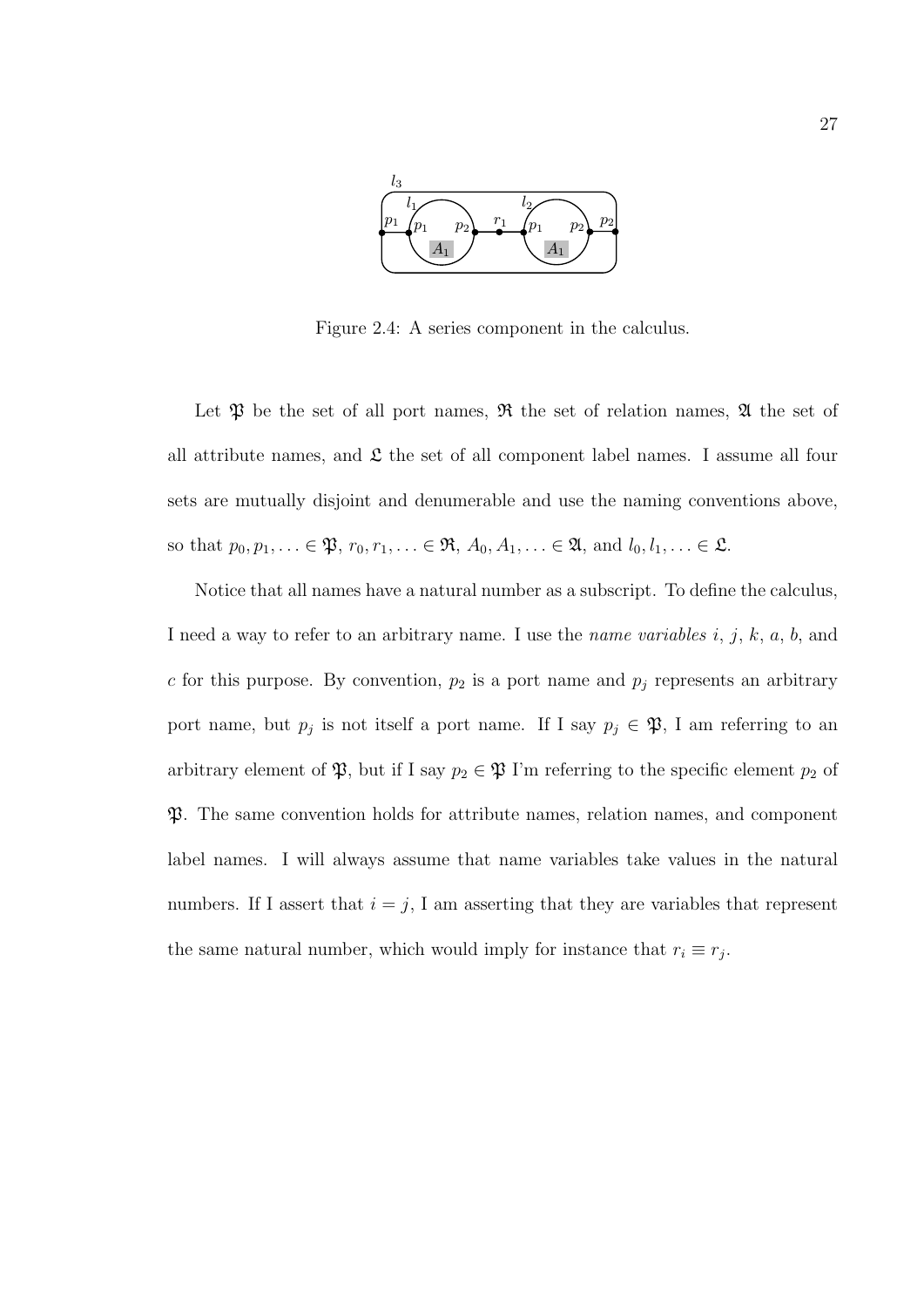I define the set  $\mathfrak S$  of terms in the simple calculus to be the smallest set such that

$$
true \Rightarrow \quad 0 \in \mathfrak{S}
$$
\n
$$
p_i \in \mathfrak{P} \Rightarrow \quad p_i \in \mathfrak{S}
$$
\n
$$
r_i \in \mathfrak{R} \Rightarrow \quad r_i \in \mathfrak{S}
$$
\n
$$
A_i \in \mathfrak{A} \Rightarrow \quad A_i \in \mathfrak{S}
$$
\n
$$
l_i \in \mathfrak{L} \land p_j, p_k \in \mathfrak{P} \Rightarrow \quad l_i \{ p_j := p_k \} \in \mathfrak{S}
$$
\n
$$
l_i \in \mathfrak{L} \land p_j, \in \mathfrak{P} \land r_k \in \mathfrak{R} \Rightarrow \quad l_i \{ p_j := r_k \} \in \mathfrak{S}
$$
\n
$$
\mathcal{T} \in \mathfrak{S} \land \mathcal{S} \in \mathfrak{S} \Rightarrow \quad (\mathcal{T} \oplus \mathcal{S}) \in \mathfrak{S}
$$
\n
$$
\mathcal{T} \in \mathfrak{S} \land l_i \in \mathfrak{L} \Rightarrow \quad l_i : [\mathcal{T}] \in \mathfrak{S}
$$

Here 0 is the empty model. I include it here to have a notion of nothing. It will be mainly used when I extend this calculus to the higher-order calculus, but since it is not a higher-order term, I include it in the simple calculus.

I now define the structural equivalence relation  $=_\mathfrak{S}$  as the minimal subset of  $\mathfrak{S}\times \mathfrak{S}$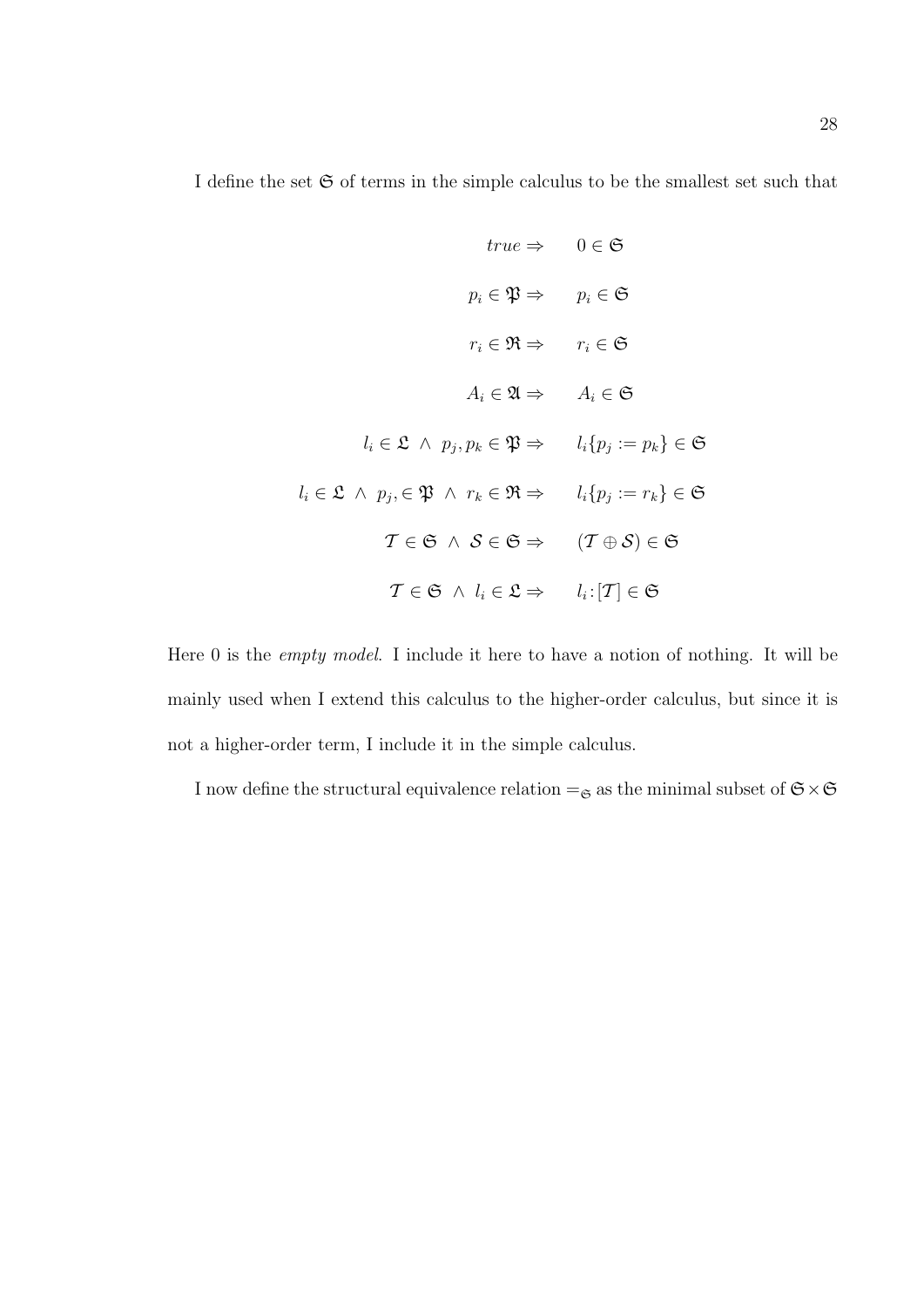such that for all  $\mathcal{T}, \mathcal{S}, \mathcal{U} \in \mathfrak{S},$ 

$$
T \equiv S \Rightarrow T =_{\mathfrak{S}} S
$$
  
\n
$$
true \Rightarrow (T \oplus S) =_{\mathfrak{S}} (S \oplus T)
$$
  
\n
$$
true \Rightarrow ((T \oplus S) \oplus \mathcal{U}) =_{\mathfrak{S}} (T \oplus (S \oplus \mathcal{U}))
$$
  
\n
$$
true \Rightarrow (T \oplus 0) =_{\mathfrak{S}} T
$$
  
\n
$$
i = j \Rightarrow (p_i \oplus p_j) =_{\mathfrak{S}} p_i
$$
  
\n
$$
i = j \Rightarrow (r_i \oplus r_j) =_{\mathfrak{S}} r_i
$$
  
\n
$$
i = j \Rightarrow (A_i \oplus A_j) =_{\mathfrak{S}} A_i
$$
  
\n
$$
i = a \land j = b \land k = c \Rightarrow (l_i \{p_j := p_k\} \oplus l_a \{p_a := p_b\}) =_{\mathfrak{S}} l_i \{p_j := p_k\}
$$
  
\n
$$
i = a \land j = b \land k = c \Rightarrow (l_i \{p_j := r_k\} \oplus l_a \{p_a := r_b\}) =_{\mathfrak{S}} l_i \{p_j := r_k\}
$$
  
\n
$$
i = j \Rightarrow (l_i : [T] \oplus l_j : [S]) =_{\mathfrak{S}} l_i : [(T \oplus S)]
$$
  
\n
$$
T =_{\mathfrak{S}} S \Rightarrow l_i : [T] =_{\mathfrak{S}} l_i : [S]
$$
  
\n
$$
T =_{\mathfrak{S}} S \Rightarrow S =_{\mathfrak{S}} T
$$
  
\n
$$
T =_{\mathfrak{S}} S \land S =_{\mathfrak{S}} U \Rightarrow T =_{\mathfrak{S}} U
$$

To put these rules in words, "duplicates don't matter", and "order doesn't matter". If a term has two ports named  $p_i$ , rather than considering this to be an "error" term, it is simply a term with redundant information. Because of the associativity and commutivity of  $\oplus$ , I will omit parenthesis in further expressions in the simple calculus. I now have the main result of this section, namely that it is always possible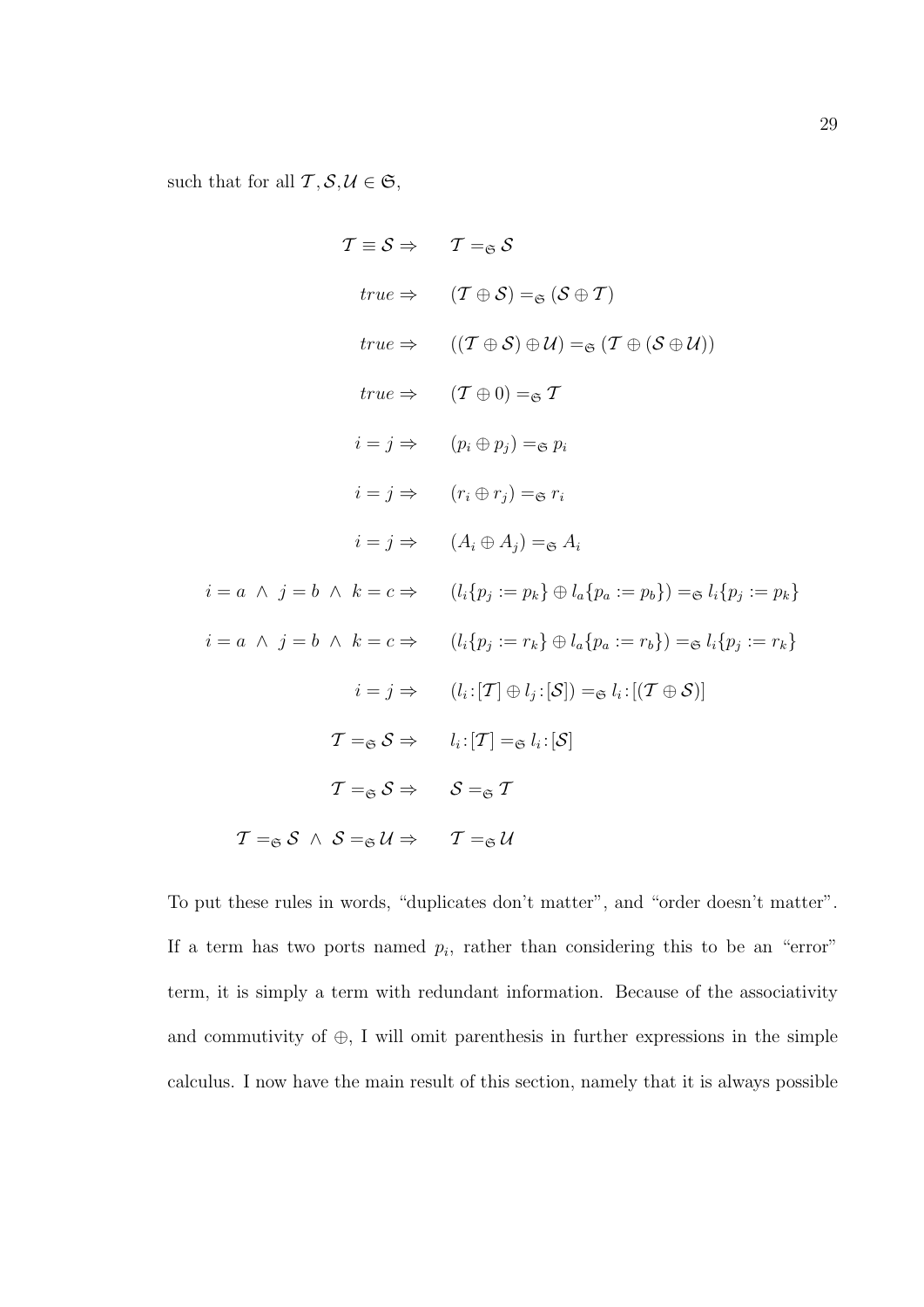to determine whether two terms in the simple calculus are equivalent. By the finite nature of terms, it is somewhat trivial, but I include the theorem to contrast the simple calculus with the extended calculus. The result does not hold in the extended calculus.

**Theorem 2.1.** For all  $S, T \in \mathfrak{S}$ , the proposition  $S =_{\mathfrak{S}} T$  is decidable.

*Proof.* The following test, based on the structure of  $S$  and  $T$  will always determine the truth of the proposition:

- 1. Case  $S \equiv 0$ . Suppose  $\mathcal{T} \equiv 0$ . Then  $S =_{\mathfrak{S}} \mathcal{T}$  is true. Suppose  $\mathcal{T}$  is one of  $p_i$ ,  $r_i, A_i, l_i\{p_j := p_k\}, l_i\{p_j := r_k\}, \text{ or } l_i : [\mathcal{U}] \text{ for some expression } \mathcal{U}. \text{ Then the }$ proposition is false. Finally suppose  $\mathcal{T} \equiv \mathcal{T}_1 \oplus \mathcal{T}_2$  for some expressions  $\mathcal{T}_1$  and  $\mathcal{T}_2$ . If  $0 = \epsilon \mathcal{T}_1$  and  $0 = \epsilon \mathcal{T}_2$ , then the proposition is true, otherwise it is false.
- 2. Case  $S \equiv p_i$ . Suppose  $\mathcal{T} \equiv p_j$ . Then  $S = \mathcal{F}$  is true if and only if  $p_i \equiv p_j$ . Suppose T is one of 0,  $r_i$ ,  $A_i$ ,  $l_i\{p_j := p_k\}$ ,  $l_i\{p_j := r_k\}$ , or  $l_i : [\mathcal{U}]$  for some expression U. Then the proposition is false. Finally suppose  $\mathcal{T} \equiv \mathcal{T}_1 \oplus \mathcal{T}_2$  for some expressions  $\mathcal{T}_1$  and  $\mathcal{T}_2$ . If  $p_i = \epsilon \mathcal{T}_1$  and  $p_i = \epsilon \mathcal{T}_2$ , then the proposition is true, otherwise it is false.
- 3. Case  $S \equiv r_i$ . Suppose  $\mathcal{T} \equiv r_j$ . Then  $S = \mathcal{F}$  is true if and only if  $r_i \equiv r_j$ . Suppose T is one of 0,  $p_i$ ,  $A_i$ ,  $l_i\{p_j := p_k\}$ ,  $l_i\{p_j := r_k\}$ , or  $l_i : [\mathcal{U}]$  for some expression U. Then the proposition is false. Finally suppose  $\mathcal{T} \equiv \mathcal{T}_1 \oplus \mathcal{T}_2$  for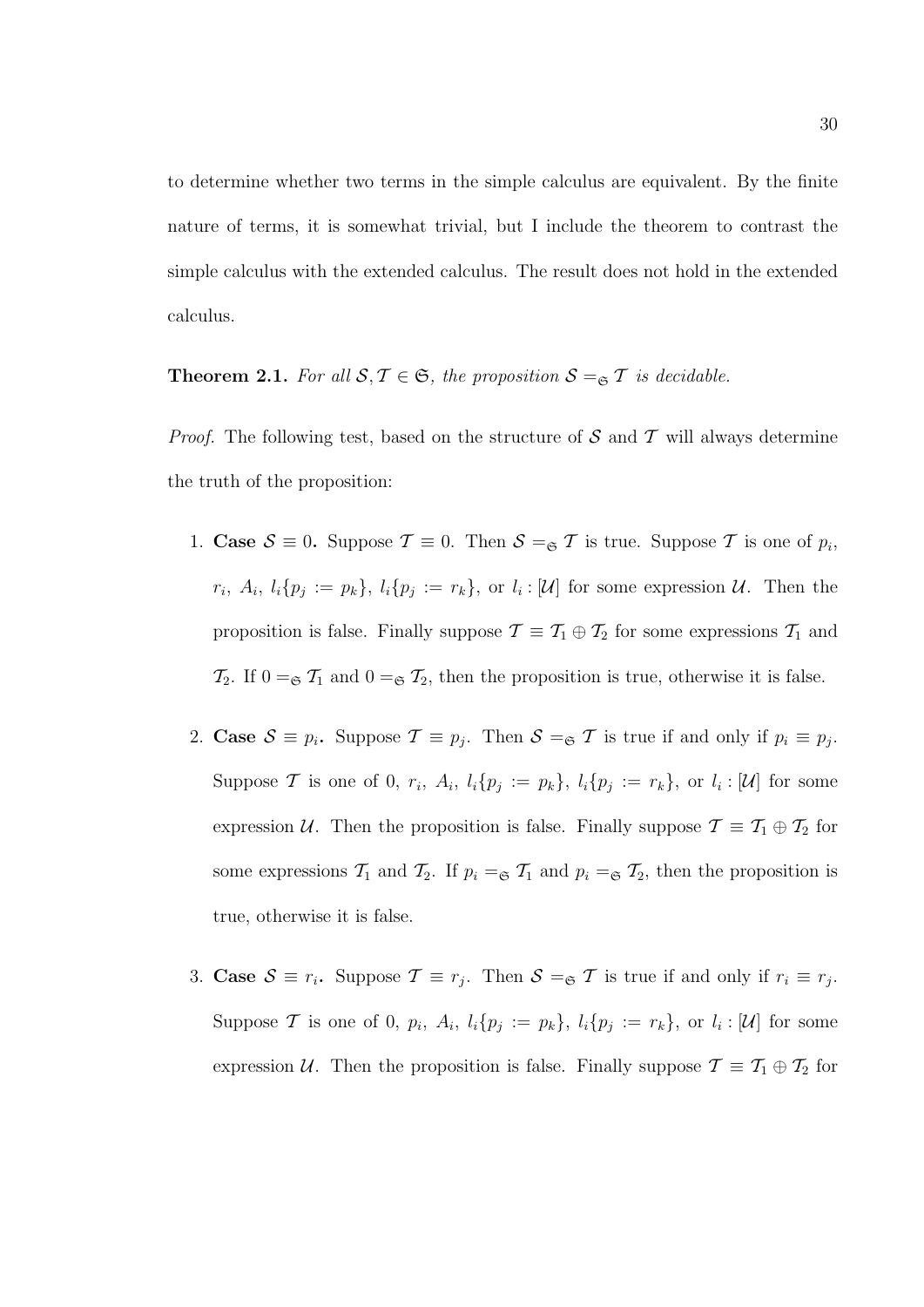some expressions  $\mathcal{T}_1$  and  $\mathcal{T}_2$ . If  $r_i = \epsilon \mathcal{T}_1$  and  $r_i = \epsilon \mathcal{T}_2$ , then the proposition is true, otherwise it is false.

- 4. Case  $S \equiv A_i$ . Suppose  $\mathcal{T} \equiv A_j$ . Then  $S = \mathcal{F}$  is true if and only if  $A_i \equiv A_j$ . Suppose T is one of 0,  $p_i$ ,  $r_i$ ,  $l_i\{p_j := p_k\}$ ,  $l_i\{p_j := r_k\}$ , or  $l_i : [\mathcal{U}]$  for some expression U. Then the proposition is false. Finally suppose  $\mathcal{T} \equiv \mathcal{T}_1 \oplus \mathcal{T}_2$  for some expressions  $\mathcal{T}_1$  and  $\mathcal{T}_2$ . If  $A_i = \mathcal{F}_1$  and  $A_i = \mathcal{F}_2$ , then the proposition is true, otherwise it is false.
- 5. Case  $S \equiv l_i \{p_j := p_k\}$ . Suppose  $\mathcal{T} \equiv l_a \{p_b := p_c\}$ . Then  $S = \mathcal{F}$  is true if and only if  $l_i \equiv l_a, p_j \equiv p_b$ , and  $p_k \equiv p_c$ . Suppose T is one of 0,  $p_i, r_i, A_i, l_i \{p_j := r_k\},$ or  $l_i: [U]$  for some expression U. Then the proposition is false. Finally suppose  $\mathcal{T} \equiv \mathcal{T}_1 \oplus \mathcal{T}_2$  for some expressions  $\mathcal{T}_1$  and  $\mathcal{T}_2$ . If  $l_i\{p_j := p_k\} = \mathfrak{S} \mathcal{T}_1$  and  $l_i\{p_j := p_k\} = \mathfrak{S} \mathcal{T}_2$ , then the proposition is true, otherwise it is false.
- 6. Case  $S \equiv l_i \{p_j := r_k\}$ . Suppose  $\mathcal{T} \equiv l_a \{p_b := r_c\}$ . Then  $S = \mathcal{F}$  is true if and only if  $l_i \equiv l_a$ ,  $p_j \equiv p_b$ , and  $r_k \equiv r_c$ . Suppose T is one of 0,  $p_i$ ,  $r_i$ ,  $A_i$ ,  $l_i\{p_j := p_k\}$ , or  $l_i: [U]$  for some expression U. Then the proposition is false. Finally suppose  $\mathcal{T} \equiv \mathcal{T}_1 \oplus \mathcal{T}_2$  for some expressions  $\mathcal{T}_1$  and  $\mathcal{T}_2$ . If  $l_i\{p_j := r_k\} = \mathcal{F}_1$  and  $l_i\{p_j := r_k\} = \mathcal{F}_2$ , then the proposition is true, otherwise it is false.
- 7. Case  $S \equiv l_i : [\mathcal{S}_0]$ , for some  $S_0 \in \mathfrak{S}$ . Suppose  $\mathcal{T} \equiv l_j : [\mathcal{T}_0]$ , for some  $\mathcal{T}_0 \in \mathfrak{S}$ . Then  $S =_{\mathfrak{S}} T$  is true if and only if  $l_i \equiv l_j$  and  $S_0 =_{\mathfrak{S}} T_0$ . Suppose T is one of 0,  $p_i$ ,  $r_i$ ,  $A_i$ ,  $l_i\{p_j := p_k\}$ , or  $l_i\{p_j := r_k\}$ . Then the proposition is false.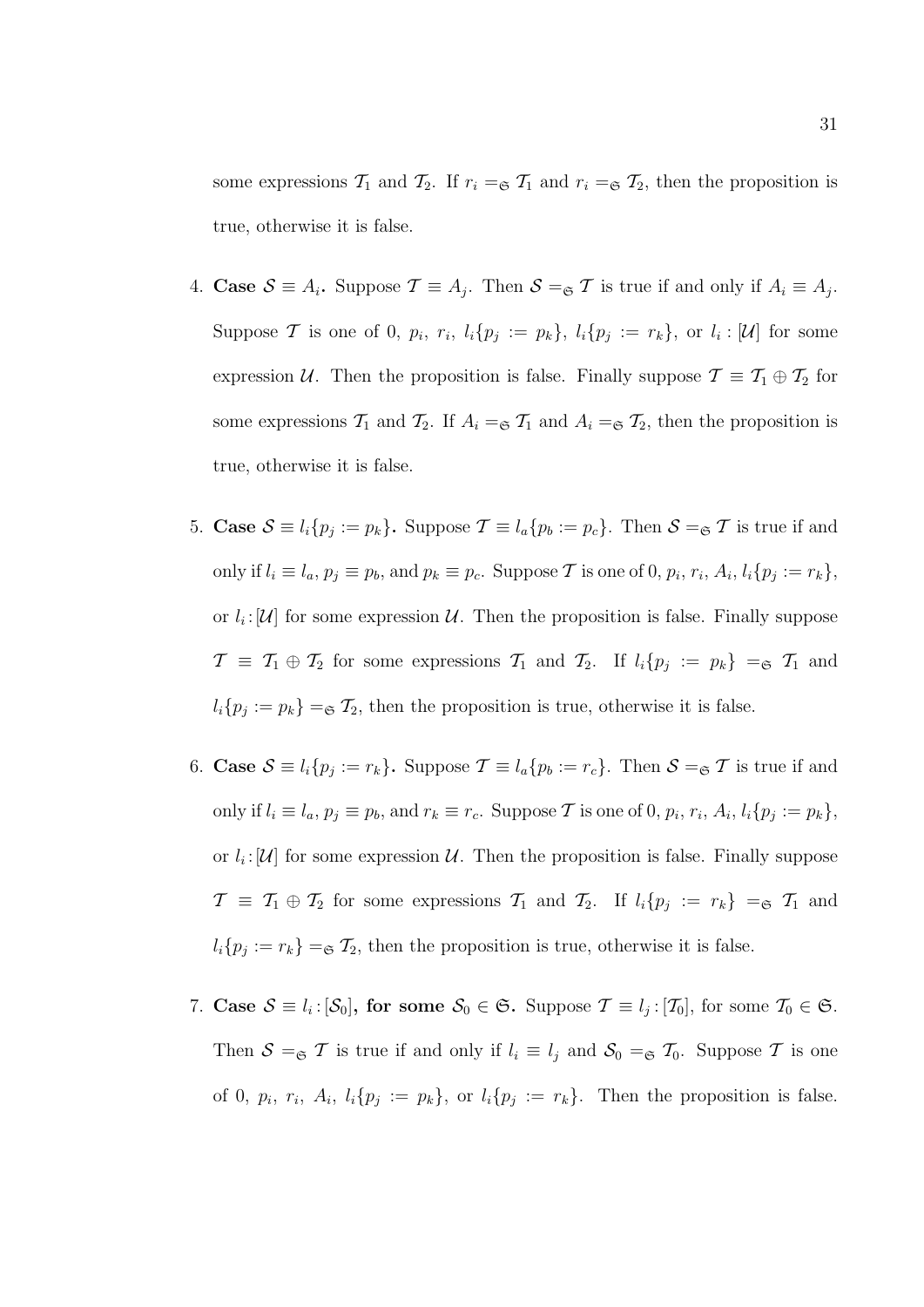Finally suppose  $\mathcal{T} \equiv \mathcal{T}_1 \oplus \mathcal{T}_2$  for some expressions  $\mathcal{T}_1$  and  $\mathcal{T}_2$ . If  $\mathcal{T}_1 \equiv l_j : [\mathcal{T}_3]$ ,  $\mathcal{T}_2 \equiv l_k : [\mathcal{T}_4], l_i \equiv l_j \equiv l_k$ , and  $\mathcal{S}_0 = \mathcal{S} \mathcal{T}_3 \oplus \mathcal{T}_4$ , then the proposition is true, otherwise it is false.

8. Case  $S = S_1 \oplus S_2$ , for some  $S_1, S_2 \in \mathfrak{S}$ . Suppose T is one of 0,  $p_i$ ,  $r_i$ ,  $A_i, l_i\{p_j := p_k\},\$  or  $l_i\{p_j := r_k\}, l_i : [\mathcal{U}]$  for some expression  $\mathcal{U}$ . Then the proposition is true if and only if  $\mathcal{T} =_{\mathfrak{S}} \mathcal{S}$ , which we can test with one of the above cases. Finally suppose  $\mathcal{T} \equiv \mathcal{T}_1 \oplus \mathcal{T}_2$  for some expressions  $\mathcal{T}_1$  and  $\mathcal{T}_2$ . There exists some positive integers a and b such that  $S \equiv S_1 \oplus \cdots \oplus S_a$  and  $\mathcal{T} \equiv \mathcal{T}_1 \oplus \cdots \oplus \mathcal{T}_b$  and each  $\mathcal{S}_c$  and  $\mathcal{T}_d$  is one of 0,  $p_i$ ,  $r_i$ ,  $A_i$ ,  $l_i\{p_j := p_k\}$ , or  $l_i\{p_j:=r_k\},\,l_i:[\mathcal{U}]$  for some expression  $\mathcal{U}$ . Then  $\mathcal{S}=_\mathfrak{S}\mathcal{T}$  is true if and only if (a) for each  $S_c \in \{S_1, \ldots, S_a\}$  there is a  $\mathcal{T}_d \in \{T_1, \ldots, T_b\}$  such that  $S_c = \mathcal{T}_d$ , and (b) for each  $\mathcal{T}_d \in \{\mathcal{T}_1, \ldots, \mathcal{T}_b\}$  there is a  $\mathcal{S}_c \in \{\mathcal{S}_1, \ldots, \mathcal{S}_a\}$  such that  $\mathcal{S}_c = \mathcal{S} \mathcal{T}_d$ . Each of these tests can also be carried out with one of the above tests.

The tests above always terminate with the logical value of the proposition, so I con- $\Box$ clude that the proposition is decidable.

#### 2.1.2 Structural Equivalence and Abstract Syntax

Note that the simple calculus provides a concrete syntax for composition languages. Structural equivalence gives a way to test if two terms in the calculus represent the same system. In this section, I provide an abstract syntax for composition languages. Two terms will be structurally equivalent if and only if they have the same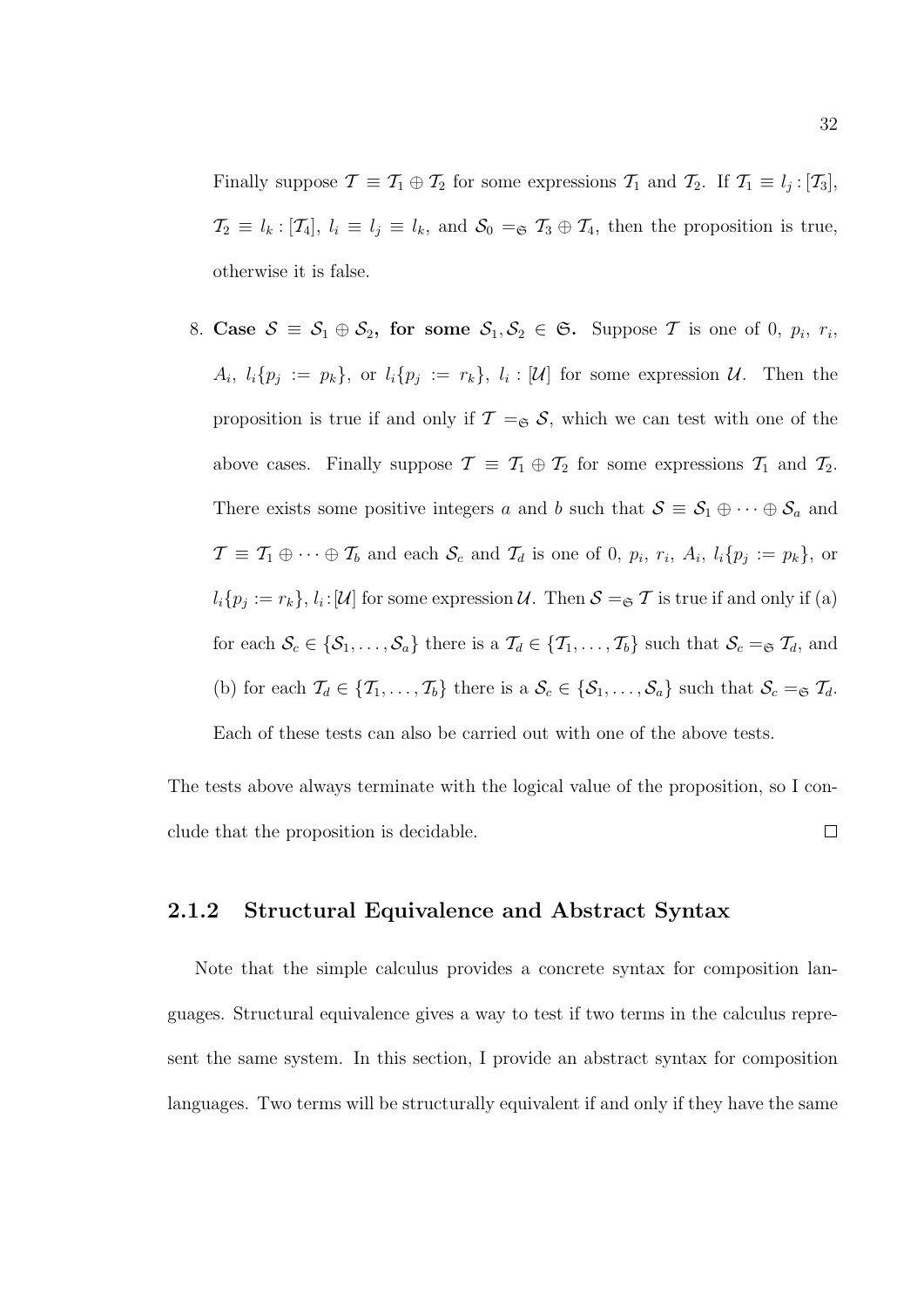abstract syntax. Define the set  $\operatorname{Syn}$  as the smallest set such that

$$
true \Rightarrow \quad \emptyset \in Syn
$$
  
\n
$$
p_i \in \mathfrak{P} \Rightarrow \quad \{p_i\} \in Sym
$$
  
\n
$$
r_i \in \mathfrak{R} \Rightarrow \quad \{r_i\} \in Sym
$$
  
\n
$$
A_i \in \mathfrak{A} \Rightarrow \quad \{A_i\} \in Sym
$$
  
\n
$$
l_i \in \mathfrak{L} \land p_j, p_k \in \mathfrak{P} \Rightarrow \quad \{(p_j, p_k, l_i)\} \in Sym
$$
  
\n
$$
l_i \in \mathfrak{L} \land p_j \in \mathfrak{P} \land r_k \in \mathfrak{R} \Rightarrow \quad \{(p_j, r_k, l_i)\} \in Sym
$$
  
\n
$$
S_i, S_j \in Sym \Rightarrow \quad S_i \cup S_j \in Sym
$$
  
\n
$$
S \in Sym, l_i \in \mathfrak{L} \Rightarrow \quad \{(l_i, S_j) | S_j \in S \} \in Sym
$$

Any element of  $Syn$  will be an *abstract term*.

Define the function  $Ab: \mathfrak{S} \to Syn$  inductively as follows:

$$
Ab[\![0]\!] = \{0\}
$$
  
\n
$$
Ab[\![p_i]\!] = \{p_i\}
$$
  
\n
$$
Ab[\![r_i]\!] = \{r_i\}
$$
  
\n
$$
Ab[\![A_i]\!] = \{A_i\}
$$
  
\n
$$
Ab[\![l_i\{p_j := p_k\}]\!] = \{(p_j, p_k, l_i)\}
$$
  
\n
$$
Ab[\![l_i\{p_j := r_k\}]\!] = \{(p_j, r_k, l_i)\}
$$
  
\n
$$
Ab[\![T \oplus \mathcal{S}]\!] = Ab[\![T]\!] \cup Ab[\![\mathcal{S}]\!]
$$
  
\n
$$
Ab[\![l_i : [T]\!]] = \{(l_i, S_j) | S_j \in Ab[\![T]\!] \}
$$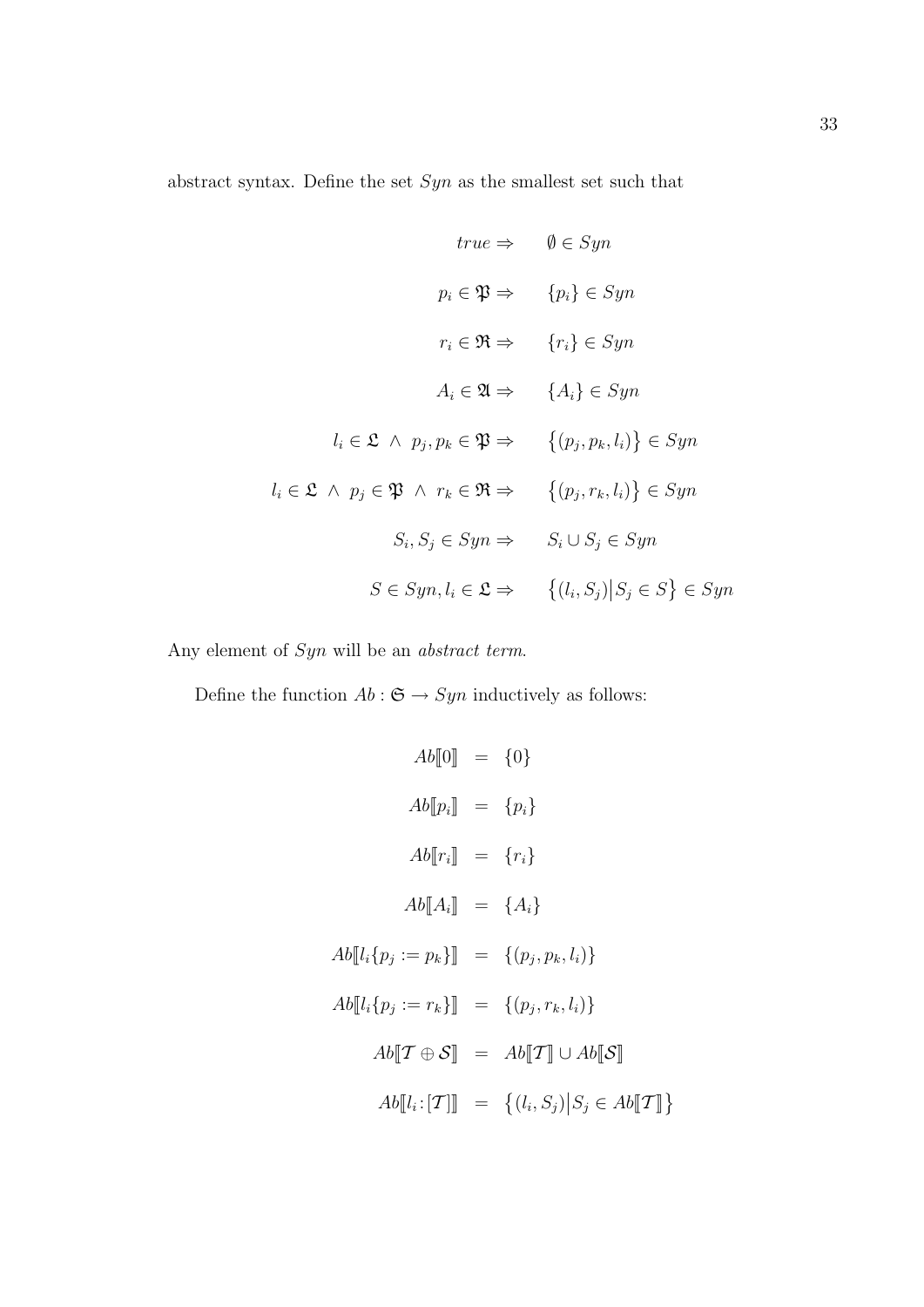The function Ab provides an abstract syntax for  $\mathfrak{S}$  by providing an abstract term for each concrete term in  $\mathfrak{S}$ . Note the following theorem:

**Theorem 2.2.** For all  $\mathcal{T}, \mathcal{S} \in \mathfrak{S}, \mathcal{T} =_{\mathfrak{S}} \mathcal{S}$  if and only if  $Ab[\![\mathcal{T}]\!] = Ab[\![\mathcal{S}]\!]$ .

This result is immediate from the definition of  $=s$  and Ab, so I do not prove it here.

## 2.2 The Higher-Order Calculus

From this point forward, I will assume the reader has at least a basic familiarity with  $\lambda$  calculus. To the reader who has yet to learn this elegant formalism, Barendregt [6] provides a gentle introduction. Hindley [25] provides more details for the intermediate learner, and Barendregt [5] provides a more complete exposition of  $\lambda$ calculus more appropriate to a " $\lambda$  expert."

Imagine creating a new network by combining two instances of any component in parallel. Maybe the component design is incomplete, or maybe several possibilities could fit into the same pattern. A variable in the extended calculus can represent such a component. Suppose I use  $x_1$  to represent this variable. (Note that  $x_1$  is a variable name in the extended calculus, not a variable used to represent an arbitrary name in the calculus.) Then the expression:

$$
\lambda x_1.l_1:[x_1]\oplus l_2:[x_1]
$$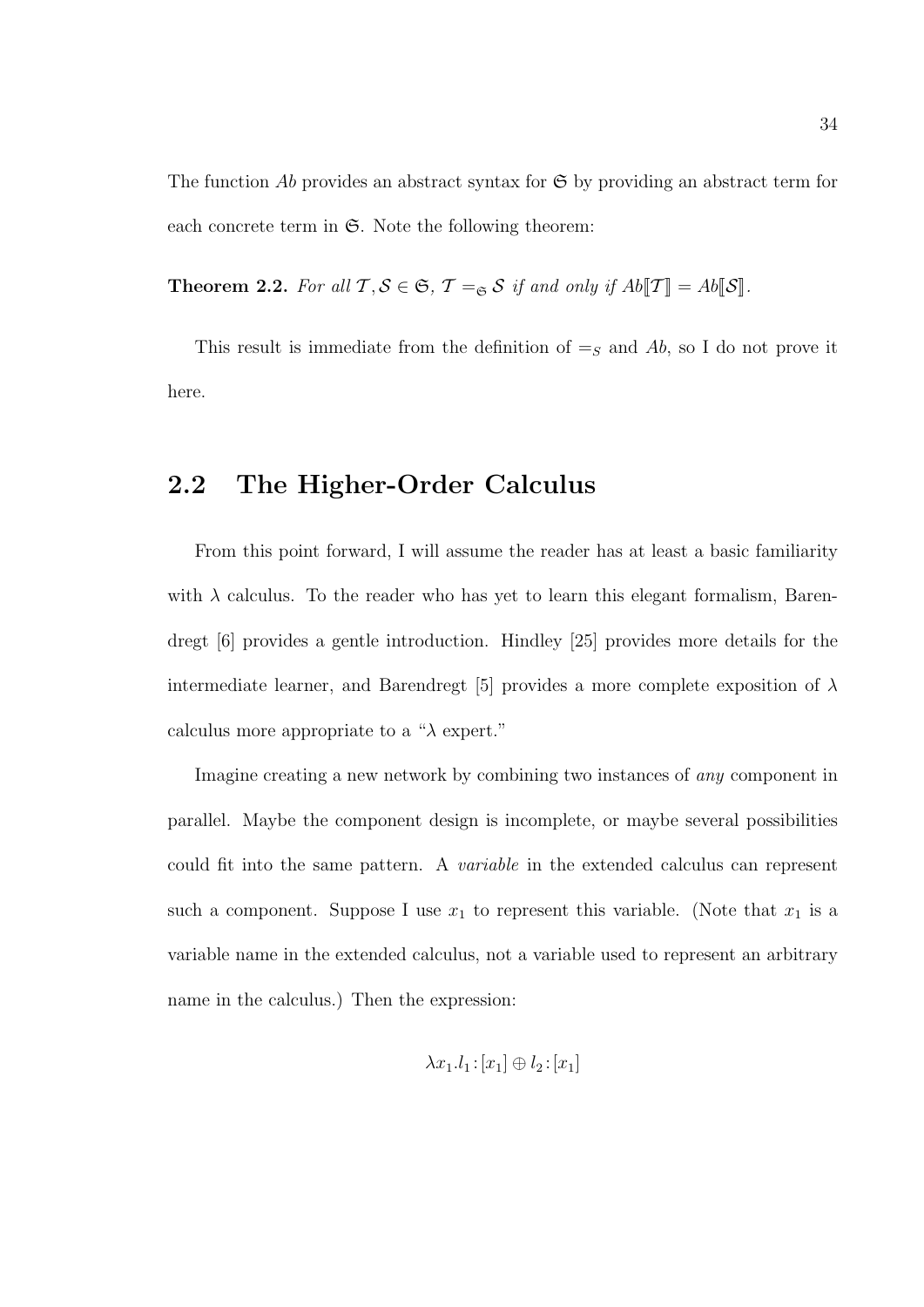will do the job. Such a term is called an *abstraction*, where the parameter  $x_1$  is abstracted from the system description. This now represents a parameterizable structure, or a higher-order component. Just as in  $\lambda$  calculus, I may give another expression as a parameter to this expression. For example the term

$$
((\lambda x_1.l_1:[x_1]\oplus l_2:[x_1])\ (A_1\oplus p_1\oplus p_2))
$$

reduces to the term

$$
l_1:[A_1\oplus p_1\oplus p_2]\oplus l_2:[A_1\oplus p_1\oplus p_2]
$$

This is simply a function application.

Using just variables, abstractions, and applications, I can create the ordinary  $\lambda$ calculus as a subset of the extended calculus. I can then define Church numerals:

$$
C_0 \equiv_{def} \lambda x_1.\lambda x_2.x_2
$$
  

$$
C_{n+1} \equiv_{def} (\lambda x_1.\lambda x_2.\lambda x_1.(x_2 ((x_1 x_2) x_1))) C_n
$$

where each  $\mathcal{C}_i$  represents the natural number i. I can similarly define the boolean values:

$$
\mathcal{B}_{true} \equiv_{def} \lambda x_1 . \lambda x_2 . x_1
$$

$$
\mathcal{B}_{false} \equiv_{def} \lambda x_1 . \lambda x_2 . x_2
$$

where  $\mathcal{B}_{true}$  represents logical true and  $\mathcal{B}_{false}$  represent logical false. The Church-Turing thesis states that any computation can be encoded in  $\lambda$  calculus. Two such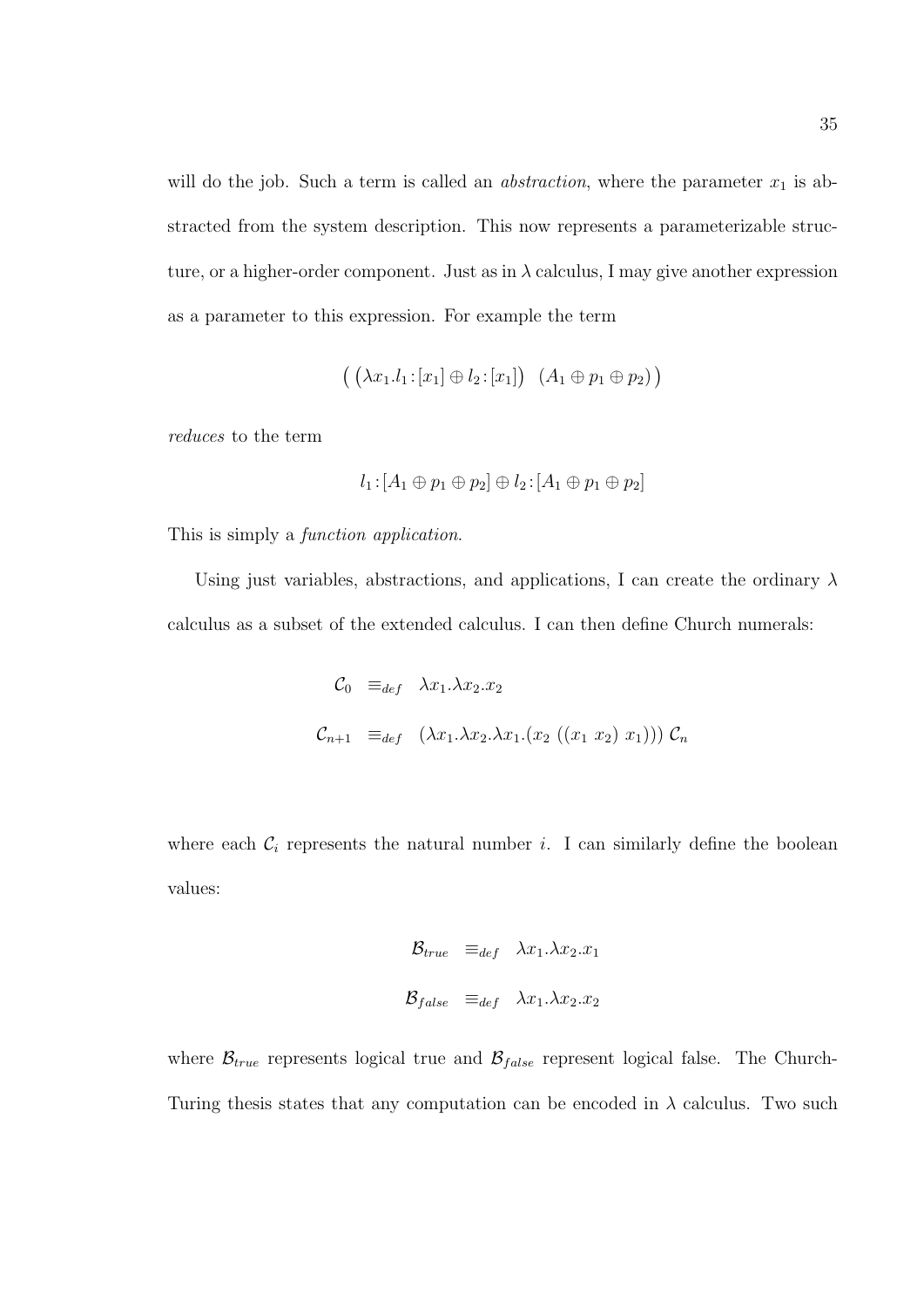computations that I will find repeatedly useful are the predecessor and zero functions:

$$
\mathcal{F}_{pred} \equiv_{def} \lambda x_1.\lambda x_2.\lambda x_3.(x_1 \ (\lambda x_4.\lambda x_5.(x_5 \ (x_4 \ x_2)))) \tag{2.2}
$$

$$
\mathcal{F}_{zero} \equiv_{def} \lambda x_1.(x_1 ((\mathcal{B}_{true} \mathcal{B}_{false}) \mathcal{B}_{true})) \tag{2.3}
$$

It can be checked that for all natural numbers  $i$ ,

$$
\begin{array}{ccc}\n(\mathcal{F}_{pred} \ \mathcal{C}_{i+1}) & \rightarrow_{\beta} & \mathcal{C}_{i} \\
(\mathcal{F}_{zero} \ \mathcal{C}_{i+1}) & \rightarrow_{\beta} & \mathcal{B}_{false} \\
(\mathcal{F}_{zero} \ \mathcal{C}_{0}) & \rightarrow_{\beta} & \mathcal{B}_{true}\n\end{array}
$$

where  $\mathcal{T} \rightarrow_{\beta} \mathcal{S}$  means  $\mathcal{T}$  reduces to  $\mathcal{S}$ . In order to have recursion, I need a fixed-point combinator:

$$
\mathcal{Y}_{fp} \equiv_{def} ((\lambda x_1.\lambda x_2.(x_2 ((x_1 x_1) x_2))) (\lambda x_1.\lambda x_2.(x_2 ((x_1 x_1) x_2))))
$$

This is Turing's combinator, and it has the nice property that for any expression  $\mathcal{T},$ 

$$
(\mathcal{Y}_{fp} \mathcal{T}) \rightarrow_{\beta} (\mathcal{T} \ (\mathcal{Y}_{fp} \mathcal{T})) \tag{2.4}
$$

Using this number system, I can define a higher-order component that represents  $x_3$  copies of component  $x_2$  in parallel:

$$
\mathcal{T}_{parallel} \equiv_{def} (\mathcal{Y}_{fp} \ \lambda x_1.\lambda x_2.\lambda x_3.((\mathcal{F}_{zero} \ x_3) \ 0 \ (l_{\langle x_3 \rangle}: [x_2] \oplus (x_1 \ x_2 \ (\mathcal{F}_{pred} \ x_3))))
$$

For all  $i > 0$ ,

$$
((\mathcal{T}_{parallel} \; \mathcal{S}) \; \mathcal{C}_i)
$$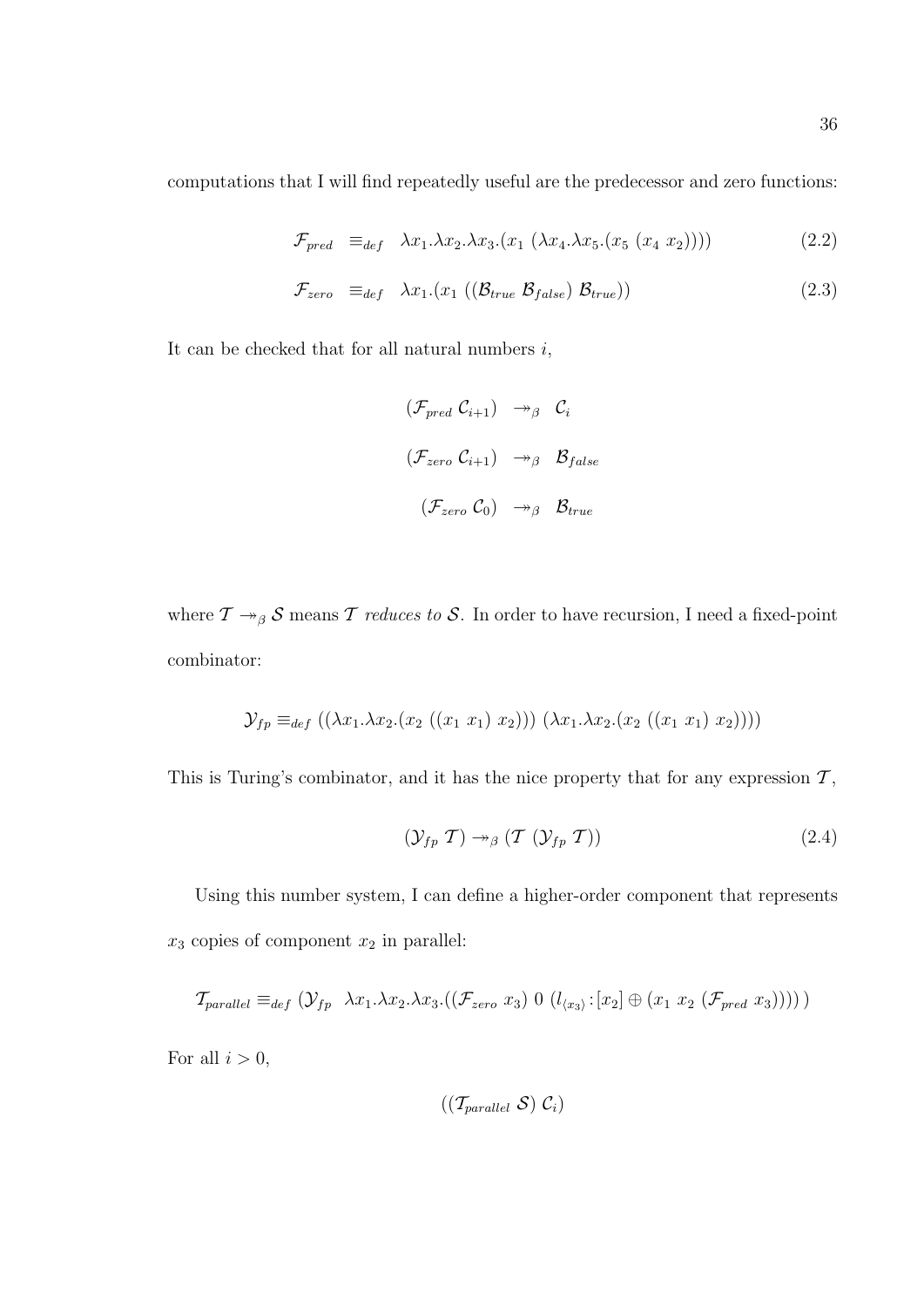reduces to a term in the simple calculus with i copies of of  $S$  in parallel. For instance

$$
((\mathcal{T}_{parallel} A_1) \mathcal{C}_3)
$$

reduces to

$$
l_1:[A_1]\oplus l_2:[A_1]\oplus l_3:[A_1]
$$

Similarly, suppose I wish to create a component with  $x_2$  ports, named  $p_1, p_2, \ldots, p_{x_2}$ . I can use

$$
\mathcal{T}_{ports} \equiv_{def} (\mathcal{Y}_{fp} \ \lambda x_1.\lambda x_2.((\mathcal{F}_{zero} x_2) 0 (p_{\langle x_2 \rangle} \oplus (x_1 (\mathcal{F}_{pred} x_3))))))
$$

Here  $p_{\langle C_i \rangle}$  reduces to  $p_i$  for all integers i by a new reduction rule that applies to the extended calculus. This rule is written  $p_{\langle C_i \rangle} \rightarrow_{\delta} p_i$ . The same rule was applied in the parallel composition example as well. It also applies to attributes and relations, and it may be interleaved they may be interleaved with  $\beta$  reductions. As an example

$$
l_{\langle \mathcal{C}_3 \rangle} \{ p_2 := r_{\langle \mathcal{F}_{pred} \mathcal{C}_1 \rangle} \} \rightarrow_{\beta \delta} l_3 \{ p_2 := r_0 \}
$$

### 2.2.1 Formal Details of the Extended Calculus

In this section, I provide the formal details of the extended calculus. I define its syntax and extend the notion of structural equivalence over the extended calculus. I demonstrate the increased scalability that higher-order components can provide in Theorem 2.4. I conclude with a proof that the proposition  $A =_{\mathfrak{H}} B$ , which states that terms  $A$  and  $B$  are structurally equivalent in the extended calculus, is not decidable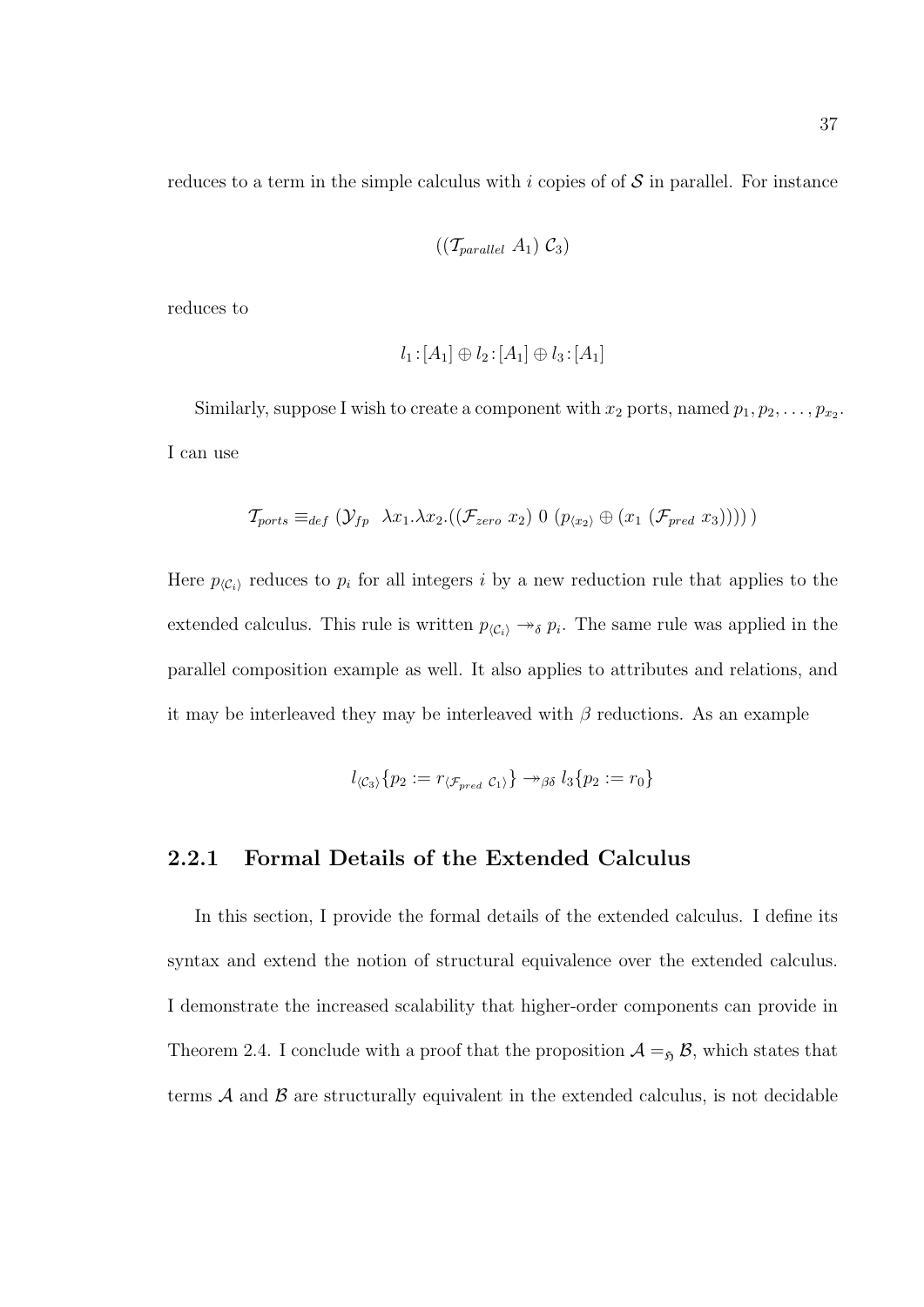for all terms in the extended calculus, even though structural equivalence was for the simple calculus. This is the cost of doing business with this more compact syntax and expressive.

Let  $\mathfrak P$  be the set of all port names,  $\mathfrak R$  the set of relation names,  $\mathfrak A$  the set of all attribute names,  $\mathfrak L$  the set of all component label names, and  $\mathfrak X$  the set of all variable names. I assume all four sets are mutually disjoint and denumerable and use the naming conventions above, so that  $p_0, p_1, \ldots \in \mathfrak{P}, r_0, r_1, \ldots \in \mathfrak{R}, A_0, A_1, \ldots \in \mathfrak{A},$  $l_0, l_1, \ldots \in \mathfrak{L}$ , and  $x_0, x_1, \ldots \in \mathfrak{X}$ .

I use the same name variable convention above, but note that a name variable, like i, j or k is not the same thing as a variable name like  $x_2$ . The first represents an arbitrary integer. The second is a term in the calculus, that may be substituted for another term according to the reduction rules of the calculus. Then  $x_j$  represents an arbitrary variable name in the calculus.

I define the set  $\mathfrak H$  of terms in the extended calculus to be the smallest set such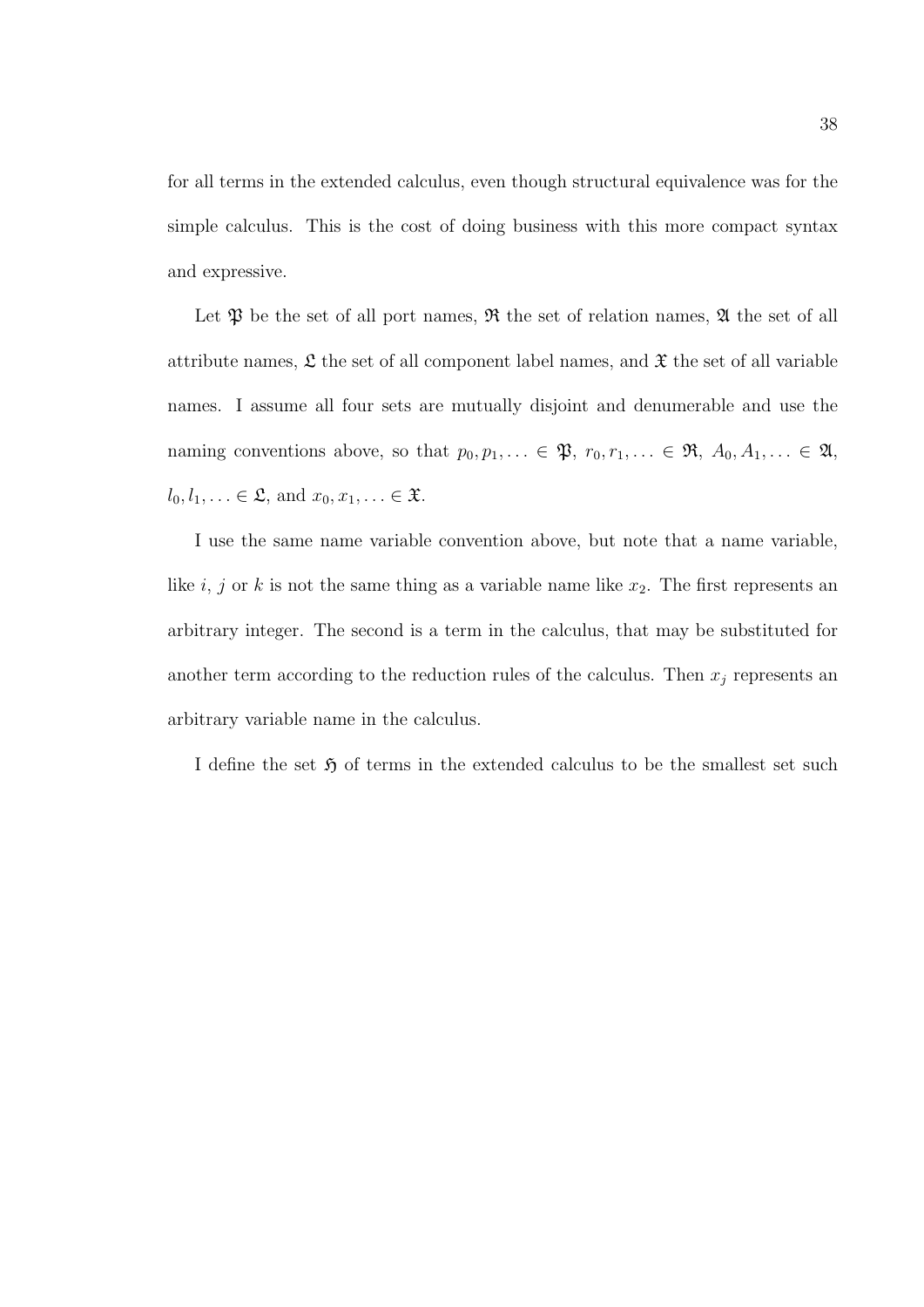that

$$
true \Rightarrow \quad 0 \in \mathfrak{H}
$$
\n
$$
x_i \in \mathfrak{X} \Rightarrow \quad x_i \in \mathfrak{H}
$$
\n
$$
p_i \in \mathfrak{P} \Rightarrow \quad p_i \in \mathfrak{H}
$$
\n
$$
r_i \in \mathfrak{R} \Rightarrow \quad r_i \in \mathfrak{H}
$$
\n
$$
A_i \in \mathfrak{A} \Rightarrow \quad A_i \in \mathfrak{H}
$$
\n
$$
l_i \in \mathfrak{L} \land p_j, p_k \in \mathfrak{P} \Rightarrow \quad l_i \{ p_j := p_k \} \in \mathfrak{H}
$$
\n
$$
l_i \in \mathfrak{L} \land p_j, \in \mathfrak{P} \land r_k \in \mathfrak{R} \Rightarrow \quad l_i \{ p_j := r_k \} \in \mathfrak{H}
$$
\n
$$
\mathcal{T} \in \mathfrak{H} \land \mathcal{S} \in \mathfrak{H} \Rightarrow \quad (\mathcal{T} \oplus \mathcal{S}) \in \mathfrak{H}
$$
\n
$$
\mathcal{T} \in \mathfrak{H} \land l_i \in \mathfrak{L} \Rightarrow \quad l_i : [\mathcal{T}] \in \mathfrak{H}
$$
\n
$$
\mathcal{T} \in \mathfrak{H} \land x_i \in \mathfrak{X} \Rightarrow \quad (\lambda x_i. \mathcal{T}) \in \mathfrak{H}
$$
\n
$$
\mathcal{T} \in \mathfrak{H} \land \mathcal{S} \in \mathfrak{H} \Rightarrow \quad (\mathcal{T} \mathcal{S}) \in \mathfrak{H}
$$

and also,

$$
\mathcal{T} \in \mathfrak{H} \Rightarrow p_{\langle \mathcal{T} \rangle} \in \mathfrak{H}
$$

$$
\mathcal{T} \in \mathfrak{H} \Rightarrow r_{\langle \mathcal{T} \rangle} \in \mathfrak{H}
$$

$$
\mathcal{T} \in \mathfrak{H} \Rightarrow A_{\langle \mathcal{T} \rangle} \in \mathfrak{H}
$$

$$
\mathcal{T} \in \mathfrak{H} \land \mathcal{S} \in \mathfrak{H} \Rightarrow l_{\langle \mathcal{T} \rangle} : [\mathcal{S}] \in \mathfrak{H}
$$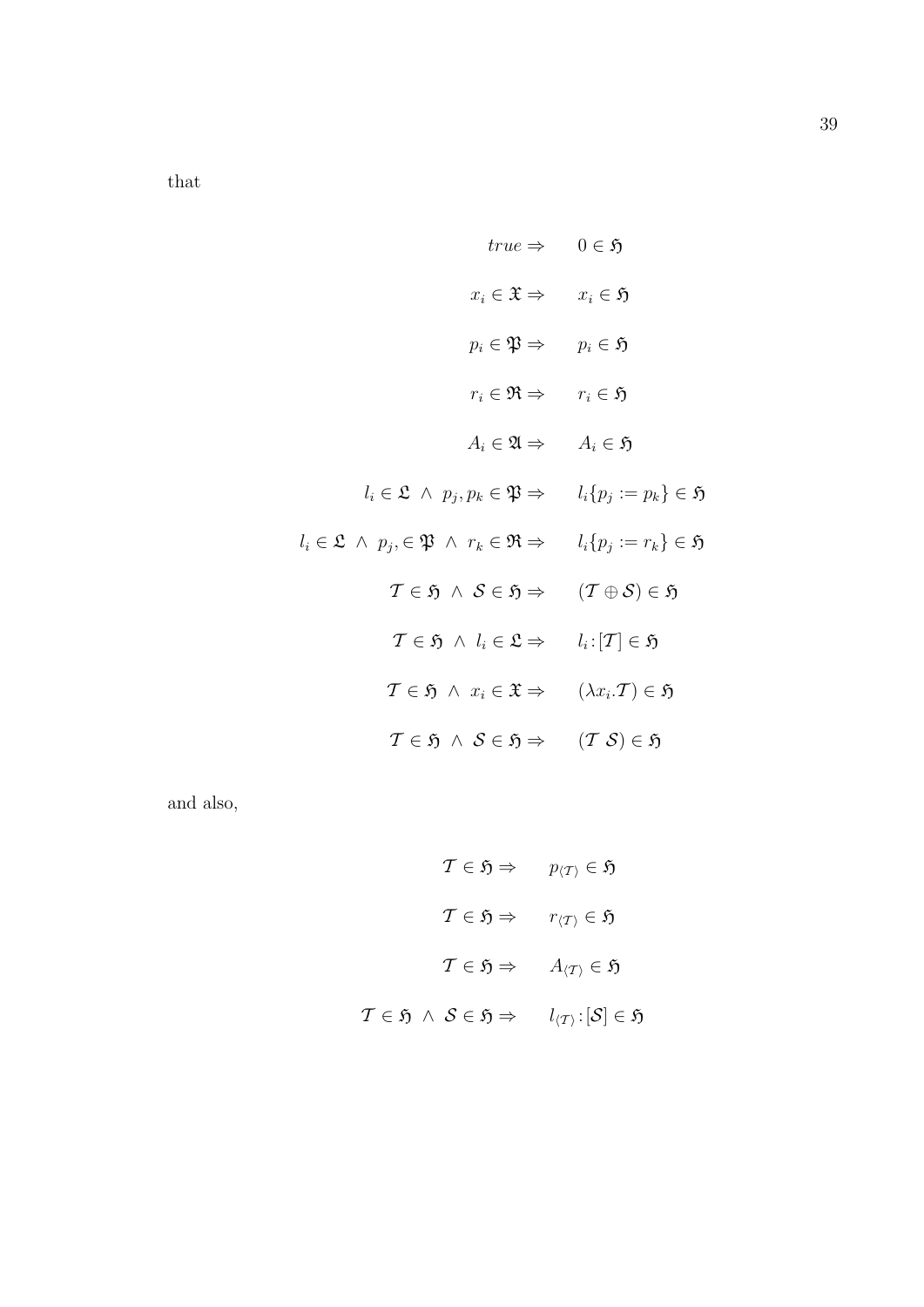Finally, given name variables  $i, j, k$  and arbitrary terms  $\mathcal{T}, \mathcal{S}, \mathcal{U} \in \mathfrak{H}$ , let

$$
\epsilon \equiv_{def} i \text{ or } \langle \mathcal{T} \rangle \tag{2.5}
$$

$$
\zeta \equiv_{def} j \text{ or } \langle \mathcal{S} \rangle \tag{2.6}
$$

$$
\gamma \equiv_{def} k \text{ or } \langle \mathcal{U} \rangle \tag{2.7}
$$

That is to say that  $\epsilon, \zeta, \gamma$  are either arbitrary integers or arbitrary terms in the calculus, enclosed with angle brackets. Then

$$
l_{\epsilon}\{p_{\zeta} := p_{\gamma}\} \in \mathfrak{H}
$$

$$
l_{\epsilon}\{p_{\zeta} := r_{\gamma}\} \in \mathfrak{H}
$$

To be sure, by this I mean that substituting  $\epsilon$ ,  $\zeta$ , or  $\gamma$  with a natural number or another term surrounded by angle brackets yields in another expression in  $\mathfrak{H}$ . The purpose of terms in the subscript of a name is to allow the name of a port, attribute, relation, or component label to be parameterizable with another term in the calculus. Note that  $\mathfrak{S} \subset \mathfrak{H}$ , which means that each term in the simple calculus is a term in the extended calculus.

Parenthesis are a bit trickier in this calculus than in the simple calculus. It will still be okay to omit parenthesis on sum terms  $(\mathcal{T} \oplus \mathcal{S})$ , since  $\oplus$  remains associative and commutative. Just as in  $\lambda$  calculus abstraction associates to the right, so

$$
\lambda x_1 \cdot \lambda x_2 \cdot \cdot \cdot \cdot \lambda x_n \cdot \mathcal{T} \equiv (\lambda x_1 \cdot (\lambda x_2 \cdot (\cdot \cdot (\lambda x_n \cdot \mathcal{T}) \cdot \cdot \cdot)))
$$

On the other hand, application associates to the left, so

$$
\mathcal{T}_1 \mathcal{T}_2 \cdots \mathcal{T}_n \equiv (((\mathcal{T}_1 \mathcal{T}_2) \cdots) \mathcal{T}_n)
$$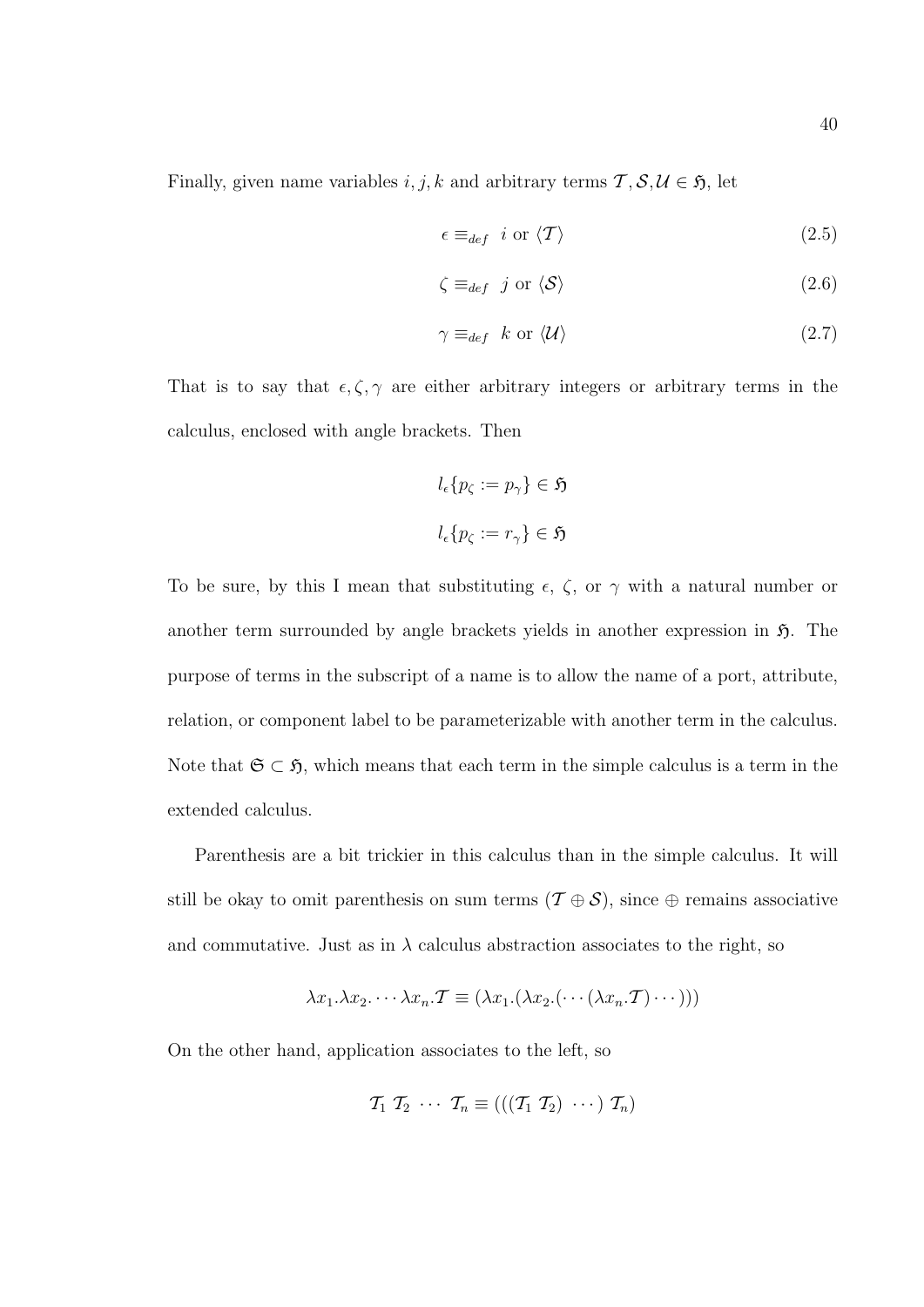Any operator in the simple calculus binds more tightly than application and abstraction, so for instance

$$
\lambda x_1 \cdot \mathcal{T}_1 \oplus \mathcal{T}_2 \equiv \lambda x_1 \cdot (\mathcal{T}_1 \oplus \mathcal{T}_2)
$$
  

$$
\mathcal{T}_0 \mathcal{T}_1 \oplus \mathcal{T}_2 \equiv \mathcal{T}_0 \left( \mathcal{T}_1 \oplus \mathcal{T}_2 \right)
$$

Define the free variables of a term inductively with:

$$
FV(T) = \emptyset \quad \text{if} \quad T \in \mathfrak{S}
$$

$$
FV(x_i) = \{x_i\}
$$

$$
FV(T \oplus S) = FV(T) \cup FV(S)
$$

$$
FV(l_i : [T]) = FV(T)
$$

$$
FV(\lambda x_i \cdot T) = FV(T) \setminus \{x_i\}
$$

$$
FV(T S) = FV(T) \cup FV(S)
$$

$$
FV(p_{\langle T \rangle}) = FV(T)
$$

$$
FV(r_{\langle T \rangle}) = FV(T)
$$

$$
FV(A_{\langle T \rangle}) = FV(T)
$$

 $\text{FV}(l_{\langle \mathcal{T} \rangle} : [\mathcal{S}]) = \text{FV}(\mathcal{T}) \cup \text{FV}(\mathcal{S})$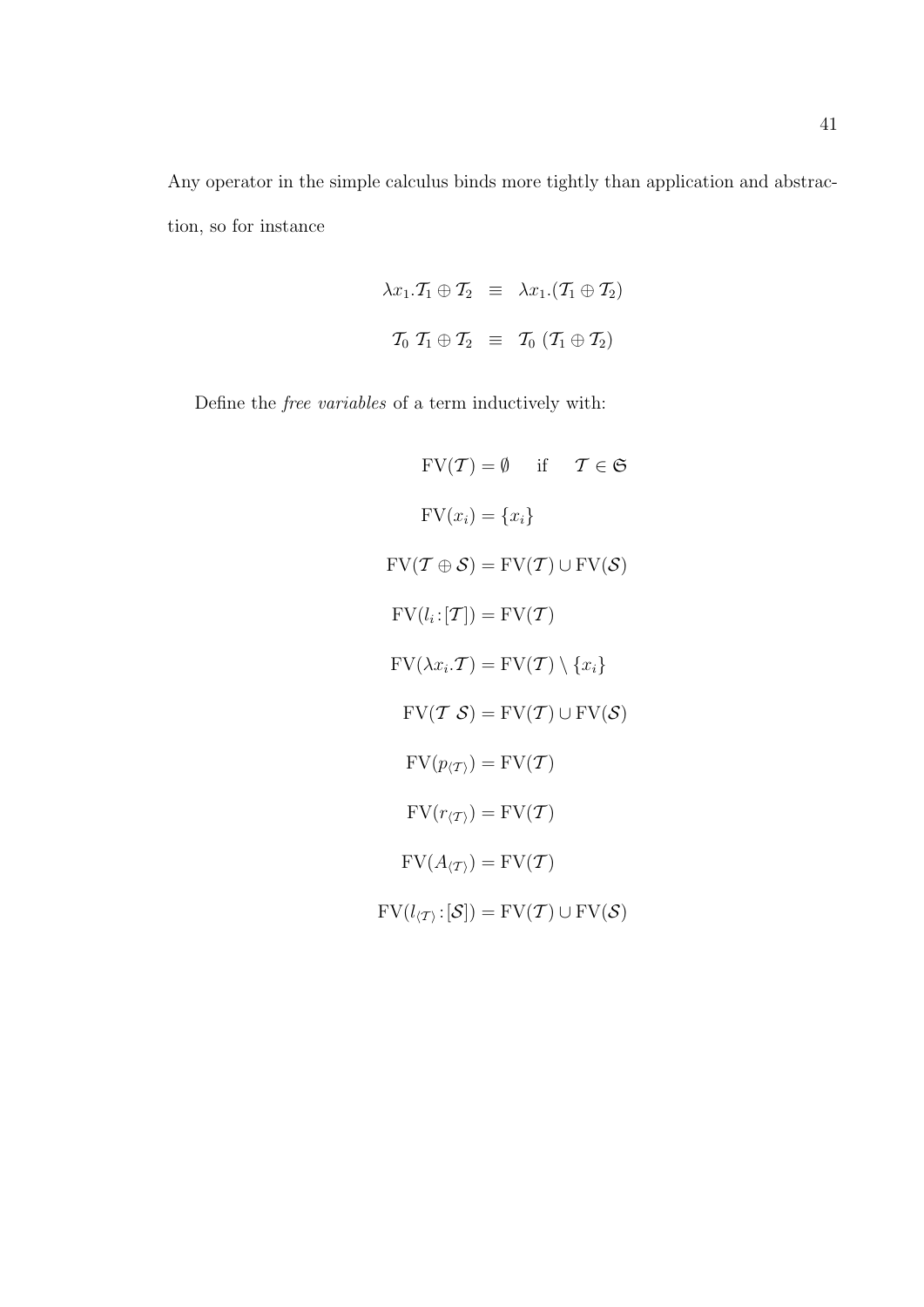Finally,

$$
FV(l_i\{p_j := p_{\langle T\rangle}\}) = FV(T)
$$
  
\n
$$
FV(l_i\{p_{\langle T\rangle} := p_j\}) = FV(T)
$$
  
\n
$$
FV(l_i\{p_{\langle T\rangle} := p_{\langle S\rangle}\}) = FV(T) \cup FV(S)
$$
  
\n
$$
FV(l_{\langle T\rangle}\{p_i := p_j\}) = FV(T)
$$
  
\n
$$
FV(l_{\langle T\rangle}\{p_i := p_{\langle S\rangle}\}) = FV(T) \cup FV(S)
$$
  
\n
$$
FV(l_{\langle T\rangle}\{p_{\langle S\rangle} := p_i\}) = FV(T) \cup FV(S)
$$
  
\n
$$
FV(l_{\langle T\rangle}\{p_{\langle S\rangle} := p_{\langle V\rangle}\}) = FV(T) \cup FV(S) \cup FV(U)
$$

and

$$
FV(l_i\{p_j := r_{\langle T\rangle}\}) = FV(T)
$$
  
\n
$$
FV(l_i\{p_{\langle T\rangle} := r_j\}) = FV(T)
$$
  
\n
$$
FV(l_i\{p_{\langle T\rangle} := r_{\langle S\rangle}\}) = FV(T) \cup FV(S)
$$
  
\n
$$
FV(l_{\langle T\rangle}\{p_i := r_j\}) = FV(T)
$$
  
\n
$$
FV(l_{\langle T\rangle}\{p_i := r_{\langle S\rangle}\}) = FV(T) \cup FV(S)
$$
  
\n
$$
FV(l_{\langle T\rangle}\{p_{\langle S\rangle} := r_i\}) = FV(T) \cup FV(S)
$$
  
\n
$$
FV(l_{\langle T\rangle}\{p_{\langle S\rangle} := r_{\langle V\rangle}\}) = FV(T) \cup FV(S) \cup FV(U)
$$

Given  $x_m \in \mathfrak{X}$  and  $\mathcal{U} \in \mathfrak{S}$ , the expression  $\mathcal{T}[\mathcal{U}/x_m]$  denotes the expression that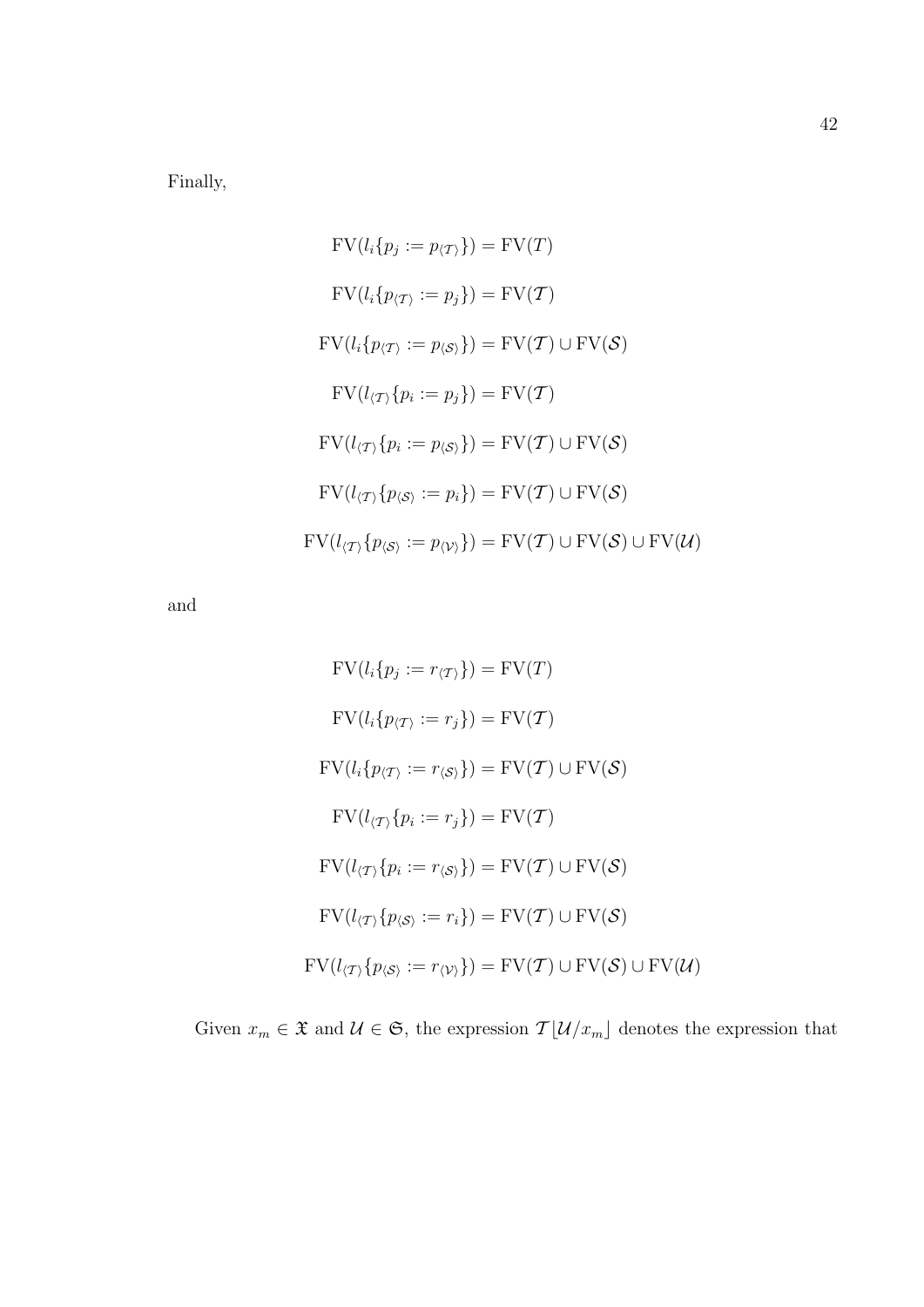results from simultaneously replacing all free instances of  $x_m$  in  $\mathcal T$  with  $\mathcal U$ . Formally,

$$
0[U/x_m] \equiv_{def} 0
$$
  
\n
$$
x_i[U/x_m] \equiv_{def} \begin{cases} \mathcal{U} & x_i \equiv x_m \\ x_i & x_i \not\equiv x_m \end{cases}
$$
  
\n
$$
p_i[U/x_m] \equiv_{def} p_i
$$
  
\n
$$
A_i[U/x_m] \equiv_{def} A_i
$$
  
\n
$$
A_{\langle T \rangle}[U/x_m] \equiv_{def} A_{\langle T | U/x_m \rangle}
$$
  
\n
$$
r_i[U/x_m] \equiv_{def} r_i
$$
  
\n
$$
r_{\langle T \rangle}[U/x_m] \equiv_{def} r_{\langle T | U/x_m \rangle}
$$

Also

$$
l_i\{p_j := p_k\} [U/x_m] \equiv_{def} l_i\{p_j := p_k\}
$$
  
\n
$$
l_i\{p_j := p_{\langle T\rangle}\} [U/x_m] \equiv_{def} l_i\{p_j := p_{\langle T|U/x_m]\}}\}
$$
  
\n
$$
l_i\{p_{\langle T\rangle} := p_j\} [U/x_m] \equiv_{def} l_i\{p_{\langle T|U/x_m]\}} := p_j\}
$$
  
\n
$$
l_i\{p_{\langle T\rangle} := p_{\langle S\rangle}\} [U/x_m] \equiv_{def} l_i\{p_{\langle T|U/x_m]\}} := p_{\langle S|U/x_m]\}}\}
$$
  
\n
$$
l_{\langle T\rangle}\{p_j := p_k\} [U/x_m] \equiv_{def} l_{\langle T|U/x_m]\rangle}\{p_j := p_k\}
$$
  
\n
$$
l_{\langle T\rangle}\{p_i := p_{\langle S\rangle}\} [U/x_m] \equiv_{def} l_{\langle T|U/x_m]\rangle}\{p_i := p_{\langle S|U/x_m]\rangle}\}
$$
  
\n
$$
l_{\langle T\rangle}\{p_{\langle S\rangle} := p_i\} [U/x_m] \equiv_{def} l_{\langle T|U/x_m]\rangle}\{p_{\langle S|U/x_m]\rangle} := p_i\}
$$
  
\n
$$
l_{\langle T\rangle}\{p_{\langle S\rangle} := p_{\langle V\rangle}\} [U/x_m] \equiv_{def} l_{\langle T|U/x_m]\rangle}\{p_{\langle S|U/x_m]\rangle} := p_{\langle V|U/x_m]\rangle}\}
$$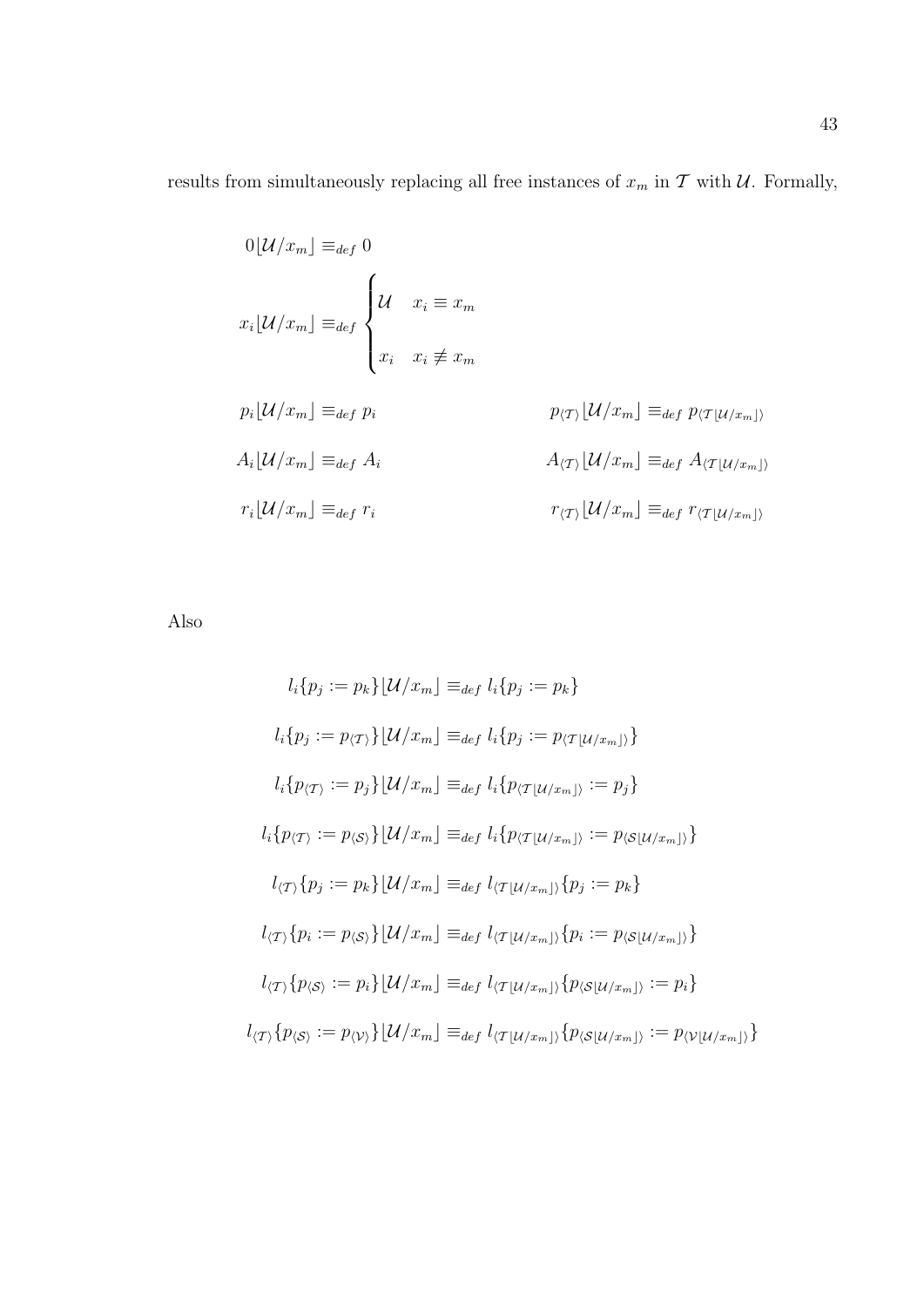and

$$
l_i\{p_j := r_k\} | \mathcal{U}/x_m] \equiv_{def} l_i\{p_j := r_k\}
$$
  
\n
$$
l_i\{p_j := r_{\langle \mathcal{T} \rangle}\} | \mathcal{U}/x_m] \equiv_{def} l_i\{p_j := r_{\langle \mathcal{T} | \mathcal{U}/x_m] \rangle}\}
$$
  
\n
$$
l_i\{p_{\langle \mathcal{T} \rangle} := r_j\} | \mathcal{U}/x_m] \equiv_{def} l_i\{p_{\langle \mathcal{T} | \mathcal{U}/x_m] \rangle} := r_j\}
$$
  
\n
$$
l_i\{p_{\langle \mathcal{T} \rangle} := r_{\langle \mathcal{S} \rangle}\} | \mathcal{U}/x_m] \equiv_{def} l_i\{p_{\langle \mathcal{T} | \mathcal{U}/x_m] \rangle} := r_{\langle \mathcal{S} | \mathcal{U}/x_m] \rangle}\}
$$
  
\n
$$
l_{\langle \mathcal{T} \rangle}\{p_i := r_j\} | \mathcal{U}/x_m] \equiv_{def} l_{\langle \mathcal{T} | \mathcal{U}/x_m] \rangle}\{p_i := r_j\}
$$
  
\n
$$
l_{\langle \mathcal{T} \rangle}\{p_i := r_{\langle \mathcal{S} \rangle}\} | \mathcal{U}/x_m] \equiv_{def} l_{\langle \mathcal{T} | \mathcal{U}/x_m] \rangle}\{p_i := r_{\langle \mathcal{S} | \mathcal{U}/x_m] \rangle}\}
$$
  
\n
$$
l_{\langle \mathcal{T} \rangle}\{p_{\langle \mathcal{S} \rangle} := r_i\} | \mathcal{U}/x_m] \equiv_{def} l_{\langle \mathcal{T} | \mathcal{U}/x_m] \rangle}\{p_{\langle \mathcal{S} | \mathcal{U}/x_m] \rangle} := r_i\}
$$
  
\n
$$
l_{\langle \mathcal{T} \rangle}\{p_{\langle \mathcal{S} \rangle} := r_{\langle \mathcal{V} \rangle}\} | \mathcal{U}/x_m] \equiv_{def} l_{\langle \mathcal{T} | \mathcal{U}/x_m] \rangle}\{p_{\langle \mathcal{S} | \mathcal{U}/x_m] \rangle} := r_{\langle \mathcal{V} | \mathcal{U}/x_m] \rangle}\}
$$

Finally,

$$
(\mathcal{T} \oplus \mathcal{S})[\mathcal{U}/x_m] \equiv_{def} \mathcal{T}[\mathcal{U}/x_m] \oplus \mathcal{S}[\mathcal{U}/x_m]
$$

$$
l_i: [\mathcal{T}][\mathcal{U}/x_m] \equiv_{def} l_i: [\mathcal{T}[\mathcal{U}/x_m]]
$$

$$
l_{\langle \mathcal{S} \rangle}: [\mathcal{T}][\mathcal{U}/x_m] \equiv_{def} l_{\langle \mathcal{S}[\mathcal{U}/x_m] \rangle}: [\mathcal{T}[\mathcal{U}/x_m]]
$$

$$
(\mathcal{T} \mathcal{S})[\mathcal{U}/x_m] \equiv_{def} (\mathcal{T}[\mathcal{U}/x_m] \mathcal{S}[\mathcal{U}/x_m])
$$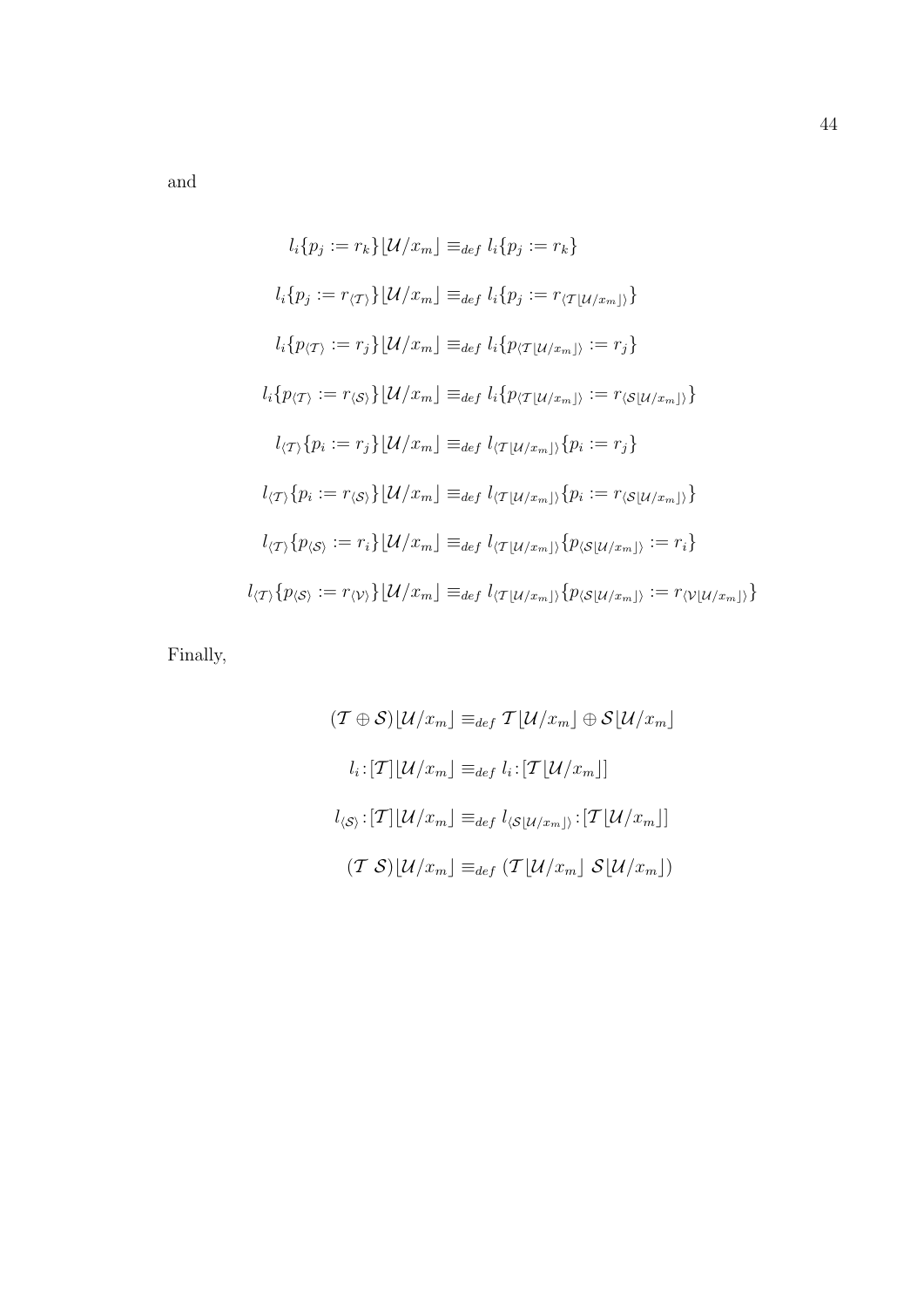$$
(\lambda x_i \cdot \mathcal{T})[\mathcal{U}/x_m] \equiv_{def}
$$
\n
$$
\begin{cases}\n\lambda x_i \cdot \mathcal{T} & x_i \equiv x_m \\
\lambda x_i \cdot \mathcal{T}[\mathcal{U}/x_m] & x_i \not\equiv x_m \land x_i \not\in \text{FV}(\mathcal{U}) \\
\lambda x_j \cdot (\mathcal{T}[\mathcal{X}_j/x_i])[\mathcal{U}/x_m] & x_i \not\equiv x_m \land x_i \in \text{FV}(\mathcal{U}) \land \\
j = \min\{j \in \mathbb{N} \mid x_j \not\in (\text{FV}(\mathcal{T}) \cup \text{FV}(\mathcal{U}))\}\n\end{cases}
$$

A term  $\mathcal T$  with  $\mathrm{FV}(\mathcal T)=\emptyset$  is called a *closed term*.

For any relation  $\mathbf{R} \subseteq \mathfrak{H} \times \mathfrak{H}$ , define the *one-step*  $\mathbf{R}$ -reduction  $\rightarrow_R$  as the smallest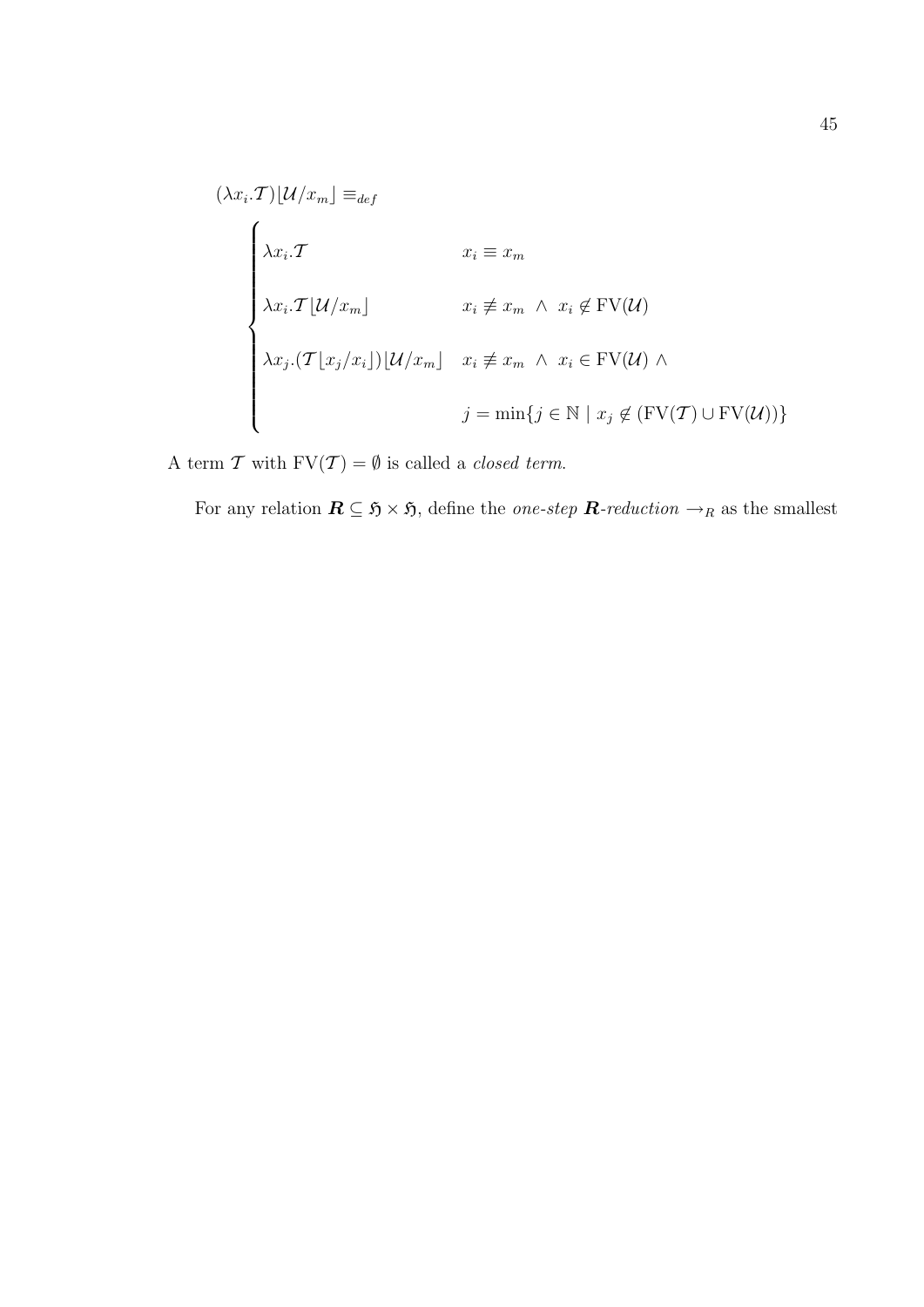binary relation on  $\mathfrak H$  such that

$$
(T, S) \in \mathbf{R} \Rightarrow T \rightarrow_R S
$$
  
\n
$$
T \rightarrow_R S \land U \in \mathfrak{H} \Rightarrow (U T) \rightarrow_R (U S)
$$
  
\n
$$
T \rightarrow_R S \land U \in \mathfrak{H} \Rightarrow (T U) \rightarrow_R (S U)
$$
  
\n
$$
T \rightarrow_R S \land x_i \in \mathfrak{X} \Rightarrow \lambda x_i \cdot T \rightarrow_R \lambda x_i \cdot S
$$
  
\n
$$
T \rightarrow_R S \land U \in \mathfrak{H} \Rightarrow (U \oplus T) \rightarrow_R (U \oplus S)
$$
  
\n
$$
T \rightarrow_R S \land U \in \mathfrak{H} \Rightarrow (T \oplus U) \rightarrow_R (S \oplus U)
$$
  
\n
$$
T \rightarrow_R S \land U_i \in \mathfrak{L} \Rightarrow l_i : [T] \rightarrow_R l_i : [T]
$$
  
\n
$$
T \rightarrow_R S \land U \in \mathfrak{H} \Rightarrow l_{\langle U \rangle} : [T] \rightarrow_R l_{\langle U \rangle} : [S]
$$
  
\n
$$
T \rightarrow_R S \land U \in \mathfrak{H} \Rightarrow l_{\langle T \rangle} : [U] \rightarrow_R l_{\langle S \rangle} : [U]
$$
  
\n
$$
T \rightarrow_R S \Rightarrow p_{\langle T \rangle} \rightarrow_R p_{\langle S \rangle}
$$
  
\n
$$
T \rightarrow_R S \Rightarrow r_{\langle T \rangle} \rightarrow_R r_{\langle S \rangle}
$$
  
\n
$$
T \rightarrow_R S \Rightarrow A_{\langle T \rangle} \rightarrow_R A_{\langle S \rangle}
$$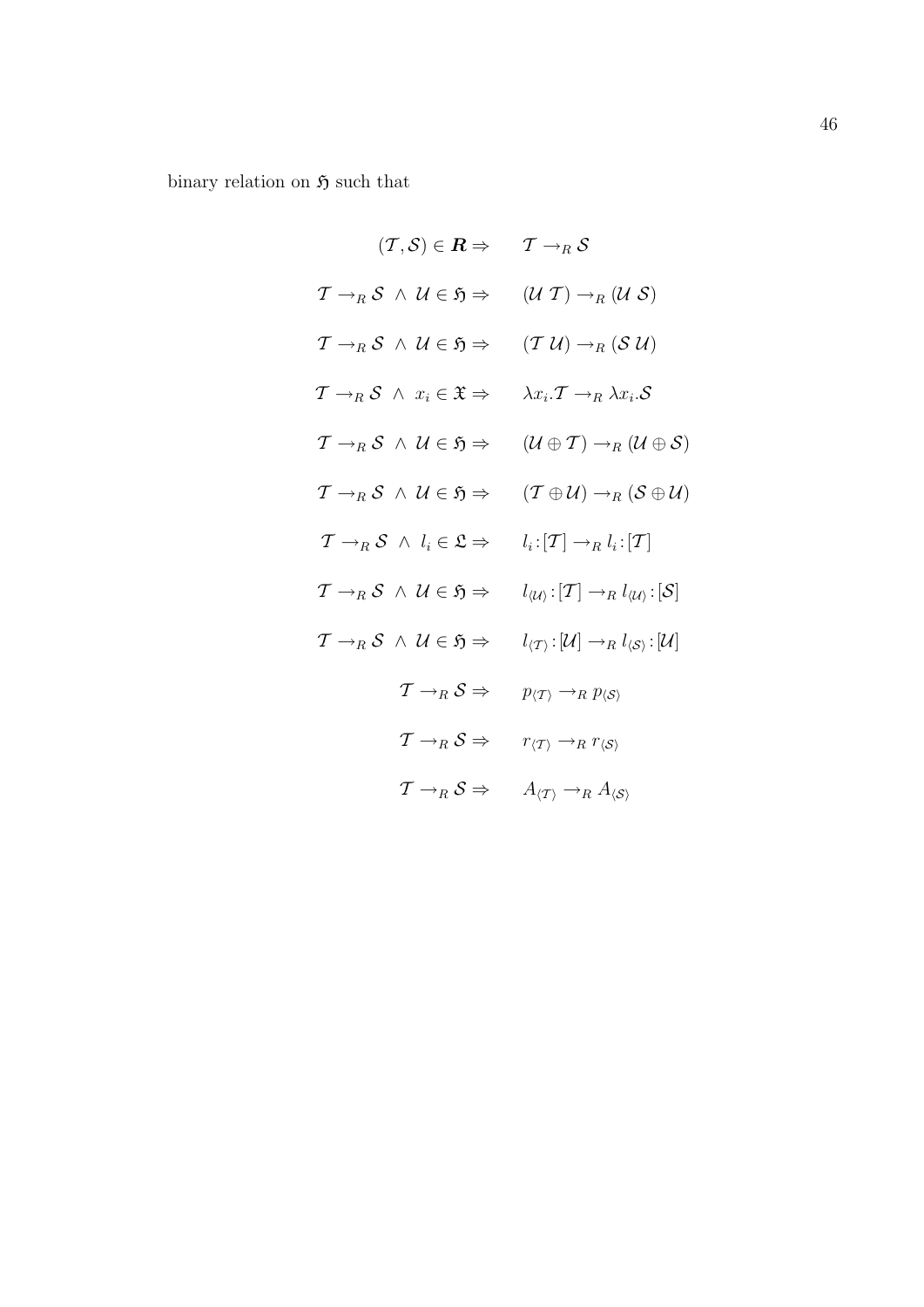and also, for all combinations of  $\epsilon, \zeta, \gamma$  defined in Equations 2.5 through 2.7,

$$
\mathcal{M} \to_R \mathcal{N} \Rightarrow l_{\langle \mathcal{M} \rangle} \{ p_{\zeta} := p_{\gamma} \} \to_R l_{\langle \mathcal{N} \rangle} \{ p_{\zeta} := p_{\gamma} \}
$$
  

$$
\mathcal{M} \to_R \mathcal{N} \Rightarrow l_{\epsilon} \{ p_{\langle \mathcal{M} \rangle} := p_{\gamma} \} \to_R l_{\epsilon} \{ p_{\langle \mathcal{N} \rangle} := p_{\gamma} \}
$$
  

$$
\mathcal{M} \to_R \mathcal{N} \Rightarrow l_{\epsilon} \{ p_{\zeta} := p_{\langle \mathcal{M} \rangle} \} \to_R l_{\epsilon} \{ p_{\zeta} := p_{\langle \mathcal{N} \rangle} \}
$$
  

$$
\mathcal{M} \to_R \mathcal{N} \Rightarrow l_{\langle \mathcal{M} \rangle} \{ p_{\zeta} := r_{\gamma} \} \to_R l_{\langle \mathcal{N} \rangle} \{ p_{\zeta} := r_{\gamma} \}
$$
  

$$
\mathcal{M} \to_R \mathcal{N} \Rightarrow l_{\epsilon} \{ p_{\langle \mathcal{M} \rangle} := r_{\gamma} \} \to_R l_{\epsilon} \{ p_{\langle \mathcal{N} \rangle} := r_{\gamma} \}
$$
  

$$
\mathcal{M} \to_R \mathcal{N} \Rightarrow l_{\epsilon} \{ p_{\zeta} := r_{\langle \mathcal{M} \rangle} \} \to_R l_{\epsilon} \{ p_{\zeta} := r_{\langle \mathcal{N} \rangle} \}
$$

Define the  $\mathbf{R}\text{-reduction}\rightarrow_R$  as the smallest binary relation on  $\mathfrak{H}$  such that

$$
\begin{array}{ccccc}\n & \tau \rightarrow_R \mathcal{S} \Rightarrow & \tau \rightarrow_R \mathcal{S} \\
 & & \tau \equiv \mathcal{S} \Rightarrow & \tau \rightarrow_R \mathcal{S} \\
 & & \tau \equiv \mathcal{S} \Rightarrow & \tau \rightarrow_R \mathcal{S} \\
 & & & \tau \rightarrow_R \mathcal{S} \end{array}
$$

Define the  $\mathbf{R}$ -equivalence  $=_{R}$  as the smallest binary relation on  $\mathfrak{H}$  such that

$$
\mathcal{T} \rightarrow_R \mathcal{S} \Rightarrow \qquad \mathcal{T} =_R \mathcal{S}
$$

$$
\mathcal{T} =_R \mathcal{S} \Rightarrow \qquad \mathcal{S} =_R \mathcal{T}
$$

$$
\mathcal{T} =_R \mathcal{S} \ \wedge \ \mathcal{S} =_R \mathcal{U} \Rightarrow \qquad \mathcal{T} =_R \mathcal{U}
$$

A term T is an R redux if there exists a term S with  $(\mathcal{T}, \mathcal{S}) \in \mathbb{R}$ . A term T is an R *normal form* if there does not exist any subterm of  $\mathcal T$  that is an  $\mathbb R$  redux.

Define  $\alpha \subseteq \mathfrak{H} \times \mathfrak{H}$  as

$$
\boldsymbol{\alpha} = \{(\lambda x_i \mathcal{T}, \lambda x_j \mathcal{S}) \mid x_j \notin \text{FV}(\mathcal{T}) \ \wedge \ \mathcal{S} \equiv \mathcal{T} \lfloor x_j/x_i \rfloor \}
$$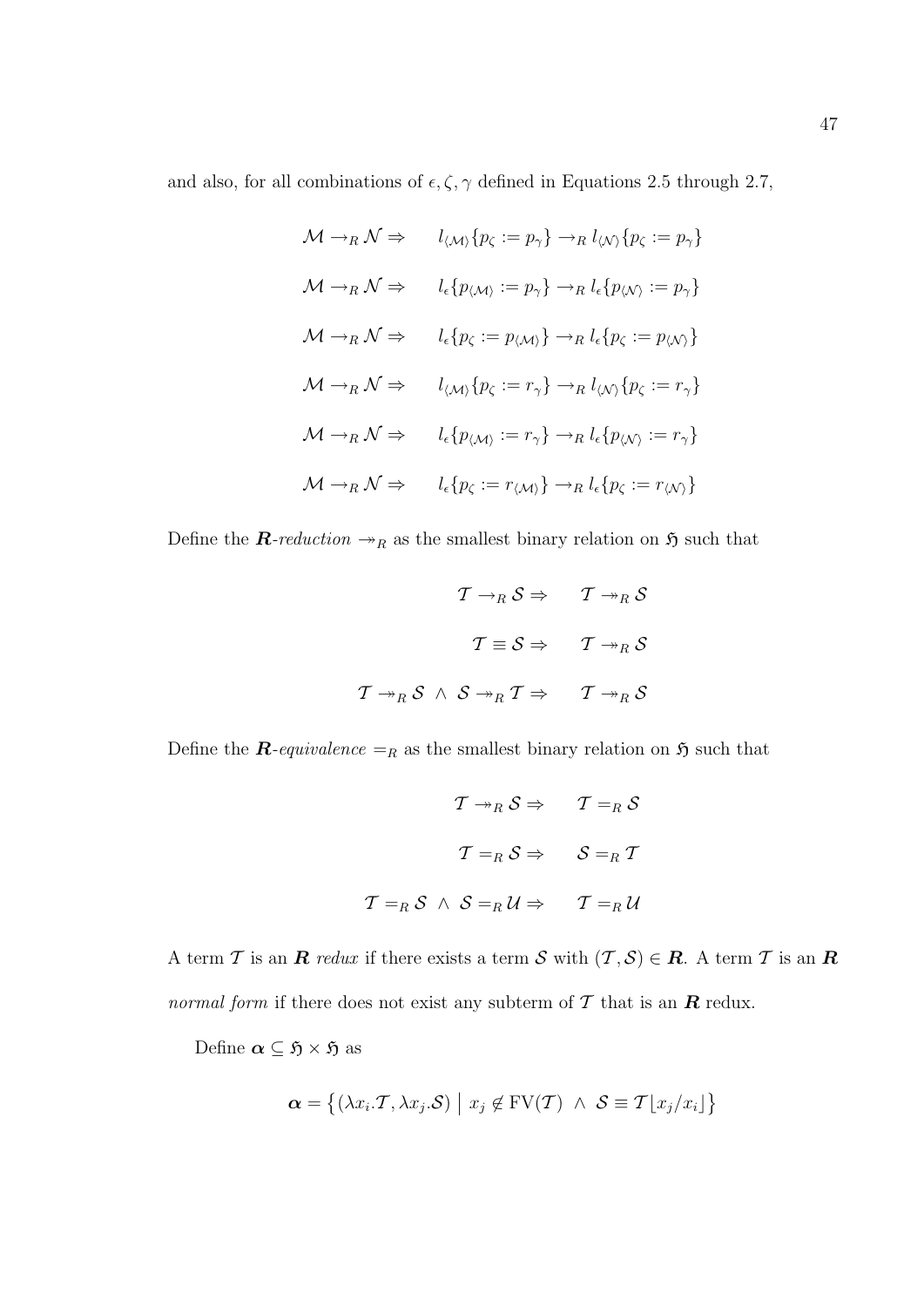If  $\mathcal{T} =_{\alpha} \mathcal{S}$ , then  $\mathcal{T}$  is  $\alpha$ -equivalent to  $\mathcal{S}$ . Note that if two terms are  $\alpha$ -equivalent, a change of bound variables in one will make it syntactically equivalent to the other.

Define the relation  $\boldsymbol{\beta} \subseteq \mathfrak{H} \times \mathfrak{H}$  with

$$
\boldsymbol{\beta} = \left\{ \left( ((\lambda x. \mathcal{T}) \mathcal{S}), \ \mathcal{T} \lfloor \mathcal{S}/x \rfloor \right) \mid \mathcal{T}, \mathcal{S} \in \mathfrak{H} \right\}
$$

For each  $i\in\mathbb{N}$  define the Church numeral  $\mathcal{C}_i$  by

$$
C_0 \equiv_{def} \lambda x_1.\lambda x_2.x_2
$$
\n
$$
C_1 \equiv_{def} \lambda x_1.\lambda x_2.x_1 x_2
$$
\n
$$
C_2 \equiv_{def} \lambda x_1.\lambda x_2.x_1 (x_1 x_2)
$$
\n
$$
C_3 \equiv_{def} \lambda x_1.\lambda x_2.x_1 (x_1 (x_1 x_2))
$$
\n
$$
\vdots
$$
\n(2.8)

Define the relation  $\pmb{\delta} \subseteq \mathfrak{H} \times \mathfrak{H}$  by

$$
\delta = \left\{ (p_{\langle T \rangle}, p_i) | T =_{\alpha} C_i \right\} \cup
$$
\n
$$
\left\{ (r_{\langle T \rangle}, r_i) | T =_{\alpha} C_i \right\} \cup
$$
\n
$$
\left\{ (A_{\langle T \rangle}, A_i) | T =_{\alpha} C_i \right\} \cup
$$
\n
$$
\left\{ (l_{\langle T \rangle} : [\mathcal{S}], l_i : [\mathcal{S}]) | T =_{\alpha} C_i \right\} \cup
$$
\n
$$
\left\{ (l_{\langle V \rangle} \{ p_{\zeta} := r_{\gamma} \}, l_i \{ p_{\zeta} := r_{\gamma} \}) | \mathcal{V} =_{\alpha} C_i \right\} \cup
$$
\n
$$
\left\{ (l_{\epsilon} \{ p_{\langle V \rangle} := r_{\gamma} \}, l_{\epsilon} \{ p_j := r_{\gamma} \}) | \mathcal{V} =_{\alpha} C_j \right\} \cup
$$
\n
$$
\left\{ (l_{\epsilon} \{ p_{\zeta} := r_{\langle V \rangle} \}, l_{\epsilon} \{ p_{\zeta} := r_k \}) | \mathcal{V} =_{\alpha} C_k \right\}
$$

where  $\epsilon,$   $\zeta,$  and  $\gamma$  are again any possible value in Equations 2.5 through 2.7.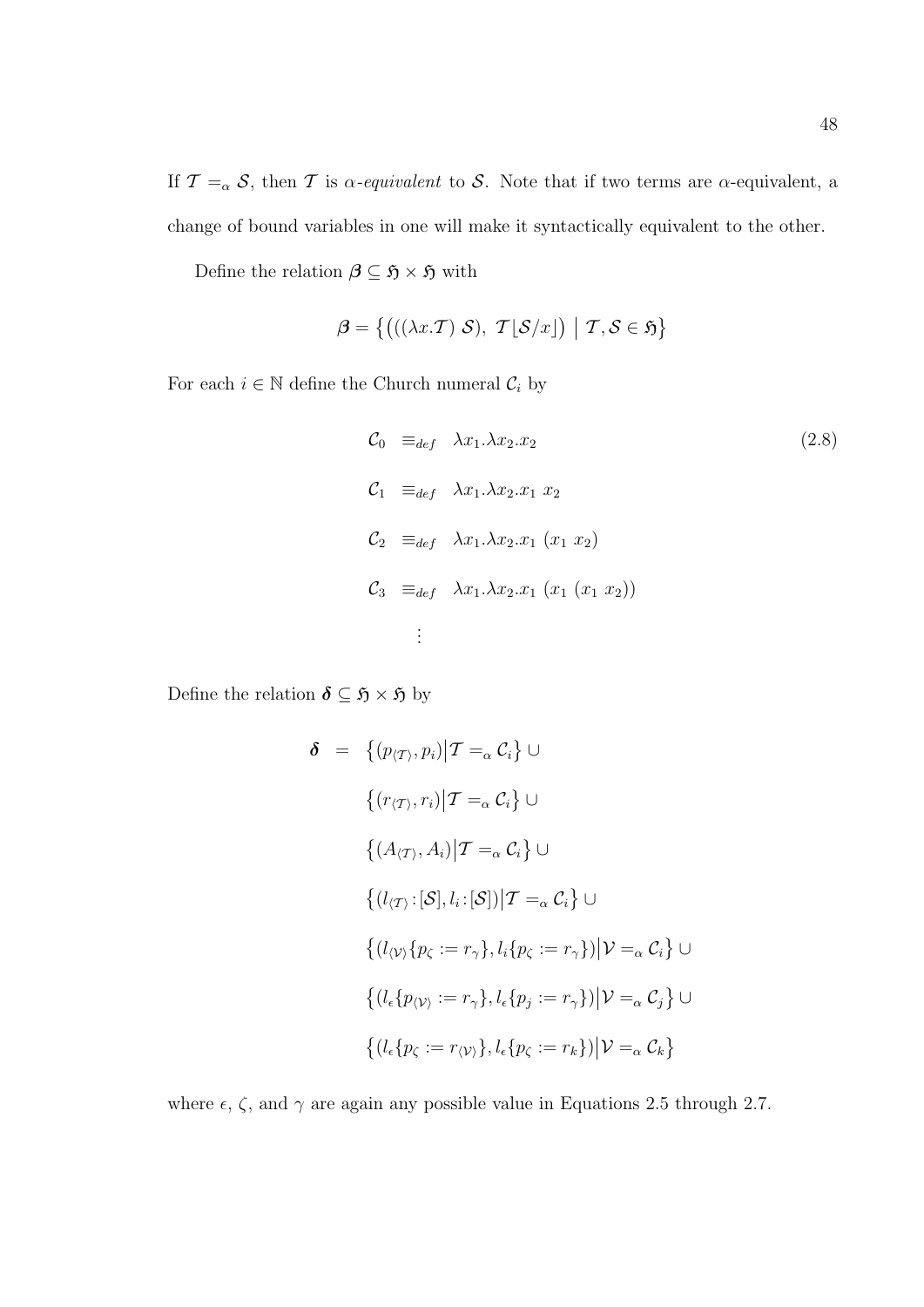Define  $\boldsymbol{\beta}\boldsymbol{\delta} \subseteq \mathcal{H} \times \mathcal{H}$  as

$$
\beta\delta=\alpha\cup\beta\cup\delta
$$

I call this  $\beta\delta$  to match up with the equivalent definition in  $\lambda$  calculus. The reason for omitting  $\alpha$  is that  $\alpha$  reductions are typically only used to identify two terms after a series of  $\beta$  and  $\delta$  reductions. For instance, if

$$
\begin{array}{ccc}\n\mathcal{T} & \twoheadrightarrow_{\beta\delta} & \lambda x_1.x_1 \\
\mathcal{S} & \twoheadrightarrow_{\beta\delta} & \lambda x_2.x_2\n\end{array}
$$

it is only true that  $\mathcal{T} =_{\beta\delta} \mathcal{S}$  when the  $\alpha$  rule is included, since  $\lambda x_1.x_1 \rightarrow_\alpha \lambda x_2.x_2$ .

#### 2.2.2 Reduction Isomorphism to  $\lambda$  Calculus with Constants

In this section I prove that the extended calculus is isomorphic to an extension of  $\lambda$  calculus with a set of constants and  $\delta$  reduction rules. I will prove this and prove that this extension satisfies the Church Rosser property, which, by isomorphism, will prove that  $\rightarrow_{\beta\delta}$  satisfies the Church Rosser property. A binary relation R satisfies the Church Rosser property if

$$
\forall M, M_1, M_2. \; MRM_1 \;\land\; MRM_2 \Rightarrow \quad \exists M_3. \; M_1\mathbf{R}M_3 \;\land\; M_2\mathbf{R}M_3
$$

This property, applied to the extended calculus, says that if  $S \in \mathfrak{H}$ , and  $\beta\delta$  reduces to term  $S_1$  and term  $S_2$ , then there must be some term  $\mathcal{T} \in \mathfrak{H}$  such that both  $S_1$  and  $\mathcal{S}_2$   $\beta\delta$  reduce to T. This is important, because there may be many different ways to reduce the same expression in this calculus. One immediate consequence of Church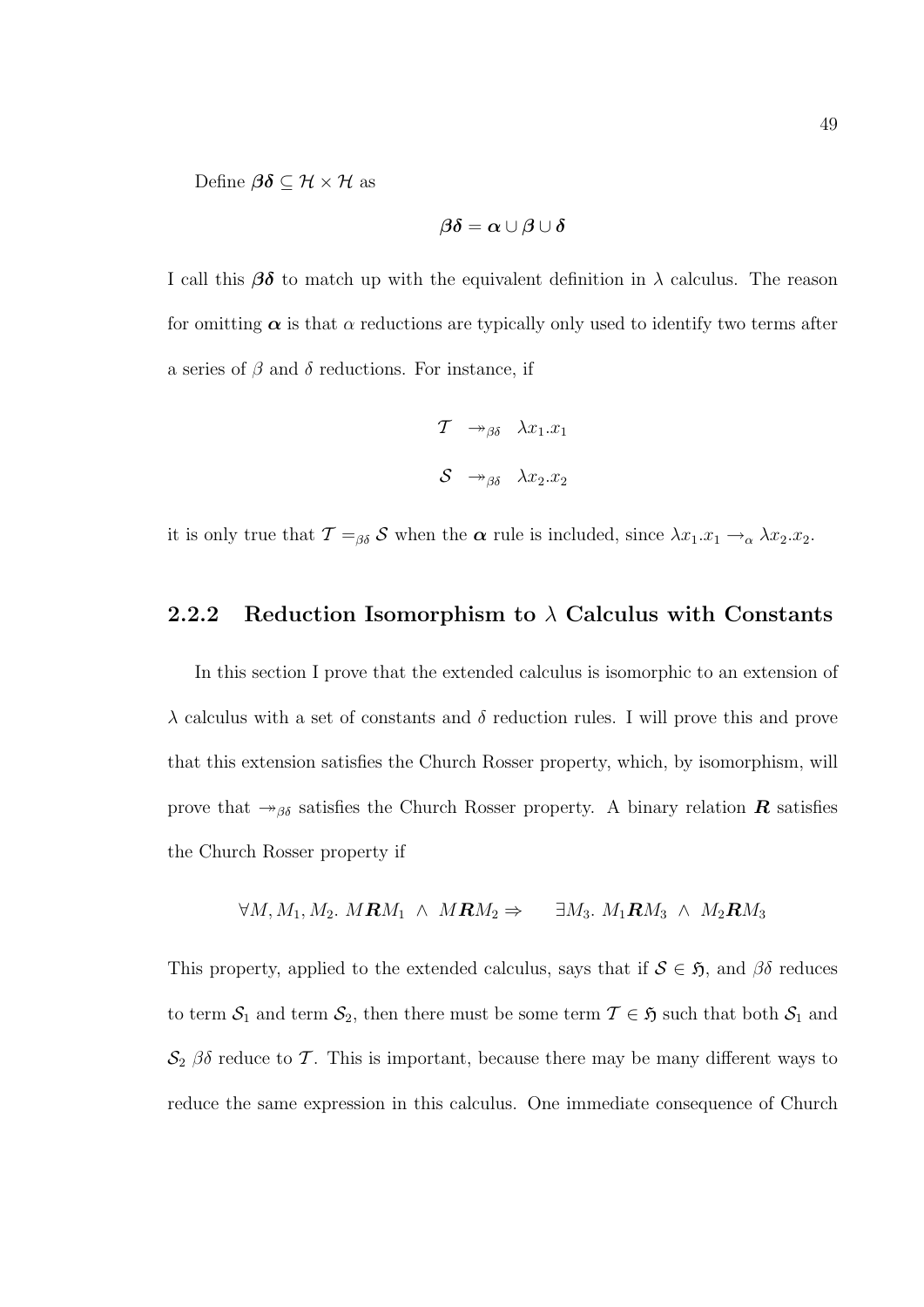Rosser is that each term in the extended calculus to reduces to at most one term in the simple calculus, or each term can represent at most one structure. This is because each term in the simple calculus is irreducible.

Given a set  $\mathfrak C$  of constants, and a set  $\mathfrak X$  of variables, the set of  $\lambda$  terms  $\Lambda(\mathfrak C)$  is the smallest set such that

$$
x_i \in \mathfrak{X} \Rightarrow x_i \in \Lambda(\mathfrak{C})
$$

$$
c_i \in \mathfrak{C} \Rightarrow c_i \in \Lambda(\mathfrak{C})
$$

$$
\mathcal{S}, \mathcal{T} \in \Lambda(\mathfrak{C}) \Rightarrow (\mathcal{S}, \mathcal{T}) \in \Lambda(\mathfrak{C})
$$

$$
x_i \in \mathfrak{X} \land \mathcal{S} \in \Lambda(\mathfrak{C}) \Rightarrow (\lambda x_i.\mathcal{S}) \in \Lambda(\mathfrak{C})
$$

This extension is nearly identical to standard untyped  $\lambda$  calculus, but now there is a special constant  $\delta \in \mathfrak{C}$ . For some finite set of *n*-ary relations  $R_1, \ldots, R_m \subseteq \Lambda(\mathfrak{C})^n$ and corresponding functions  $g_1, \ldots, g_m$  with  $g_i \in R_i \to \Lambda(\mathfrak{C})$ , you may define a binary relation  $\delta$  on  $\Lambda(\mathfrak{C})$  with

$$
\delta = \left\{ ((\delta \mathcal{T}_1 \cdots \mathcal{T}_n), g_1(\mathcal{T}_1, \dots, \mathcal{T}_n)) \middle| (\mathcal{T}_1, \dots, \mathcal{T}_n) \in R_1 \right\}
$$
  
:  

$$
\delta = \left\{ ((\delta \mathcal{T}_1 \cdots \mathcal{T}_n), g_m(\mathcal{T}_1, \dots, \mathcal{T}_n)) \middle| (\mathcal{T}_1, \dots, \mathcal{T}_n) \in R_m \right\}
$$

Barendregt [5] provides a full description of this calculus, but this rule  $\delta$  is what makes the extension interesting. Adding such a rule may cause the corresponding reduction rule  $\rightarrow_{\beta\delta}$  to violate the Church Rosser property. As an example, let  $\mathfrak{C} = \{\delta, \epsilon\}$  and

$$
\boldsymbol{\delta} = \left\{ \left( (\delta \mathcal{T} \mathcal{T}), \epsilon \right) \middle| \mathcal{T} \in \Lambda(\mathfrak{C}) \right\}
$$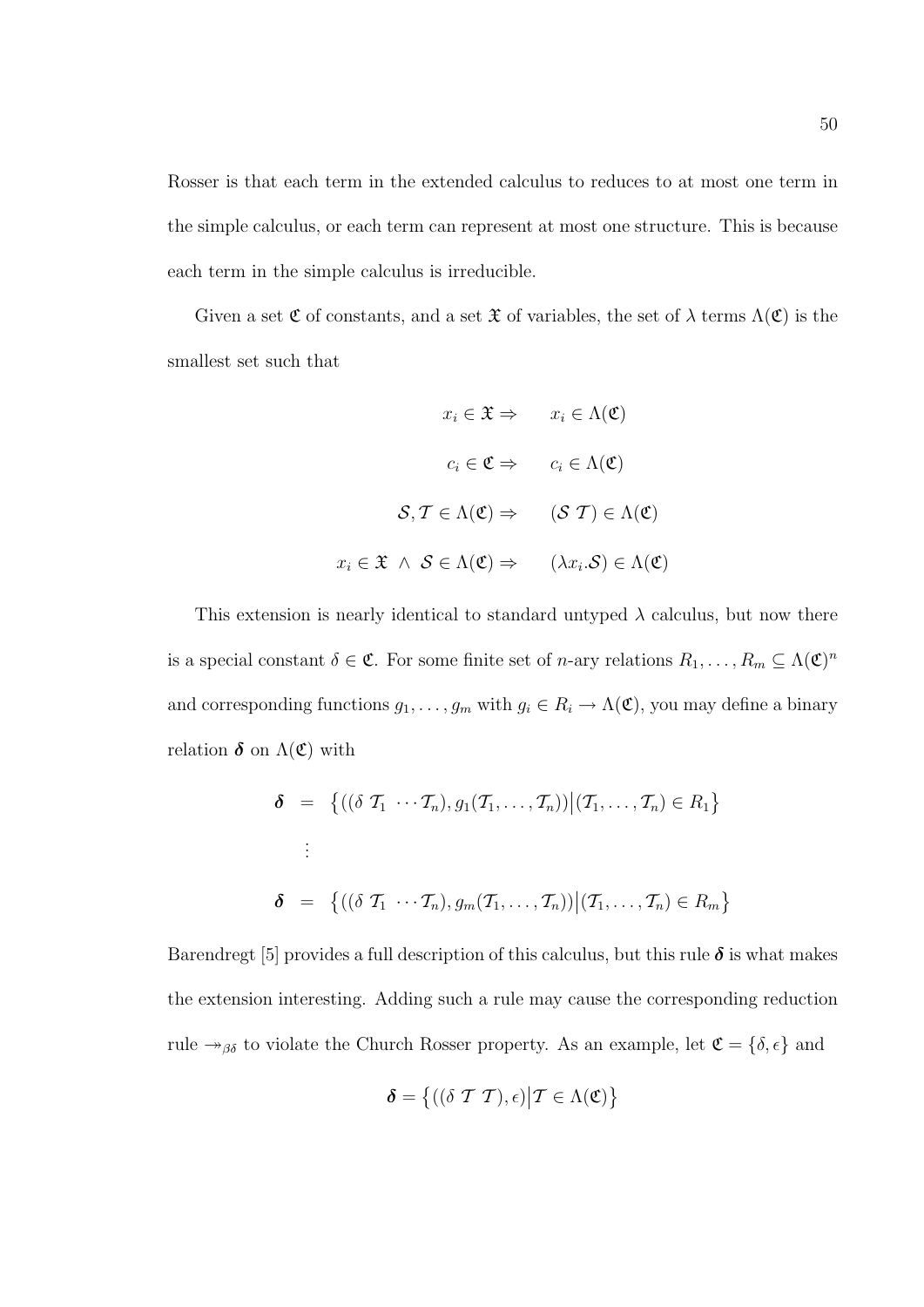**Theorem 2.3.** There exists a set of constants  $\mathfrak{C}$ , a set of  $\delta$  reductions over  $\Lambda(\mathfrak{C})$ , and a bijective map  $f : \mathfrak{H} \to Y$ , where Y is a subset of  $\Lambda(\mathfrak{C})$  closed under  $\rightarrow_{\beta\delta}$ , such that for each  $S \in \mathfrak{H}$ ,  $S \rightarrow_{\beta \delta} \mathcal{T}$  if and only if  $f(S) \rightarrow_{\beta \delta} f(\mathcal{T})$ . Moreover, the relation  $\rightarrow_{\beta\delta} \subseteq \Lambda(\mathfrak{C}) \times \Lambda(\mathfrak{C})$  satisfies the Church Rosser property.

Proof. Let

$$
\mathfrak{C} = \mathfrak{P} \cup \mathfrak{R} \cup \mathfrak{A} \cup \mathfrak{L} \cup \{0, c_{i=1}, c_{\oplus}, c_{i+1}, c_p, c_r, c_A, c_l, \delta\}
$$

Define

$$
\delta = \{((\delta c_p \mathcal{U}), p_i) | \mathcal{U} \equiv \mathcal{C}_i\}
$$

$$
= \{((\delta c_r \mathcal{U}), r_i) | \mathcal{U} \equiv \mathcal{C}_i\}
$$

$$
= \{((\delta c_A \mathcal{U}), A_i) | \mathcal{U} \equiv \mathcal{C}_i\}
$$

$$
= \{((\delta c_l \mathcal{U}), l_i) | \mathcal{U} \equiv \mathcal{C}_i\}
$$

Define f on  $\mathfrak H$  inductively as follows:

 $f(0) \equiv_{def} 0$  $f(x_i) \equiv_{def} x_i$  $f(p_i) \equiv_{def} p_i$  f(p<sub>(T)</sub>)  $\equiv_{def} (\delta c_p \mathcal{T})$  $f(r_i) \equiv_{def} r_i$  f( $r_{\langle \mathcal{T} \rangle}$ )  $\equiv_{def} (\delta \ c_r \ \mathcal{T})$  $f(A_i) \equiv_{def} A_i$   $f(A_{(\mathcal{T})}) \equiv_{def} (\delta c_A \mathcal{T})$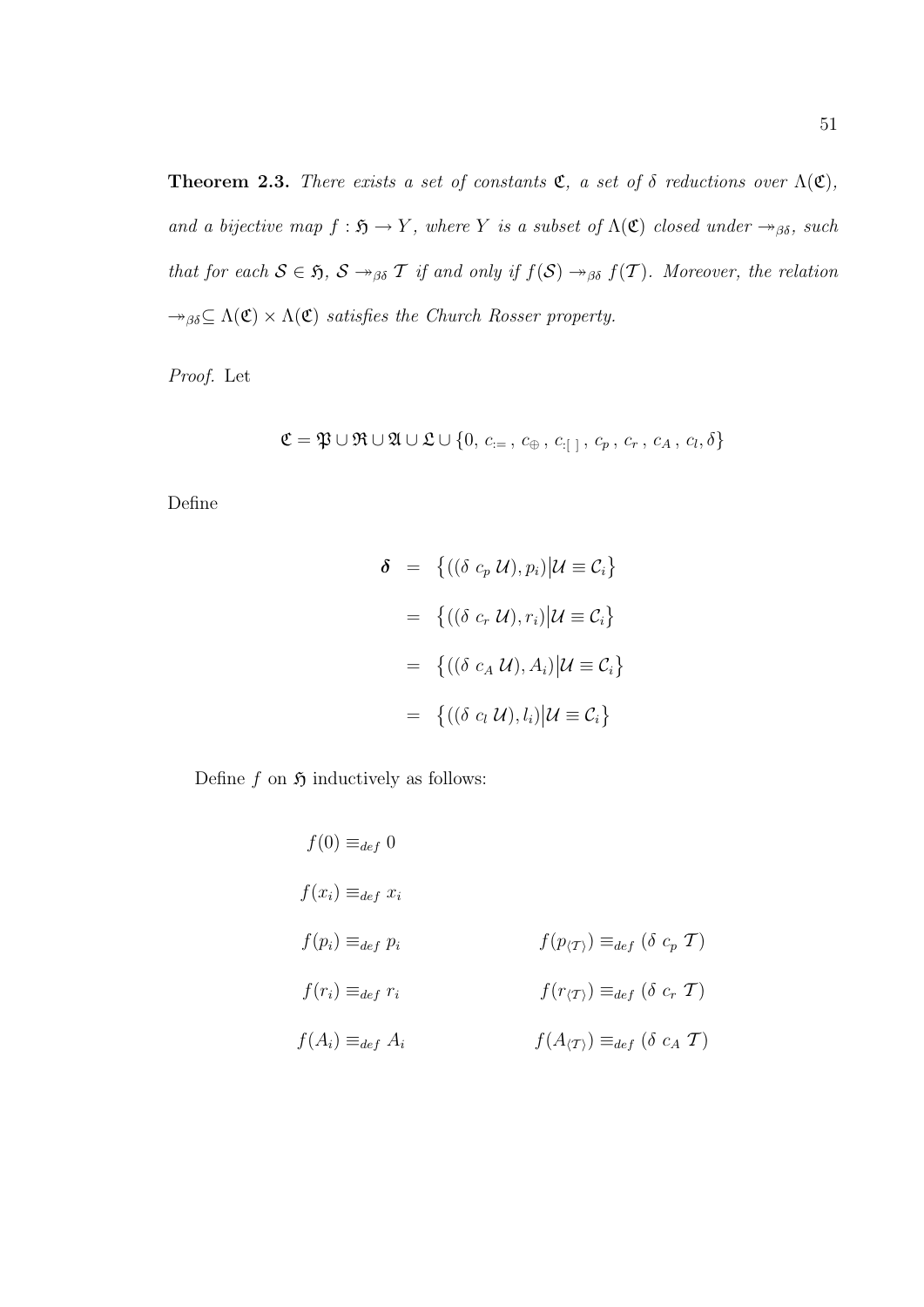Also

$$
f(l_i\{p_j := p_k\}) \equiv_{def} (c_{:=} l_i p_j p_k)
$$
  
\n
$$
f(l_i\{p_j := p_{\langle T\rangle}\}) \equiv_{def} (c_{:=} l_i p_j (\delta c_p T))
$$
  
\n
$$
f(l_i\{p_{\langle T\rangle} := p_j\}) \equiv_{def} (c_{:=} l_i (\delta c_p T) p_j)
$$
  
\n
$$
f(l_i\{p_{\langle T\rangle} := p_{\langle S\rangle}\}) \equiv_{def} (c_{:=} l_i (\delta c_p T) (\delta c_p S))
$$
  
\n
$$
f(l_{\langle T\rangle}\{p_i := p_j\}) \equiv_{def} (c_{:=} (\delta c_l T) p_i p_j)
$$
  
\n
$$
f(l_{\langle T\rangle}\{p_i := p_{\langle S\rangle}\}) \equiv_{def} (c_{:=} (\delta c_l T) (\delta c_p S) p_i)
$$
  
\n
$$
f(l_{\langle T\rangle}\{p_{\langle S\rangle} := p_i\}) \equiv_{def} (c_{:=} (\delta c_l T) (\delta c_p S) p_i)
$$
  
\n
$$
f(l_{\langle T\rangle}\{p_{\langle S\rangle} := p_{\langle V\rangle}\}) \equiv_{def} (c_{:=} (\delta c_l T) (\delta c_p S) (\delta c_p V))
$$

and

$$
f(l_i\{p_j := r_k\}) \equiv_{def} (c_{:=} l_i p_j r_k)
$$
  
\n
$$
f(l_i\{p_j := r_{\langle T \rangle}\}) \equiv_{def} (c_{:=} l_i p_j (\delta c_r T))
$$
  
\n
$$
f(l_i\{p_{\langle T \rangle} := r_j\}) \equiv_{def} (c_{:=} l_i (\delta c_p T) r_j)
$$
  
\n
$$
f(l_i\{p_{\langle T \rangle} := r_{\langle S \rangle}\}) \equiv_{def} (c_{:=} l_i (\delta c_p T) (\delta c_r S))
$$
  
\n
$$
f(l_{\langle T \rangle}\{p_i := r_j\}) \equiv_{def} (c_{:=} (\delta c_l T) p_i r_j)
$$
  
\n
$$
f(l_{\langle T \rangle}\{p_i := r_{\langle S \rangle}\}) \equiv_{def} (c_{:=} (\delta c_l T) p_i (\delta c_r S))
$$
  
\n
$$
f(l_{\langle T \rangle}\{p_{\langle S \rangle} := r_i\}) \equiv_{def} (c_{:=} (\delta c_l T) (\delta c_p S) r_i)
$$
  
\n
$$
f(l_{\langle T \rangle}\{p_{\langle S \rangle} := r_{\langle V \rangle}\}) \equiv_{def} (c_{:=} (\delta c_l T) (\delta c_p S) (\delta c_r V))
$$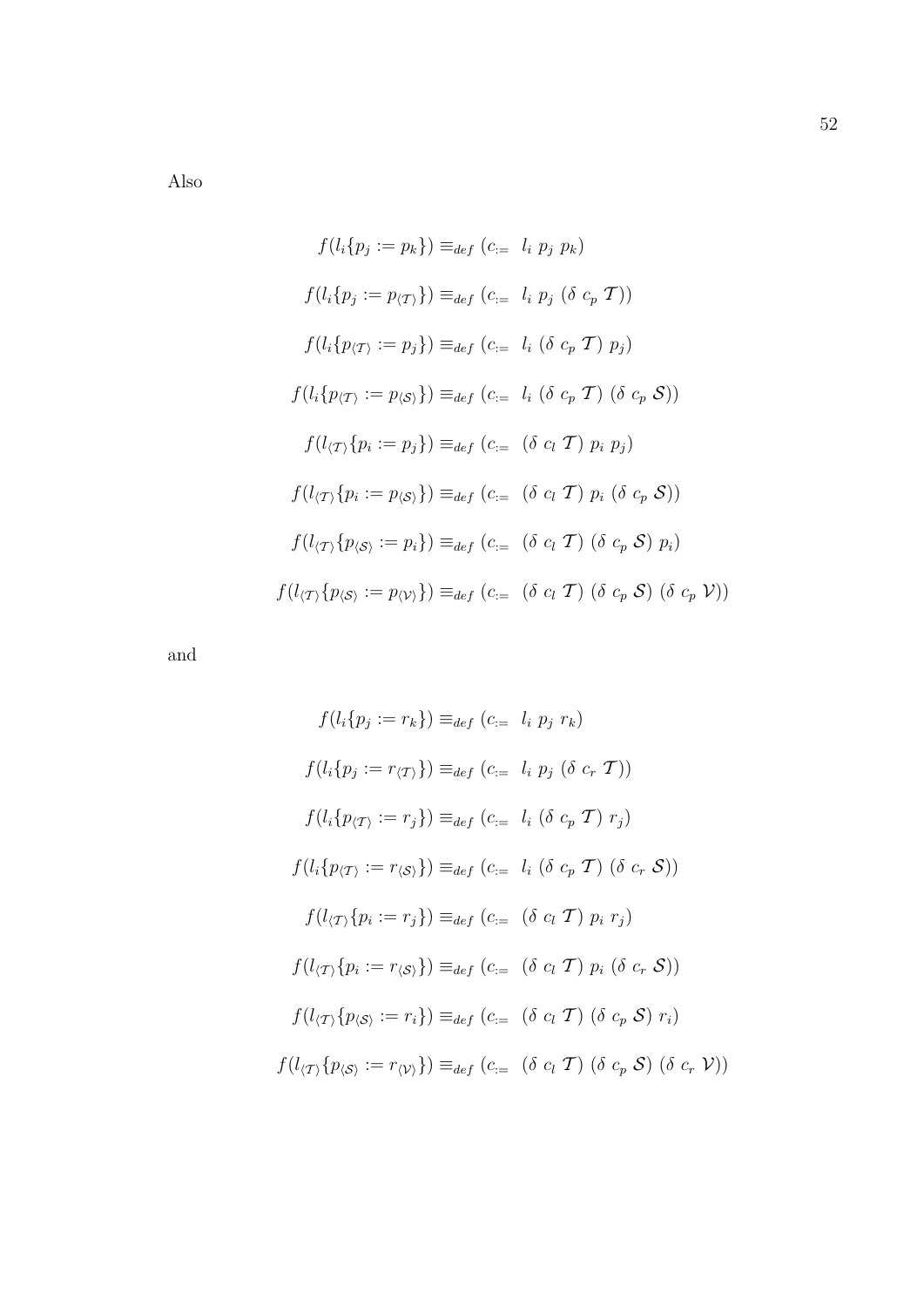Finally,

$$
f(\mathcal{T} \oplus \mathcal{S}) \equiv_{def} (c_{\oplus} \mathcal{T} \mathcal{S})
$$

$$
f(l_i : [\mathcal{T}]) \equiv_{def} (c_{\cdot} \mathcal{T} \mathcal{T})
$$

$$
f(l_{\langle \mathcal{S} \rangle} : [\mathcal{T}]) \equiv_{def} (c_{\cdot} \mathcal{T} \mathcal{T})
$$

$$
f(\lambda x_i \mathcal{T}) \equiv_{def} (\lambda x_i \mathcal{T})
$$

$$
f(\mathcal{T} \mathcal{S}) \equiv_{def} (\mathcal{T} \mathcal{S})
$$

It is easy to see that f is injective. Let  $Y = \text{rng}(f)$ . Clearly  $Y \subseteq \Lambda(\mathfrak{C})$ . Given  $S, \mathcal{T} \in \mathfrak{S}$ , note that  $S \to_{\beta} \mathcal{T}$  if and only if  $f(S) \to_{\beta} f(\mathcal{T})$ , since  $\beta$  reduction is no different in  $\Lambda(\mathfrak{C})$ . Also, by our parallel definitions of  $\rightarrow_{\delta}$  over  $\mathfrak{H}$  and  $\Lambda(\mathfrak{C})$ ,  $\mathcal{S} \rightarrow_{\delta} \mathcal{T}$  if and only if  $f(\mathcal{S}) \to_{\delta} f(\mathcal{T})$ . Note that Y must then be closed under  $\to_{\beta}$  and  $\to_{\delta}$ .

By transitivity, Y is closed under  $\rightarrow_{\beta\delta}$ . Of course, f, viewed as a function from  $\mathfrak{H}$ to Y, must be bijective, since it is injective and Y is its range. Suppose that  $\mathcal{U}, \mathcal{V} \in Y$ , and  $\mathcal{U} \rightarrow_{\beta \delta} \mathcal{V}$ . Then there must be a  $\mathcal{U}_0, \mathcal{U}_1, \ldots, \mathcal{U}_n \in Y$ , with  $\mathcal{U}_0 \equiv \mathcal{U}$  and  $\mathcal{U}_n \equiv \mathcal{T}$ , such that

$$
\mathcal{U}_0 \rightarrow_{\gamma_0} \mathcal{U}_1 \rightarrow_{\gamma_{n-1}} \cdots \rightarrow_{\gamma} \mathcal{U}_n
$$

where each  $\gamma_i$  is either  $\beta$  or  $\delta$ . Clearly  $f^{-1}(\mathcal{U}_0) \to_{\beta\delta} f^{-1}(\mathcal{U}_0)$ . Suppose  $f^{-1}(\mathcal{U}_0) \to_{\beta\delta} f^{-1}(\mathcal{U}_0)$  $f^{-1}(\mathcal{U}_m)$  for  $m < n$ . If  $\gamma_m$  is  $\beta$ , than  $f^{-1}(\mathcal{U}_m) \to_{\beta} f^{-1}(\mathcal{U}_{m+1})$ . If  $\gamma_m$  is  $\delta$ , than  $f^{-1}(\mathcal{U}_m) \to_{\delta} f^{-1}(\mathcal{U}_{m+1})$ . This implies  $f^{-1}(\mathcal{U}_0) \to f^{-1}(\mathcal{U}_{m+1})$ . Thus,  $f^{-1}(\mathcal{U}) \to_{\beta\delta}$  $f^{-1}(\mathcal{V}).$ 

The Church Rosser property follows immediately from Theorem 6.3 of [6] since  $\delta$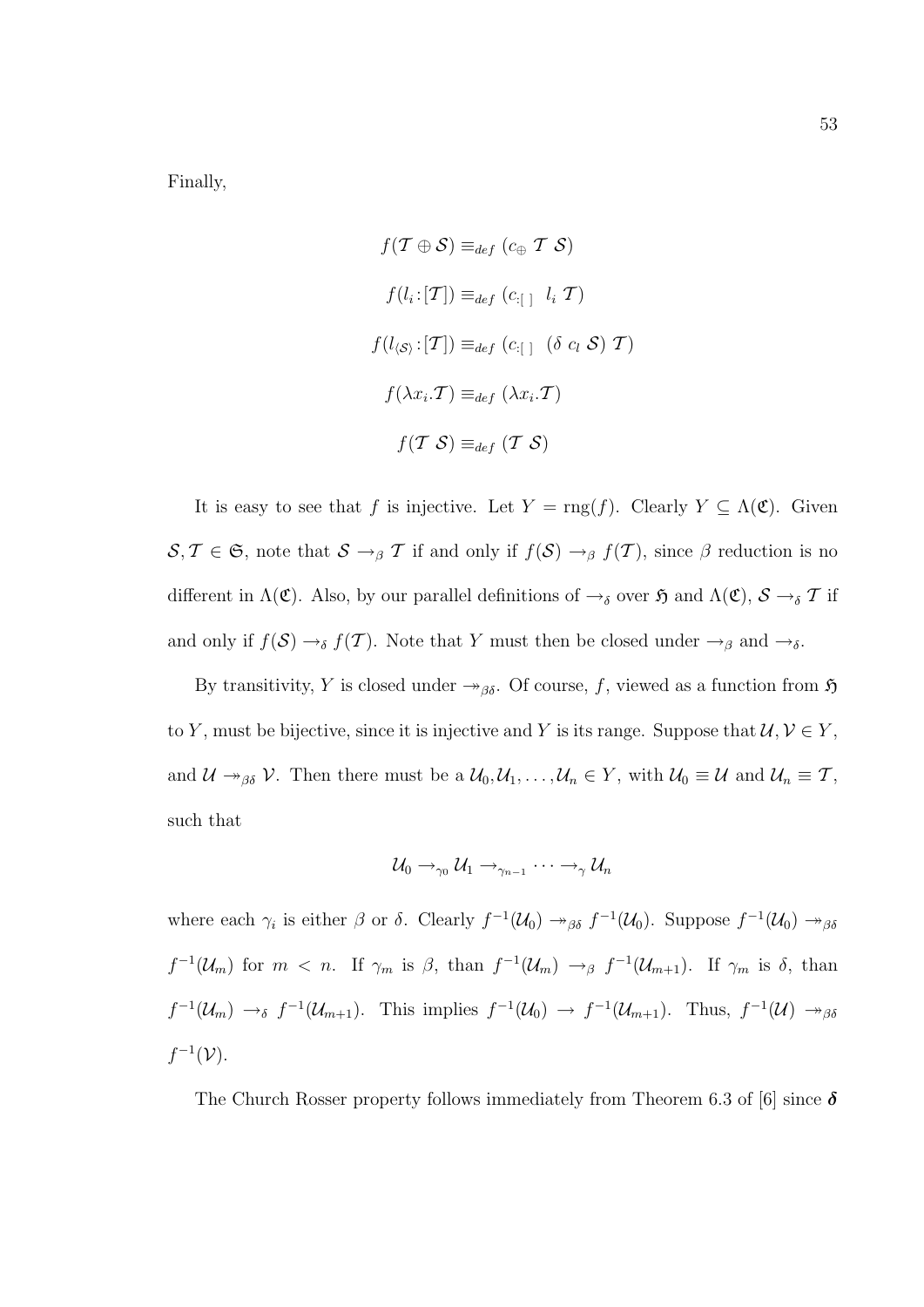is in fact a function on closed normal forms.

# 2.2.3 Scalability of Higher-Order Composition

To show the scalability benefit of the extended calculus, there needs to be a definition of the *size* of a term in  $\mathcal{H}$ . Let  $s : \mathcal{H} \to \{1, 2, ...\}$  be defined inductively by

|                                                 | $s(0) = 1$ |
|-------------------------------------------------|------------|
|                                                 | $s(x_i)=1$ |
| $s(p_{\langle T \rangle}) = 2 + s(\mathcal{T})$ | $s(p_i)=1$ |
| $s(r_{\langle T \rangle}) = 2 + s(\mathcal{T})$ | $s(r_i)=1$ |
| $s(A_{\langle T \rangle}) = 2 + s(\mathcal{T})$ | $s(A_i)=1$ |

 $\Box$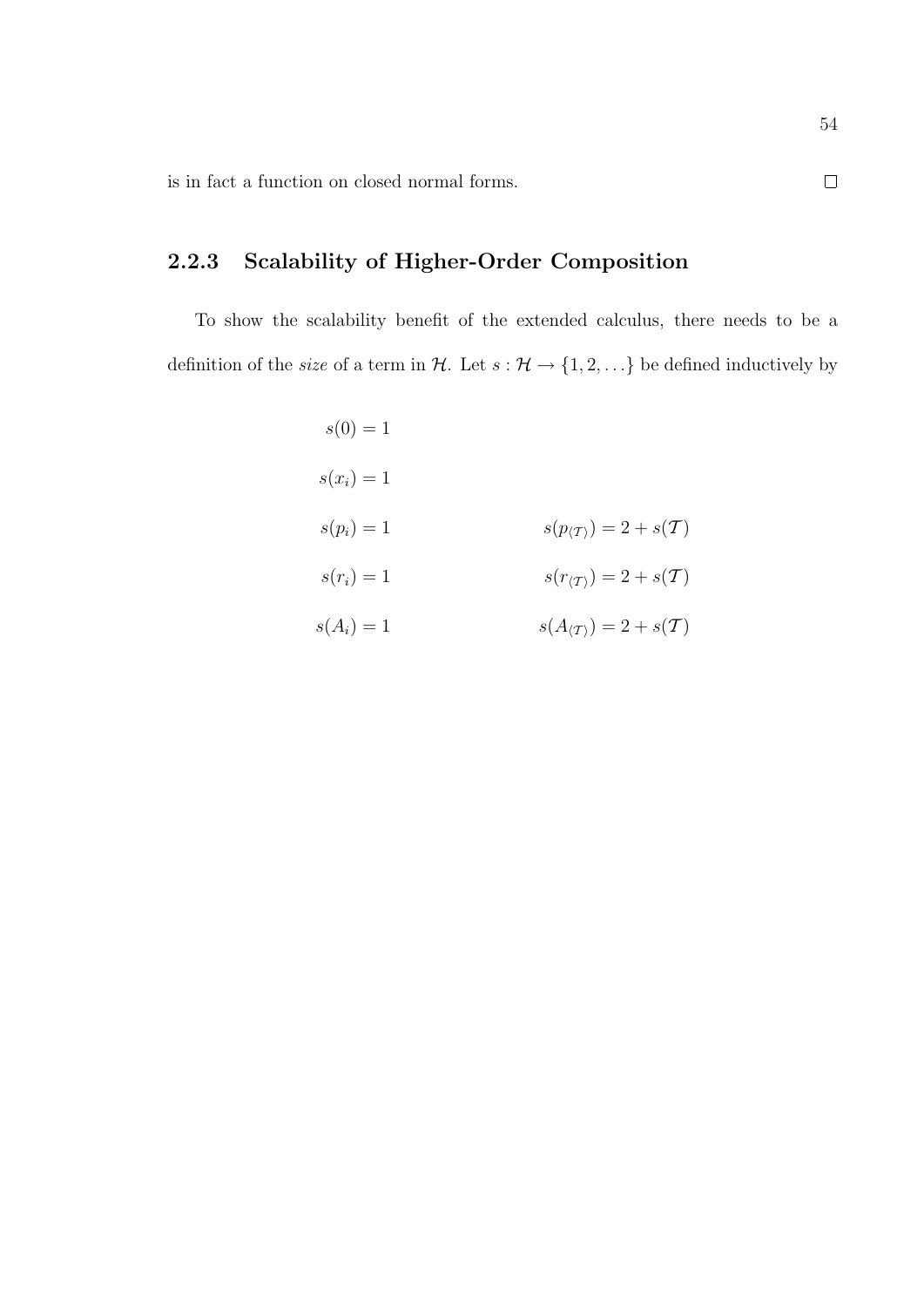Also

$$
s(l_i\{p_j := p_k\}) = 4
$$
  
\n
$$
s(l_i\{p_j := p_{\langle T\rangle}\}) = 6 + s(\mathcal{T})
$$
  
\n
$$
s(l_i\{p_{\langle T\rangle} := p_j\}) = 6 + s(\mathcal{T})
$$
  
\n
$$
s(l_i\{p_{\langle T\rangle} := p_{\langle S\rangle}\}) = 8 + s(\mathcal{T}) + s(\mathcal{S})
$$
  
\n
$$
s(l_{\langle T\rangle}\{p_i := p_j\}) = 6 + s(\mathcal{T})
$$
  
\n
$$
s(l_{\langle T\rangle}\{p_i := p_{\langle S\rangle}\}) = 8 + s(\mathcal{T}) + s(\mathcal{S})
$$
  
\n
$$
s(l_{\langle T\rangle}\{p_{\langle S\rangle} := p_i\}) = 8 + s(\mathcal{T}) + s(\mathcal{S}) + s(\mathcal{V})
$$

and

$$
s(l_i\{p_j := r_k\}) = 4
$$
  
\n
$$
s(l_i\{p_j := r_{\langle T \rangle}\}) = 6 + s(\mathcal{T})
$$
  
\n
$$
s(l_i\{p_{\langle T \rangle} := r_j\}) = 6 + s(\mathcal{T})
$$
  
\n
$$
s(l_i\{p_{\langle T \rangle} := r_{\langle S \rangle}\}) = 8 + s(\mathcal{T}) + s(\mathcal{S})
$$
  
\n
$$
s(l_{\langle T \rangle}\{p_i := r_j\}) = 6 + s(\mathcal{T})
$$
  
\n
$$
s(l_{\langle T \rangle}\{p_i := r_{\langle S \rangle}\}) = 8 + s(\mathcal{T}) + s(\mathcal{S})
$$
  
\n
$$
s(l_{\langle T \rangle}\{p_{\langle S \rangle} := r_i\}) = 8 + s(\mathcal{T}) + s(\mathcal{S})
$$
  
\n
$$
s(l_{\langle T \rangle}\{p_{\langle S \rangle} := r_{\langle V \rangle}\}) = 10 + s(\mathcal{T}) + s(\mathcal{S}) + s(\mathcal{V})
$$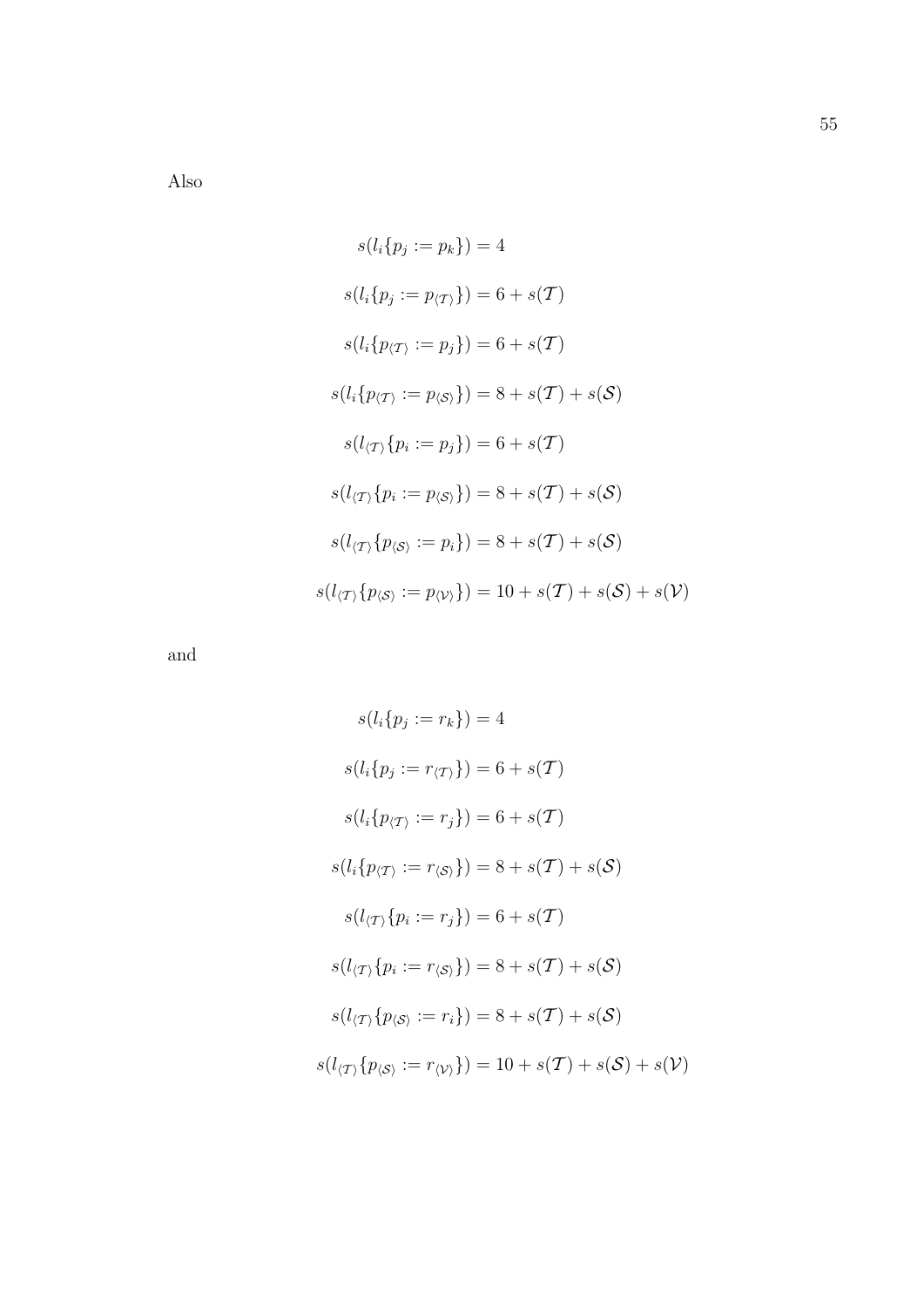Finally,

$$
s(\mathcal{T} \oplus \mathcal{S}) = 1 + s(\mathcal{T}) + s(\mathcal{S})
$$

$$
s(l_i : [\mathcal{T}]) = 2 + s(\mathcal{T})
$$

$$
s(l_{\langle \mathcal{S} \rangle} : [\mathcal{T}]) = 3 + s(\mathcal{S}) + s(\mathcal{T})
$$

$$
s(\lambda x_i \cdot \mathcal{T}) = 1 + s(\mathcal{T})
$$

$$
s(\mathcal{T} \mathcal{S}) = s(\mathcal{T}) + s(\mathcal{S})
$$

This definition of size corresponds to the standard definition of size for the equivalent terms in the  $\lambda$  calculus extension of the previous section.

A term  $S \in \mathcal{H}$  is said to be *minimal with respect to*  $\mathfrak{H}$  if for all  $\mathcal{T} \in \mathfrak{H}$ ,  $s(\mathcal{S}) \leq s(\mathcal{T})$ . If S also belongs to G, it is said to be minimal with respect to G if for all  $\mathcal{T} \in \mathfrak{S}$ ,  $s(\mathcal{S}) \leq s(\mathcal{T}).$ 

The main theorem of this section concerns the growth of a class of functions. As in [16], given a function  $f : \mathbb{N} \to \mathbb{N}$ , I define

$$
\Theta(f) = \left\{ g : \mathbb{N} \to \mathbb{N} \middle| \exists C, D \in \mathbb{R}_+, n, m \in \mathbb{N}. (\forall k > n. g(k) \ge C f(k)) \right\}
$$
\n
$$
\land \quad (\forall k > m. g(k) \le D f(k)) \right\}
$$

Note here that  $\mathbb N$  is the set of natural numbers and  $\mathbb R_+$  is the set of positive real numbers. Similarly,

$$
\Omega(f) = \left\{ g : \mathbb{N} \to \mathbb{N} \middle| \exists C \in \mathbb{R}_+, n \in \mathbb{N}. \forall k > n. g(k) \ge C f(k) \right\}
$$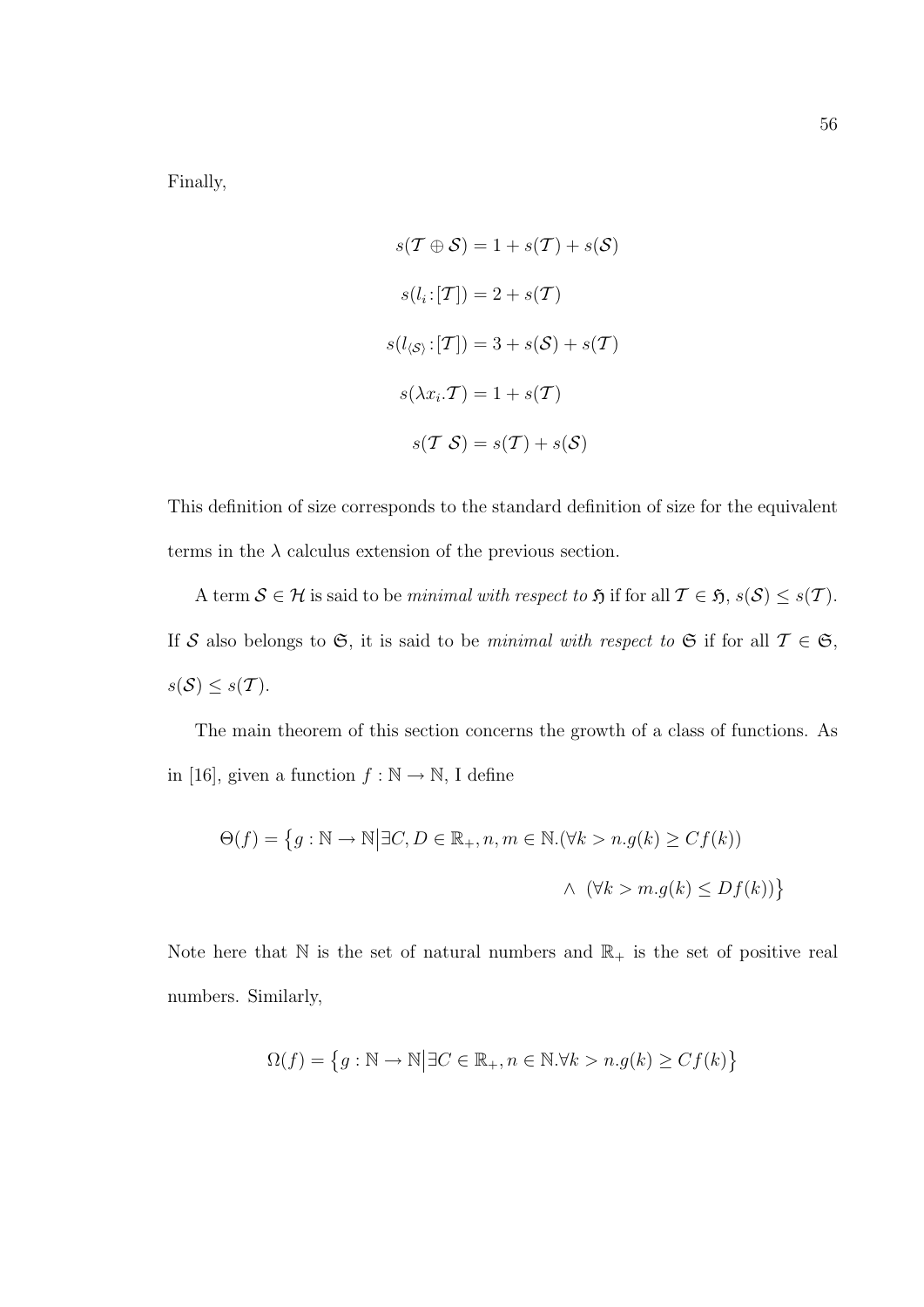and

$$
O(f) = \left\{ g : \mathbb{N} \to \mathbb{N} \middle| \exists C \in \mathbb{R}_+, n \in \mathbb{N}. \forall k > n. g(k) \le C f(k) \right\}
$$

The growth of functions I consider may be polynomial or they may exponential, double exponential, triple exponential, and so on. Given  $k \in \{1, 2, \ldots\}$ , let  $p_k : \mathbb{N} \to \mathbb{N}$ be defined for all  $n \in \mathbb{N}$  as

$$
p_k(n) = n^k
$$

Any function  $f \in \Theta(p_k)$  is said to grow polynomially with order k. If  $k = 1$ , it grows linearly. Define  $\alpha$  :  $\{1, 2, \ldots\} \times \mathbb{N} \to \mathbb{N}$  for all  $k \in \{1, 2, \ldots\}, n \in \mathbb{N}$  as

$$
\alpha(k,n) = \begin{cases} 2^n & k=1\\ 2^{\alpha(k-1,n)} & k>1 \end{cases}
$$

For each  $k \in \{1, 2, \ldots\}$ , let  $e_k : \mathbb{N} \to \mathbb{N}$  be defined for all  $n \in \mathbb{N}$  as

$$
e_k(n) = \alpha(k, n)
$$

Note that  $e_1(n) = 2^n$ ,  $e_2(n) = 2^{2^n}$ , and so on. If  $f \in \Theta(e_k)$ , it is said to grow k-tuple exponentially. If  $k = 1$ , it is said to grow exponentially.

**Theorem 2.4.** For any  $k \in \mathbb{N}$ , there exists a denumerable set of terms  $\{\mathcal{S}_0, \mathcal{S}_1, \ldots\}$ in  $\mathfrak{S}$ , each of which is minimal with respect to  $\mathfrak{S}$ , and a denumerable set of terms  $\{\mathcal{T}_0, \mathcal{T}_1, \ldots\}$  in  $\mathfrak{H}$ , with each  $\mathcal{T}_i =_{\mathfrak{H}} \mathcal{S}_i$ , such that  $f_{\mathfrak{H}} : \mathbb{N} \to \mathbb{N}$  defined for all  $n \in \mathbb{N}$  as

$$
f_{\mathfrak{H}}(n)=s(\mathcal{T}_n)
$$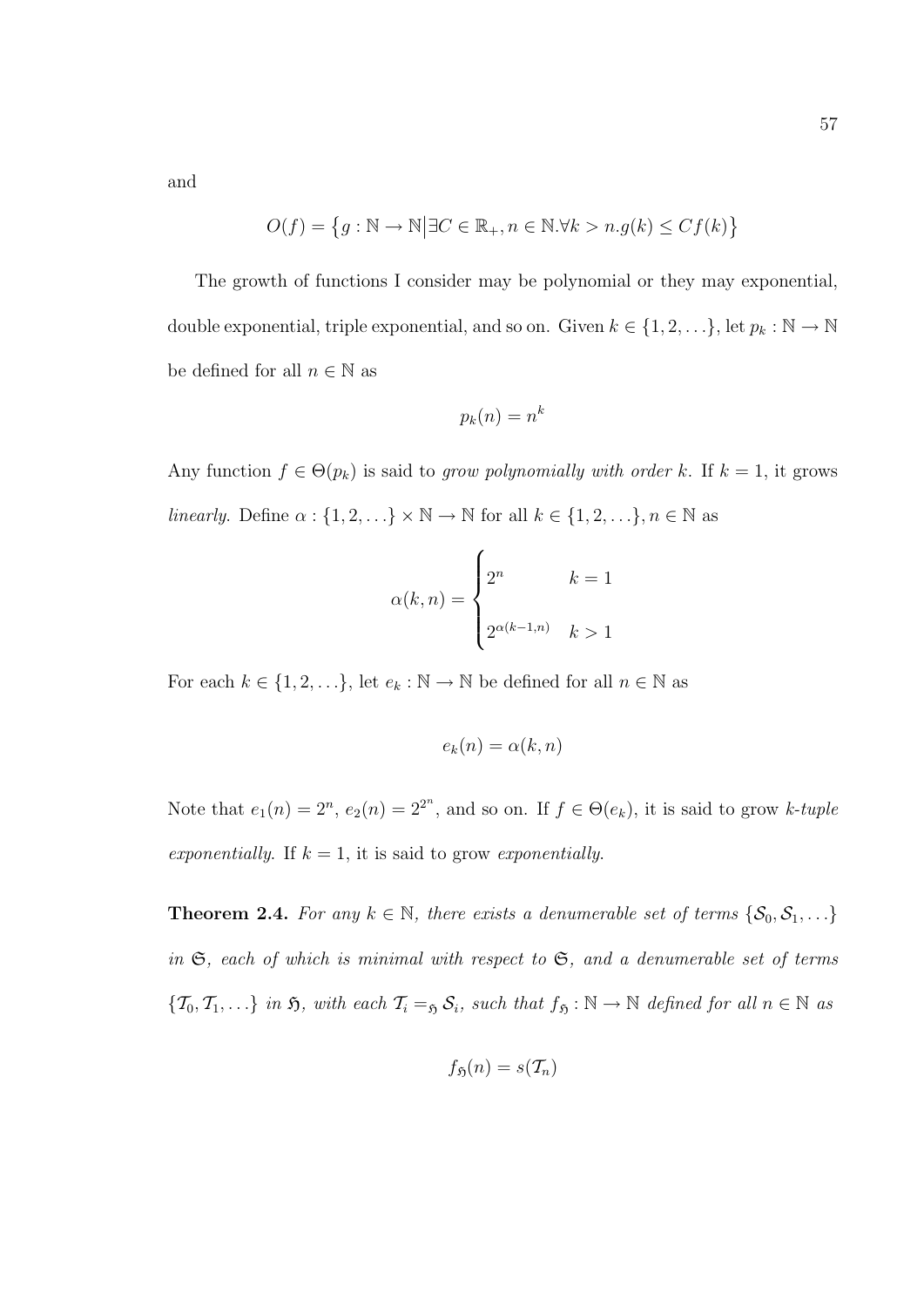belongs to  $O(p_1)$  whereas  $f_{\mathfrak{S}} : \mathbb{N} \to \mathbb{N}$  defined for all  $n \in \mathbb{N}$  as

$$
f_{\mathfrak{S}}(n)=s(\mathcal{S}_n)
$$

belongs to  $\Omega(e_k)$ . That is to say, the size of the minimal terms  $S_i$  in the simple calculus grows at least k-tuple exponentially with i, whereas the size of their counterparts  $\mathcal{T}_i$ in the extended calculus grows at most linearly with i.

*Proof.* Consider the  $k = 1$  case first. Let

$$
\mathcal{S}_n^1 \equiv_{def} \begin{cases} 0 & n = 0 \\ & \\ l_1 : [\mathcal{S}_{n-1}^1] \oplus l_2 : [\mathcal{S}_{n-1}^1] & n > 0 \end{cases}
$$

Then

$$
S_0^1 \equiv 0
$$
  
\n
$$
S_1^1 \equiv l_1 : [0] \oplus l_2[0]
$$
  
\n
$$
S_2^1 \equiv l_1 : [l_1 : [0] \oplus l_2[0]] \oplus l_2 : [l_1 : [0] \oplus l_2[0]]
$$
  
\n
$$
\vdots
$$

The size of the terms in this case is

$$
s(\mathcal{S}_n^1) = \begin{cases} 1 & n = 0\\ 5 + 2s(\mathcal{S}_{n-1}^1) & n > 0 \end{cases}
$$

It is easy to see that for each  $n, s(S_n^1) \geq 2^n$ . Let  $f_{\mathfrak{S}}^1 : \mathbb{N} \to \mathbb{N}$  for each n as  $f_{\mathfrak{S}}^1(n) = s(\mathcal{S}_n^1)$ . Then  $f_{\mathfrak{S}}^1 \in \Omega(e_1)$ .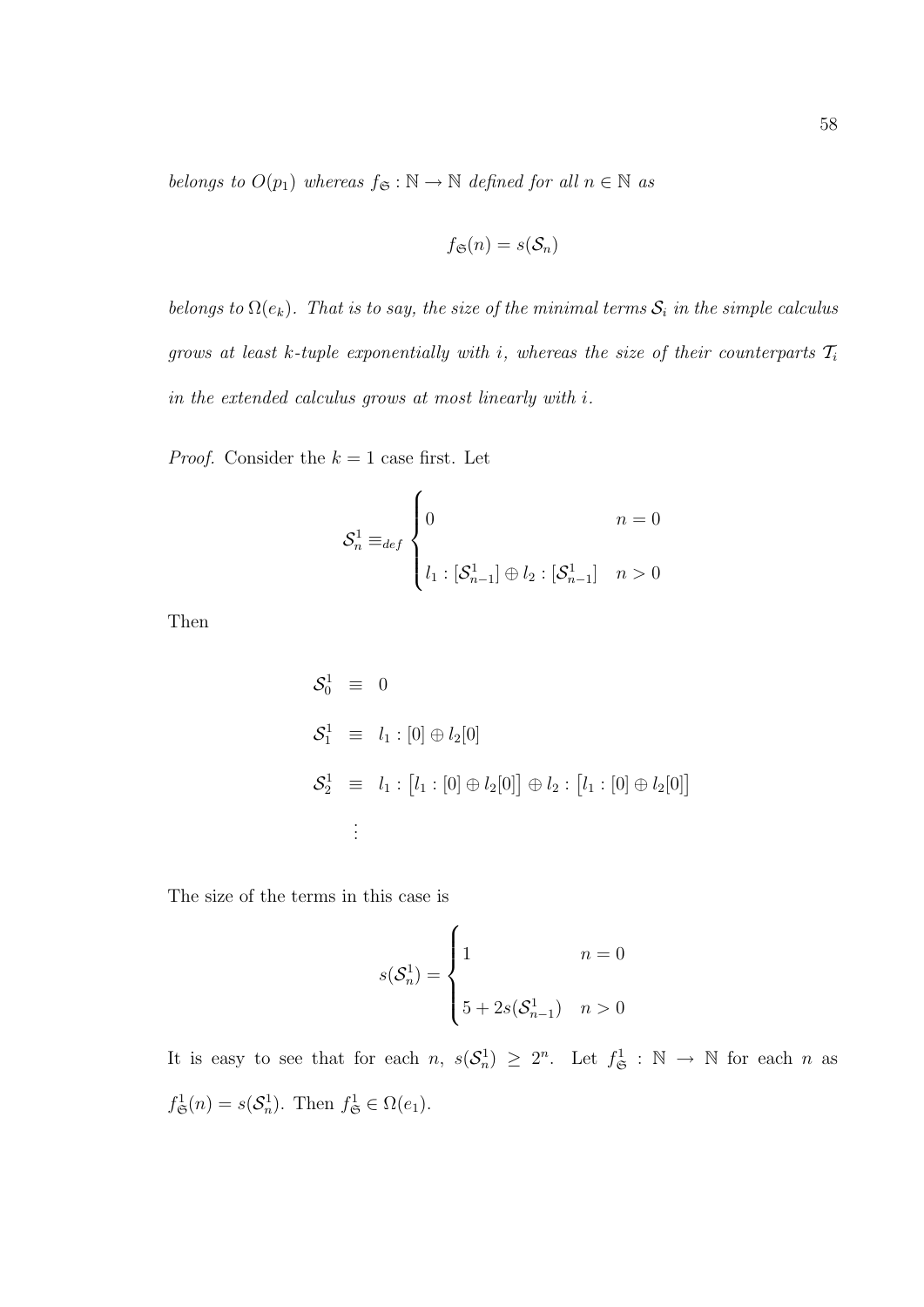It is easy to see that  $S_0^1$  is minimal with respect to G. If  $S_n^1$  is minimal with respect to  $\mathfrak{S}$ , then

$$
\mathcal{S}_{n+1}^1\equiv l_1\!:\![\mathcal{S}_{n}^1]\oplus l_2\!:\![\mathcal{S}_{n}^1]
$$

must also be minimal with respect to  $\mathfrak{S}$ . By induction, each  $\mathcal{S}_n^1$  is minimal with respect to  $\mathfrak S$  for all n.

Define  $\mathcal U$  by

$$
\mathcal{U} \equiv_{def} \mathcal{Y}_{fp} \ \lambda x_1 \lambda x_2 \cdot (\mathcal{F}_{zero} \ x_2) \ 0 \ (l_1: [(x_1 \ (\mathcal{F}_{pred} \ x_2))] \oplus l_2: [(x_1 \ (\mathcal{F}_{pred} \ x_2))])
$$

This is a term I will use here and for the  $k > 1$  case. Referring to Equations 2.2, 2.3, and 2.4,

$$
s(\mathcal{U})=43
$$

Now define  $\mathcal{T}_n^1$  by

$$
\mathcal{T}_n^1 \equiv_{def} (\mathcal{U} \; \mathcal{C}_n)
$$

Since  $s(\mathcal{C}_n) = 3 + n$ , for each  $n, s(\mathcal{T}_n^1) = 46 + n$ . If I define  $f_{\mathfrak{H}}^1$  for all  $n$  as

$$
f_{\mathfrak{H}}^1 = s(\mathcal{T}_n^1)
$$

then  $f_{\mathfrak{H}}^1 \in O(p_1)$ .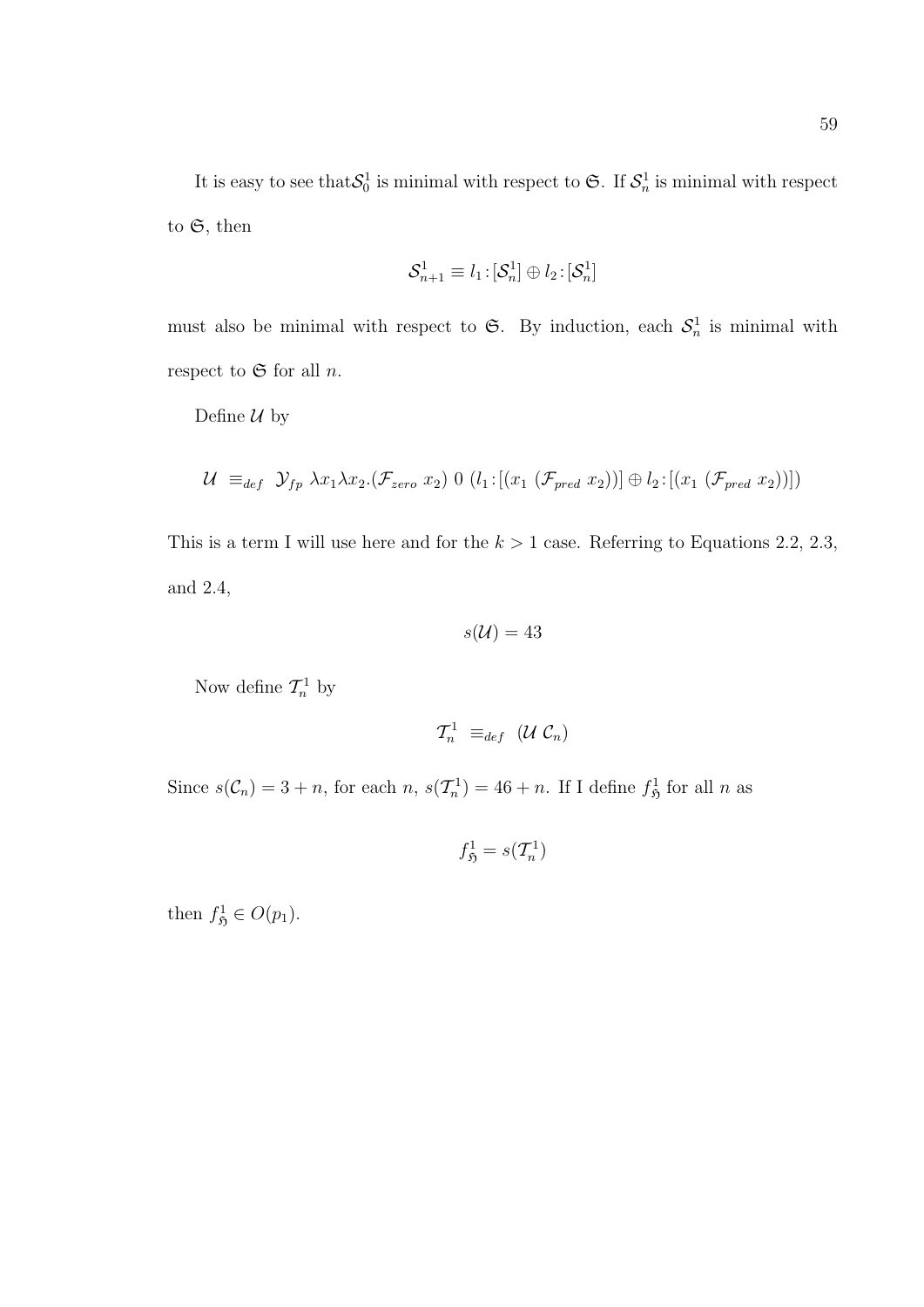Note that

$$
\mathcal{T}_0^1 \rightarrow_{\beta\delta} (\lambda x_1 \lambda x_2.(\mathcal{F}_{zero} x_2) 0 l_1: [(x_1 (\mathcal{F}_{pred} x_2))] \oplus l_2: [(x_1 (\mathcal{F}_{pred} x_2))])
$$
  

$$
(\mathcal{Y}_{fp} \lambda x_1 \lambda x_2.(\mathcal{F}_{zero} x_2) 0 l_1: [(x_1 (\mathcal{F}_{pred} x_2))] \oplus l_2: [(x_1 (\mathcal{F}_{pred} x_2))])
$$
  

$$
\mathcal{C}_0
$$
  

$$
\rightarrow_{\beta\delta} 0
$$
  

$$
\equiv \mathcal{S}_0^1
$$

Now suppose  $\mathcal{T}_n^1 \to \mathcal{S}_n^1$ . Then

$$
\mathcal{T}_{n+1}^{1} \rightarrow_{\beta\delta} (\lambda x_{1}\lambda x_{2}.(\mathcal{F}_{zero} x_{2}) 0 l_{1}:[(x_{1} (\mathcal{F}_{pred} x_{2}))]\oplus l_{2}:[(x_{1} (\mathcal{F}_{pred} x_{2}))])
$$
  

$$
(\mathcal{Y}_{fp} \lambda x_{1}\lambda x_{2}.(\mathcal{F}_{zero} x_{2}) 0 l_{1}:[(x_{1} (\mathcal{F}_{pred} x_{2}))]\oplus l_{2}:[(x_{1} (\mathcal{F}_{pred} x_{2}))])
$$
  

$$
\mathcal{C}_{n+1}
$$
  

$$
\rightarrow_{\beta\delta} l_{1}:[(U \mathcal{C}_{n})] \oplus l_{2}:[(U \mathcal{C}_{n})]
$$
  

$$
\equiv l_{1}:[\mathcal{T}_{n}^{1}] \oplus l_{2}:[\mathcal{T}_{n}^{1}]
$$
  

$$
\rightarrow_{\beta\delta} l_{1}:[\mathcal{S}_{n}^{1}] \oplus l_{2}:[\mathcal{S}_{n}^{1}]
$$
  

$$
\equiv \mathcal{S}_{n+1}^{1}
$$

Thus, for each  $n, \mathcal{T}_n^1 \to \mathcal{S}_n^1$ . Since each  $\mathcal{S}_n^1$  is in  $\beta\delta$  normal form, I can conclude  $\mathcal{T}_n^1 =_{\mathfrak{H}} \mathcal{S}_n^1$  (by the Church Rosser property).

When  $k > 1$ , let

$$
\mathcal{S}_n^k \equiv_{def} \mathcal{S}_{\alpha(k,n)}^1 \tag{2.9}
$$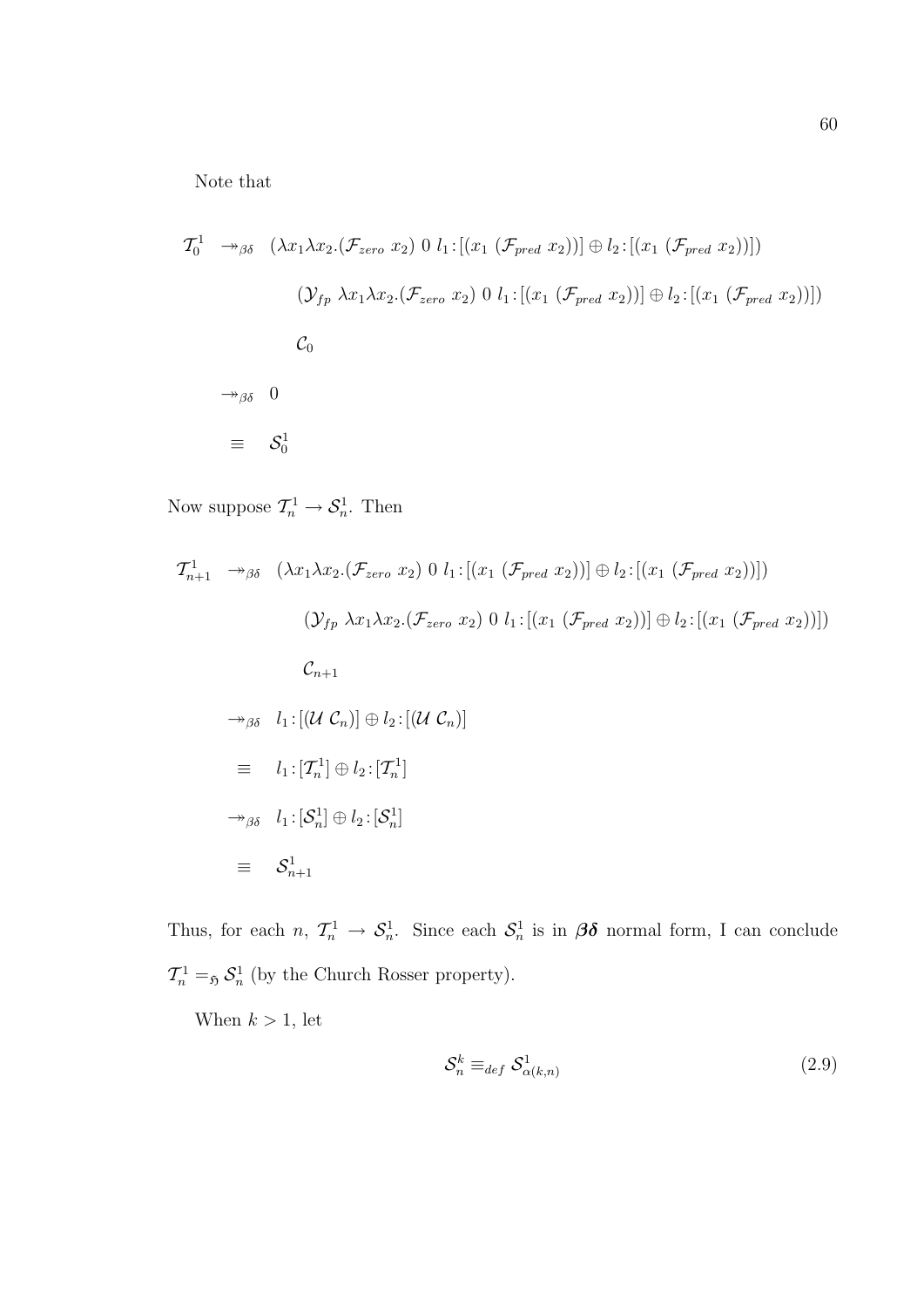Define  $f^k_{\mathfrak{S}} : \mathbb{N} \to \mathbb{N}$  for each *n* as

$$
f_{\mathfrak{S}}^k(n) = s(\mathcal{S}_n^k)
$$

Then

$$
f_{\mathfrak{S}}^k(n) = f_{\mathfrak{S}}^1(\alpha(k, n))
$$

Since  $f_{\mathfrak{S}}^1 \in \Omega(e_1)$ ,  $f_{\mathfrak{S}}^k \in \Omega(e_k)$ .

Before defining  $\mathcal{T}_n^k$ , note that

$$
\mathcal{F}_{exp} \equiv_{def} \lambda x_1. \lambda x_2. x_2 \; x_1
$$

is the exponent function. It is straightforward to verify that for all  $m, n \in \mathbb{N}$ ,

$$
\mathcal{F}_{exp} \mathcal{C}_m \mathcal{C}_n \to \mathcal{C}_{m^n}
$$

From this define

$$
\mathcal{F}_{\alpha} \equiv_{def} \mathcal{Y}_{fp} \lambda x_1. \lambda x_2. (\mathcal{F}_{zero} x_2) (\mathcal{F}_{exp} C_2 x_2) (\mathcal{F}_{exp} C_2 (x_1 (\mathcal{F}_{pred} x_2)))
$$

Then for all  $k, n \in \mathbb{N}$ ,

$$
\mathcal{F}_{\alpha}\; \mathcal{C}_k \;\mathcal{C}_n \to \mathcal{C}_{\alpha(k+1,n)}
$$

Now  $s(\mathcal{F}) = 58$ .

Now define  $\mathcal{T}_n^k$  by

$$
\mathcal{T}_n^k \equiv_{def} \mathcal{U} \ (\mathcal{F}_{\alpha} \ \mathcal{C}_{k-1} \ \mathcal{C}_n)
$$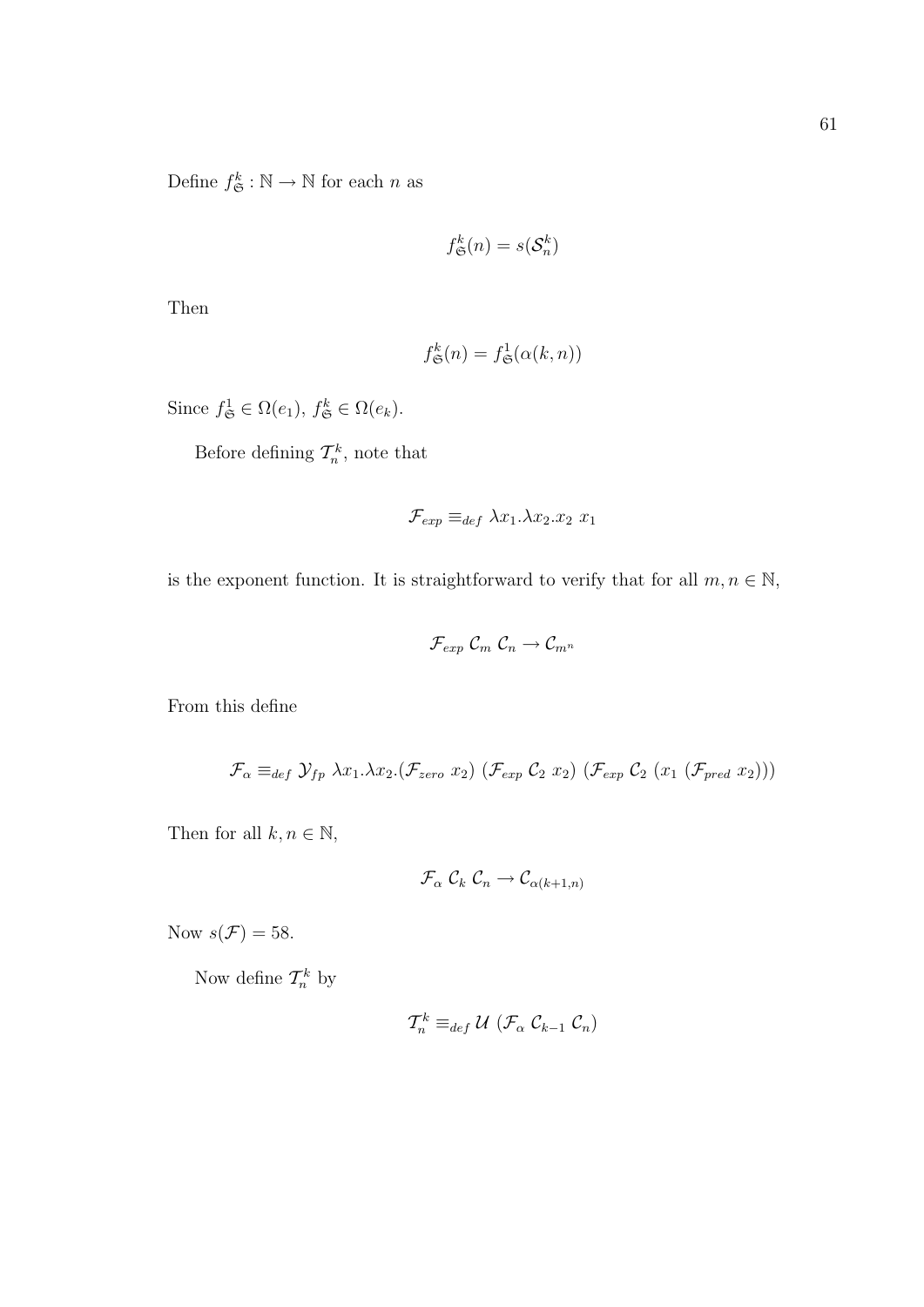Then

$$
\begin{aligned}\nT_n^k &\to \mathcal{U} \mathcal{C}_{\alpha(k,n)} \\
&\equiv \mathcal{T}_{\alpha(k,n)}^1 \\
&\to \mathcal{S}_{\alpha(k,n)}^1 \\
&\equiv \mathcal{S}_n^k\n\end{aligned}
$$

Define  $f_{\mathfrak{H}}^k$  for all n by

$$
f_{\mathfrak{H}}^k(n) = s(\mathcal{T}_n^k)
$$

$$
= 106 + k + n
$$

Then for each  $k \in \mathbb{N}$ ,  $f_{\mathfrak{H}}^k \in O(p_1)$ , yet  $f_{\mathfrak{H}}^k$  defined for all n by

$$
f_{\mathfrak{H}}^k(n) \;\; = \;\; s(\mathcal{S}_n^k)
$$

belongs to  $\Omega(e_k)$ 

#### 2.2.4 Undecidability of Structural Equivalence

The last section showed how a higher-order composition language can lead to a much more compact representation of a structure than one without higher-order components. This does come with a cost. While testing structural equality was decidable in the simple calculus, it becomes undecidable in the extended calculus.

Suppose that given  $\mathcal{T} \in \mathfrak{H}$ ,  $\mathcal{T} =_{\beta\delta} \mathcal{S}$  and  $\mathcal{T} =_{\beta\delta} \mathcal{U}$ . From the Church Rosser theorem, if both S and U belong to G, then  $S \equiv U$ , because terms in the simple

 $\Box$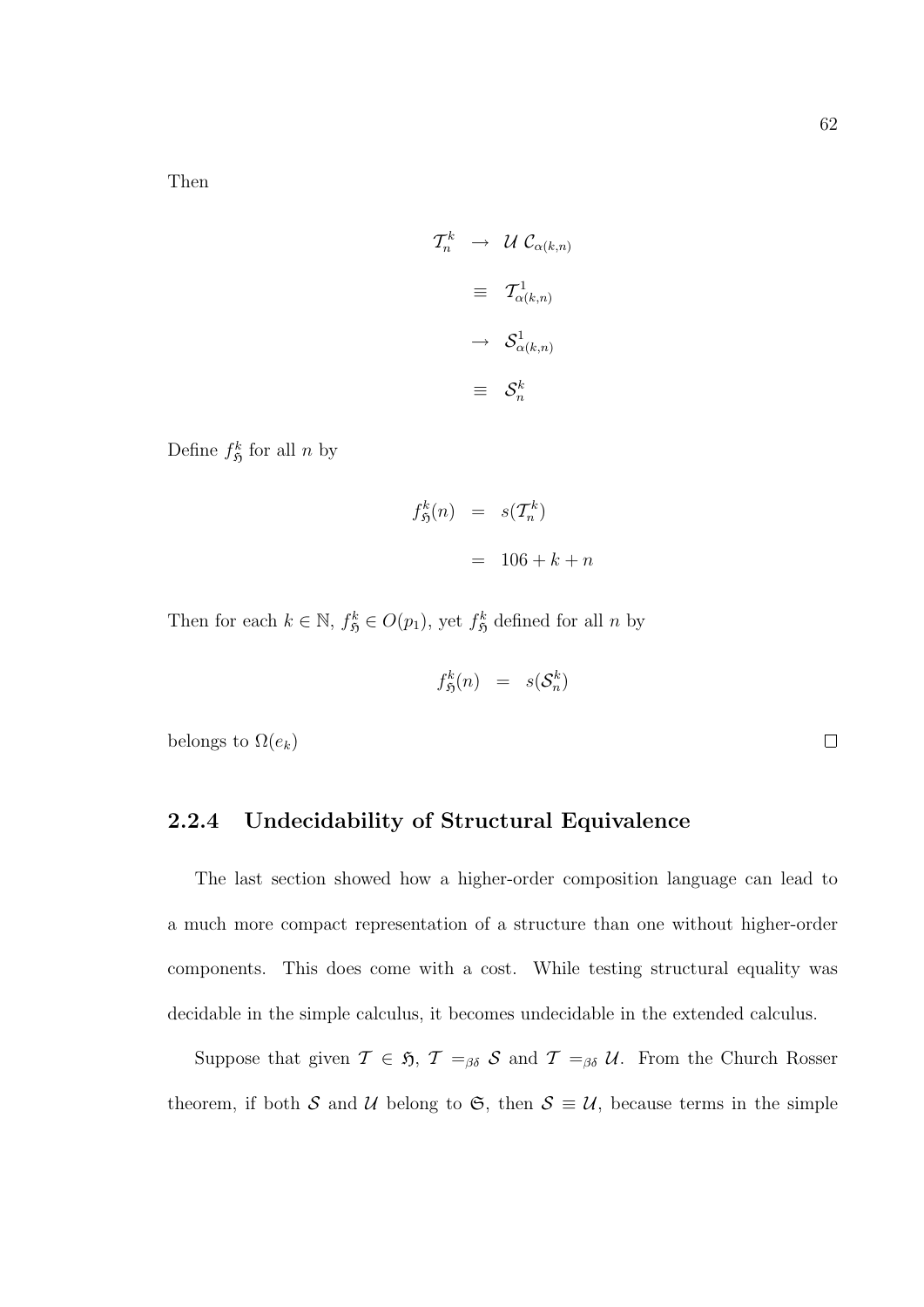calculus are  $\beta\delta$  normal forms. This means that each term in the higher-order calculus is reduction equivalent to at most one term in the simple calculus.

This makes it possible extend the structural equivalence over the extended calculus. I define the *structural equivalence relation*  $=$ <sub>5</sub> to be the smallest subset of  $\mathfrak{H} \times \mathfrak{H}$ such that

$$
\mathcal{S} =_{\beta\delta} \mathcal{T} \Rightarrow \qquad \mathcal{S} =_{\mathfrak{H}} \mathcal{T}
$$
\n
$$
\mathcal{S} =_{\mathfrak{S}} \mathcal{T} \Rightarrow \qquad \mathcal{S} =_{\mathfrak{H}} \mathcal{T}
$$
\n
$$
\mathcal{S} =_{\mathfrak{H}} \mathcal{T} \quad \wedge \quad \mathcal{T} =_{\mathfrak{H}} \mathcal{U} \Rightarrow \qquad \mathcal{S} =_{\mathfrak{H}} \mathcal{U}
$$

It is easy to check that  $=$ <sub>5</sub> is an equivalence relation and it is closed under  $\rightarrow$ <sub>βδ</sub>. That is if  $S \rightarrow_{\beta \delta} \mathcal{T}$ , then  $S =_{\mathfrak{H}} \mathcal{T}$ .

**Theorem 2.5.** The proposition  $S =_{\mathfrak{H}} T$  is undecidable for arbitrary terms in  $\mathfrak{H}$ .

*Proof.* Since  $\rightarrow_{\beta\delta} \subseteq \Lambda(\mathfrak{C}) \times \Lambda(\mathfrak{C})$  is Church Rosser, the Scott-Curry theorem [25] extends to  $\rightarrow_{\beta\delta}$  by Theorem 6.6.6 of [5]. This theorem states that no pair of disjoint sets in  $\Lambda(\mathfrak{C})$  closed under  $\rightarrow_{\beta\delta}$  is recursively separable. Consider the mapping f and subset Y of  $\Lambda(\mathfrak{C})$  in Theorem 2.3. Given  $\mathcal{T} \in \mathfrak{H}$ , let

$$
Y_t = \{ \mathcal{U} \in Y | f^{-1}(\mathcal{U}) =_{\mathfrak{H}} \mathcal{T} \}
$$

Note that for all  $S \in \mathfrak{H}$ ,  $S =_{\mathfrak{H}} T$  if and only if  $f(S) \in Y_t$ , and  $S \in \mathfrak{H}$ ,  $S \neq_{\mathfrak{H}} T$  if and only if  $f(\mathcal{S}) \in Y \setminus Y_t$ . From Theorem 2.3 and the closure property of  $=_{\mathfrak{H}}$ ,  $Y_t$ and  $Y \setminus Y_t$  are disjoint sets closed under  $\rightarrow_{\beta\delta}$ . From the Scott-Curry theorem they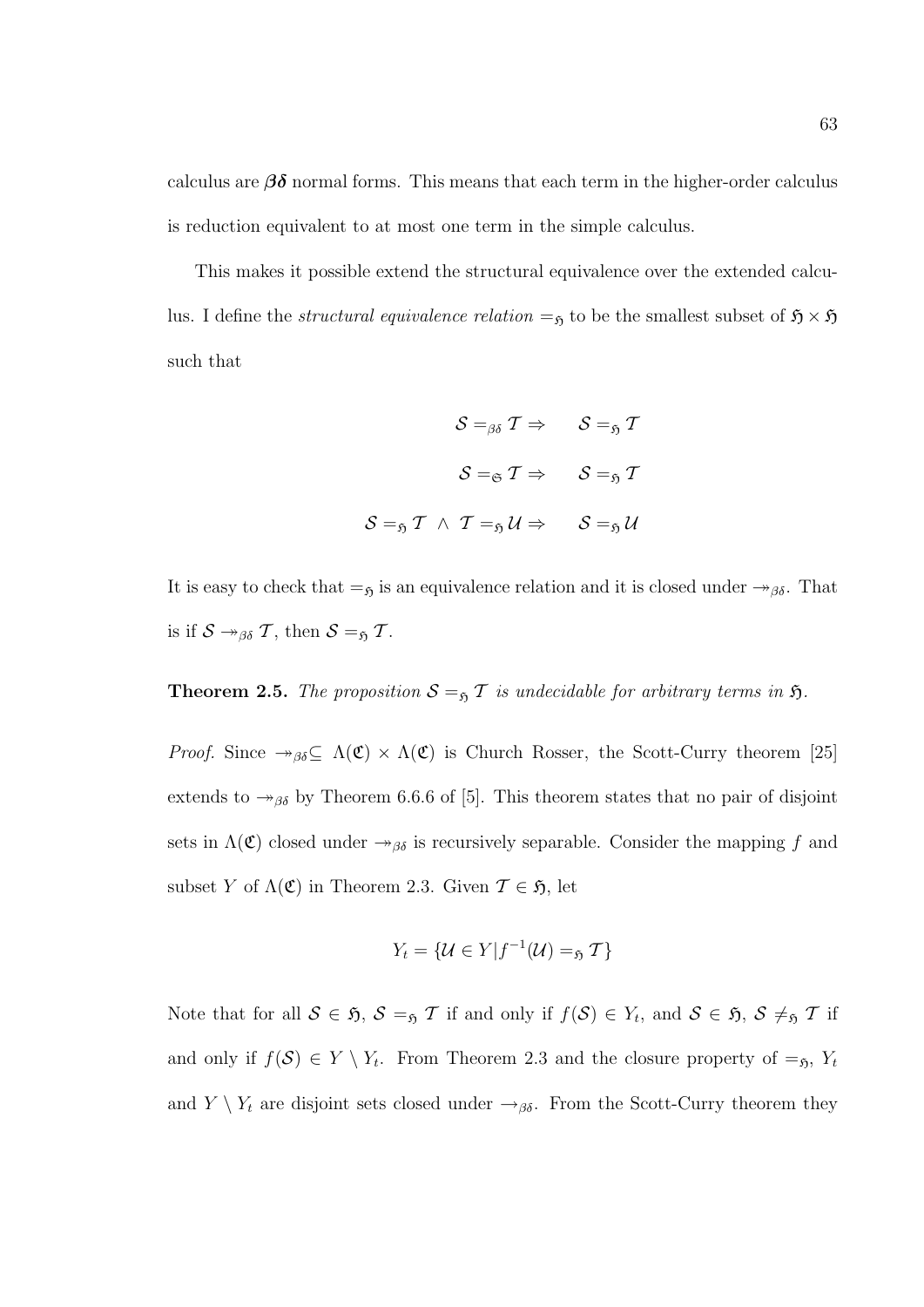are not recursively separable. Hence there is no decision procedure which will always determine whether  $f(\mathcal{S})$  belongs to  $Y_t$  or  $Y \setminus Y_t$  or equivalently whether  $\mathcal{S} =_{\mathfrak{H}} \mathcal{T}$  or  $S \neq_{\mathfrak{H}} T$ .  $\Box$ 

#### 2.2.5 Abstract Syntax for the Extended Calculus

As a practical matter, higher-order components are used to specify non-higherorder systems. This is reflected in the extended calculus by terms which reduce to terms in the simple calculus, even though not all terms will reduce to simple terms. For instance the identity function  $\lambda x_1 \cdot x_1$  is irreducible even though the term  $(\lambda x_1.x_1 p_1)$  reduces to  $p_1$ . I will say that two terms represent the same abstract term if and only if they reduce to two simple terms with the same abstract syntax. For this, I extend the abstract syntax function Ab on  $\mathfrak{H}$  with the partial function  $Ab_{\mathfrak{H}}$ from  $\mathfrak{H}$  to Syn such that

$$
Ab_{\mathfrak{H}}[\mathcal{T}] = \begin{cases} Ab[\mathcal{S}] & \exists \mathcal{S} \in \mathfrak{S}. \ \mathcal{T} \rightarrow_{\beta \delta} \mathcal{S} \\ \text{undefined} & \text{otherwise} \end{cases}
$$

While this is a natural extension of abstract syntax to the extended calculus, it is no longer the case that  $Ab_{\mathfrak{H}}[\mathcal{T}] = Ab_{\mathfrak{H}}[\mathcal{S}]$  if and only if  $\mathcal{T} =_{\mathfrak{H}} \mathcal{S}$ . This is a result of the more expressive syntax for the extended calculus. The property that extends to this calculus is this slightly weaker result:

**Theorem 2.6.** For any terms  $\mathcal{T}, \mathcal{S} \in \mathfrak{H}$ , if  $Ab_{\mathfrak{H}}[\mathcal{T}]$  and  $Ab_{\mathfrak{H}}[\mathcal{S}]$  are defined, then  $\mathcal{T} =_{\mathfrak{H}} S$  if and only if  $Ab_{\mathfrak{H}}[\mathcal{T}] = Ab_{\mathfrak{H}}[S]$ .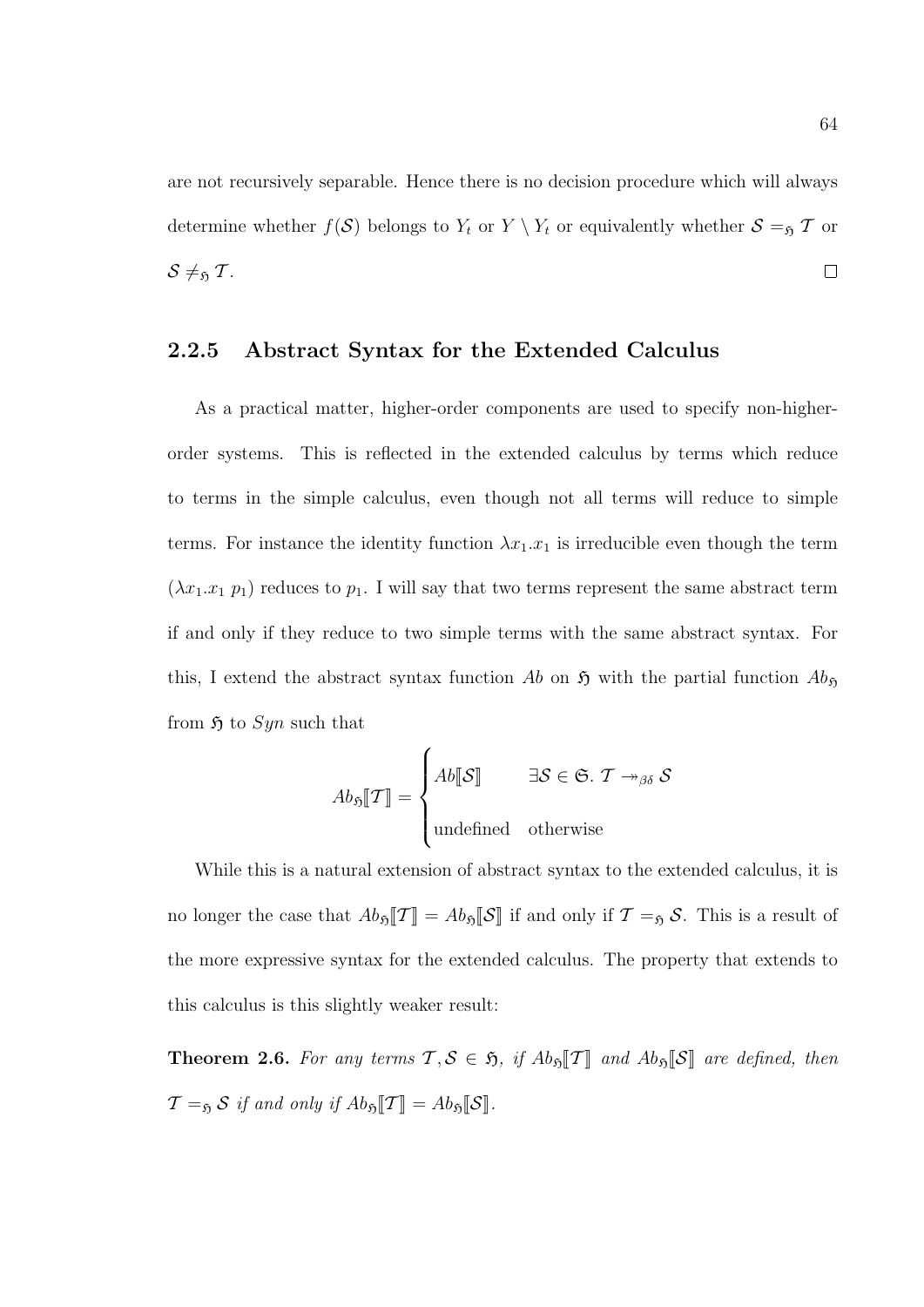*Proof.* If  $Ab_{\mathfrak{H}}[\mathcal{T}]$  and  $Ab_{\mathfrak{H}}[\mathcal{S}]$  are defined, then there exist terms  $\mathcal{T}', \mathcal{S}' \in \mathfrak{S}$  with  $\mathcal{T} \twoheadrightarrow_{\beta\delta} \mathcal{T}'$  and  $\mathcal{S} \twoheadrightarrow_{\beta\delta} \mathcal{S}'$ . If  $\mathcal{T} =_{\mathfrak{H}} \mathcal{S}$ , then by the Church Rosser property,  $\mathcal{T}' \equiv \mathcal{S}'$ , so  $Ab_{\mathfrak{H}}[\![\mathcal{T}]\!] = Ab_{\mathfrak{H}}[\![\mathcal{S}]\!]$ . If  $Ab_{\mathfrak{H}}[\![\mathcal{T}]\!] = Ab_{\mathfrak{H}}[\![\mathcal{S}]\!]$ , then  $\mathcal{T}' \equiv \mathcal{S}'$  by the Church Rosser property, so  $\mathcal{T} =_{\mathfrak{H}} \mathcal{S}$ .  $\overline{\phantom{a}}$ 

## 2.3 Conclusions

In this, chapter I develop the simple calculus, which serves as a framework for composition languages without higher-order components. This calculus comes equipped with a notion of structural equivalence, which is provably decidable. Two terms which are structurally equivalent have the same abstract syntax using the definition I provide.

By augmenting this with functional abstraction, I provide an extended calculus which serves as a framework for higher-order composition languages. This extended calculus has the ability to represent terms drastically more succinctly than in the simple calculus. After defining the size of terms in the calculi, I prove there a set of terms in the simple calculus whose size must grow with  $\Omega(2^n)$ , or  $\Omega(2^{2^n})$ , or  $\Omega(2^{2^{2^n}})$ , and so on, and an equivalent set of terms in the extended calculus whose size only need only grow with  $O(n)$ . This result suggests that higher-order composition languages can provide much more scalable methods to represent structures than composition languages without higher-order components. The downside of higher-order composition languages is that testing structural equivalence between terms in such a language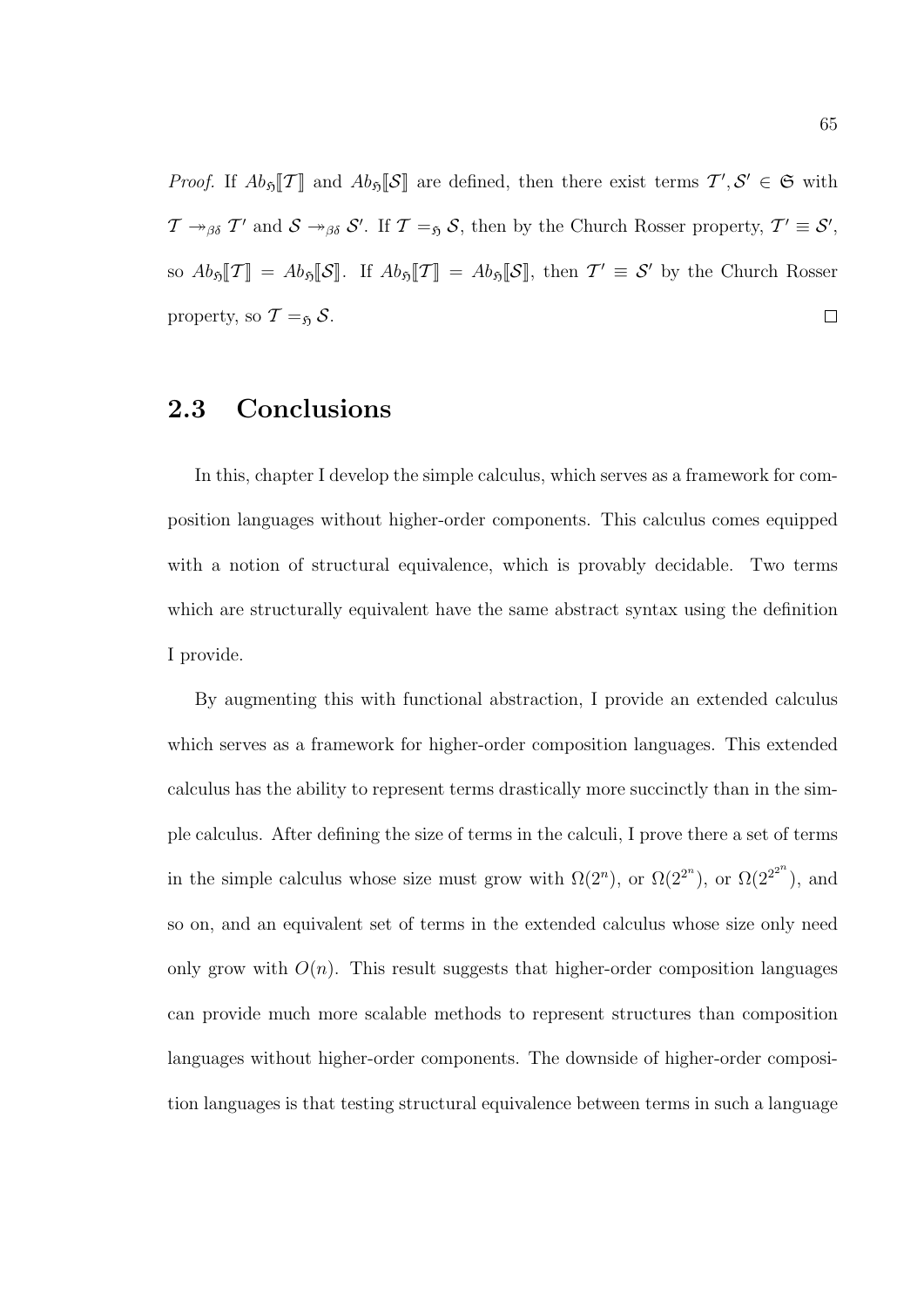becomes undecidable, which is the direct result of its more expressive syntax.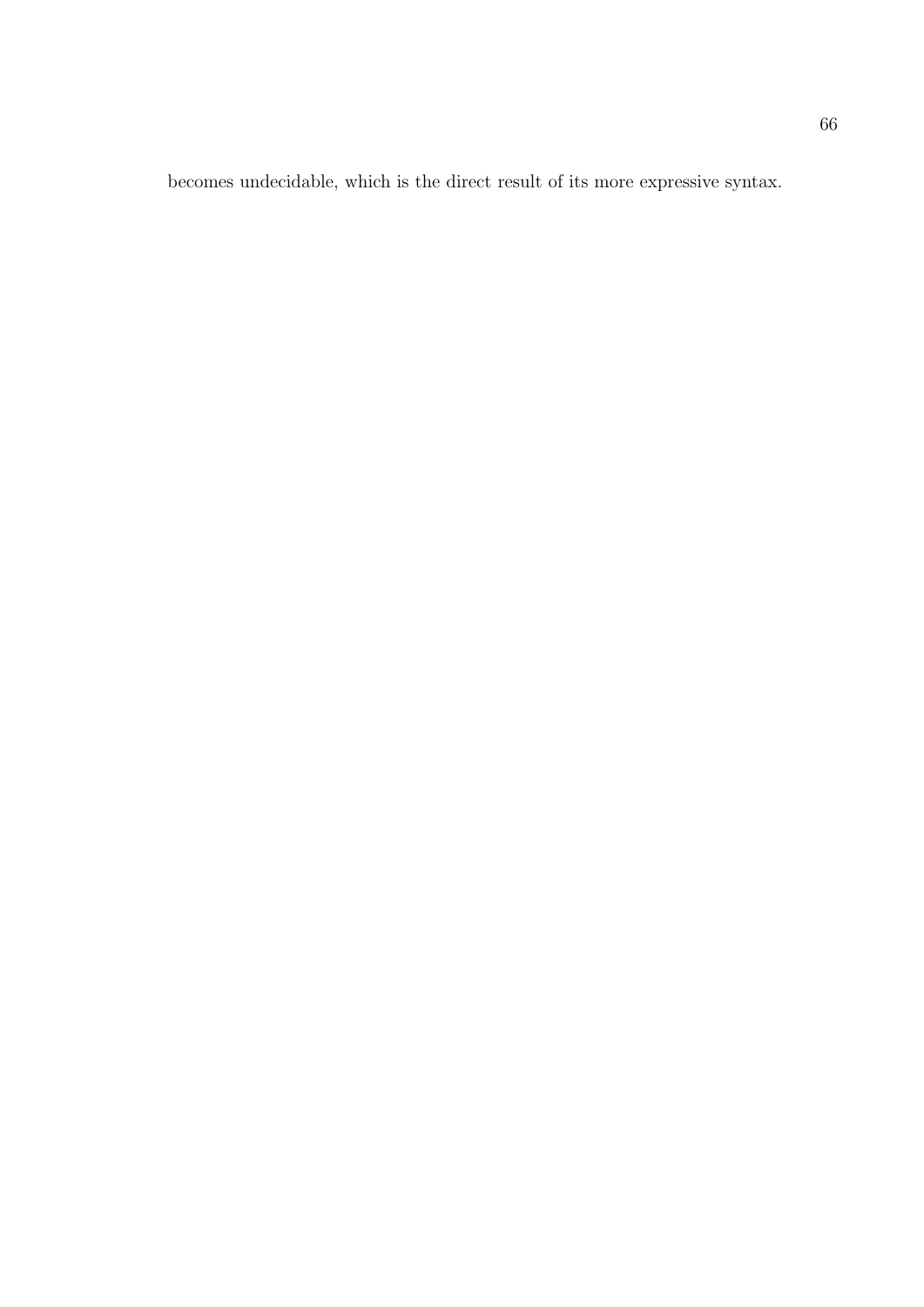# Chapter 3

# The Extended Calculus as a Semantic Domain

In this chapter, I map a simple higher-order composition language for composing boolean circuits to the extended calculus of the previous chapter. I use this mapping to then prove structural equivalence between components in the language. In this sense, the extended calculus serves as a semantic domain for the more practical language. This idea was inspired by Milner [43], who used his calculus of communicating systems as a semantic domain for a simple parallel programming language. I note that it is possible to use the extended calculus as a semantic domain for Ptalon as well, but the bookkeeping involved becomes too burdensome for it to be worth the effort.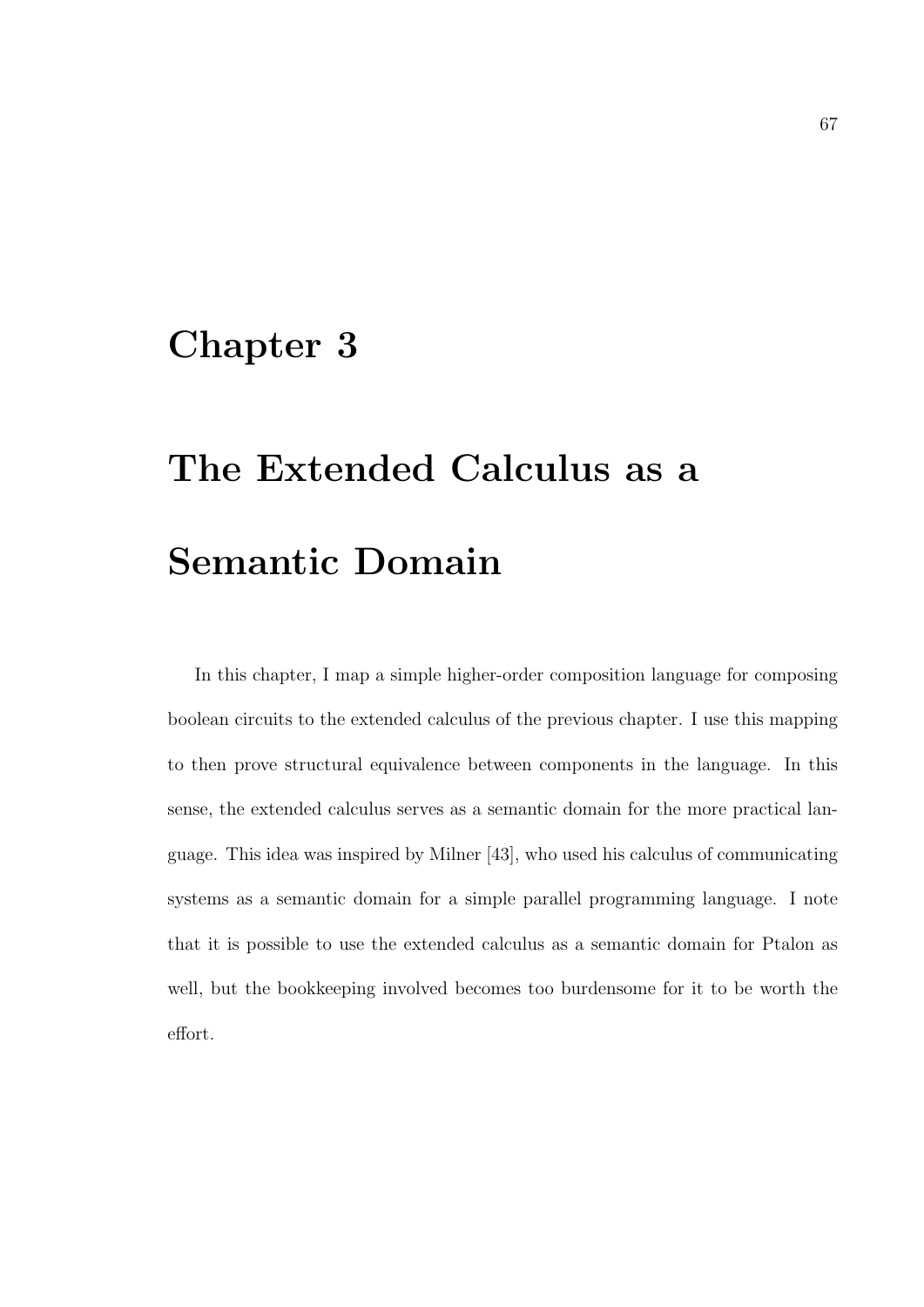## 3.1 The Circuit Language

Let  $V$  be an infinite set of *variable names*. These can by arbitrary strings, excluding keywords like true and false. Define the set B of boolean expressions to be the smallest set such that

- 1. true and false belong to  $B$ .
- 2. If  $v \in V$ , then  $v \in B$ .
- 3. If  $b_1, b_2 \in B$ , then
	- (a) not  $b_1$
	- (b)  $b_1$  and  $b_2$
	- (c)  $b_1$  or  $b_2$
	- (d)  $b_1$  xor  $b_2$
	- (e)  $b_1$  nand  $b_2$
	- (f)  $b_1$  nor  $b_2$
	- (g)  $b_1$  xnor  $b_2$

all belong to B.

4. If  $b \in B$ , then (b) belongs to B.

Define the set E of boolean equations as the smallest set such that if  $v \in V$  and  $b \in B$ , then  $v = b$  belongs to E. An example in E is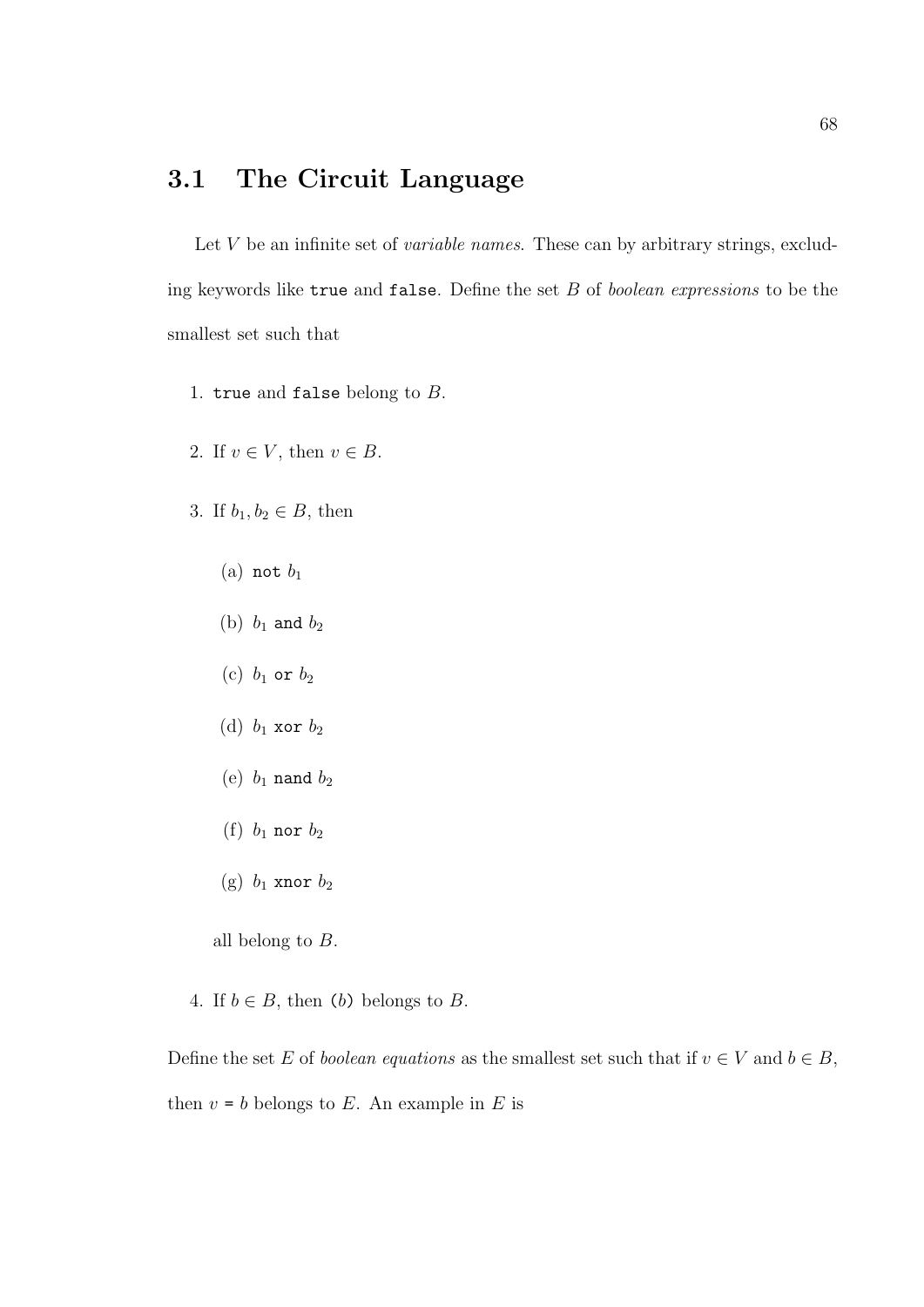Define the set  $T$  of *terms* as the smallest set such that

- 1. empty belongs to  $T$ .
- 2. If  $v \in V$ , then  $v \in T$ .
- 3. If  $v \in V$ , then port v belongs to T.
- 4. If  $v \in V$ , then wire v belongs to T.
- 5. If  $t \in T$ , then port p<t> belongs to T.
- 6. If  $t \in T$ , then wire r<t> belongs to T.
- 7. If  $e \in E$ , then e belongs to T.
- 8. If  $v_1, v_2, v_3 \in V$ , and  $t_1, t_2, t_3 \in T$ , then
	- (a)  $v_1$  { $v_2 := v_3$ }
	- (b)  $v_1\{v_2:=\; p \leq t_3\}$
	- (c)  $v_1$  {p< $t_2$ > :=  $v_3$ }
	- (d)  $v_1$ {p< $t_2$ > := p< $t_3$ >}
	- (e)  $1 \lt t_1 \gt \{v_2 := v_3\}$
	- (f)  $1 \lt t_1 > \{v_2 := p \lt t_3 > \}$
	- (g)  $1 \lt t_1 > \{p \lt t_2 > : = v_3\}$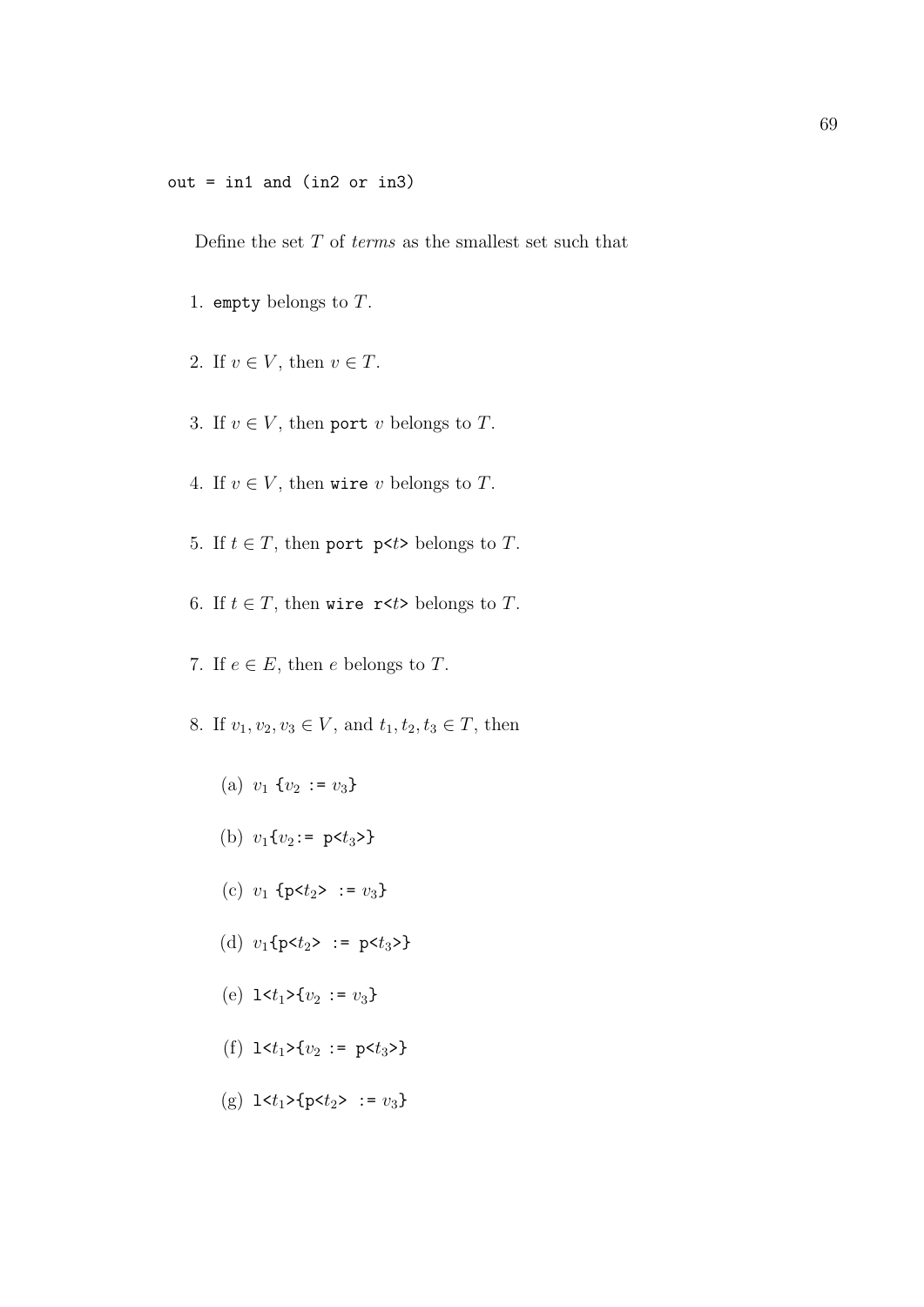(h) 
$$
1 < v_1 > {p < v_2} > : p < v_3 >
$$

and

- (a)  $v_1\{v_2:=\mathbf{r} < t_3 > \}$
- (b)  $v_1$ {p< $t_2$ > := r< $t_3$ >}
- (c)  $1 \lt t_1 > \{v_2 := r \lt t_3 > \}$
- (d)  $1 \le v_1 > \{p \le v_2 > : r \le v_3 > \}$

belong to T.

- 9. If  $t_1, t_2 \in T$ , then  $t_1$ ;  $t_2$  belongs to T.
- 10. If  $v \in V$  and  $t \in T$ , then  $v: [t]$  belongs to T.
- 11. If  $t_1, t_2 \in T$ , then  $1 \le t_1$ >:  $[t_2]$  belongs to T.
- 12. If  $v \in V$  and  $t \in T$ , then  $(\forall v \cdot T)$  belongs to T.
- 13. If  $t_1, t_2 \in T$ , then apply $(t_1, t_2)$  belongs to T.

An example term that describes an AND gate is

```
port in1;
port in2;
port out;
out = in1 and in2
```
A simple composite term that creates a NAND gate from an AND gate and a NOT gate is described by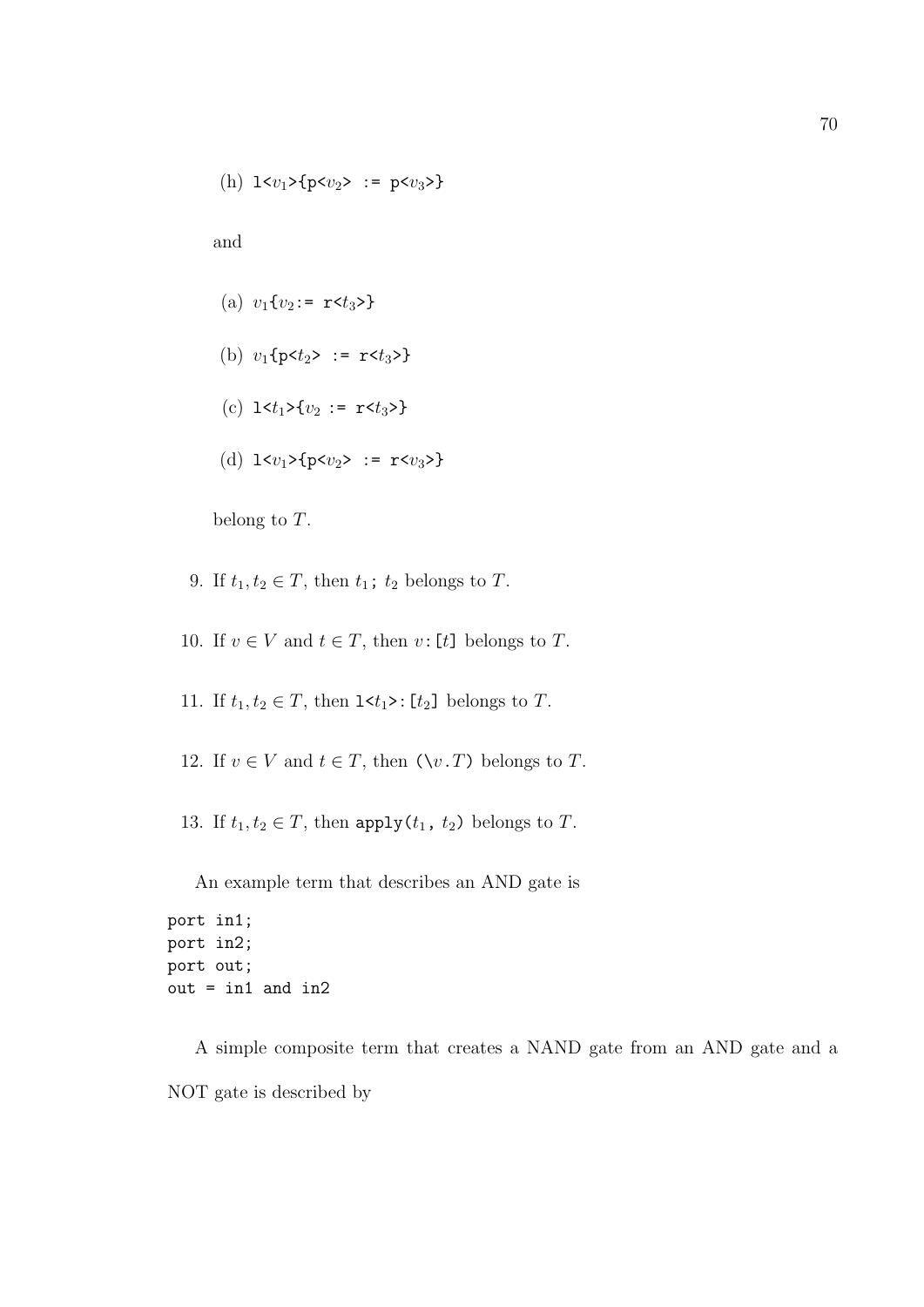```
port in1;
port in2;
port out;
andGate:[
    port in1;
    port in2;
    port out;
    out = in1 and in2];
notGate:[
    port in;
    port out;
    out = not in
];
relation r;
andGate(in1 := in1);andGate(in2 := in2);andGate(out := r);orGate(in := r);orGate(out := out)
```
In this syntax a term like  $(\forall v \cdot t)$  represents an functional abstraction with a variable  $v$ . This can be viewed as a lambda abstraction. This combined with the apply operator gives this language the power of lambda calculus. To create simple higher-order term to compose components x and y in a parallel network, I can use the expression

```
(\lambda x)(\forall y).
           component1:[x];
           component2:[y]
     )
)
```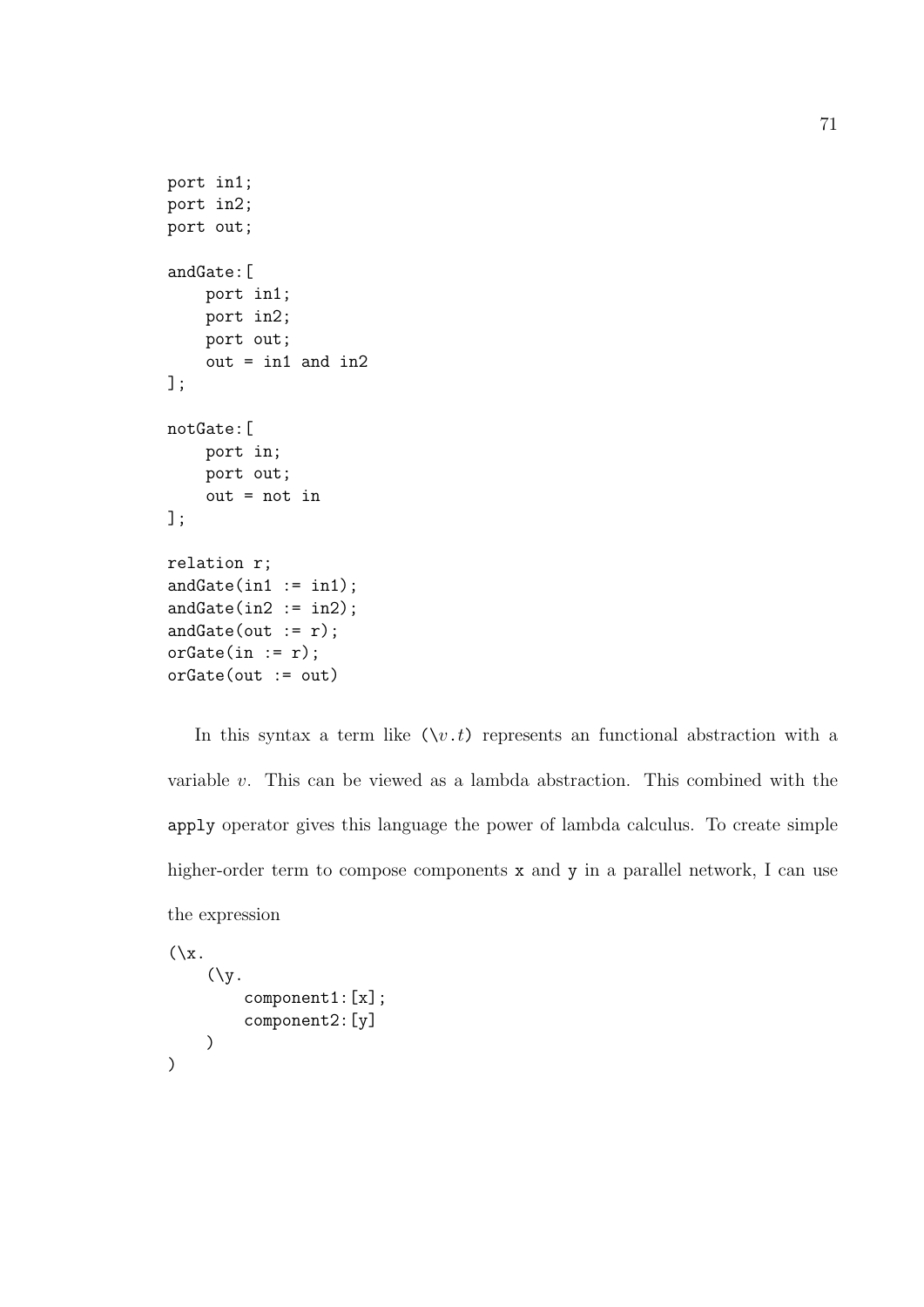To make it easier to do simple arithmetic, I provide the keywords  $0, 1, \ldots, +, -$ , \*, div, mod, =,  $\leq$ ,  $\geq$ ,  $\leq$ ,  $\leq$ ,  $\leq$ ,  $\leq$ ,  $\leq$ ,  $\leq$ ,  $\leq$ ,  $\leq$ ,  $\leq$ ,  $\leq$ ,  $\leq$ ,  $\leq$ ,  $\leq$ ,  $\leq$ ,  $\leq$ ,  $\leq$ ,  $\leq$ ,  $\leq$ ,  $\leq$ ,  $\leq$ ,  $\leq$ ,  $\leq$ ,  $\leq$ ,  $\leq$ ,  $\leq$ ,  $\leq$ ,  $\leq$ ,  $\$ appropriate lambda term. Each such term can be substituted with a term in the language above, so I do not include it in the "official" language. For instance 1 can be substituted with

```
(\forall f.(\lambda x).
              apply(f, x))
)
```

```
and * can be substituted with
```

```
(\mathcal{m}).
       (\n\vee n).
              (\forall f.apply(m, apply(n, f))
              )
       )
)
```

```
Then I can use
```

```
apply(apply(*,3), 2)
```
to represent three times two. I will take this a step further and let

3 \* 2

represent the same thing. The mapping from such expressions to  $\lambda$  terms is routine, so I omit the details. I also assume the keywords T, F, and Y to represent true, false, and the  $Y$  combinator of Equation 2.4 respectively. I similarly employ an  $if$ -else construct with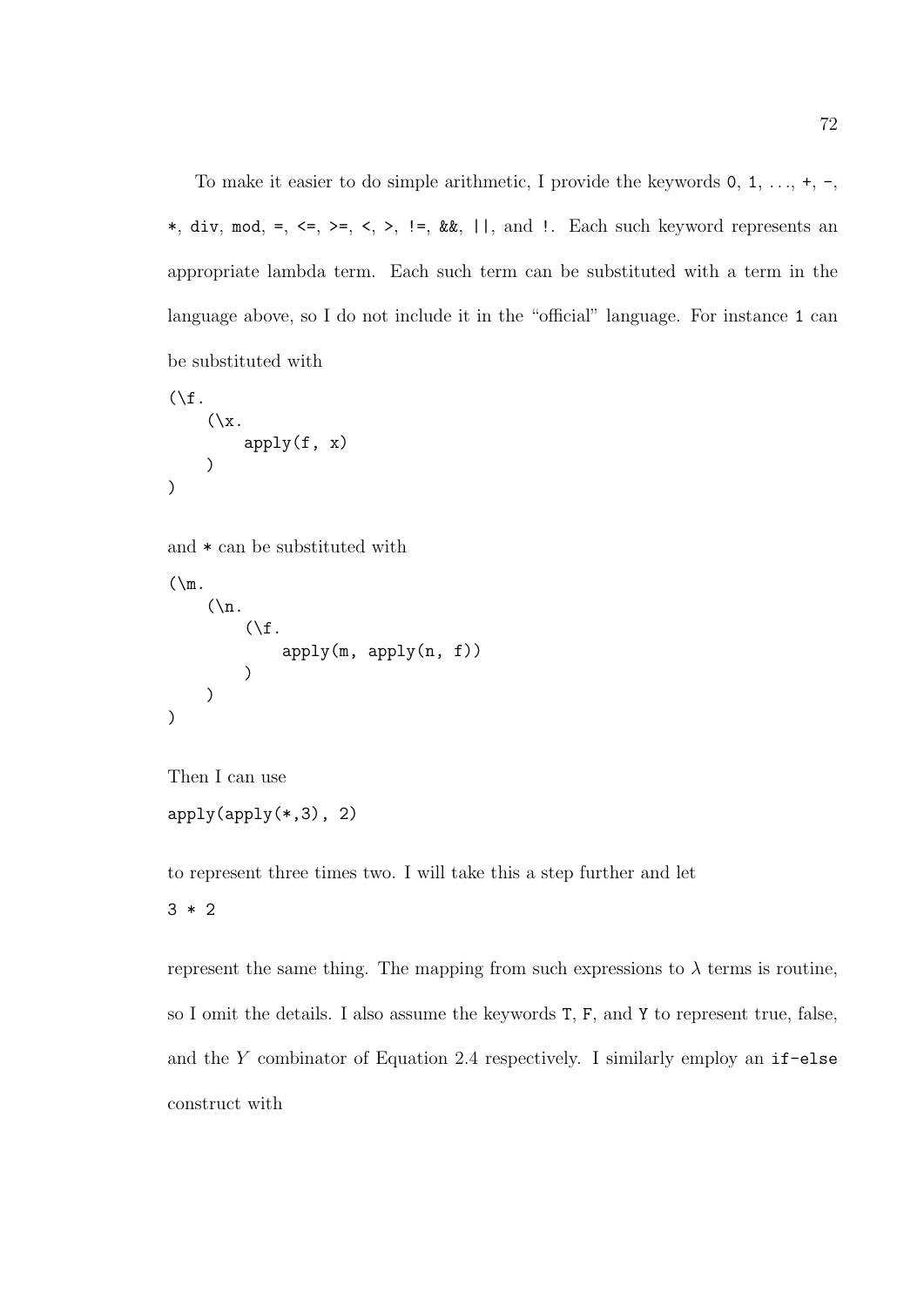```
if x {
    y
} else {
    z
}
```

```
equivalent to
```

```
apply(apply(x, y), z)
```
Replacing x with T or F then makes this behave as expected. Finally, I will let an expression like

apply(f, x, y, z)

be shorthand for

```
apply(apply(apply(f, x), y), z)
```
using the same parenthesis rule as function application in  $\lambda$  calculus.

With these terms, I can now define a high-order structure that duplicates  $n$  copies of term  $x$  in parallel in a relatively straightforward manner.

```
apply(Y,
     (\forall f.(\n\lambda n.
                (\chi_x)if (n == 0) {
                           empty
                     } else {
                           1 <n > : [x];
                           apply(f, n-1, x)}
                )
          )
     )
)
```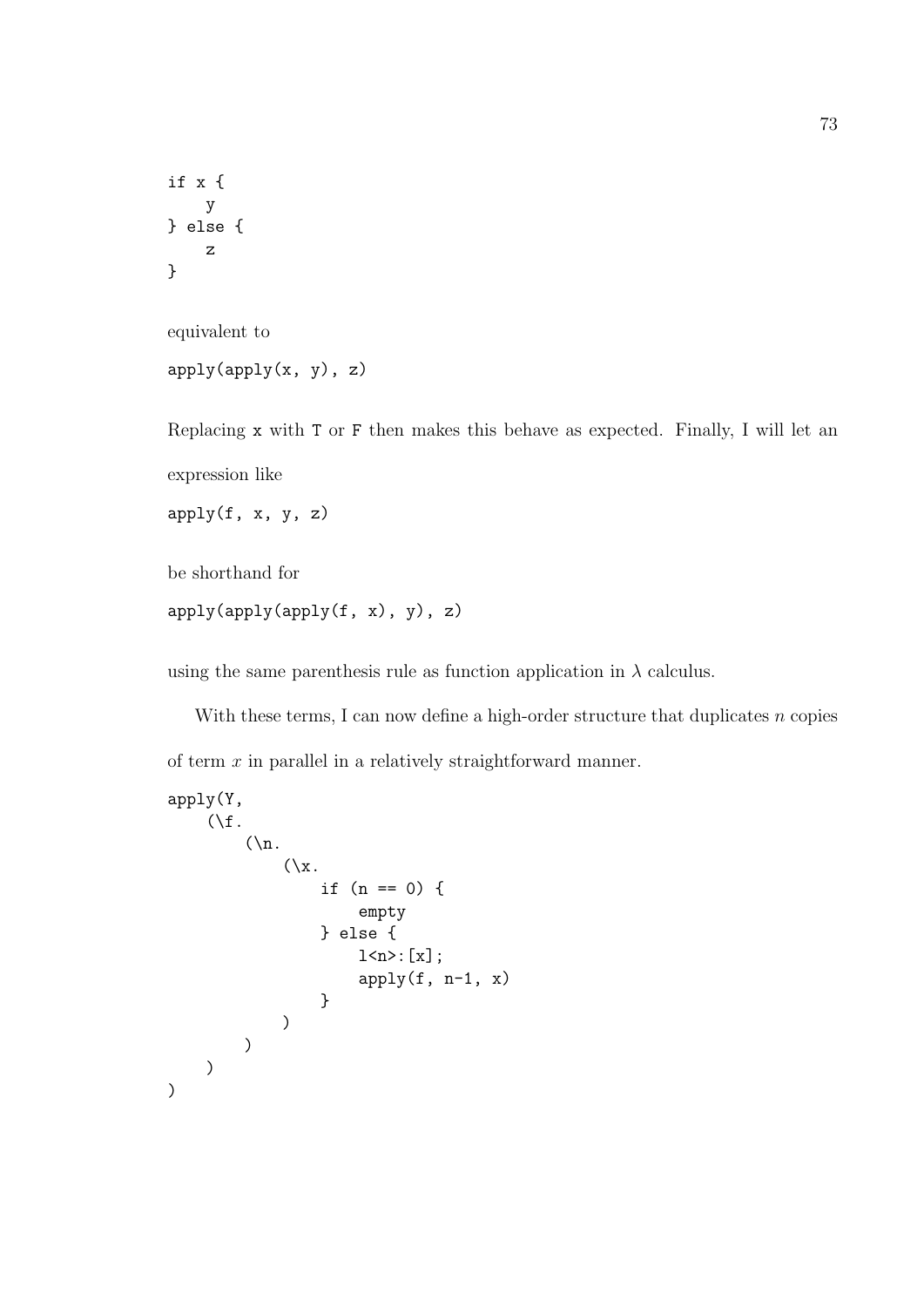Note here the use of the  $\leq$  construct. Its purpose is to return a unique name for each number. Here, <0> returns  $\_0$ , <1> returns  $\_1$ , and so on. This gets concatenated to l, as in l\_0, l\_1, and so on. In this case, each component in parallel receives a new label.

## 3.2 Intermediate Language

Note that programs written in the above language might have a problem with overlapping names. For instance, the following is an invalid program:

```
l:[
    port in;
]
port p;
relation p;
l{in := p}
```
It's not clear if the port in is connected to the port p or the relation r. Since these sorts of errors can easily be caught with a scope checker, this is no big deal in practice. In the semantic mapping, however, this means I have to worry about a "scope environment," as is required in the study of imperative programming languages [52].

To avoid this extra complication I develop an intermediate language for the semantic study. It is almost identical to the above language except that I am more explicit about the "name space" of terms. Assume that  $X, R, P$ , and  $L$  are the mutually disjoint and infinite subsets of V corresponding to variables names, relation names,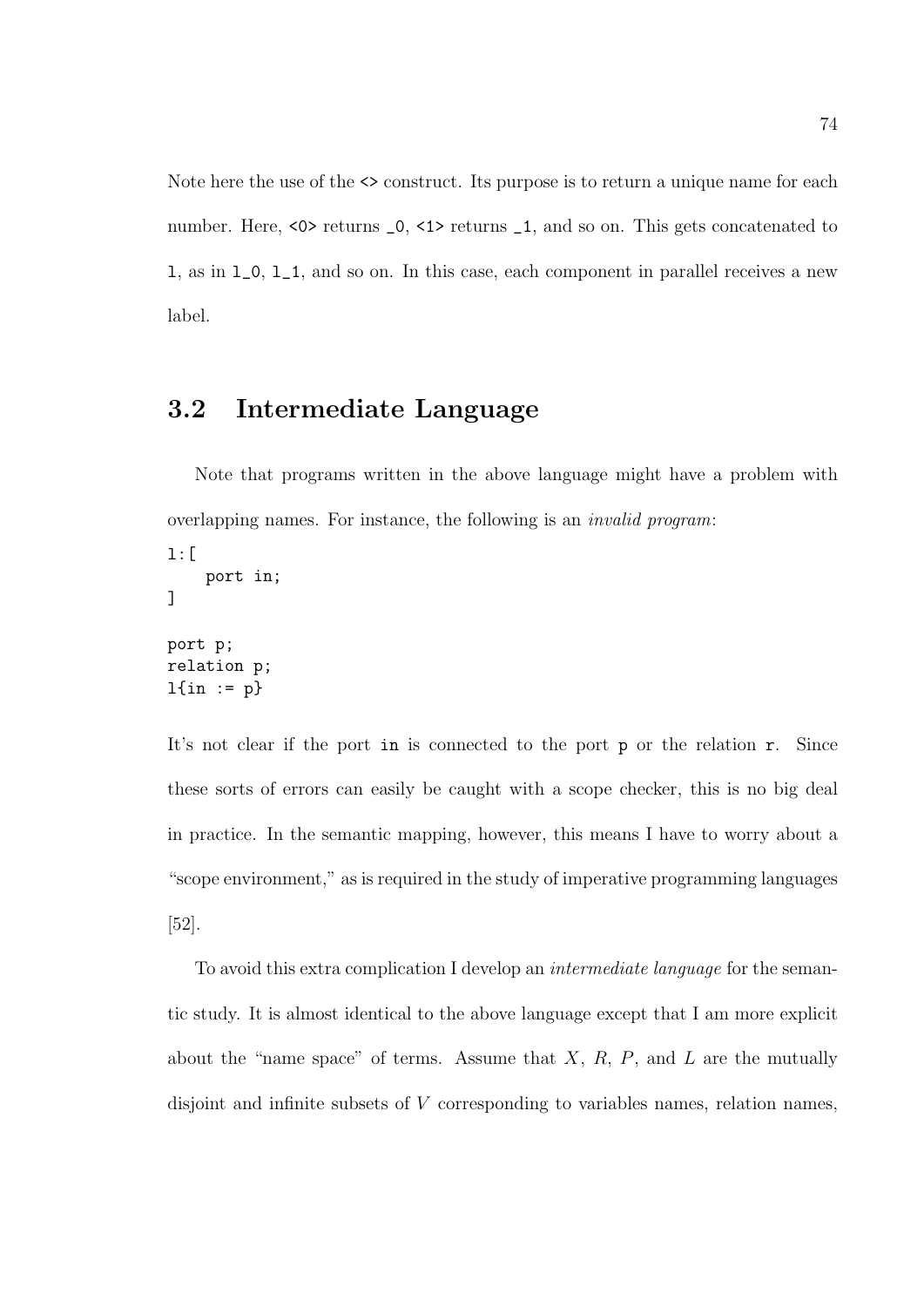port names, and component label names respectively. I will assume the only names in these sets are  $x_0, x_1, \ldots \in X$ ,  $r_0, r_1, \ldots \in R$ ,  $p_0, p_1, \ldots \in P$ , and  $1_0, 1_1, \ldots \in L$ .

In this intermediate language I redefine the sets  $B, E$ , and  $T$  as follows: Define the set B of boolean expressions to be the smallest set such that

- 1. true and false belong to  $B$ .
- 2. If  $x_i \in X$ , then  $x_i \in B$ .
- 3. If  $b_1, b_2 \in B$ , then
	- (a) not  $b_1$
	- (b)  $b_1$  and  $b_2$
	- (c)  $b_1$  or  $b_2$
	- (d)  $b_1$  xor  $b_2$
	- (e)  $b_1$  nand  $b_2$
	- (f)  $b_1$  nor  $b_2$
	- (g)  $b_1$  xnor  $b_2$
	- all belong to  $B$ .
- 4. If  $b \in B$ , then (b) belongs to B.

Define the set E of boolean equations as the smallest set such that if  $x_i \in X$  and  $b \in B$ , then  $x_i = b$  belongs to E.

Define the set  $T$  of *terms* as the smallest set such that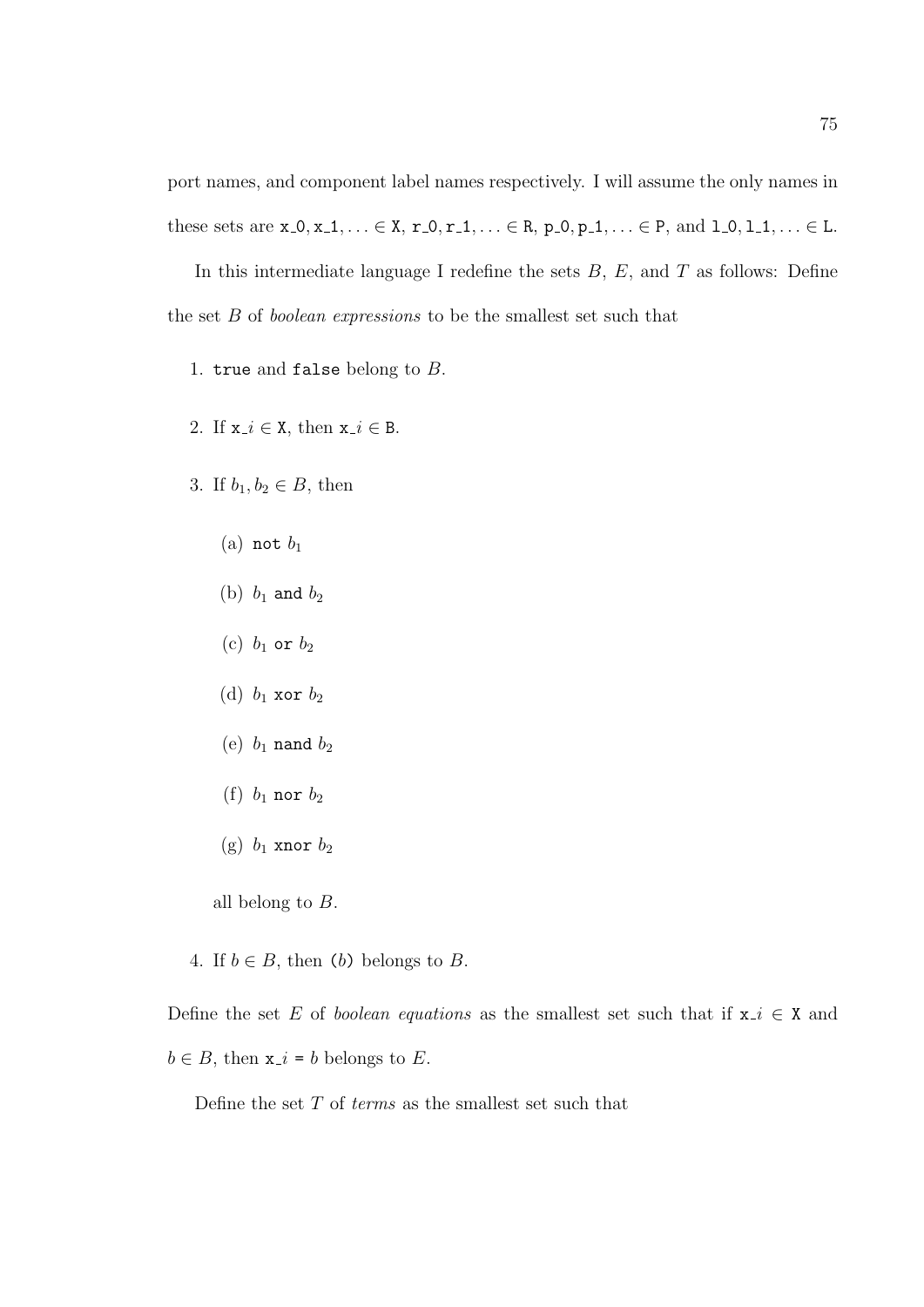- 1. empty belongs to T.
- 2. If  $x_i \in X$ , then  $x_i \in T$ .
- 3. If  $p_i \in P$ , then port  $p_i$  belongs to T.
- 4. If  $\mathbf{r} \cdot i \in \mathbb{R}$ , then wire  $\mathbf{r} \cdot i$  belongs to T.
- 5. If  $t \in T$ , then port p<t> belongs to T.
- 6. If  $t \in T$ , then wire r<t> belongs to T.
- 7. If  $e \in E$ , then e belongs to T.
- 8. If  $1 \neq i \in \mathbb{L}, p \neq j \in \mathbb{P}, \mathbf{r} \neq k \in \mathbb{R}, \text{ and } t_1, t_2, t_3 \in \mathbb{T}, \text{ then}$ 
	- (a)  $l_i$  {p\_j := p\_k}
	- (b)  $1_{i}$ {p<sub>-j</sub> := p<t<sub>3</sub>>}
	- (c)  $1_i$  {p< $t_2$ > := p<sub>-</sub>k}
	- (d)  $1_{i}$ {p< $t_{2}$ > := p< $t_{3}$ >}
	- (e)  $1 \lt t_1 > \{p_j : p_k\}$
	- (f)  $1 \lt t_1 > \{p_j : p \lt t_3 > \}$
	- (g)  $1 \lt t_1 > \{p \lt t_2 > : = p_k\}$
	- (h)  $1 \le t_1 > \{p \le t_2 > : p \le t_3 > \}$

and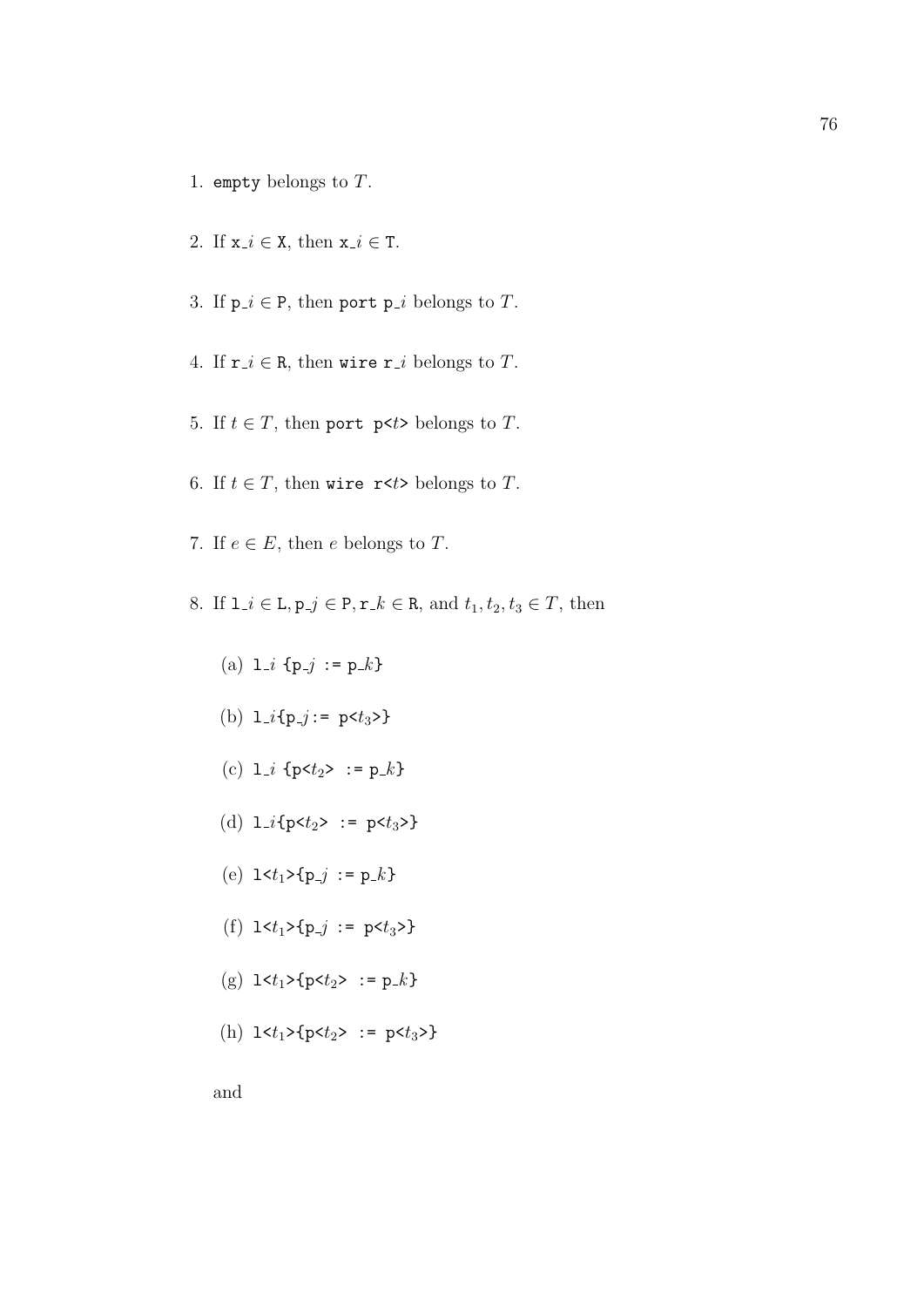- (a)  $1_{i}$ {p<sub>-j</sub> :=  $r$  <t<sub>3</sub>>}
- (b)  $1_{i}$ {p< $t_{2}$ > := r< $t_{3}$ }
- (c)  $1 \lt t_1 > \{p_j : r \lt t_3 > \}$
- (d)  $1 \le t_1 > \{p \le t_2 > : r \le t_3 > \}$

belong to T.

- 9. If  $t_1, t_2 \in T$ , then  $t_1$ ;  $t_2$  belongs to T.
- 10. If  $1 \neq i \in \mathbb{L}$  and  $t \in T$ , then  $1 \neq i : [t]$  belongs to T.
- 11. If  $t_1, t_2 \in T$ , then  $1 \le t_1 >: [t_2]$  belongs to T.
- 12. If  $x_i \in V$  and  $t \in T$ , then  $(\x_i, T)$  belongs to T.
- 13. If  $t_1, t_2 \in T$ , then apply $(t_1, t_2)$  belongs to T.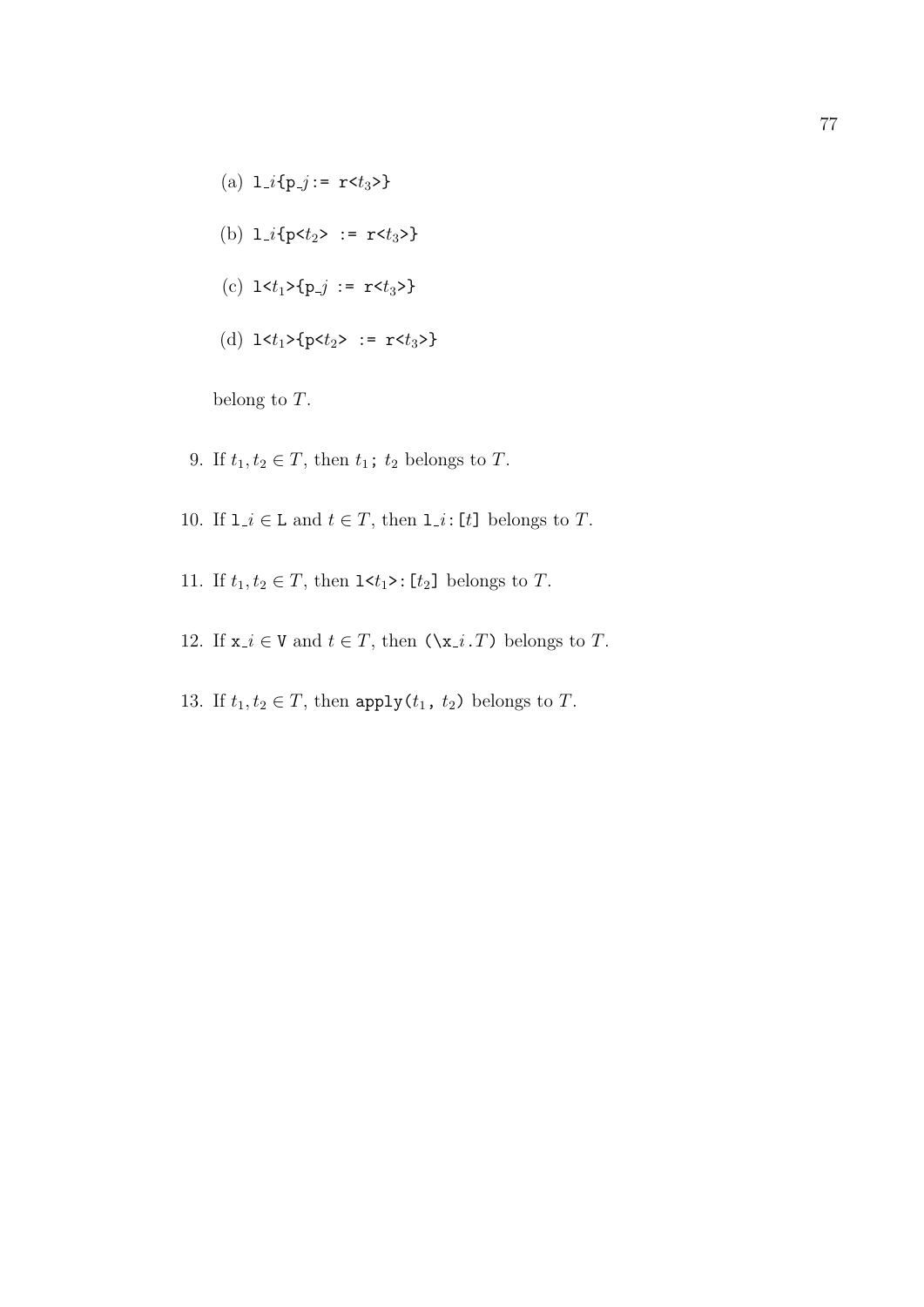# 3.3 Semantics of the Circuit Language

For each boolean expression  $b \in B$ , I will define a number  $\mathfrak{G}[\![b]\!]$  as follows:

$$
\mathfrak{G}[\text{true}] = 1
$$
\n
$$
\mathfrak{G}[\text{false}] = 2
$$
\n
$$
\mathfrak{G}[x_i] = 3^i
$$
\n
$$
\mathfrak{G}[\text{notb}] = 5^{\mathfrak{G}[b]}
$$
\n
$$
\mathfrak{G}[b_1 \text{ and } b_2] = 7^{\mathfrak{G}[b_1]} \cdot 11^{\mathfrak{G}[b_2]}
$$
\n
$$
\mathfrak{G}[b_1 \text{ or } b_2] = 13^{\mathfrak{G}[b_1]} \cdot 17^{\mathfrak{G}[b_2]}
$$
\n
$$
\mathfrak{G}[b_1 \text{ xor } b_2] = 19^{\mathfrak{G}[b_1]} \cdot 23^{\mathfrak{G}[b_2]}
$$
\n
$$
\mathfrak{G}[b_1 \text{ nand } b_2] = 29^{\mathfrak{G}[b_1]} \cdot 31^{\mathfrak{G}[b_2]}
$$
\n
$$
\mathfrak{G}[b_1 \text{ nor } b_2] = 41^{\mathfrak{G}[b_1]} \cdot 43^{\mathfrak{G}[b_2]}
$$
\n
$$
\mathfrak{G}[b_1 \text{ xnor } b_2] = 47^{\mathfrak{G}[b_1]} \cdot 53^{\mathfrak{G}[b_2]}
$$

This is a Gödel numbering system, similar to that in  $[12]$ . Since prime numbers are used here, it is easy to check that each expression  $b \in B$  has a unique Gödel number. I can extend this to number boolean equations  $e \in E$  with

$$
\mathfrak{G}[\![x_i=\mathsf{b}]\!] = 59^{\mathfrak{G}[\![\mathrm{x}_\mathrm{i}]\!]} \cdot 61^{\mathfrak{G}[\![\mathrm{b}]\!]}
$$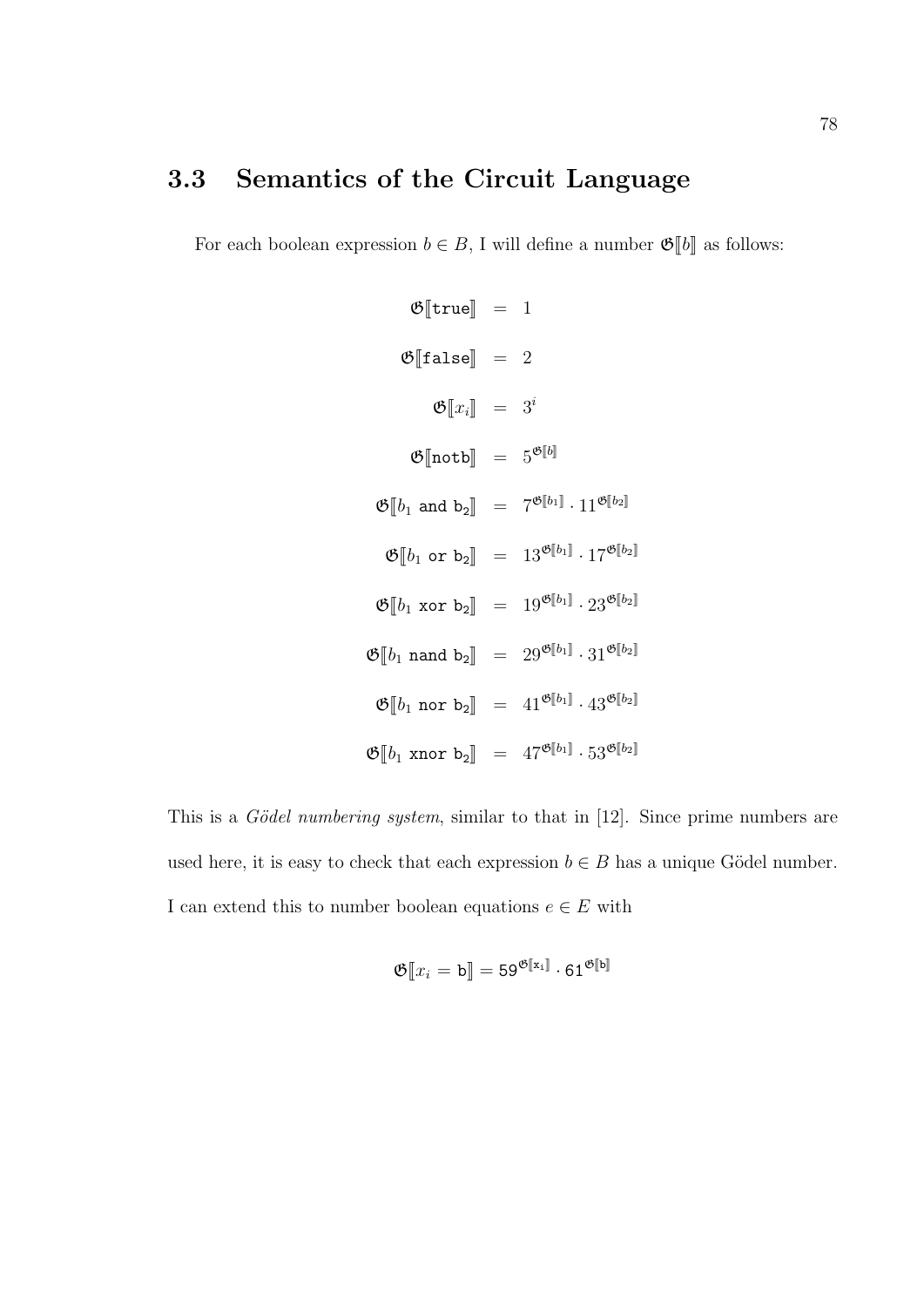I am now ready to define the semantic function  $\mathfrak{D}: T \to \mathfrak{H}$ .

$$
\mathfrak{D}[\text{empty}] = 0
$$
  
\n
$$
\mathfrak{D}[\mathbf{x}.i] = x_i
$$
  
\n
$$
\mathfrak{D}[\mathbf{p}.i] = p_i
$$
  
\n
$$
\mathfrak{D}[\text{port } \mathbf{p} < t >] = p_{\langle \mathfrak{D}[\![t]\!] \rangle}
$$
  
\n
$$
\mathfrak{D}[\text{relation } \mathbf{r}.i] = r_i
$$
  
\n
$$
\mathfrak{D}[\text{relation } \mathbf{r} < t >] = r_{\langle \mathfrak{D}[\![t]\!] \rangle}
$$
  
\n
$$
\mathfrak{D}[\![e]\!] = A_{\mathfrak{G}[\![e]\!]}
$$
  
\n
$$
\mathfrak{D}[\![1..i\{\mathbf{p}.j := \mathbf{p}.k\}] = l_i\{p_j := p_k\}
$$
  
\n
$$
\mathfrak{D}[\![1..i\{\mathbf{p}.j := \mathbf{p}.k\}] = l_i\{p_j := p_{\langle \mathfrak{D}[\![t]\!] \rangle}\}
$$
  
\n
$$
\mathfrak{D}[\![1..i\{\mathbf{p}.t > := \mathbf{p}.k\}] = l_i\{p_{\langle \mathfrak{D}[\![t]\!] \rangle} := p_k\}
$$
  
\n
$$
\mathfrak{D}[\![1..i\{\mathbf{p}.t > := \mathbf{p}.k\}] = l_i\{p_{\langle \mathfrak{D}[\![t]\!] \rangle} := p_{\langle \mathfrak{D}[\![t_2]\!] \rangle}\}
$$
  
\n
$$
\mathfrak{D}[\![1 \{\mathbf{p}.j := \mathbf{p}.k\}] = l_{\langle \mathfrak{D}[\![t]\!] \rangle}\{p_j := p_k\}
$$
  
\n
$$
\mathfrak{D}[\![1 \{\mathbf{p}.j := \mathbf{p}.k\}] = l_{\langle \mathfrak{D}[\![t_1]\!] \rangle}\{p_j := p_{\langle \mathfrak{D}[\![t_2]\!] \rangle}\}
$$
  
\n
$$
\mathfrak{D}[\![1 \{\mathbf{p}.k\} = \mathbf{p}.k\} = l_{\langle \mathfrak{D}[\![
$$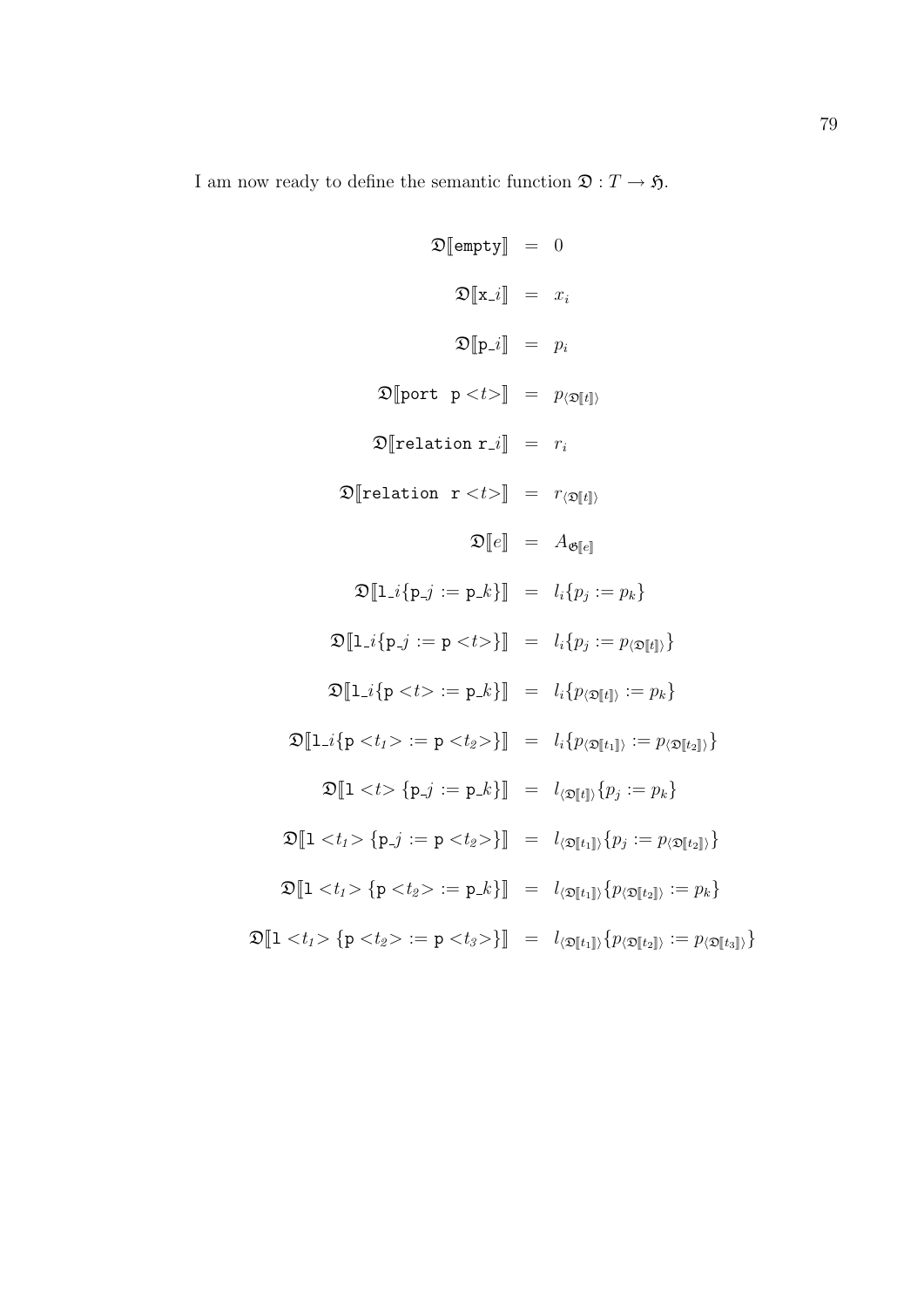and

$$
\mathfrak{D}[\mathbf{1}_{-i}\{p_{-j} := r_{-k}\}] = l_{i}\{p_{j} := r_{k}\}
$$
  

$$
\mathfrak{D}[\mathbf{1}_{-i}\{p_{-j} := r \langle t \rangle\}] = l_{i}\{p_{j} := r_{\langle \mathfrak{D}[t]\rangle}\}
$$
  

$$
\mathfrak{D}[\mathbf{1}_{-i}\{p \langle t \rangle := r \langle t \rangle\}] = l_{i}\{p_{\langle \mathfrak{D}[t]\rangle} := r_{k}\}
$$
  

$$
\mathfrak{D}[\mathbf{1}_{-i}\{p \langle t \rangle := r \langle t_{2} \rangle\}] = l_{i}\{p_{\langle \mathfrak{D}[t_{1}] \rangle} := r_{\langle \mathfrak{D}[t_{2}] \rangle}\}
$$
  

$$
\mathfrak{D}[\mathbf{1} \langle t \rangle = \{p_{-j} := r_{-k}\}] = l_{\langle \mathfrak{D}[t_{1}] \rangle} \{p_{j} := r_{k}\}
$$
  

$$
\mathfrak{D}[\mathbf{1} \langle t \rangle = \{p_{-j} := r \langle t_{2} \rangle\}] = l_{\langle \mathfrak{D}[t_{1}] \rangle} \{p_{j} := r_{\langle \mathfrak{D}[t_{2}] \rangle}\}
$$
  

$$
\mathfrak{D}[\mathbf{1} \langle t_{1} \rangle = \{p \langle t_{2} \rangle := r_{-k}\}] = l_{\langle \mathfrak{D}[t_{1}] \rangle} \{p_{\langle \mathfrak{D}[t_{2}] \rangle} := r_{\langle \mathfrak{D}[t_{3}] \rangle}\}
$$
  

$$
\mathfrak{D}[\mathbf{1} \langle t_{1} \rangle = \mathfrak{D}[\mathbf{t}_{1}] \oplus \mathfrak{D}[\mathbf{t}_{2}]
$$
  

$$
\mathfrak{D}[\mathbf{1}_{-i} : [t]] = l_{i} : [\mathfrak{D}[\mathbf{t}]]
$$
  

$$
\mathfrak{D}[\mathbf{1}_{-i} : [t_{2}]] = l_{\langle \mathfrak{D}[t_{1}] \rangle} : [\mathfrak{D}[\mathbf{t}_{2}]]
$$
  

$$
\mathfrak{D}[\mathbf{1} \langle t_{1} \rangle = \lambda x_{i} \mathfrak{D}[\math
$$

# 3.4 Proofs Using the Semantics Function

I now show how the semantics function and the structural equivalence  $=_5$  can be used to prove that two components in the circuit language are the same.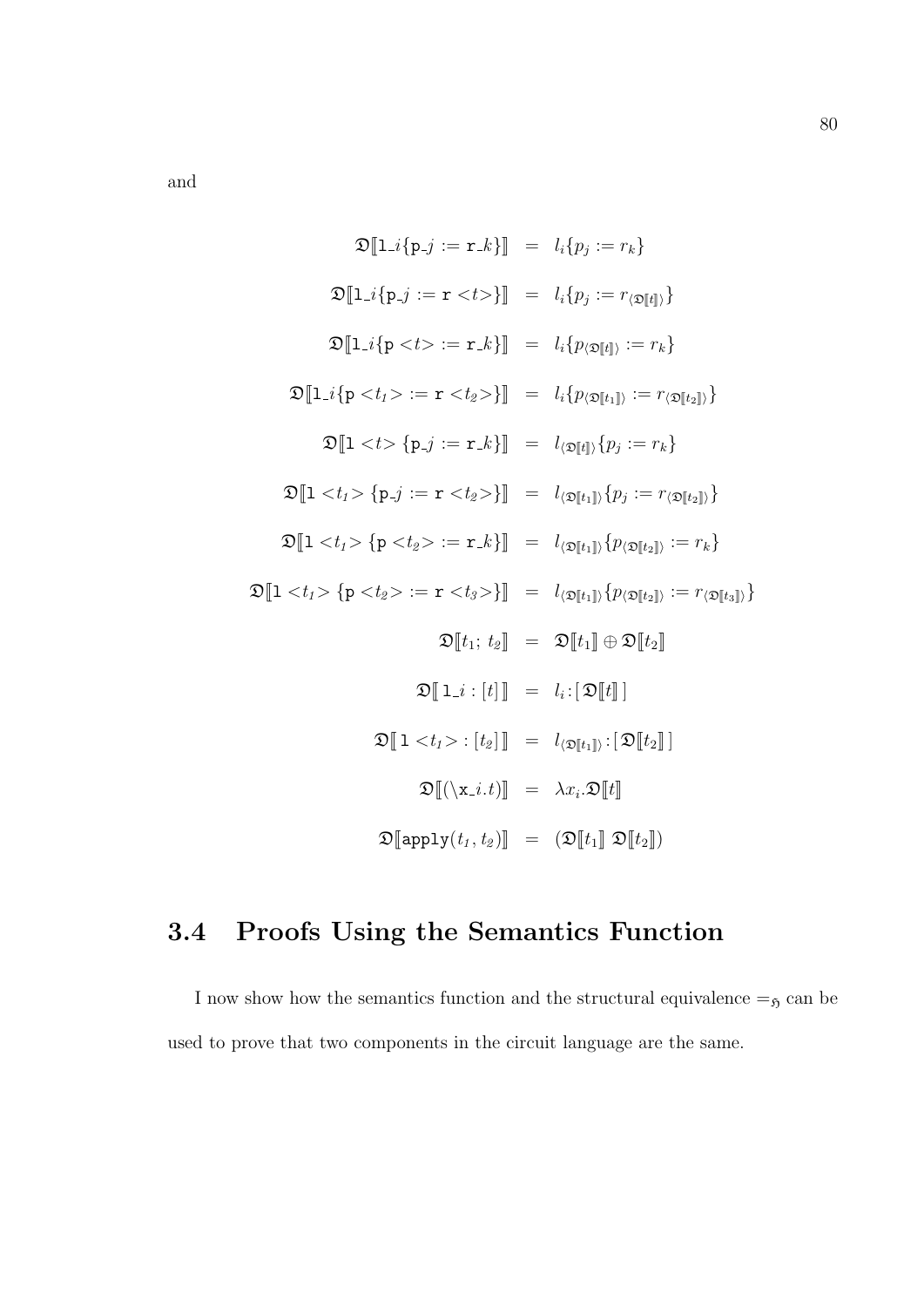### 3.4.1 Parallel Composition

Consider again the parallel composition system, this time written in the intermediate language, but I still use a few abbreviations, since they have direct mappings to  $\lambda$  calculus.

```
apply(Y,
    (\x_1.
         (\x_2).
              (\{x_3\})if (x_2 == 0) {
                       empty
                  } else {
                       1 < x_2 > : [x_3];apply(x_1, x_2-1, x_3)}
             )
         )
    )
)
```
I will prove that

```
apply(
    (\x_1.
         (\x_2).
              (\{x_3\})if (x_2 == 0) {
                       empty
                  } else {
                       1 < x_2 > : [x_3];apply(x_1, x_2-1, x_3)
                  }
             )
         )
    ),
    3,
    port p_1
)
```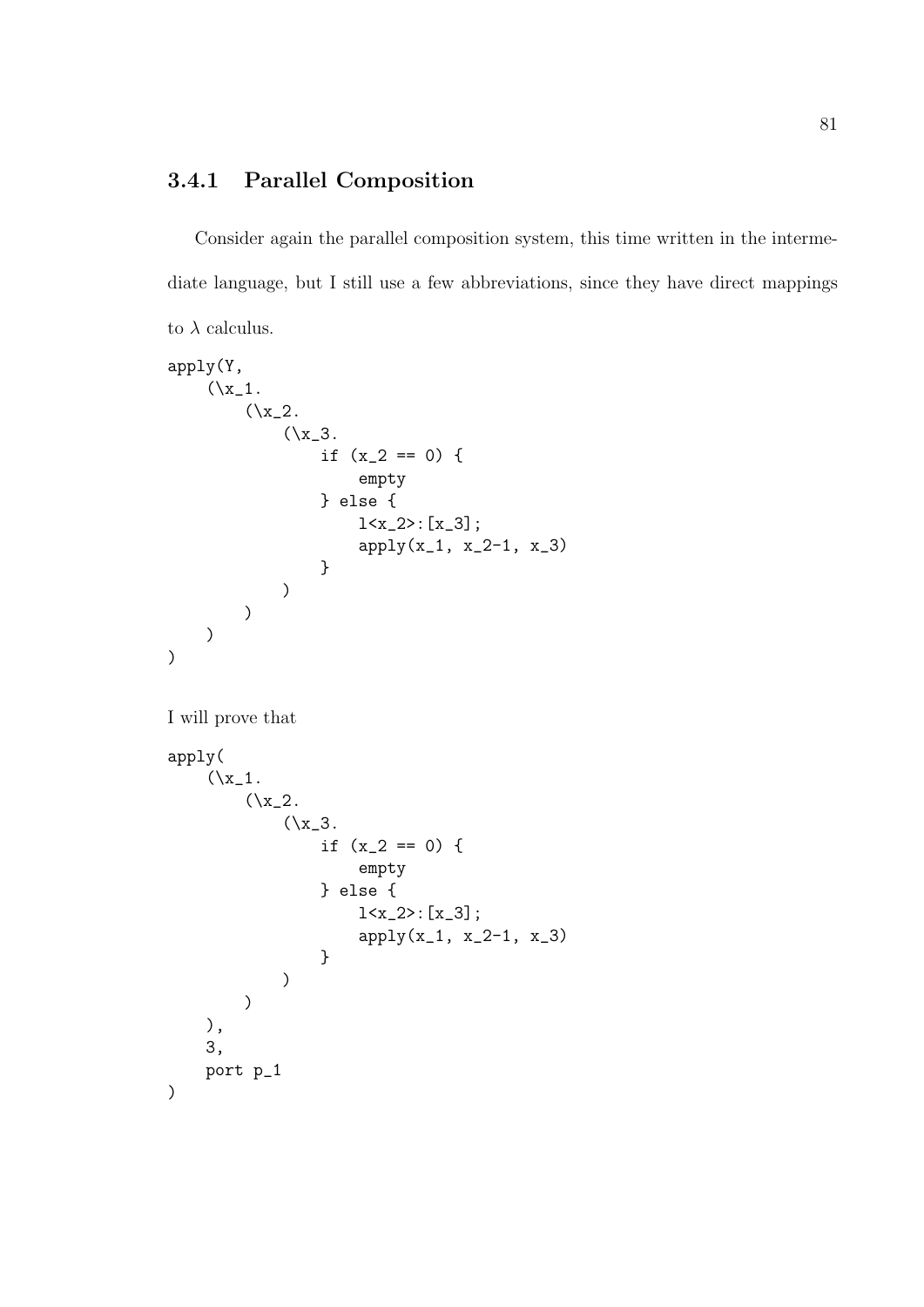is structurally equivalent to

l\_1:[port p\_1]; l\_2:[port p\_1]; l\_3:[port p\_1]

Note that the denotation of the first program is

$$
\mathcal{S}_1 \equiv_{def} (\mathcal{Y}_{fp} \ \lambda x_1.\lambda x_2.\lambda x_3.(\mathcal{F}_{zero} \ x_2) \ 0 \ (l_{\langle x_2 \rangle}: [x_3] \oplus (x_1 \ (\mathcal{F}_{pred} \ x_2) \ x_3))) \ \mathcal{C}_3 \ p_1
$$

The second term has denotation

$$
\mathcal{S}_2 \equiv_{def} l_1 \!:\! [p_1] \oplus l_2 \!:\! [p_1] \oplus l_2 \!:\! [p_1]
$$

If  $S_1 =_{\mathfrak{H}} S_2$ , then they are structurally equivalent. Note that

$$
S_1 \rightarrow_{\beta\delta} (\lambda x_1.\lambda x_2.\lambda x_3.(\mathcal{F}_{zero} x_2) 0 (l_{\langle x_2 \rangle}: [x_3] \oplus (x_1 (\mathcal{F}_{pred} x_2) x_3)
$$

$$
(\mathcal{Y}_{fp} \lambda x_1.\lambda x_2.\lambda x_3.(\mathcal{F}_{zero} x_2) 0 (l_{\langle x_2 \rangle}: [x_3] \oplus (x_1 (\mathcal{F}_{pred} x_2) x_3)))) \mathcal{C}_3 p_1
$$

 $\rightarrow_{\beta\delta}$   $l_{\langle C_3 \rangle}$ :  $[p_1] \oplus$ 

$$
((\mathcal{Y}_{fp} \ \lambda x_1.\lambda x_2.\lambda x_3.(\mathcal{F}_{zero} \ x_2) \ 0 \ (l_{\langle x_2 \rangle}: [x_3] \oplus (x_1 \ (\mathcal{F}_{pred} \ x_2) \ x_3))) \ \mathcal{C}_2 \ p_1)
$$

 $\rightarrow_{\beta\delta}$   $l_3: [p_1] \oplus l_2: [p_1] \oplus$ 

$$
((\mathcal{Y}_{fp} \lambda x_1.\lambda x_2.\lambda x_3.(\mathcal{F}_{zero} x_2) 0 (l_{\langle x_2 \rangle}: [x_3] \oplus (x_1 (\mathcal{F}_{pred} x_2) x_3))) \mathcal{C}_1 p_1)
$$

 $\rightarrow_{\beta\delta}$   $l_3:[p_1]\oplus l_2:[p_1]\oplus l_1:[p_1]\oplus$ 

$$
((\mathcal{Y}_{fp} \lambda x_1.\lambda x_2.\lambda x_3.(\mathcal{F}_{zero} x_2) 0 (l_{\langle x_2 \rangle}: [x_3] \oplus (x_1 (\mathcal{F}_{pred} x_2) x_3))) \mathcal{C}_0 p_1)
$$
  

$$
\rightarrow_{\beta\delta} l_3: [p_1] \oplus l_2: [p_1] \oplus l_1: [p_1] \oplus 0
$$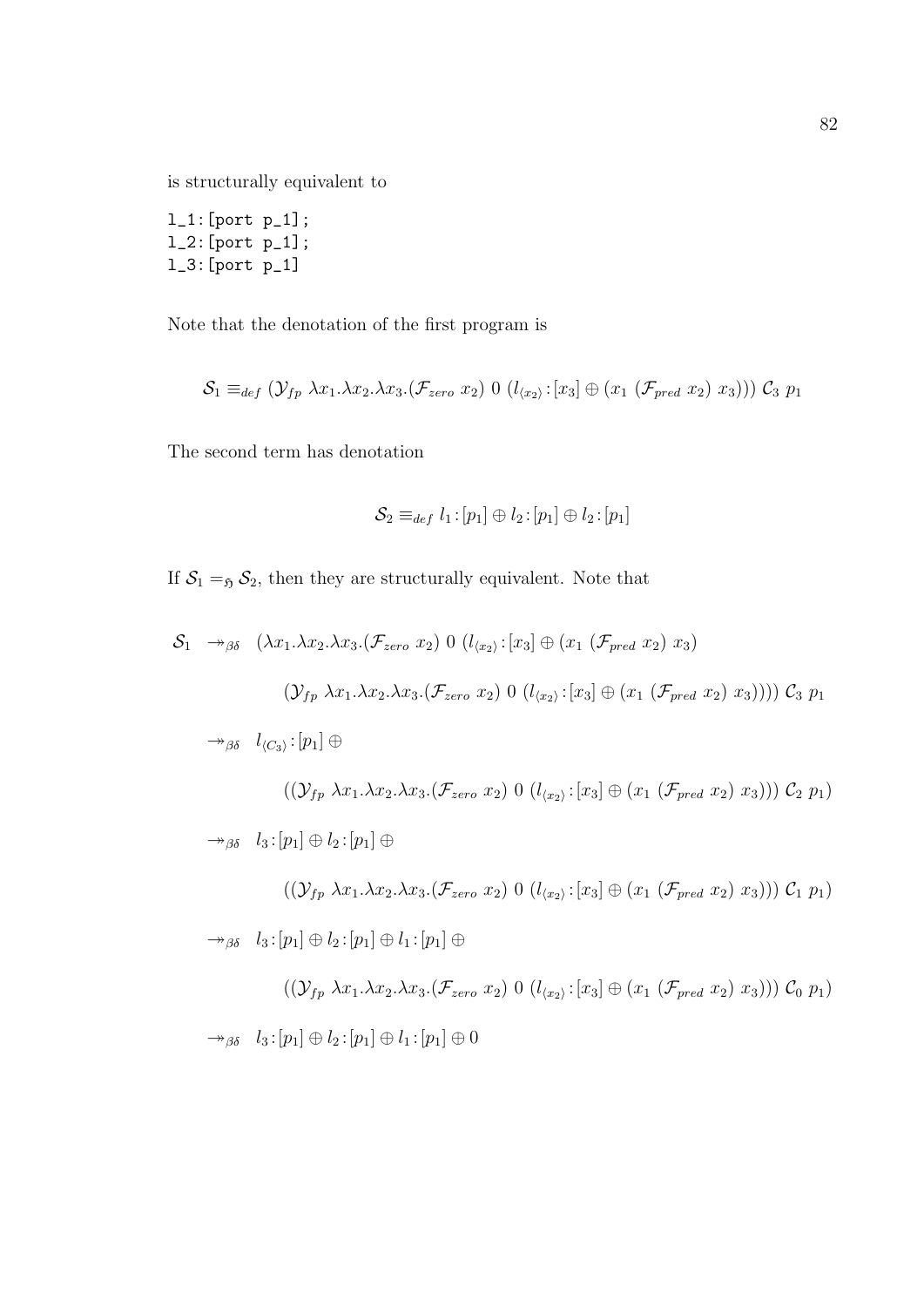Now

$$
\begin{aligned}\n\mathcal{T}_1 & \equiv_{def} & l_3: [p_1] \oplus l_2: [p_1] \oplus l_1: [p_1] \oplus 0 \\
& =_{\mathfrak{S}} & l_3: [p_1] \oplus l_2: [p_1] \oplus l_1: [p_1] \\
& =_{\mathfrak{S}} & l_1: [p_1] \oplus l_2: [p_1] \oplus l_2: [p_1] \\
& \equiv & \mathcal{S}_2\n\end{aligned}
$$

Since  $S_1 \rightarrow_{\beta \delta} \mathcal{T}_1$ , and  $\mathcal{T}_1 =_{\mathfrak{S}} S_2$ ,  $S_1 =_{\mathfrak{H}} S_2$ .

### 3.4.2 Adder Circuit

A full adder can be written in the intermediate language as

```
port p_1;
port p_2;
port p_3;
port p_4;
port p_5;
p_4 = (p_1 x_0 r p_2) x_0 r p_3;p_5 = ((p_1 x_0 r_1 p_2) and p_3) or (p_1 x_0 q_1 p_2)
```
Here  $p_1$  and  $p_2$  are the input bits,  $p_3$  is the carry in bit,  $p_4$  is the sum bit, and

p\_5 is the carry bit.

A two-bit adder in the intermediate language, made from basic adders can be

port p\_1; port p\_2; port p\_3; port p\_4; port p\_5; port p\_6;

written as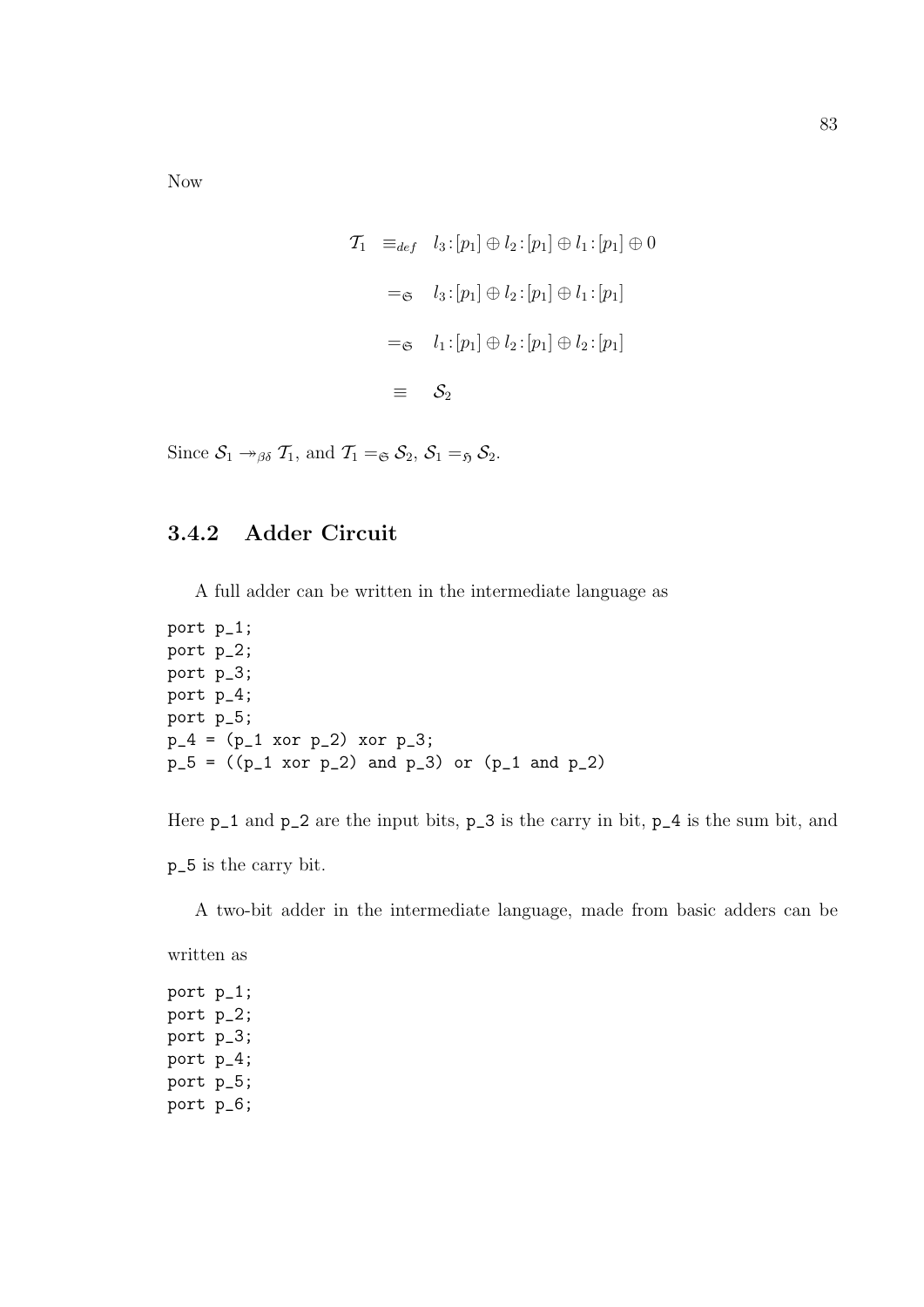```
port p_7;
port p_8;
l_1:[
    port p_1;
    port p_2;
    port p_3;
    port p_4;
    port p_5;
    p_4 = (p_1 x_0 r p_2) x_0 r p_3;p_5 = ((p_1 x_0 r_1 p_2) and p_3) or (p_1 x_0 q_1 p_2)]
l_2:[
    port p_1;
    port p_2;
    port p_3;
    port p_4;
    port p_5;
    p_4 = (p_1 x_0 r p_2) x_0 r p_3;p_5 = ((p_1 x_0 r_2) and p_3) or (p_1 and p_2)]
wire r_1;
l_1{p_1 := p_1}; l_1{p_2 := p_3}; l_1{p_3 := p_5}; l_1{p_4 := p_6};l_1{p_4 := r_1};
l_2{p_1 := p_2}; l_2{p_2 := p_4}; l_2{p_3 := r_1}; l_2{p_4 := p_7};l_2{p_5 := p_8};
```

```
Here, p_1 and p_3 are the two bits from the first input, p_2 and p_4 are the two bits
from the second input, p_5 is the carry in bit, p_6 and p_7 are the sum bits, and p_8
is the carry out bit.
```
To make a higher-order component to create an n bit adder in the intermediate language, assuming  $x_1 \geq 2$ , I use:  $(\x_1$ .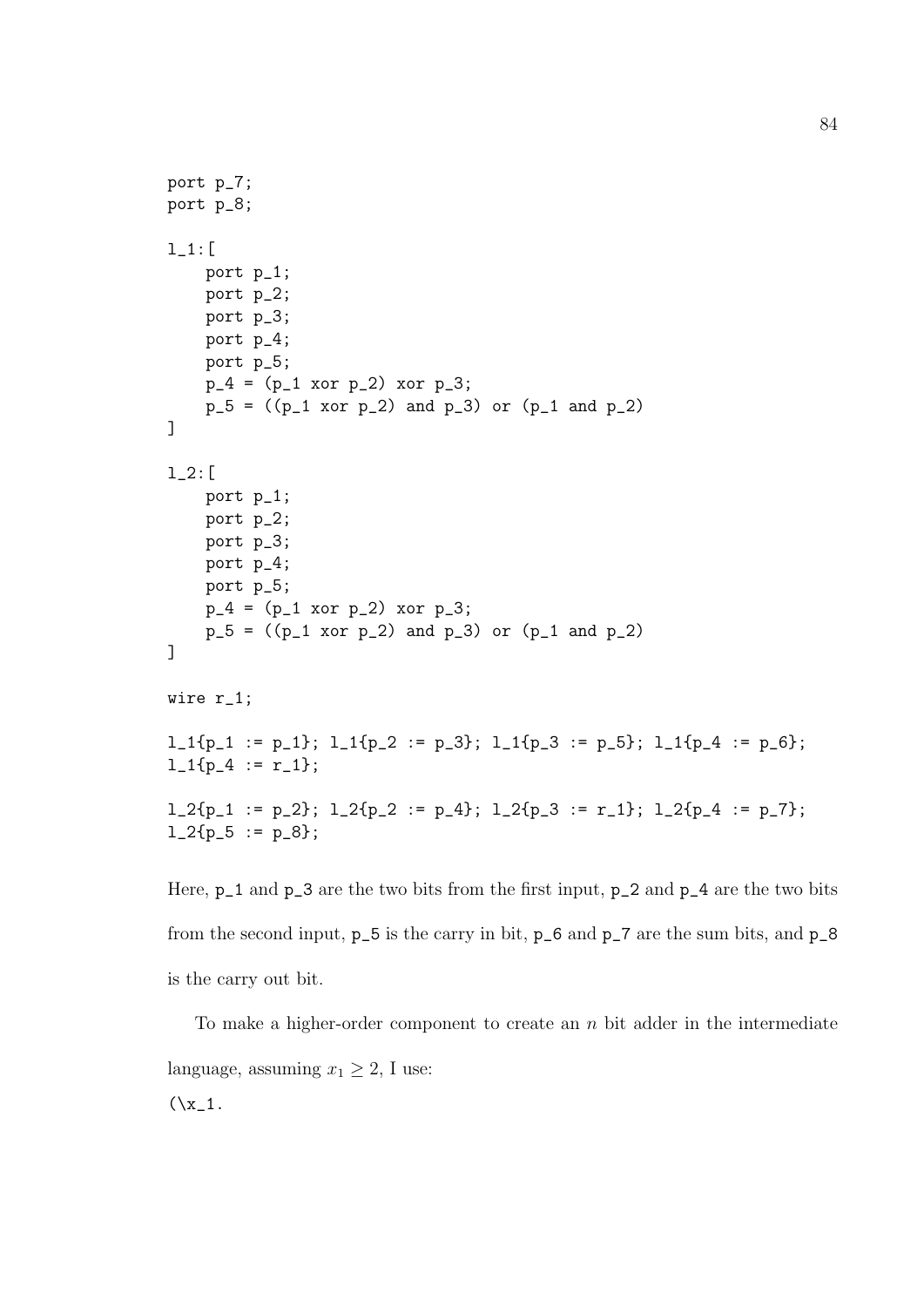```
apply(
    apply(Y,
        (\x_2.(\x_3.if (x_3 == 0) {
                empty
            } else {
                p<x_3>;
                apply(x_2, x_3-1)}
        ))
    ),
    2 + 3*x_1
);
apply(
    apply(Y,
        (\x_2.(\x_3.if (x_3 == 0) {
                empty
            } else {
                l<x_3>:[
                    port p_1;
                    port p_2;
                    port p_3;
                    port p_4;
                    port p_5;
                    p_4 = (p_1 x_0 r p_2) x_0 r p_3;p_5 = (p_1 x_0, p_2) and p_3 or (p_1 x_0, p_2)]
                apply(x_2, x_3-1)}
        ))
    ),
    x_1 - 2);
apply(
    apply(Y,
        (\x_2.(\x_3.if (x_3 == 0) {
                empty
            } else {
                r<x_3>;
                apply(x_2, x_3-1)
```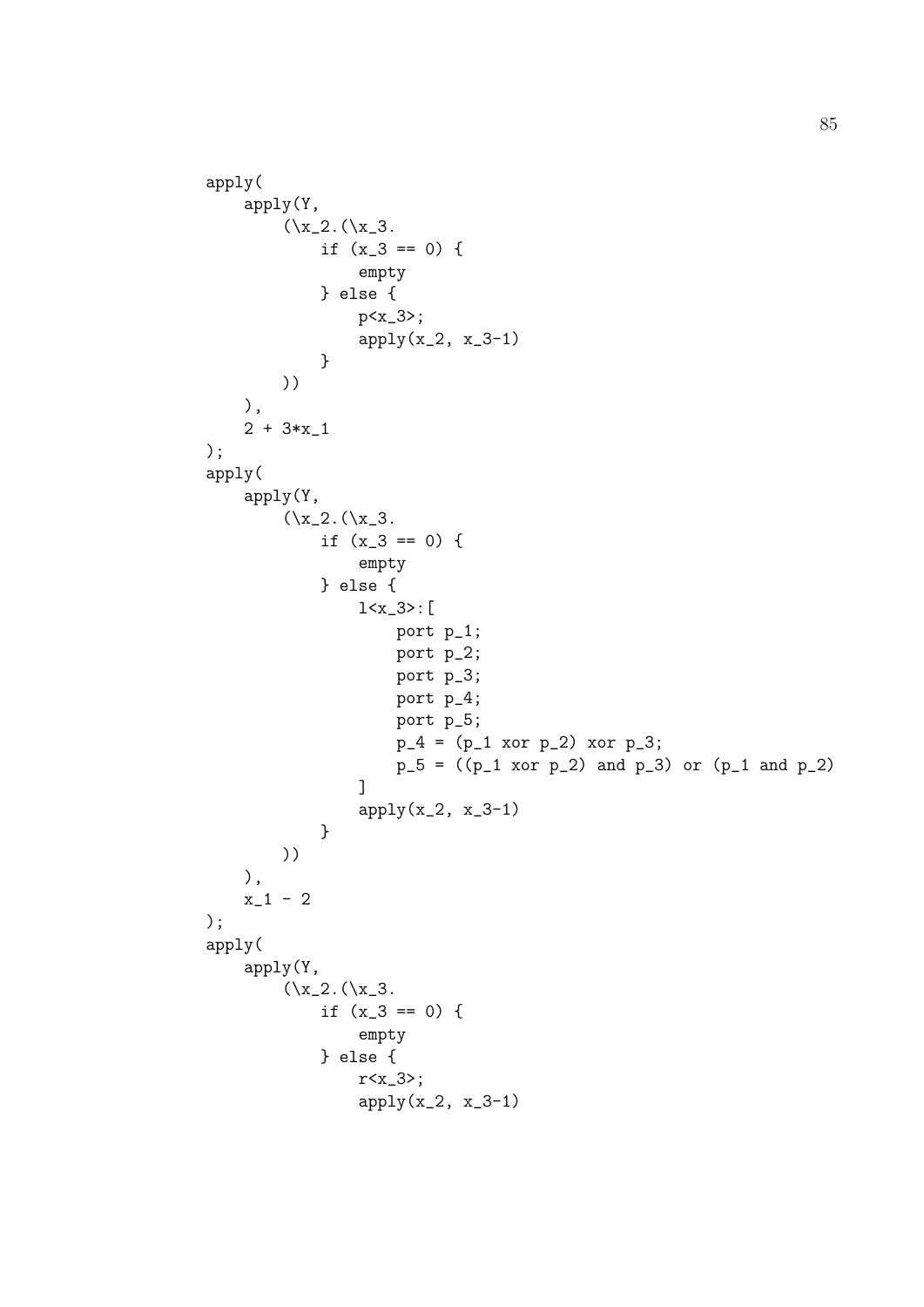```
}
         ))
    ),
    x_1 - 1);
l_1{p_1 : p_1 : p_1};l_1{p_2 := p<1 + x_1>};
l_1{p_3 := p<1 + 2*x_1>};
l_1{p_4 := p<2 + 2*x_1>};
1_1{p_5 := r_1};apply(
    apply(Y,
         (\x_2.(\x_3.if (x_3 == 0) {
                  empty
              } else {
                  1 < x_3 > {p_1 : p < 1 + x_3 >};1 < x_3 > {p_2 := p < 1 + x_3 + x_1 >};1 < x_3 > {p_3 := r < x_3 >};1 < x_3 > {p_4 := p < 2 + x_3 + 2*x_1 >};1 < x_3 > \{p_5 := r < x_3 + 1\};
                  apply(x_2, x_3-1)}
         ))
    ),
    x_1 - 2);
1 < x_1 > {p_1 : p < x_1 >};
1 < x_1 > {p_2 := p < 2 * x_1 > };1 < x_1 > {p_3 := r < x_1 - 1};
1 < x_1 > \{p_4 := p < 1 + 3*x_1 > \};1 < x_1 > {p_5 := p < 2 + 3*x_1 >};
```
The denotation for this higher-order component is given by

)

$$
\mathcal{S} \equiv_{def} \lambda x_1.(\mathcal{S}_1 \oplus \mathcal{S}_2 \oplus \mathcal{S}_3 \oplus \mathcal{S}_4 \oplus \mathcal{S}_5 \oplus \mathcal{S}_6)
$$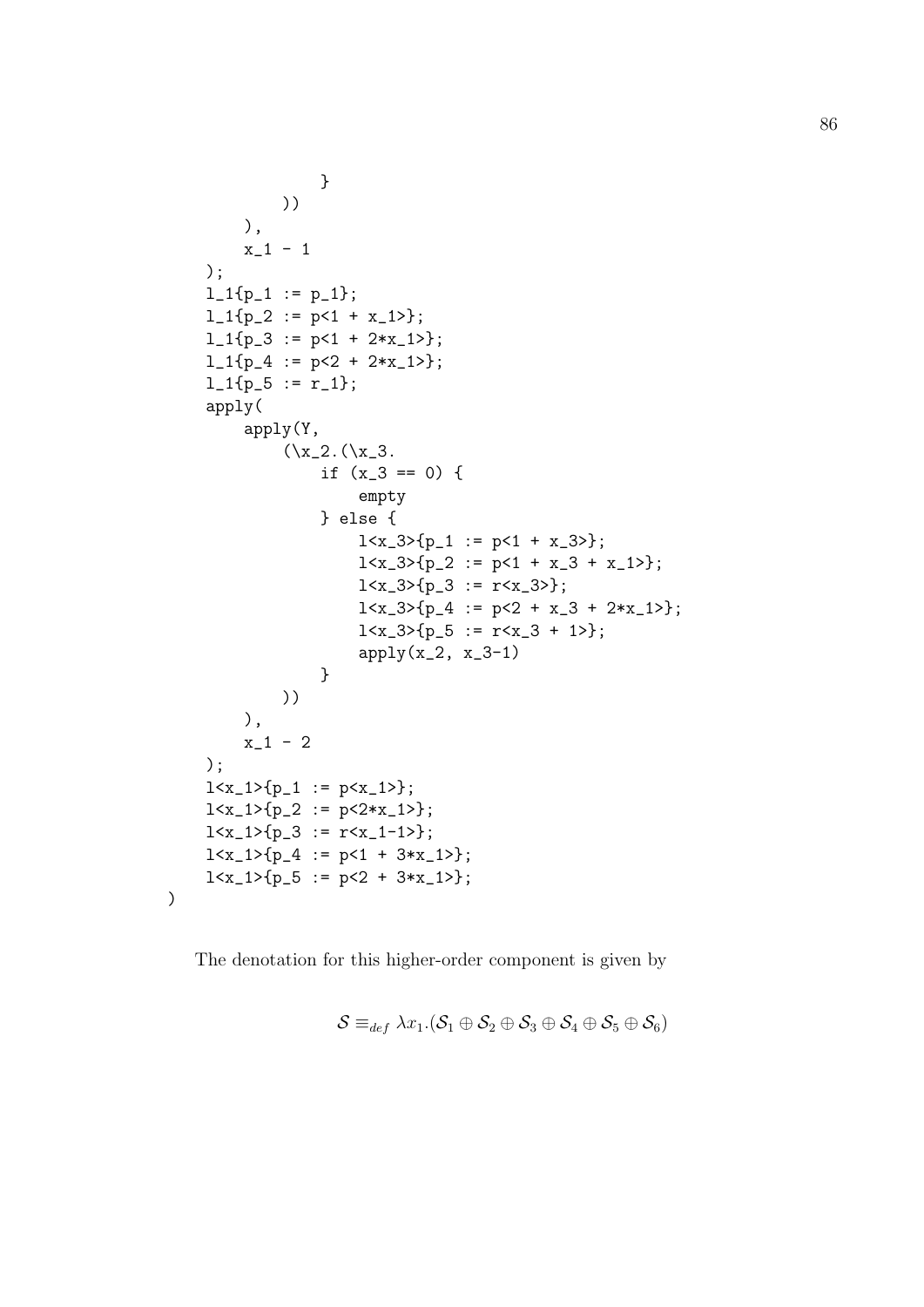with

$$
S_{1} \equiv_{def} ((\mathcal{Y}_{fp} (\lambda x_{2}.\lambda x_{3}.(\mathcal{F}_{zero} x_{3}) 0 (p_{(x_{3})} \oplus (x_{2} (\mathcal{F}_{pred} x_{3})))) (\mathcal{F}_{+} C_{2} (\mathcal{F}_{*} C_{3} x_{1})))
$$
  
\n
$$
S_{2} \equiv_{def} ((\mathcal{Y}_{fp} (\lambda x_{2}.\lambda x_{3}.(\mathcal{F}_{zero} x_{3}) 0 (S_{7} \oplus (x_{2} (\mathcal{F}_{pred} x_{3})))) (\mathcal{F}_{-} x_{1} C_{2}))
$$
  
\n
$$
S_{3} \equiv_{def} ((\mathcal{Y}_{fp} (\lambda x_{2}.\lambda x_{3}.(\mathcal{F}_{zero} x_{3}) 0 (r_{(x_{3})} \oplus (x_{2} (\mathcal{F}_{pred} x_{3})))) (\mathcal{F}_{pred} x_{1}))
$$
  
\n
$$
S_{4} \equiv_{def} l_{1} \{p_{1} := p_{1}\} \oplus l_{1} \{p_{2} := p_{\langle \mathcal{F}_{+} C_{1} x_{1} \rangle\} \oplus l_{1} \{p_{3} := p_{\langle \mathcal{F}_{+} C_{1} (\mathcal{F}_{pred} x_{1}) \rangle\}
$$
  
\n
$$
\oplus l_{1} \{p_{4} := p_{\langle \mathcal{F}_{+} C_{2} (\mathcal{F}_{*} c_{2} x_{1}) \rangle\} \oplus l_{1} \{p_{5} := r_{1}\}
$$
  
\n
$$
S_{5} \equiv_{def} ((\mathcal{Y}_{fp} (\lambda x_{2}.\lambda x_{3}.(\mathcal{F}_{zero} x_{3}) 0 (S_{8} \oplus (x_{2} (\mathcal{F}_{pred} x_{3})))) (\mathcal{F}_{-} x_{1} C_{2}))
$$
  
\n
$$
S_{6} \equiv_{def} l_{\langle x_{1} \rangle} \{p_{1} := p_{\langle x_{1} \rangle} \} \oplus l_{\langle x_{1} \rangle} \{p_{2} := p_{\langle \mathcal{F}_{+} C_{2} x_{1} \rangle\} \oplus l_{\langle x_{1} \rangle} \{p_{3} := r_{\langle \mathcal{F}_{pred} x_{1} \rangle\}}
$$
  
\n
$$
\oplus l_{\langle x_{1} \rangle} \
$$

where

$$
n_1 = \mathfrak{G}[\mathbf{p}_4 = (\mathbf{p}_1 \text{ xor } \mathbf{p}_2) \text{ xor } \mathbf{p}_3]
$$
  

$$
n_2 = \mathfrak{G}[\mathbf{p}_5 = ((\mathbf{p}_1 \text{ xor } \mathbf{p}_2) \text{ and } \mathbf{p}_3) \text{ or } (\mathbf{p}_1 \text{ and } \mathbf{p}_2)]
$$

I would like to prove that  $(S \mathcal{C}_2)$  is equivalent to the denotation for the two-bit adder, which is given by

$$
\mathcal{T} \equiv_{def} \lambda x_1. (\mathcal{T}_1 \oplus \mathcal{T}_2 \oplus \mathcal{T}_3 \oplus \mathcal{T}_4 \oplus \mathcal{T}_5)
$$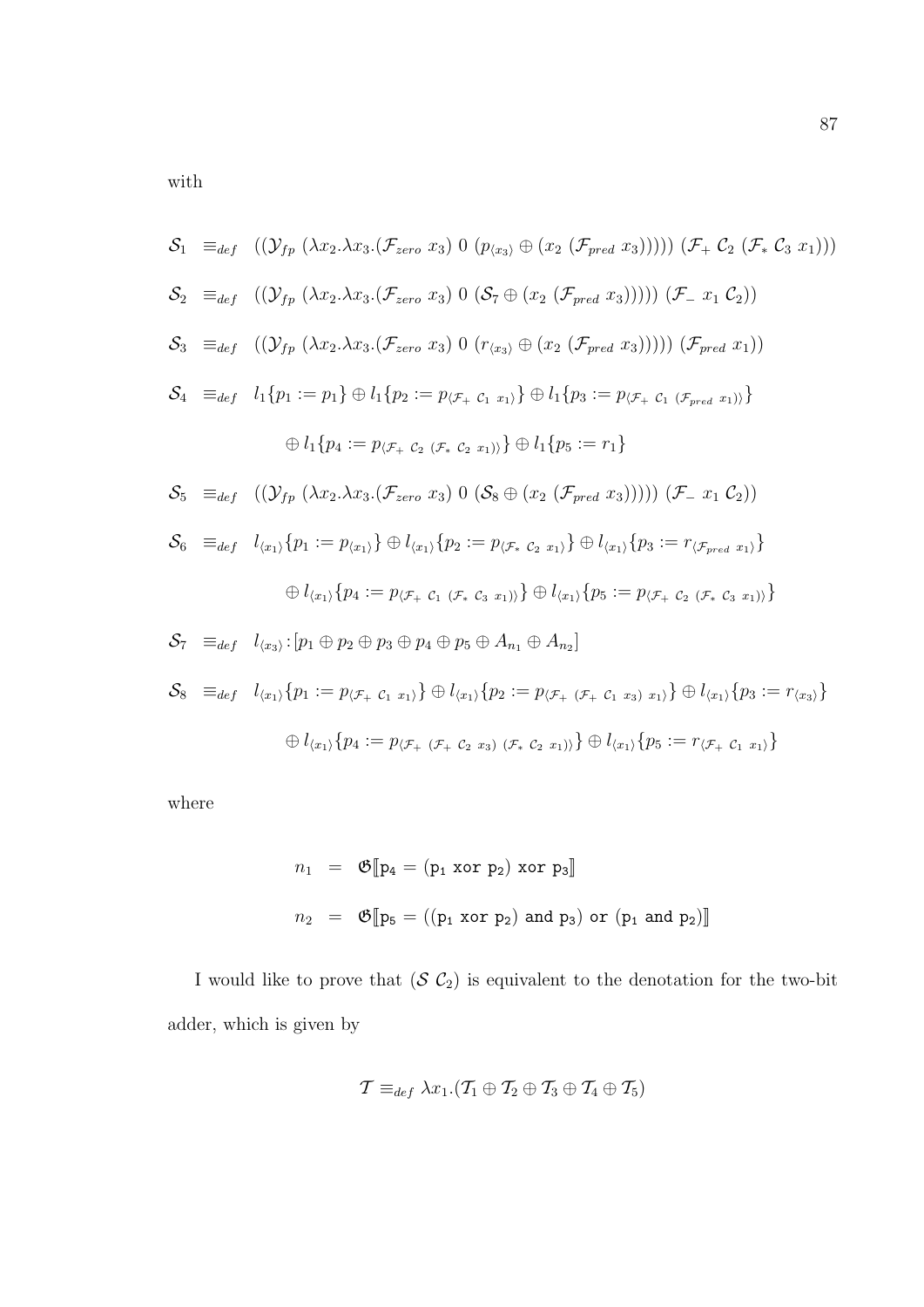with

$$
T_1 \equiv_{def} p_1 \oplus p_2 \oplus p_3 \oplus p_4 \oplus p_5 \oplus p_6 \oplus p_7 \oplus p_8
$$
  
\n
$$
T_2 \equiv_{def} l_1: [p_1 \oplus p_2 \oplus p_3 \oplus p_4 \oplus p_5 \oplus A_{n_1} \oplus A_{n_2}] \oplus
$$
  
\n
$$
l_2: [p_1 \oplus p_2 \oplus p_3 \oplus p_4 \oplus p_5 \oplus A_{n_1} \oplus A_{n_2}]
$$
  
\n
$$
T_3 \equiv_{def} r_1 \oplus r_2 \oplus r_3 \oplus r_4 \oplus r_5 \oplus r_6 \oplus r_7 \oplus r_8
$$
  
\n
$$
T_4 \equiv_{def} l_1\{p_1 := p_1\} \oplus l_1\{p_2 := p_3\} \oplus l_1\{p_3 := p_5\} \oplus l_1\{p_4 := p_6\} \oplus l_1\{p_5 := r_1\}
$$
  
\n
$$
T_5 \equiv_{def} l_2\{p_1 := p_2\} \oplus l_2\{p_2 := p_4\} \oplus l_2\{p_3 := r_1\} \oplus l_2\{p_4 := p_7\} \oplus l_2\{p_5 := p_8\}
$$

It is easy to check that

$$
S_1[C_2/x_1] =_5 T_1
$$
  
\n
$$
S_2[C_2/x_1] =_5 T_2
$$
  
\n
$$
S_3[C_2/x_1] =_5 T_3
$$
  
\n
$$
S_4[C_2/x_1] =_5 T_4
$$
  
\n
$$
S_5[C_2/x_1] =_5 0
$$
  
\n
$$
S_6[C_2/x_1] =_5 T_5
$$

From this, it is straightforward to conclude that  $(S \mathcal{C}_2) =_5 \mathcal{T}$ .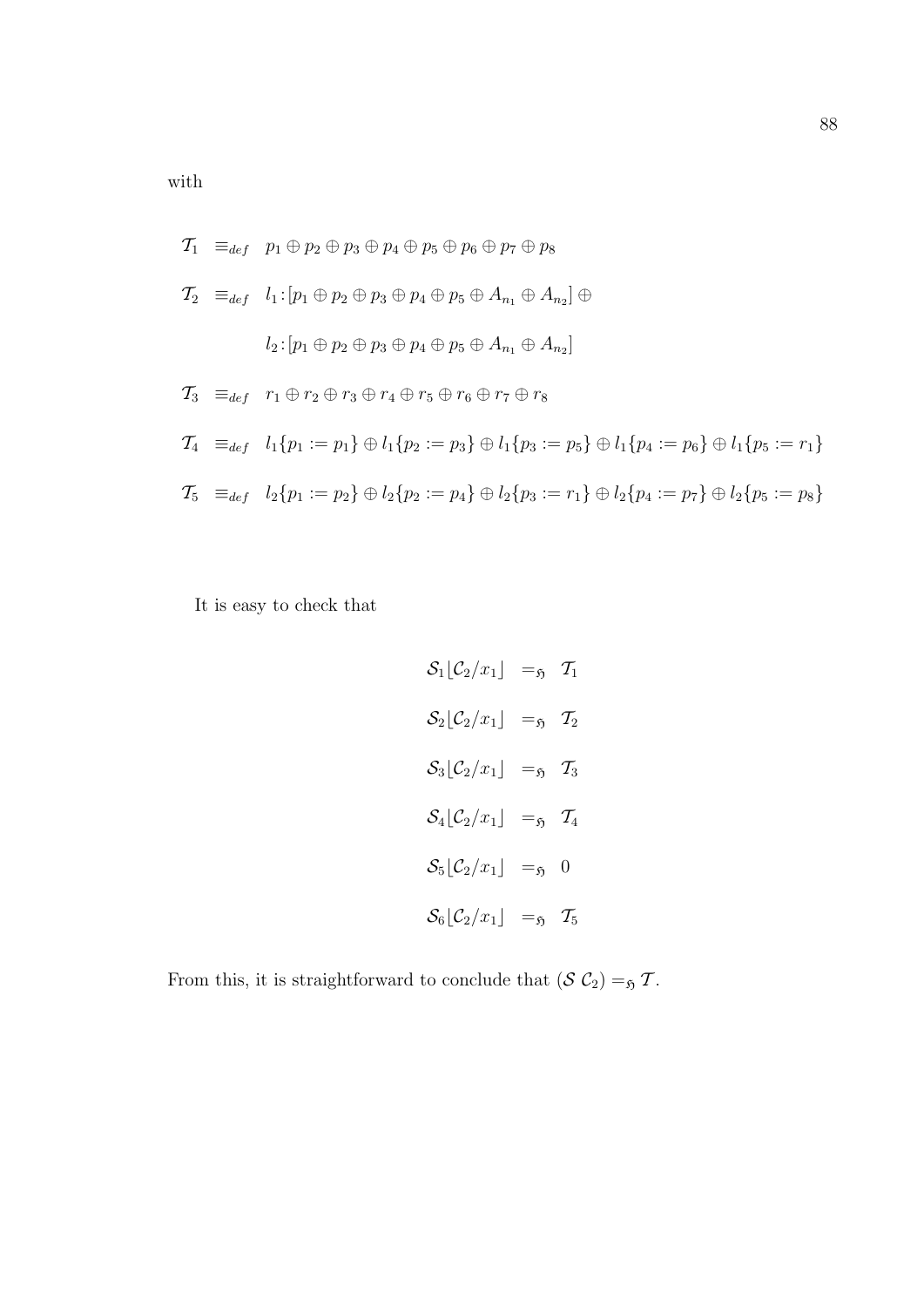#### 3.4.3 Scalability of a Clock Distribution Network

In integrated circuit design, minimizing clock skew and the rise and fall times of a clock source is important to provide precision system timing [33]. Clock distribution networks use stages of buffers to fan out a clock source to multiple components while minimizing the effects of clock skew and the rise and fall times of a clock source. A very simple clock distribution network using buffers is shown in Figure 3.1. Here the clock is the input, and the outputs are "copies" of the clock value.



Figure 3.1: A three-level buffered clock distribution network.

Note that a one-level clock distribution network can be written as a simple buffer in the clock language, with p\_1 as the clock input:

port p\_1; port p\_2;  $p_1 = p_2$ 

A two-level clock distribution now requires three buffers:

port p\_1; port p\_2; port p\_3; l\_1 : [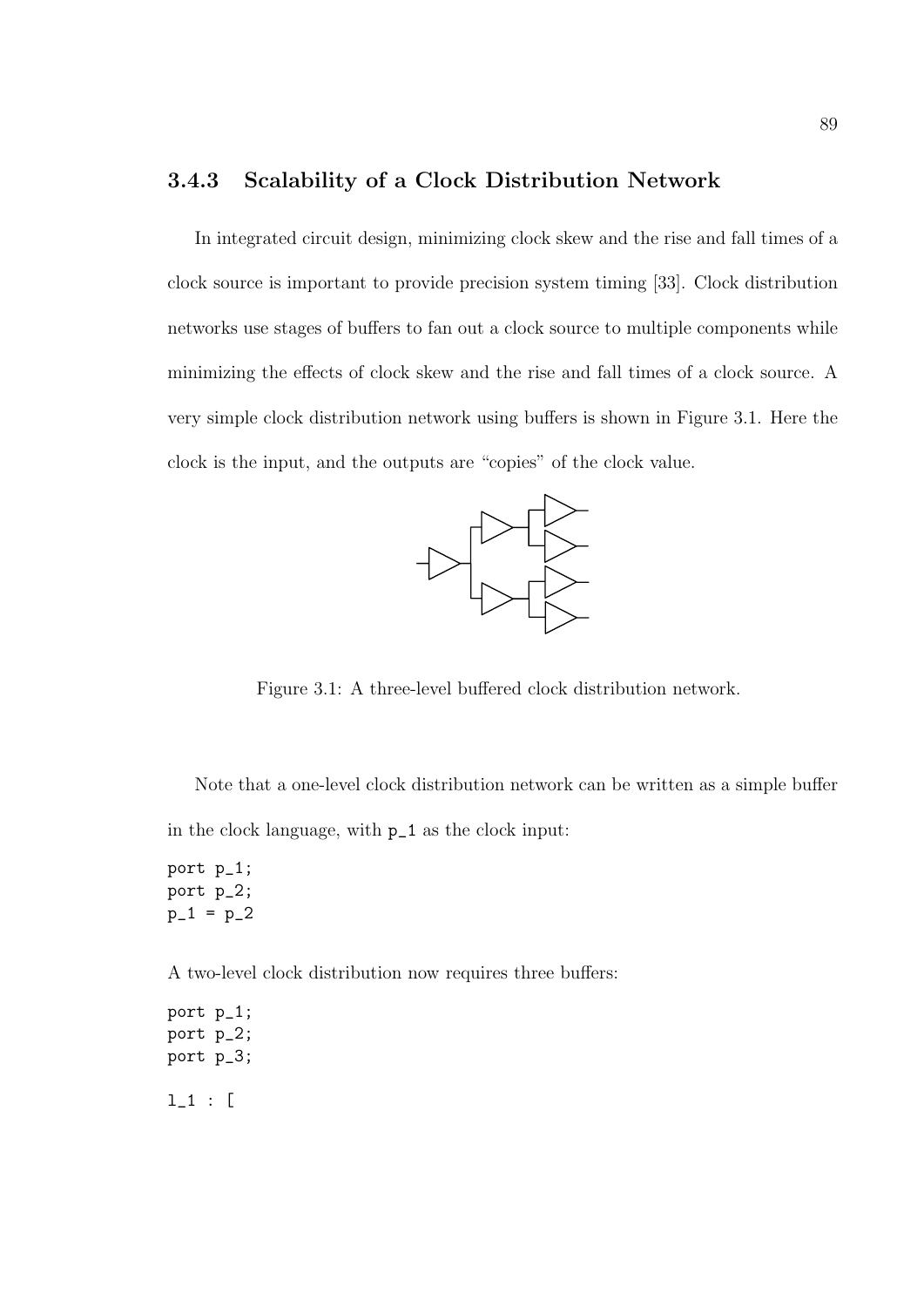```
port p_1;
    port p_2;
    p_1 = p_2];
l_1 : [
    port p_1;
    port p_2;
    p_1 = p_2];
l_2 : [
    port p_1;
    port p_2;
    p_1 = p_2];
l_3 : [
    port p_1;
    port p_2;
    p_1 = p_2];
wire r_1;
l_1{p_1 := p_1};l_1{p_2 := r_1};
l_2{p_1 := r_1};l_2(p_2 := p_2);1_3{p_1 := r_1};1_3{p_2 := p_3}
```
I can go on to create three-level networks, four-level networks, and so on, all without using higher-order components. If I map these components to the simple calculus, I can prove that the denotation of an  $n$ -level clock distribution network created this way is minimal with respect to the simple calculus, and that the size of these terms grows exponentially with  $n$ . I omit these details, because this is probably easier to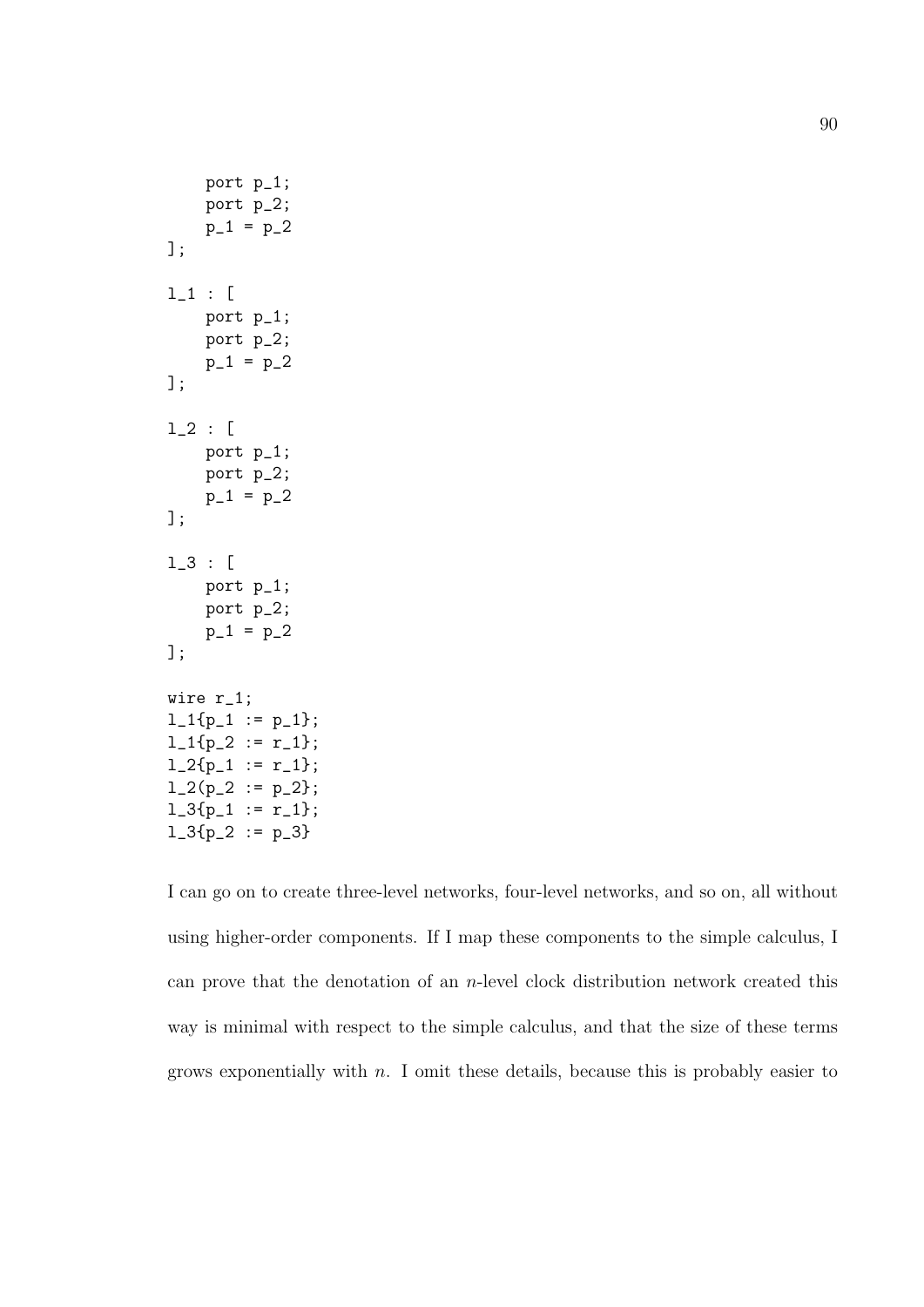infer from Figure 3.1 than from the semantic mapping.

This is where a higher-order component is useful. Let x\_0 represent the number of levels of a clock distribution network. The following higher-order component represents an x\_0-level clock distribution network:

```
(\x_2 0.apply(
        apply(Y,
             (\x_1.
                  (\x_2).
                      if (x_2 == 0) {
                           empty;
                      } else {
                           1 < x_2 > : [port p_1;
                                port p_2;
                                p_1 = p_2];
                      }
                  )
             )
        ),
        2^x - 0 - 1)
    apply(
        apply(Y,
             (\x_1.
                  (\x_2).
                      if (x_2 == 0) {
                           empty;
                      } else {
                           wire r<x_2>;
                           1 < 2^(x_0 - 1) + x_2 > (p_2 := r < x_2);
                           1 < 2*x_2 - 1 > p_1 := r < x_2 >;1 < 2*x_2 > {p_1 : = r &lt; x_2 >};}
                  )
             )
```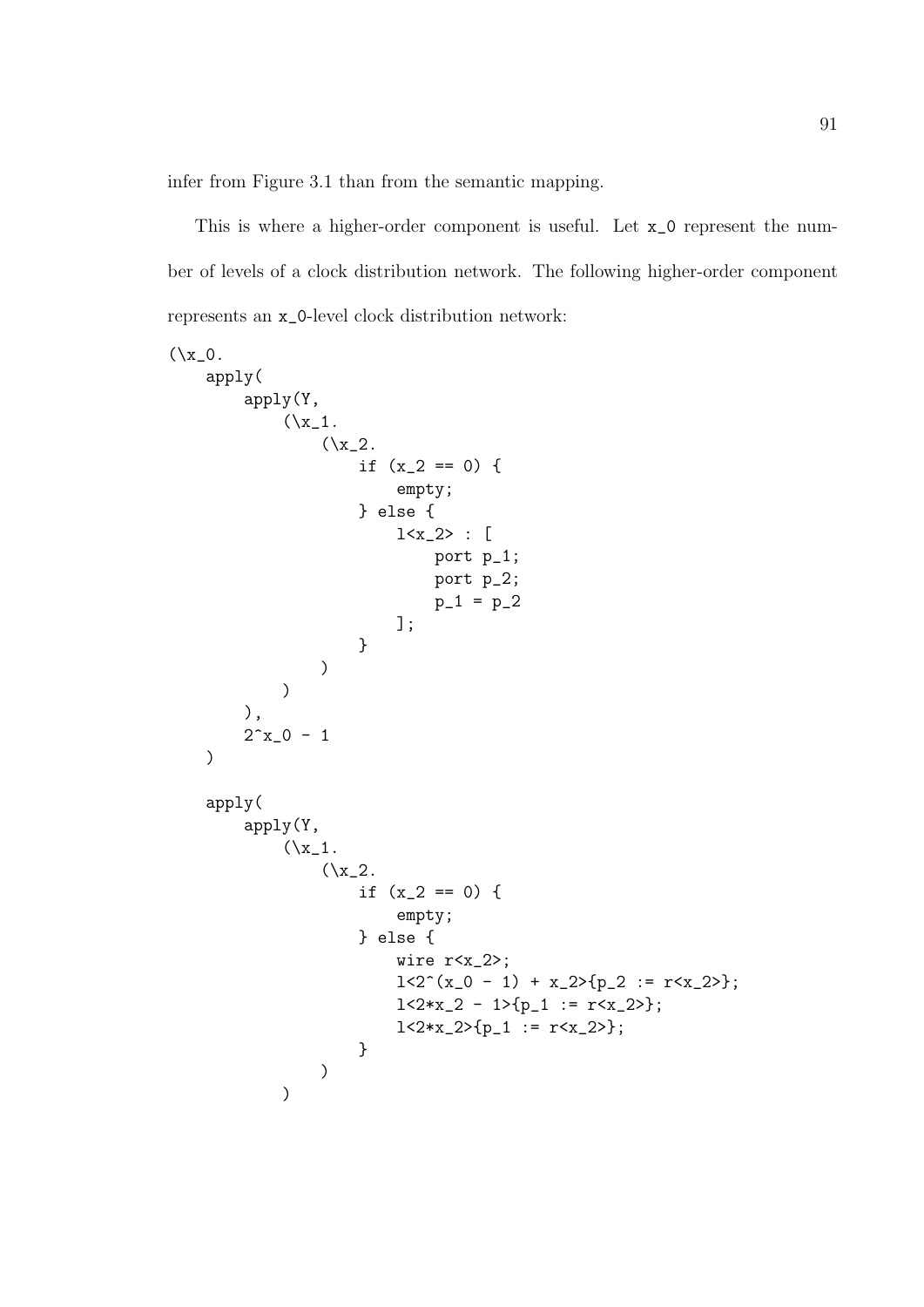```
),
     2^{\texttt{-(}}x_{-}0 - 1) - 1)
apply(
     apply(Y,
          (\x_1.
               (\x2.2if (x_2 == 0) {
                         empty;
                    } else {
                         port p < x_2 + 1;
                         1 < x_2 > {p_2 := p < x_2 + 1>};
                    }
               )
          )
     ),
     2^{\sim}(x_0 - 1))
port p_1;
1 < 2^{\circ}(x_0) - 1>{p_1 := p_1}
```
A proof similar to the proof of the adder will show that this is indeed the correct component. Moreover, the corresponding terms in the calculus for applying this higher-order component to  $n$  will only grow linearly with  $n$  (because the representation of  $n$  in the calculus will grow linearly with  $n$ ).

## 3.5 Conclusions

)

This chapter demonstrates that the extended calculus can be used as a semantic domain for a higher-order composition language. The calculus can then be used to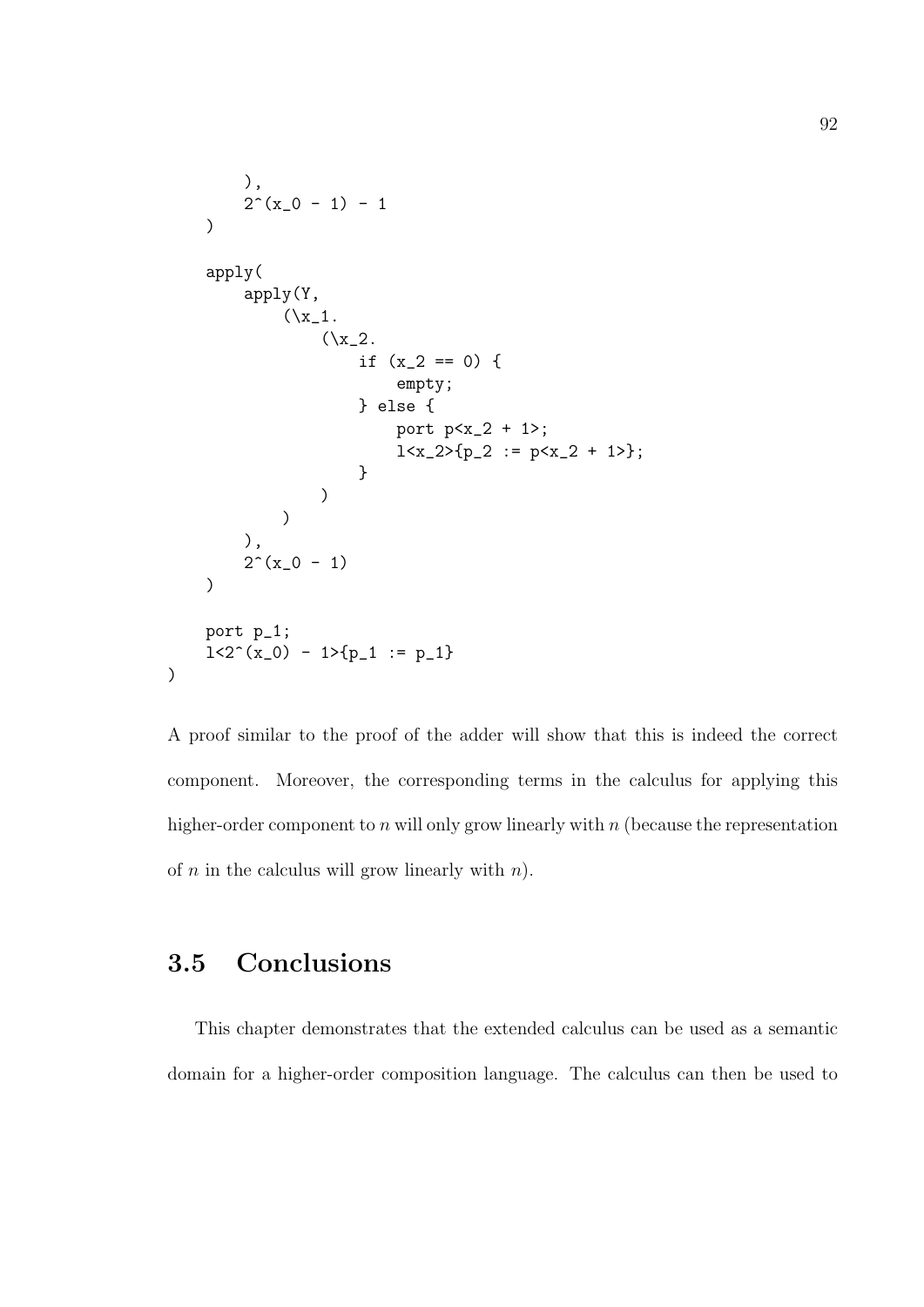prove equivalence between components in the higher-order composition language. The language I chose is simple, but it demonstrates that the extended calculus does serve as a valid mathematical framework for composition languages. It is also clear that practical models in this language can scale much better when higher-order components are used, as the clock distribution network example shows.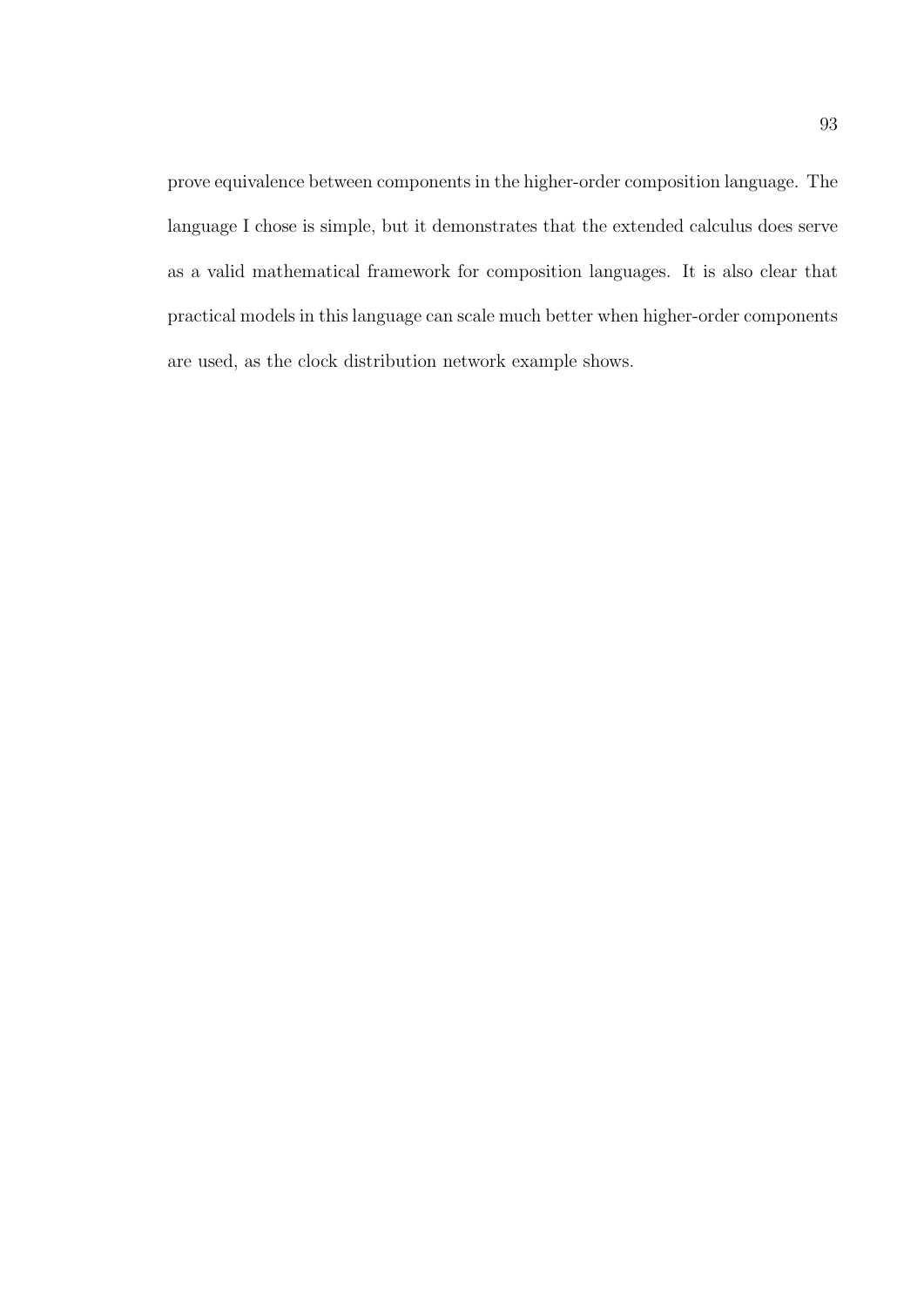# Chapter 4

# The Ptalon Programming Language

Ptalon is a higher-order composition language I developed to make it easier to create higher-order components in Ptolemy II. Ptalon is built on top of the Ptolemy Expression Language [8], a purely functional language that provides support for many data types, including arrays, matrices, and higher-order functions. Parameters can given actual values in through instantiation in other Ptalon source files, or they can be set by a user in the Ptolemy II GUI Vergil. An interpreter translates the code into component instances.

## 4.1 The Basics of Ptalon

Consider a simple Ptalon program: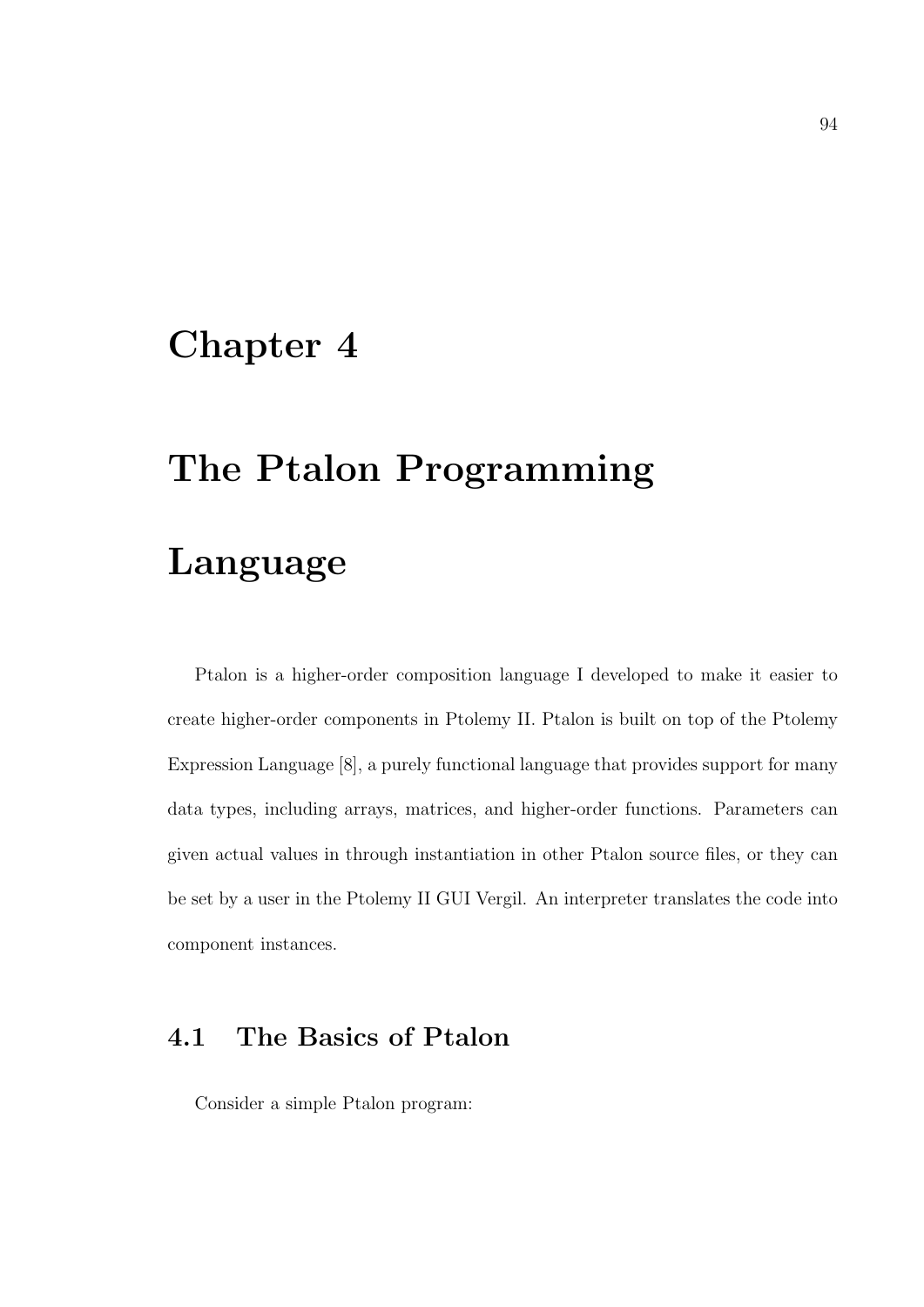```
Identity is {
    inport a;
    outport b;
    this(a := b);
}
```
This program defines a Ptolemy II actor.<sup>1</sup> Actors defined in Ptalon are generally composite; they are built from networks of other actors. The most basic actors in Ptolemy are atomic. Atomic actors are typically defined in Java code, but other languages like Python, C, and CAL [21] may also be used to define atomic actors.

The previous example is a rather trivial actor. It has two ports, an input port named  $a$  and an output port named  $b$ . That means that data flows into port  $a$  and out of port b. The keywords inport and outport are used to denote this flow direction. There is also a port construct in Ptalon that allows data to flow both into and out of the same port. The keyword this refers to the actor being created. Here the reference is used to connect the a and b ports of the Identity actor. The  $:=$  operator is used as a connection operator in this context. On the outside this actor would be named Identity and would have two ports a and b. On the inside this actor would connect the a and b ports, as shown in Figure 4.1.

The next example is still rather trivial, but it highlights a few more features of Ptalon:

```
Link is {
    actorparameter A;
    inport linkIn;
    outort linkOut;
```
<sup>1</sup>Actor is simply the Ptolemy II word for component.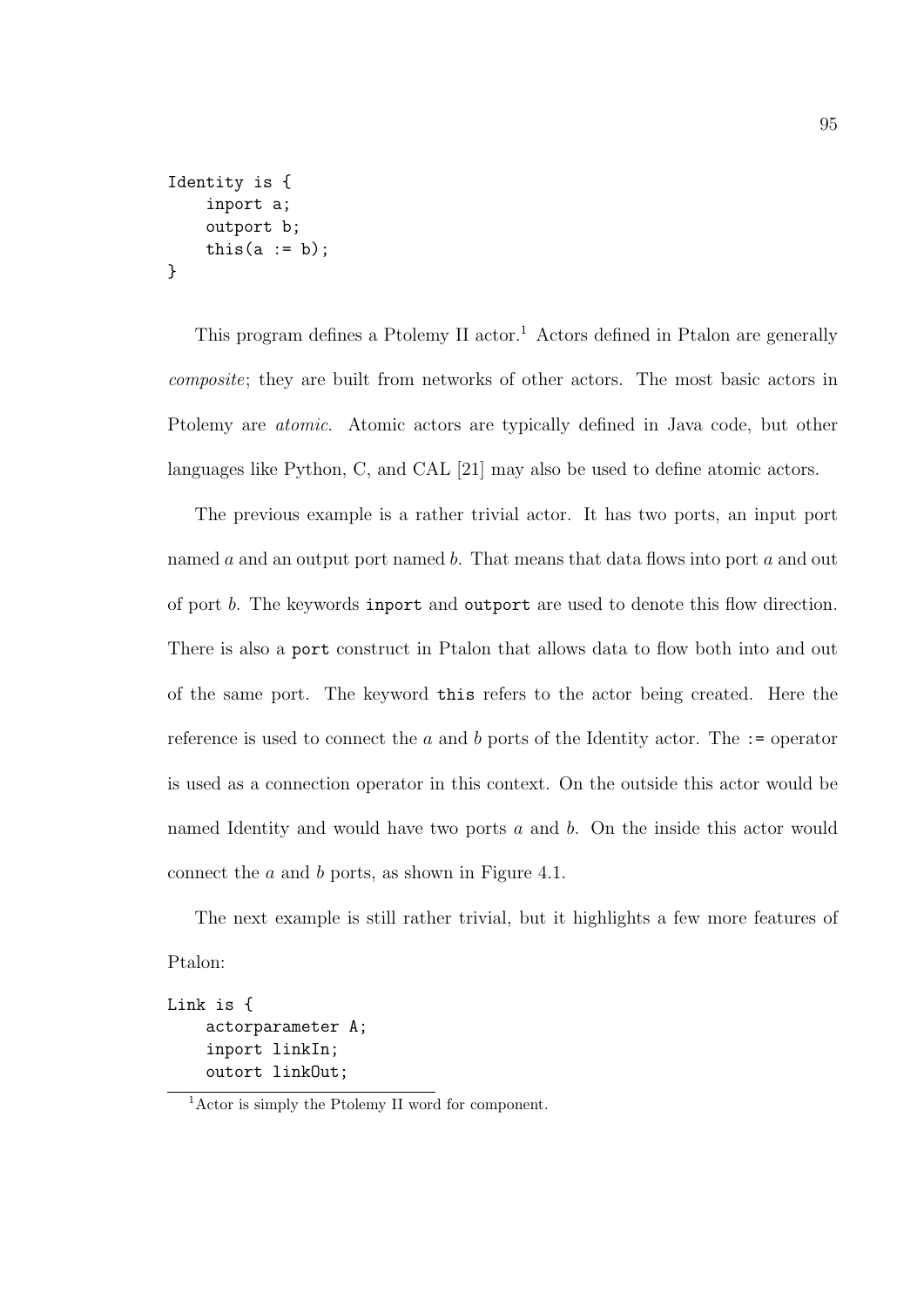

Figure 4.1: A Ptolemy model equivalent to the Identity component in Ptalon.

```
relation r;
    A(input := linkIn, output := r);
    A(input := r, output := linkOut);}
```
The statement actorparameter A; creates an actor parameter that can be assigned an actor as a value. Such parameters are what make Ptalon a higher-order composition language. The statement relation r; creates a relation. Like a port, a relation in Ptolemy is a connection point, but unlike a port, this connection is not exposed at the interface of the Link component. Instead it is an internal connection point that may be connected to only on the inside of the composite actor. The last two lines create two instances of the actor assigned to parameter A. If this actor has ports named input and output, the input of the first instance will be connected to the linkIn input of the Link component, and the output of the second instance will be connected to the linkOut output of the Link component. The output of the first instance will feed to the input of the second instance, passing through the relation r. Note that if the actor that gets passed to A as a parameter does not have a port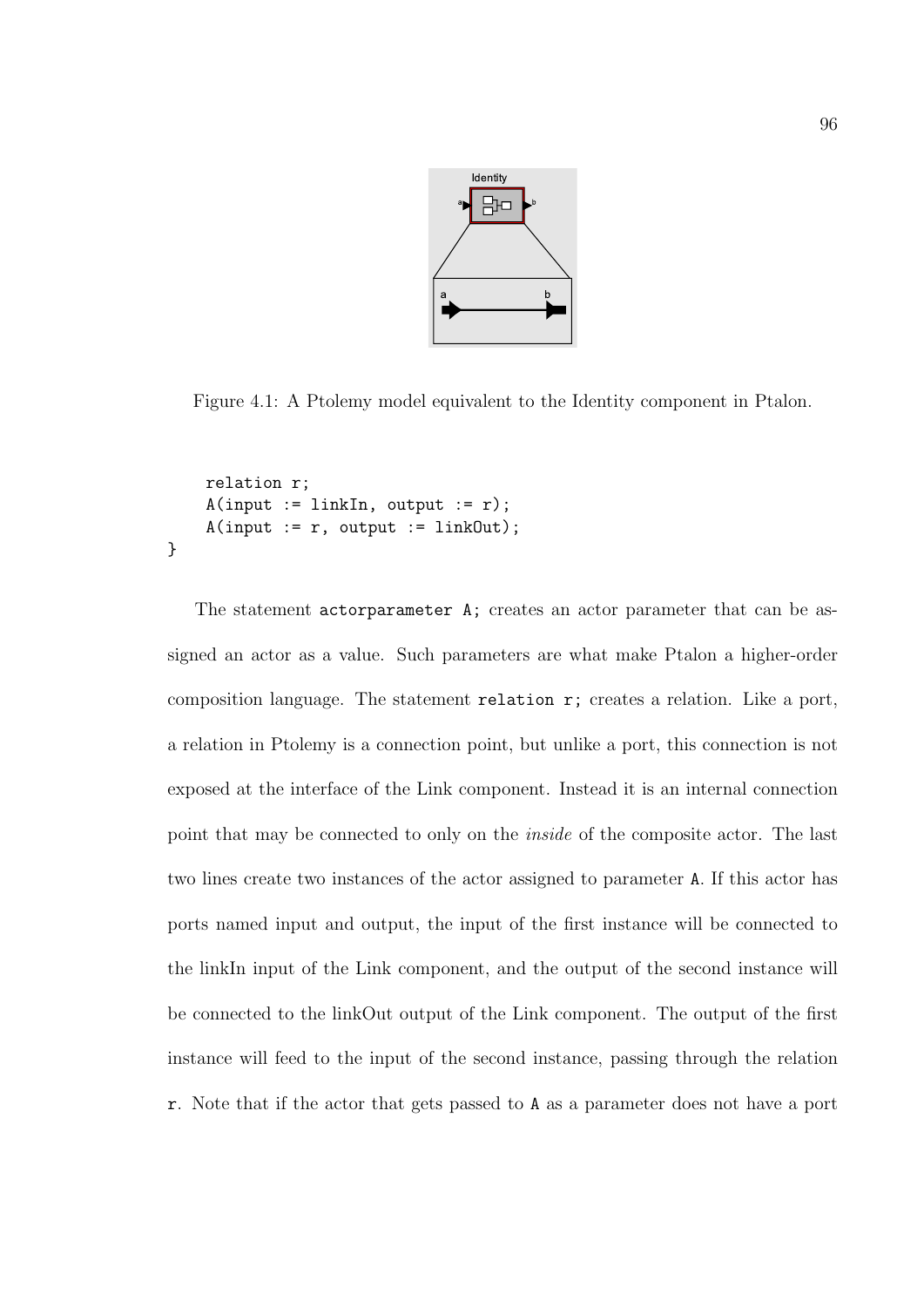named input and output, they will be created. This can be useful, because actor code can be written to test for the presence of ports in Ptolemy.

Note that the instances of actor assigned to A require A to be assigned a value before they are created. Ptalon uses a partial evaluation strategy, which basically boils down to "Create what you can based on what parameters are known." The two actor instances may only be created when A is assigned a value, and this is precisely when they are created. After they are created, the Link actor corresponds to the Ptolemy model of Figure 4.2.



Figure 4.2: The model corresponding to the Link component in Ptalon after the actor parameter A is assigned an actor.

Now if we wanted to compose the two instance of A in parallel instead of in series, we can use the following Ptalon code:

```
Combine is {
    actorparameter A;
    A();
    A();
}
```
attachDanglingPorts;

The first line tells the Ptalon interpreter that any unconnected ports of an internal actor are brought to the outside. The last two lines instantiate two instances of the actor A. If A has a port named input, then Combine will have ports named A1\_input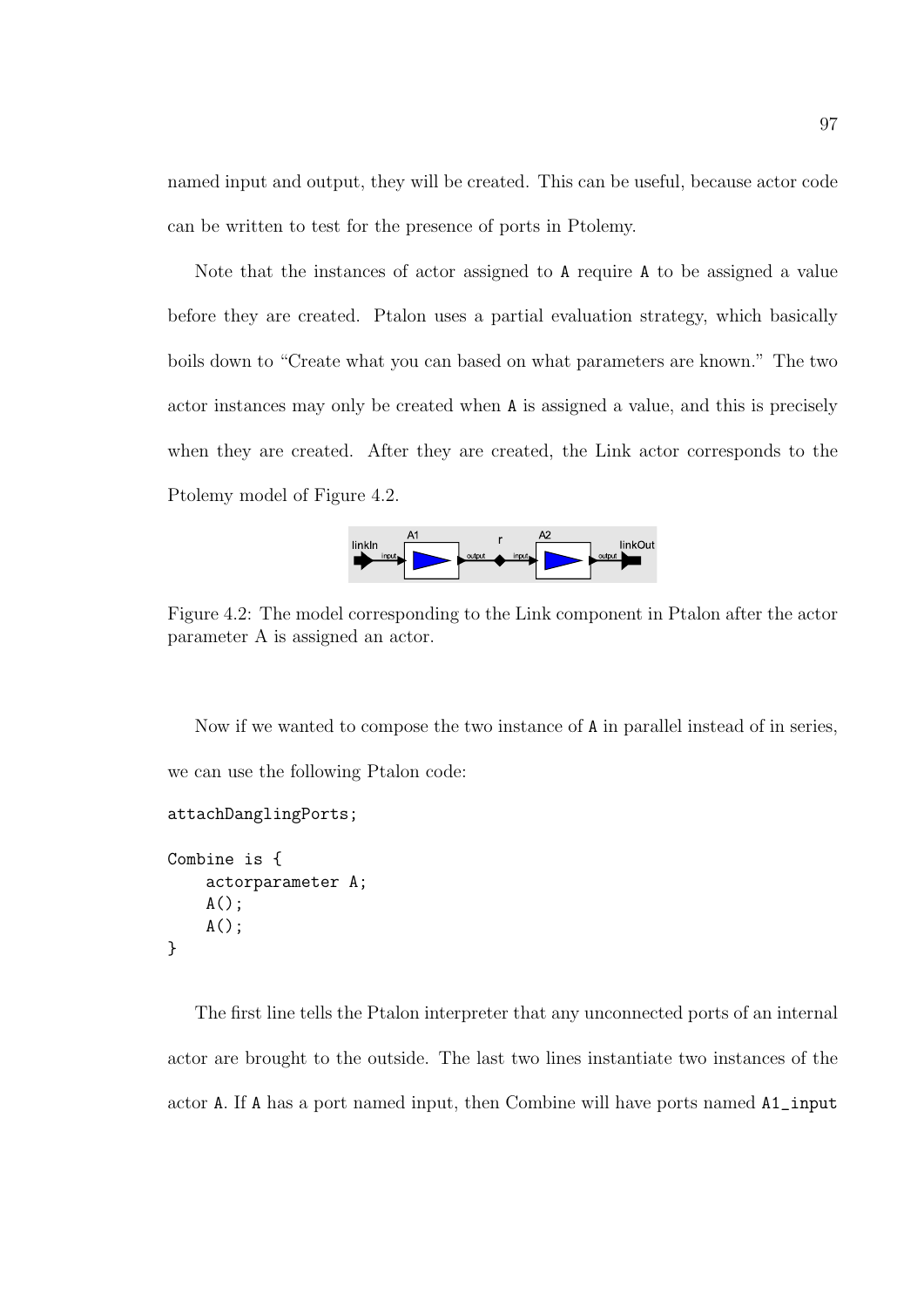and A2\_input. The Ptolemy model corresponding to the Combine code after an actor is assigned to the parameter A is shown in Figure 4.3.



Figure 4.3: A Ptolemy model equivalent to the Combine component in Ptalon.

### 4.2 Recursion and Iteration

The last sections showed the features that make Ptalon a composition language in the ordinary sense. In this section, I show what recursion and iteration look like in Ptalon. Consider first a variant of Combine which combines n instances of an actor named repeater. I call this new higher-order component Parallel:

```
Parallel is {
    actorparameter repeater;
    parameter n;
    if [ [n \le 1] ] {
        repeater();
    } else {
        repeater();
        Parallel( repeater := repeater(), n := [[n - 1]]);
    }
}
```
Just as a notional note, the double brackets [[]] are used whenever an expression is to be evaluated in the Ptolemy Expression Language. Anything in between the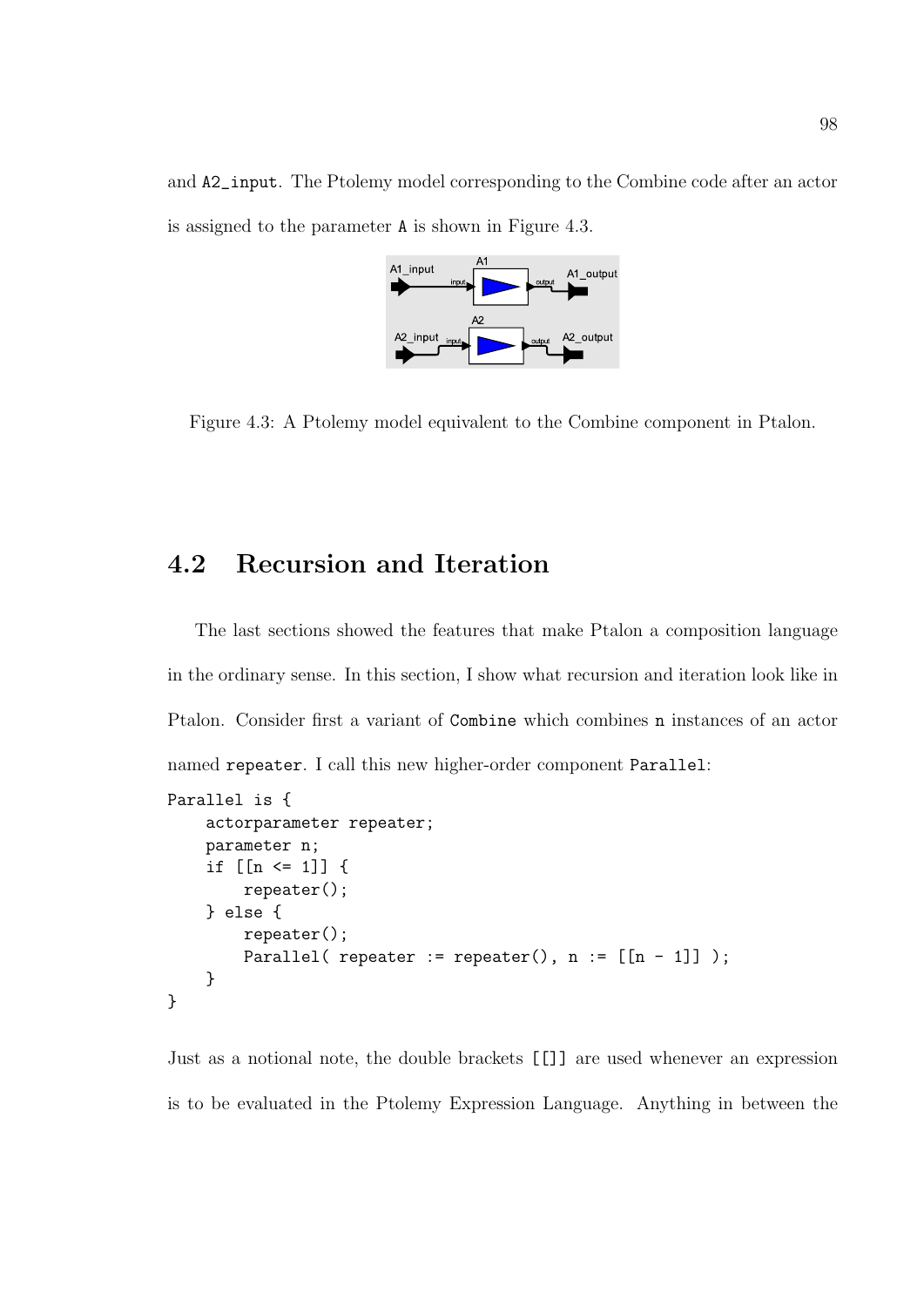double brackets will get passed to the Ptolemy expression evaluator by the Ptalon interpreter, and Ptalon will simply maintain a symbol table for the expression evaluator to reference for values.

The parameter n is a non-higher-order parameter. It may be assigned any "token" in the Ptolemy type system as a value. Setting the parameter n to some number greater than 1, creates two components; one is the repeater component, and the other is another parallel component with the same repeater component and n set to n-1. By the Ptalon partial evaluation convention, the conditional block will not be tested and entered until after n is assigned a value. When n is assigned 3 as its value, and repeater is assigned an actor with ports named input and output, this corresponds to the Ptolemy model of Figure 4.4.



Figure 4.4: The Ptolemy model corresponding to the Parallel component in Ptalon when  $n := 3$ .

I can use iteration in a similar way. Consider the component:

```
IterativeParallel is {
    actorparameter repeater;
    parameter n;
    for i initially [ [ 1 ] ] [ [ i \leftarrow n ] ]
```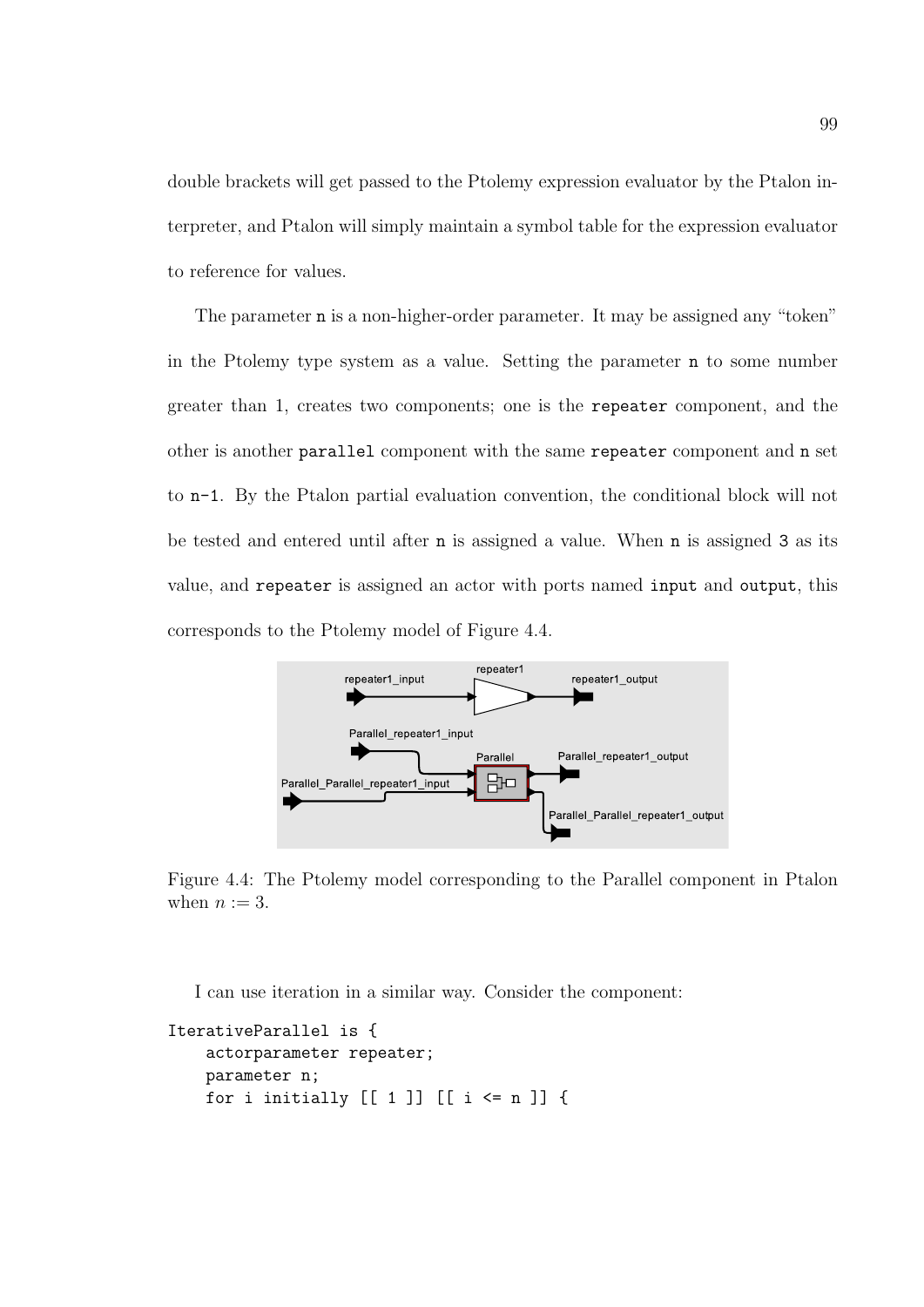```
repeater();
    } next [[ i + 1 ]]
}
```
It has the same basic effect, but this time, it iterates over the for-loop n instantiating a repeater component each time. I show the corresponding Ptolemy model with the same parameters in Figure 4.5.



Figure 4.5: The Ptolemy model corresponding to an IterativeParallel component in Ptalon with  $n := 3$ .

#### 4.3 Linear Systems–A Practical Example

The most basic and well-understood systems in control theory are linear. Callier and Desoer [9] provide a thorough introduction to such systems. A system has  $m$ inputs, described by a function  $u : \mathbb{R} \to \mathbb{R}^m$ , r outputs, described by a function  $y : \mathbb{R} \to \mathbb{R}^r$ , and *n* internal states, described by a function  $x : \mathbb{R} \to \mathbb{R}^n$ . The behavior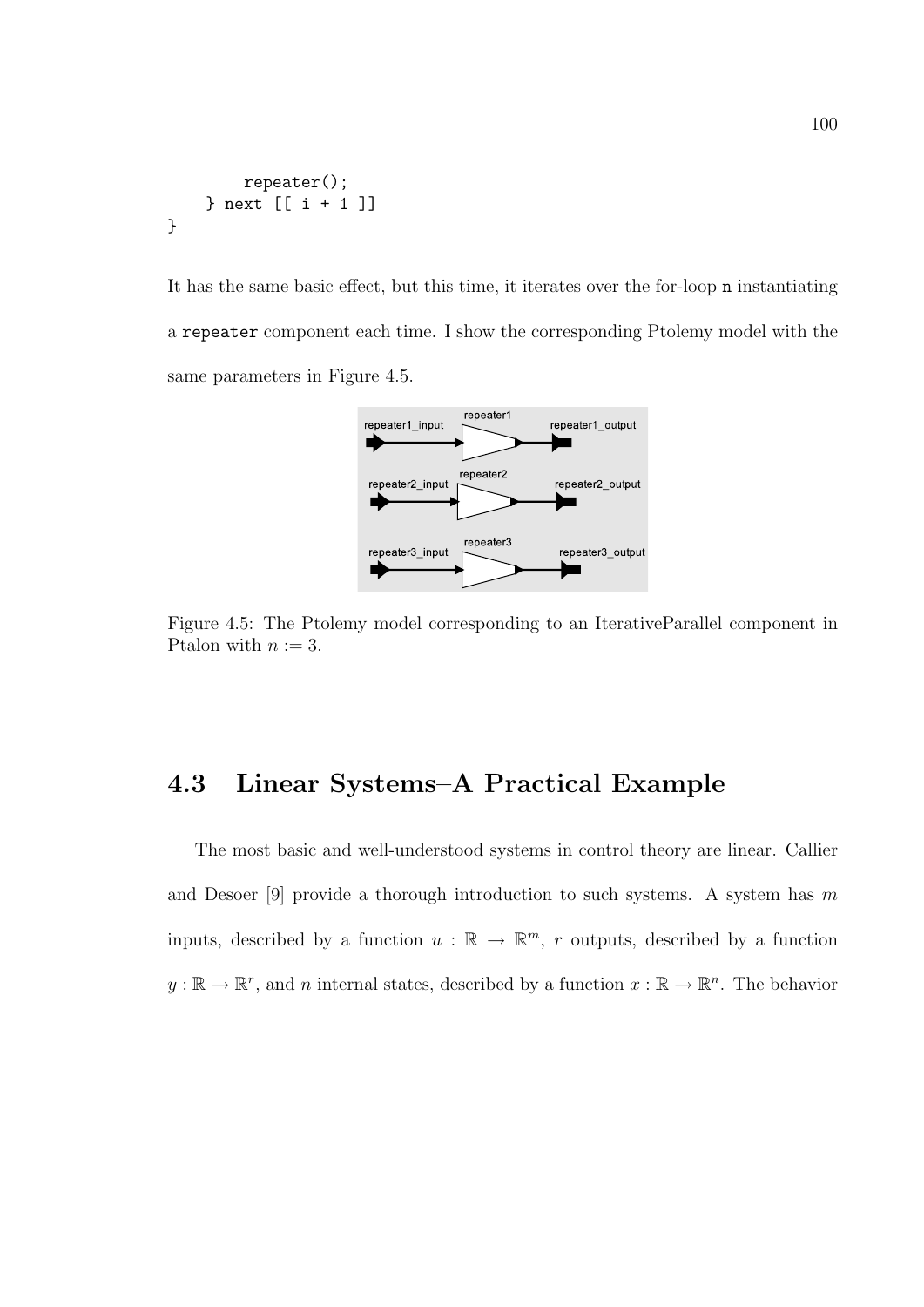for a linear system is described by the equations:

$$
\dot{x}(t) = Ax(t) + Bu(t)
$$
  

$$
y(t) = Cx(t) + Du(t)
$$

where  $A, B, C$ , and  $D$  are real matrices of appropriate dimension.

I created a higher-order component to model such components in Ptalon, based on a concept by Jie Liu. Its parameters are the parameters are the A, B, C, and D matrices of the system, as well as the initial states of the system. Setting these parameters creates the linear system using Scale components, to perform scalar multiplications, Add components, to perform scalar addition, and Integrator components to perform numerical integration. The generated model for these particular parameters is given in Figure 4.6:

$$
A = \begin{pmatrix} 1 & 0 \\ 0 & -1 \end{pmatrix} \tag{4.1}
$$

$$
B = \begin{pmatrix} 0 \\ 1 \end{pmatrix} \tag{4.2}
$$

$$
C = \begin{pmatrix} 1 & 0 \end{pmatrix} \tag{4.3}
$$

$$
D = 0 \tag{4.4}
$$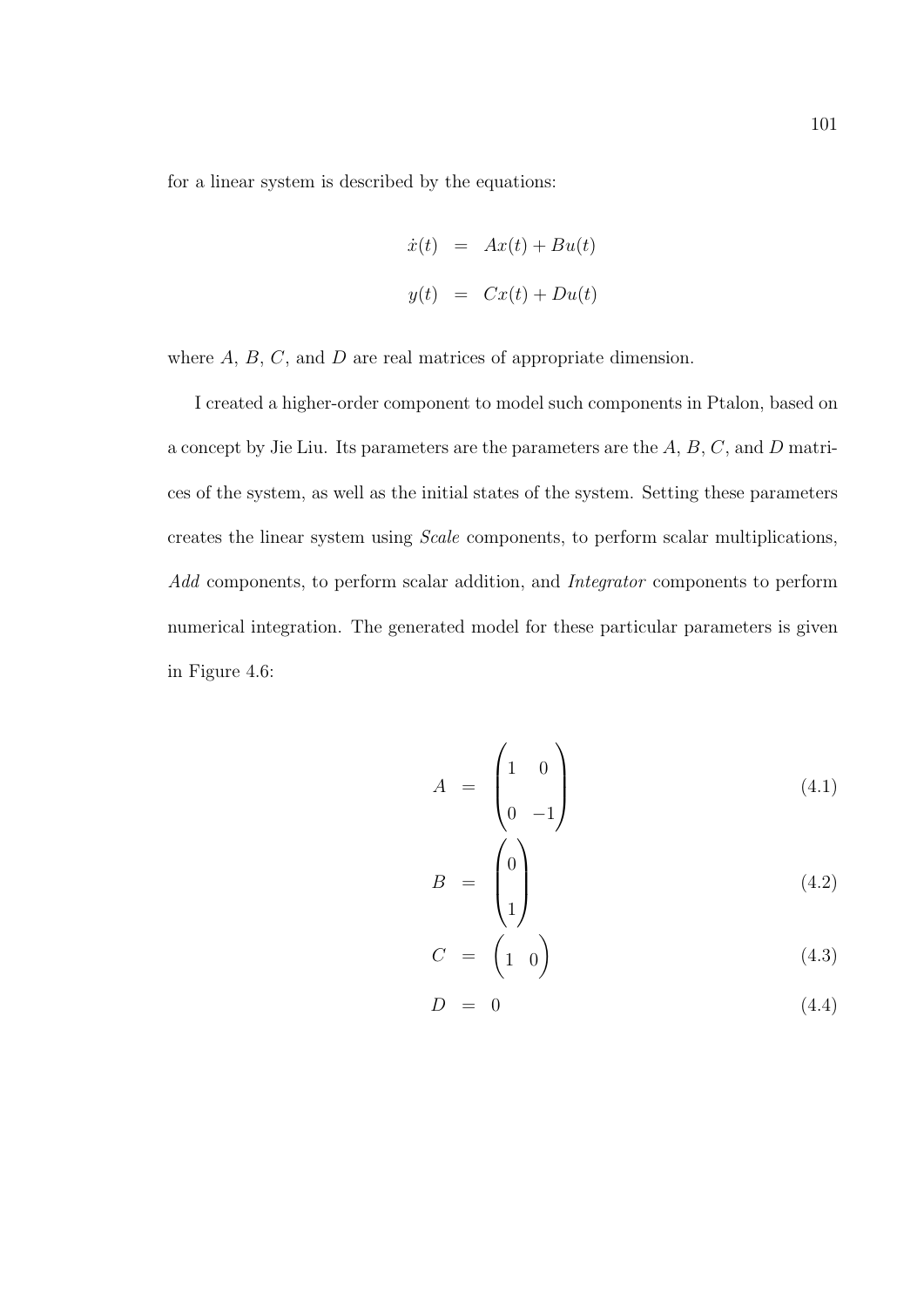

Figure 4.6: A Ptolemy model corresponding to the LinearStateSpace component in Ptalon with the parameters of Equations 4.1 through 4.4.

#### 4.3.1 Ptalon Code

Below is the Ptalon code for the LinearStateSpace component. It uses a few advanced features of Ptalon I left out above. Most of these are explained in the code documentation, but one point that deserves explanation are multiports. A multiport is a single port than can act as several ports. Making three connections to the outside of a multiport is like creating three ports and connecting to them all. Here is the code:

```
/*
* Linear state space model in the CT domain. This is the Ptalon version
 * of a model originally written in Java code.
 *
 * The State-Space model implements a system whose behavior is defined by:
 *
 * dx/dt = Ax + Bu
 * y = Cx + Du* x(0) = x0
```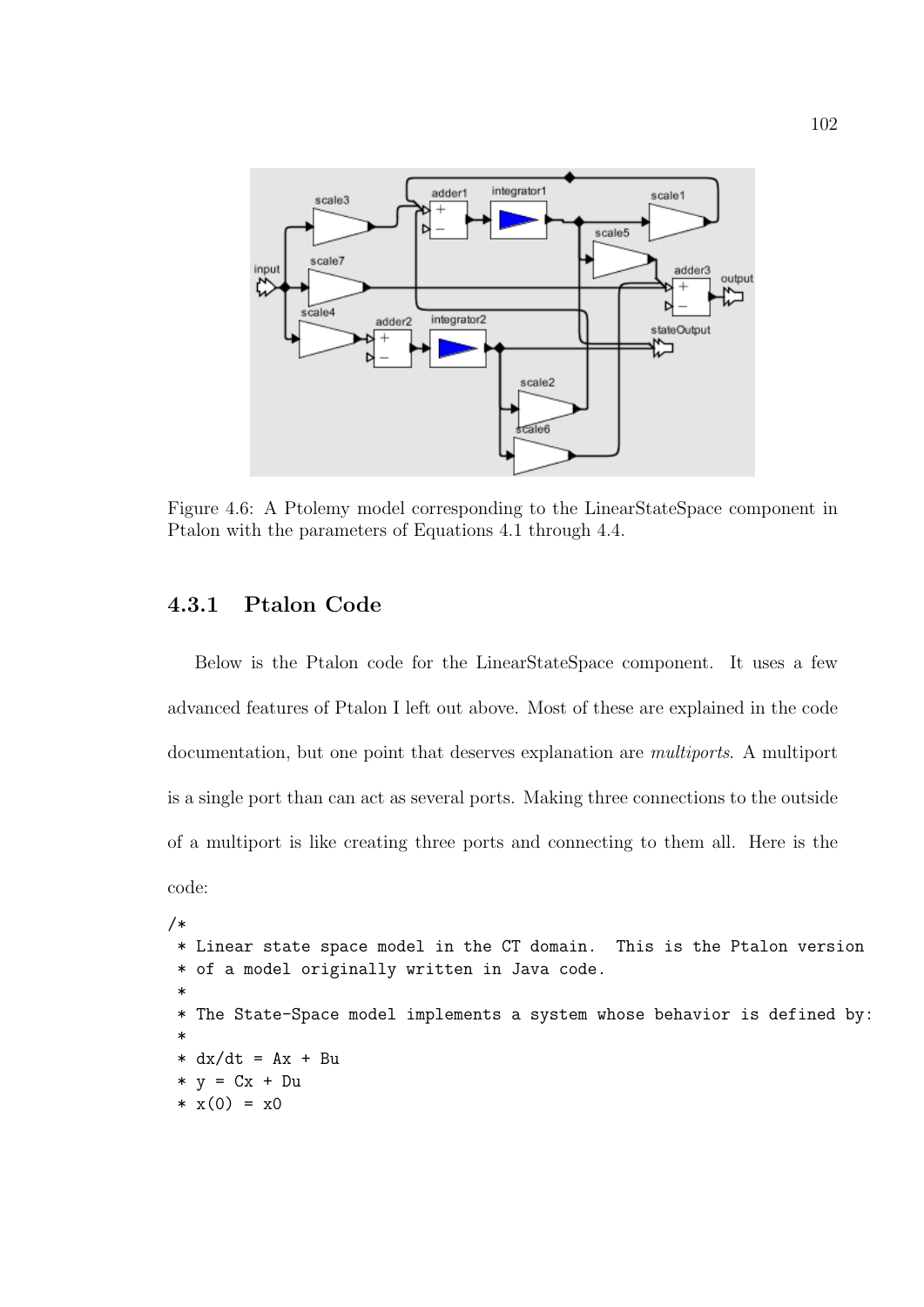```
*
* where x is the state vector, u is the input vector, and y is the output
* vector. The matrix coefficients must have the following characteristics:
 *
* A must be an n-by-n matrix, where n is the number of states.
* B must be an n-by-m matrix, where m is the number of inputs.
* C must be an r-by-n matrix, where r is the number of outputs.
* D must be an r-by-m matrix.
 *
* The actor accepts m inputs and generates r outputs
* through a multi-input port and a multi-output port. The widths of the
* ports must match the number of rows and columns in corresponding
* matrices, otherwise, an exception will be thrown.
 *
 *
* @author Adam Cataldo (borrowed example from Jie Liu)
*/
LinearStateSpace is {
   /*
     * These lines create the ports for the actor, which are
     * all multiports.
     */
    inport[] input;
    outport[] output;
    outport[] stateOutput;
    /*
     * These lines create the parameters for the actor.
     */
   parameter A;
   parameter B;
   parameter C;
   parameter D;
   parameter initialStates;
    /*
     * These lines define some actor "constants" to be
     * used later.
     */
    actor integrator = ptolemy.domains.ct.lib.Integrator;
    actor adder = ptolemy.actor.lib.AddSubtract;
```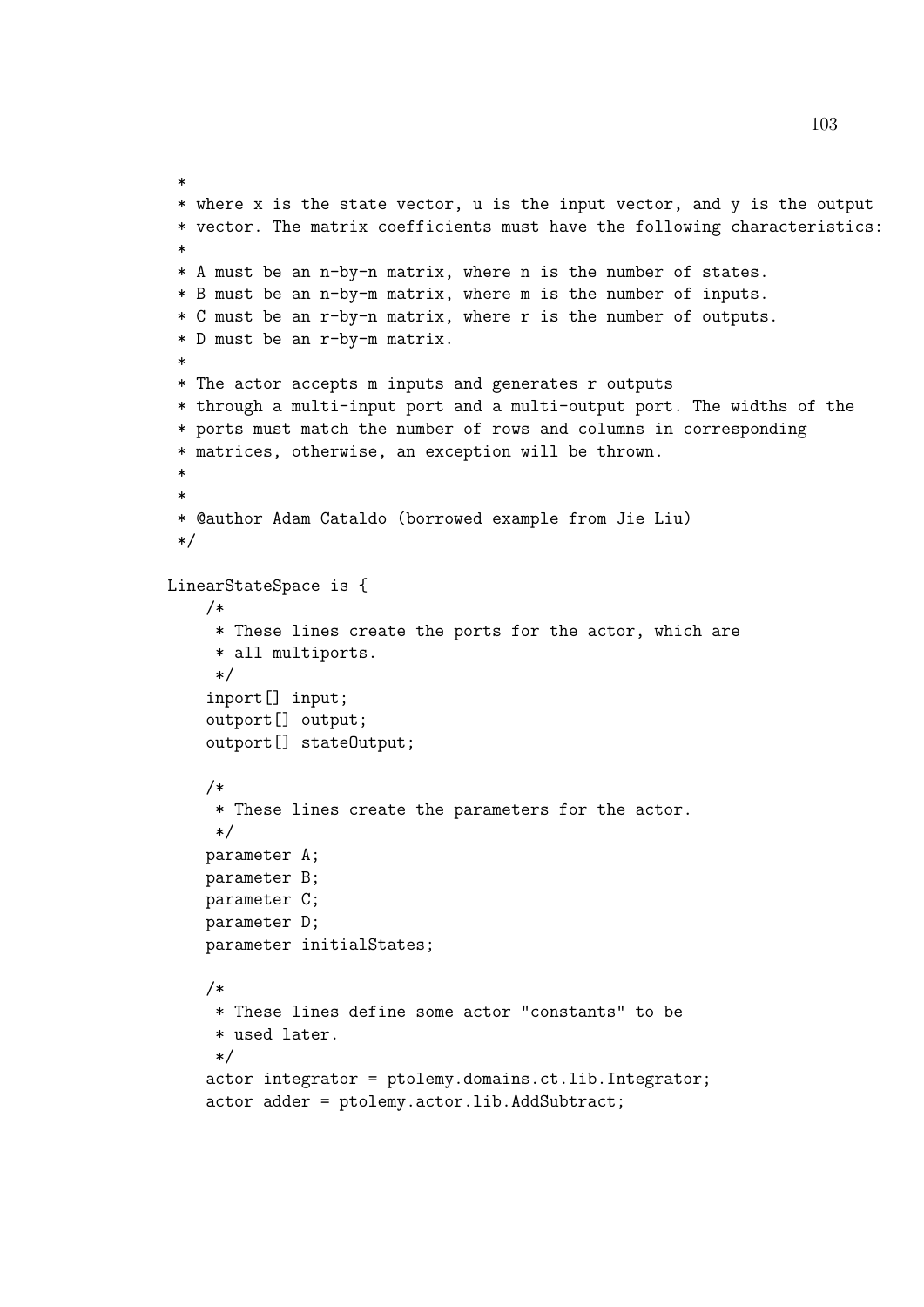```
actor scale = ptolemy.actor.lib.Scale;
/*
* This is a for loop in Ptalon. All evaluation
* of normal data is done by the Ptolemy expression
* language, which we use in a for loop. Anything in
* the denotation brackets [[ ... ]] will be parsed
 * in the expression language, not Ptalon, but the
 * results of evaluation will be used by Ptalon to
* populate the actor.
 *
* A for loop structure has form
 * for variable initially [[ initialValueExpression ]]
         [[ loopConditionExpression ]] {
      . . . .
 * loopBody
 * ...
 * } next [[ valueUpdateExpression ]]
 *
* The variable can take on any data type the expression
* language supports, although it will often be an integer.
 */
for a initially [[ 0 ]] [[ a < A.getRowCount ]] {
    /*
    * These lines create relations whose names
     * depend on the value of the variable a. They
     * will take on names like state0, state1, etc.
     * and stateAdderOut0, stateAdderOut1, etc.
     */
    relation state[[a]];
    relation stateAdderOut[[a]];
    /*
    * This creates an instance of the integrator.
     * It assigns the value of initialStates(0, a)
     * to the intialState parameter of the integrator.
     * It connects the input port of the integrator to
     * the relation stateAdderOut[[a]], where a is the for
     * loop variable.
     */
    integrator(initialState := [[initialStates(0, a)]],
```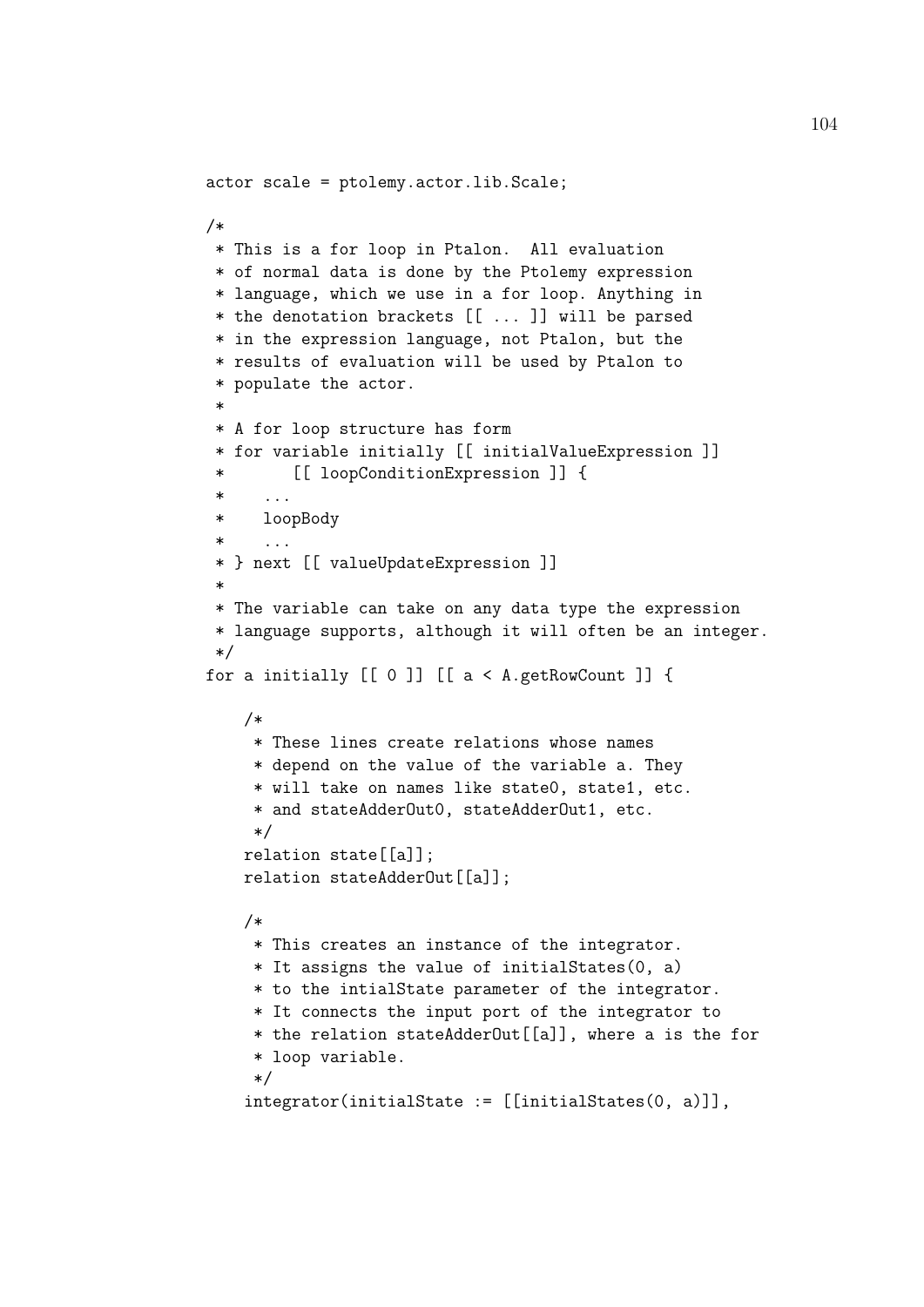```
input := stateAdderOut[[a]], output := state[[a]]);/*
     * This creates a port reference. The port
     * reference will refer to the plus input of
     * the adder. Any other components that
     * later link a port to this port reference
     * will connect to the plus input of the
     * adder. The rule for port references is
     * that they refer to the first port that
     * is linked to them through an equation
     * port := reference
     */
    port reference stateAdderIn[[a]];
    adder(plus := stateAdderIn[[a]],
        output := stateAdderOut[[a]] );
    /*
     * The "this" reference refers to the main PtalonActor
     * we create. We use it to connect internal ports
     * and relations. In this case, we connect the stateOutput
     * multiport to the relations state0, state1, etc.
     */
    this(\text{stateOutput} := \text{state}[[a]] );
} next [[ a + 1 ]]
/*
 * These nested for loops are used to create the scale actors
 * in the feedback loops corresponding to the input matrices.
 */
for a initially [0 0] [ a < A.getRowCount ] \{for b initially [0] [0] [0] [0] \rightarrow A.getRowCount ] [0]scale(factor := [[A(a, b)]], input := state[[b]],output := stateAdderIn[[a]] );
    } next \lceil b + 1 \rceil} next [[ a + 1 ]]
/*
 * These nested for loops are used to create the scale actors
 * on the input side of the system.
 */
for b initially [[ 0 ]] [[ b < B.getColumnCount ]]
```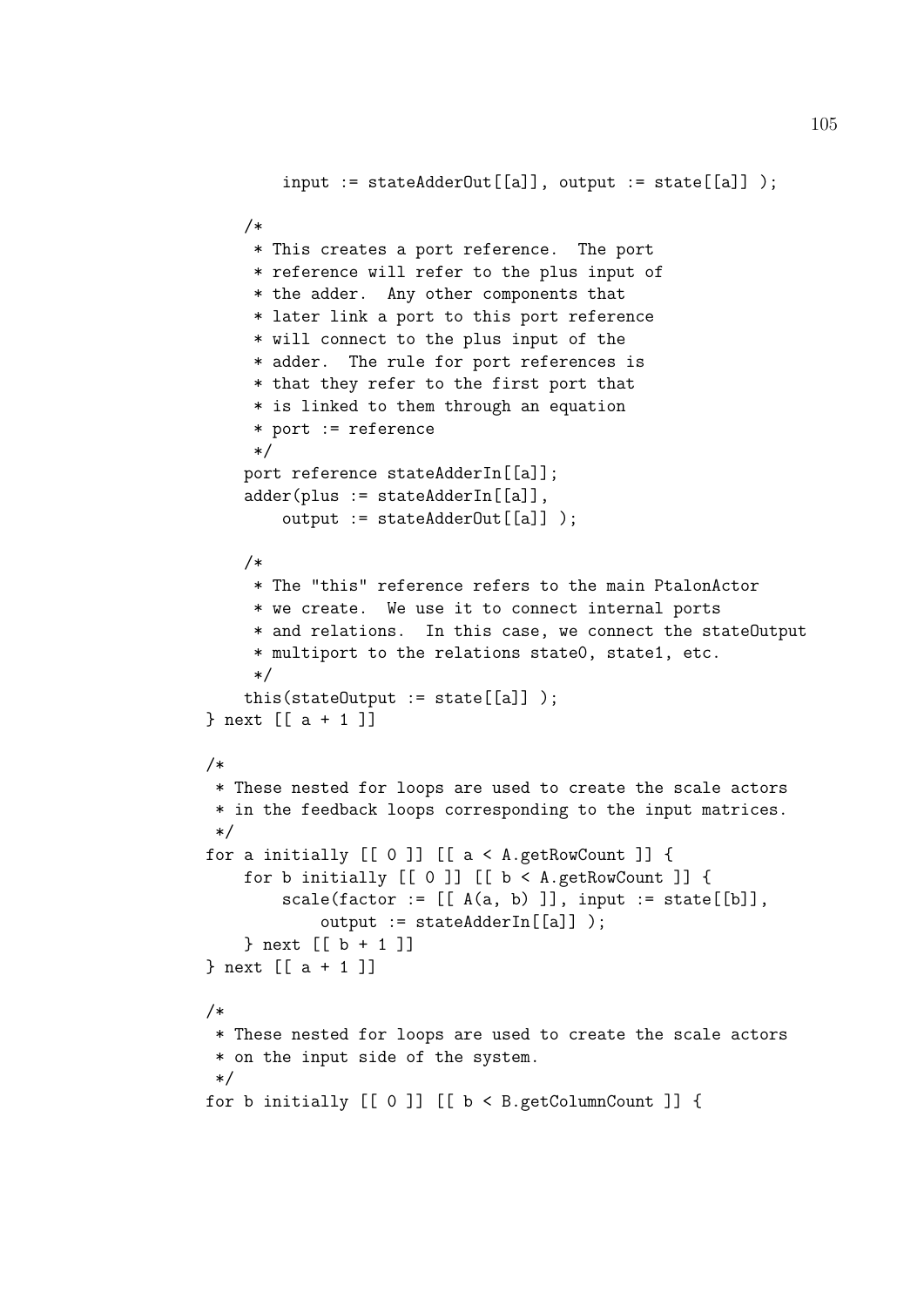```
relation scaleIn[[b]];
    this(input := \text{scaleIn}[[b]]);
    for a initially [[ 0 ]] [[ a < A.getRowCount ]] {
        scale(factor := [[B(a, b)]], input := scaleIn[[b]],output := stateAdderIn[[a]] );
    } next [[ a + 1 ]]
} next [[ b + 1 ]]
/*
 * These nested for loops are used to create the adder actors
 * and scale actors on the output side of the system.
 */
for c initially [[ 0 ]] [[ c < C.getRowCount ]] {
    port reference outputAdderIn[[c]];
    adder(plus := outputAdderIn[[c]], output := output);
    for a initially [[ 0 ]] [[ a < A.getRowCount ]]scale(factor := [[C(c, a) ]], input := state[[a]],output := outputAdderIn[[c]] );
    } next [[ a + 1 ]]
} next [[ c + 1 ]]
/*
 * These nested for loops are used to create the
 * and scale actors for the direct feedthrough subsystem.
 */
for c initially [[ 0 ]] [[ c < C.getRowCount ]] {
    for b initially [[ 0 ]] [[ b < B.getColumnCount ]] {
        scale(factor := [[D(c, b)]], input := scaleIn[[b]],output := outputAdderIn[[c]] );
    } next [[ b + 1 ]]
} next [[ c + 1 ]]
```
}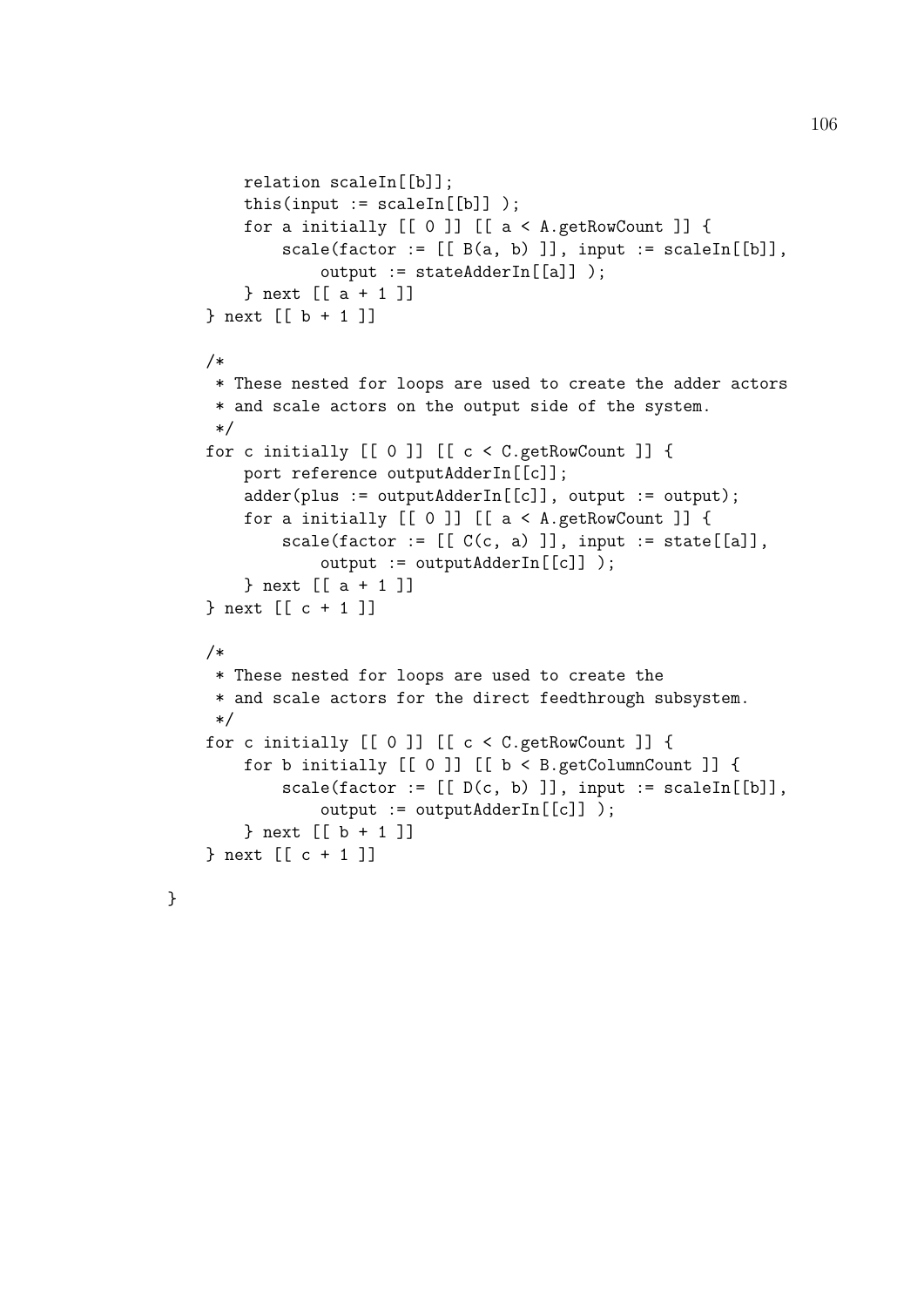### Chapter 5

## Conclusions

The purpose of this dissertation is to show the power of higher-order composition languages in system design. In order to formalize this, I develop an abstract syntax for composition languages and two calculi. The first calculus serves as a framework for composition languages without higher-order components. The second is a framework for higher-order composition languages. I prove there exist classes of systems whose specification in a higher-order composition language is drastically more succinct than it could ever be in a non-higher-order composition language.

To justify the calculus, I use it as a semantic domain for a simple higher-order composition language. I use it to reason about higher-order components in this more practical language and use n-level clock distribution networks as a class of systems whose description must grow exponentially with  $n$  when higher-order components are forbidden, but whose description grows linearly with  $n$  when higher-order components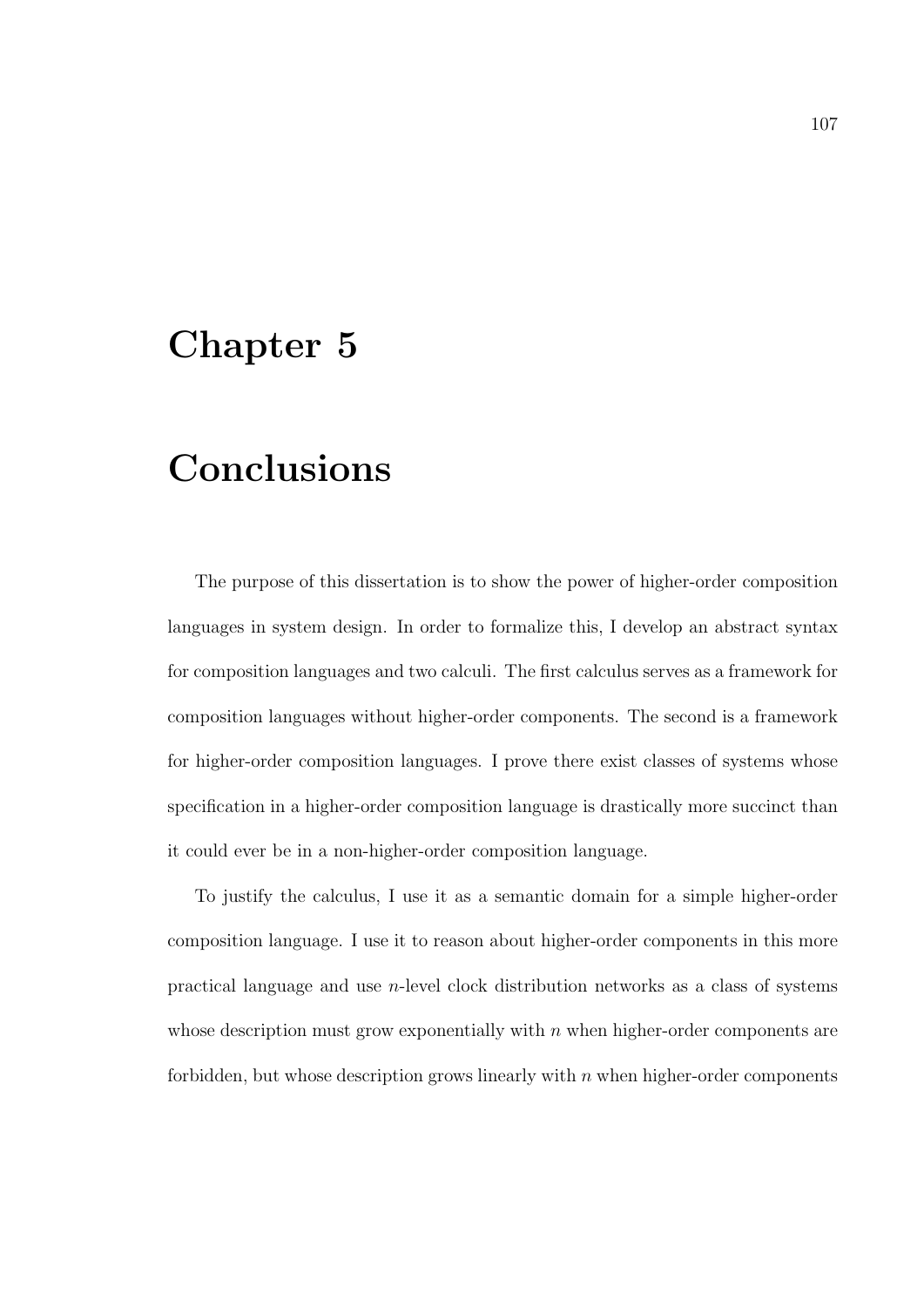are used.

As a prototype for higher-order composition language, I developed the Ptalon programming language for Ptolemy II. I explain how components can be built in Ptalon, and I give several examples of models built as a higher-order components in this language. These examples span several domains in system design: control theory, signal processing, and distributed systems.

Unlike functional languages, where higher-order functions are infused with a program's execution semantics, the ability to provide scalable higher-order mechanism is completely separated from execution semantics in higher-order composition languages. As a design technique, higher-order composition languages can be used to provide extremely scalable system descriptions.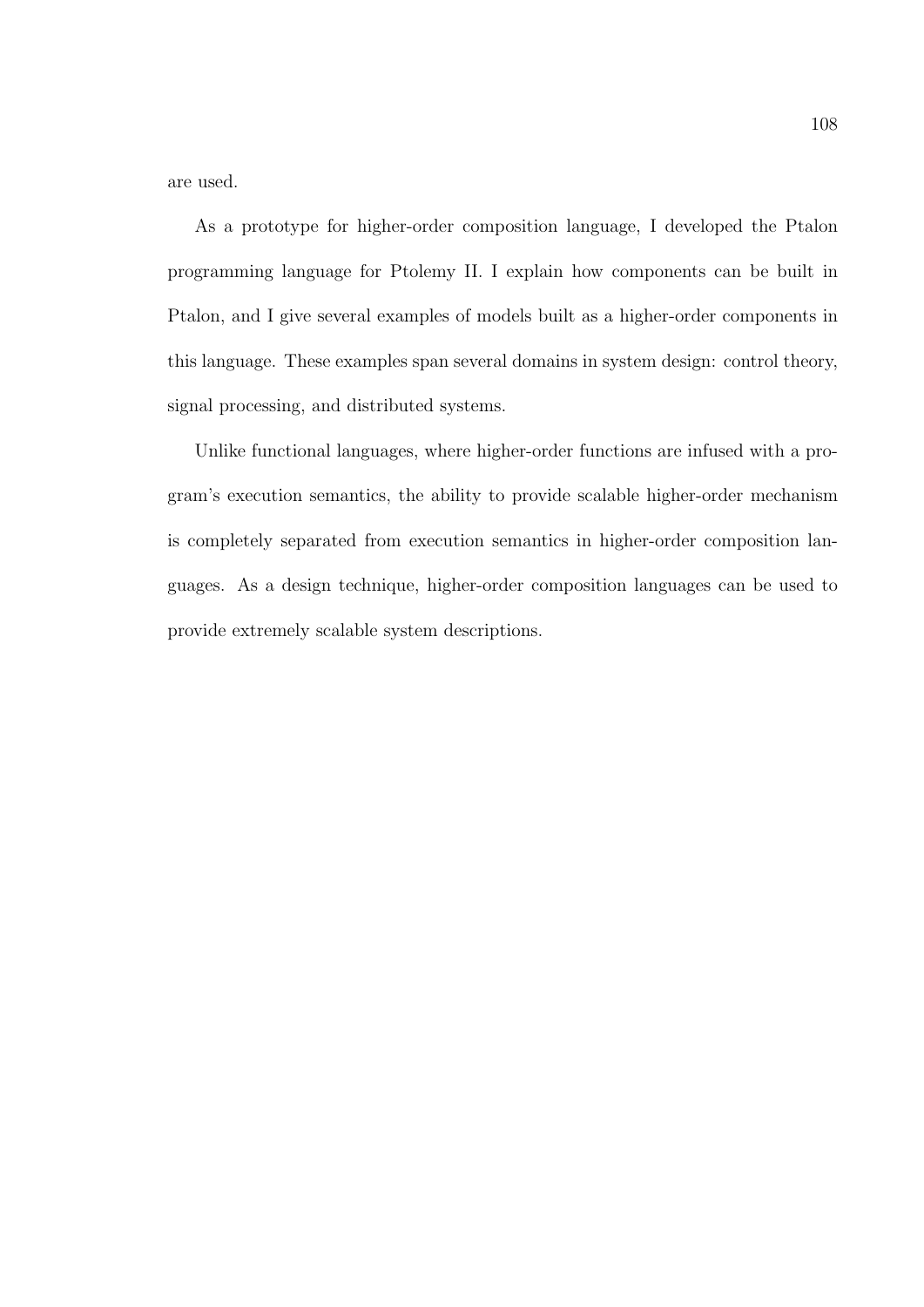# Bibliography

- [1] Ákos Lédeczi, Árpád Bakay, Miklós Maróti, Péter Völgyesi, Greg Nordstrom, Jonathan Sprinkle, and Gábor Karsai. Composing domain-specific design environments. Computer, 34(11):44–51, 2001.
- [2] Arvind. Bluespec: A language for hardware design, simulation, synthesis and verification. Invited talk. MEMOCODE, page 249, 2003.
- [3] John Aynsley and David Long. Draft standard SystemC language reference manual. Technical report, Open SystemC Initiative, 2005.
- [4] Felice Balarin, Yosinori Watanabe, Harry Hsieh, Luciano Lavagno, Claudio Passerone, and Alberto Sangiovanni-Vincentelli. Metropolis: An integrated electronic system design environment. Computer, 36(4):45–52, 2003.
- [5] Henk Barendregt. The Lambda Calculus: its Syntax and Semantics. Number 103 in Studies in Logic and the Foundations of Mathematics. North-Holland, 1981. Second edition, 1984.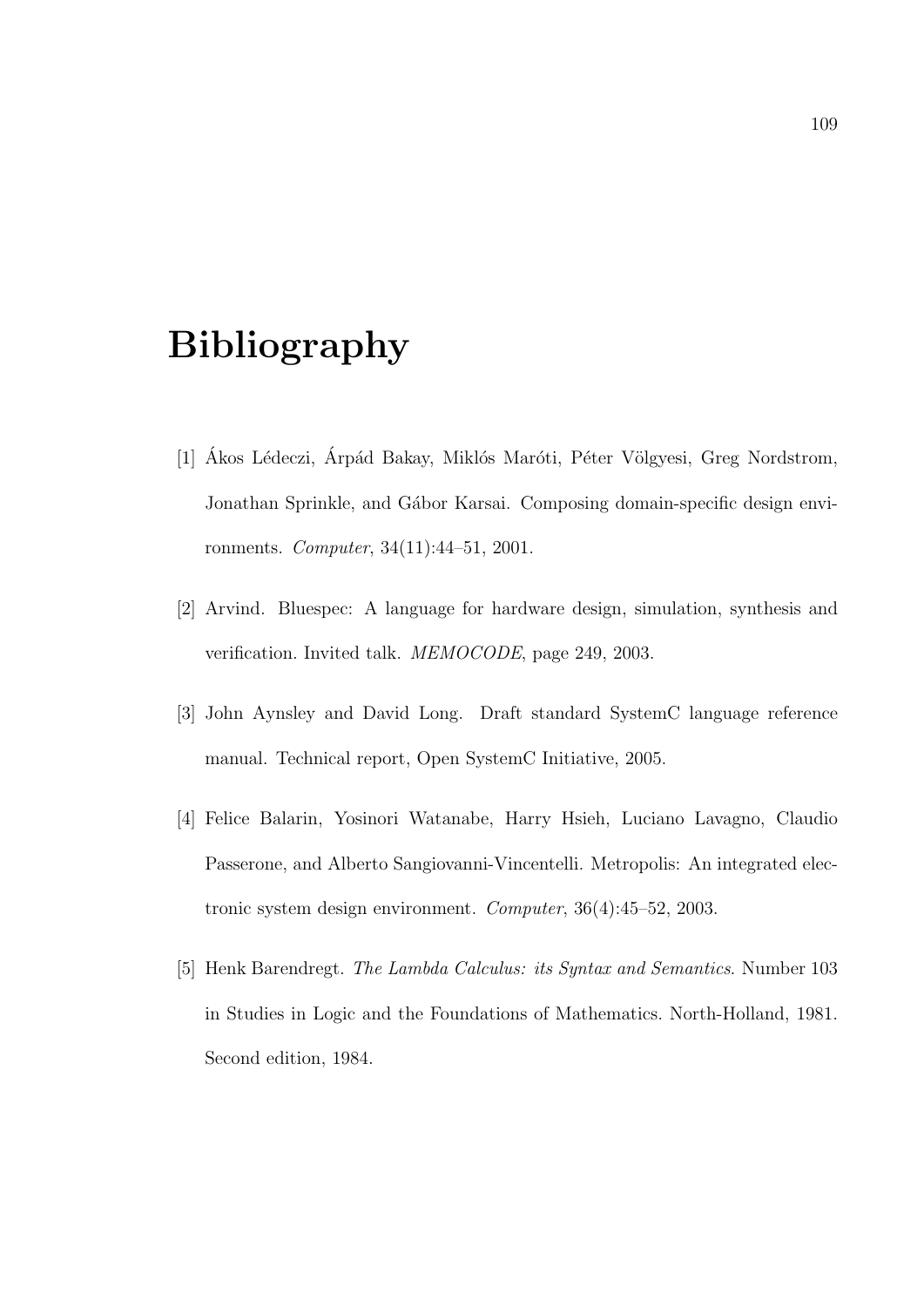- [6] Henk Barendregt and Erik Barendsen. Introduction to lambda calculus (1994). Technical report, Department of Computer Science, Catholic University of Nijmegen, Toernooiveld, 1, 6525 ED Nijmegen, The Nederlands, July 1991.
- [7] Albert Benveniste and Gérard Berry. The synchronous approach to reactive and real-time systems, pages 147–159. Kluwer Academic Publishers, Norwell, MA, USA, 2002.
- [8] Christopher Brooks, Edward A. Lee, Xiojun Liu, Stephen Neuendorffer, Yang Zhao, and Haiyang Zheng. Heterogeneous concurrent modeling and design in Java (Volume 1: Introduction to Ptolemy II). Technical Report UCB/ERL M05/21, EECS, University of California, Berkeley, 2005.
- [9] Frank M. Callier and Charles A. Desoer. Linear system theory. Springer-Verlag, London, UK, 1991.
- [10] Adam Cataldo, Elaine Cheong, Thomas Huining Feng, Edward A. Lee, and Andrew Mihal. A formalism for higher-order composition languages that satisfies the Church-Rosser property. Technical Report UCB/EECS-2006-48, EECS Department, University of California, Berkeley, May 9 2006.
- [11] Ashok K. Chandra, Dexter C. Kozen, and Larry J. Stockmeyer. Alternation. J. ACM, 28(1):114–133, 1981.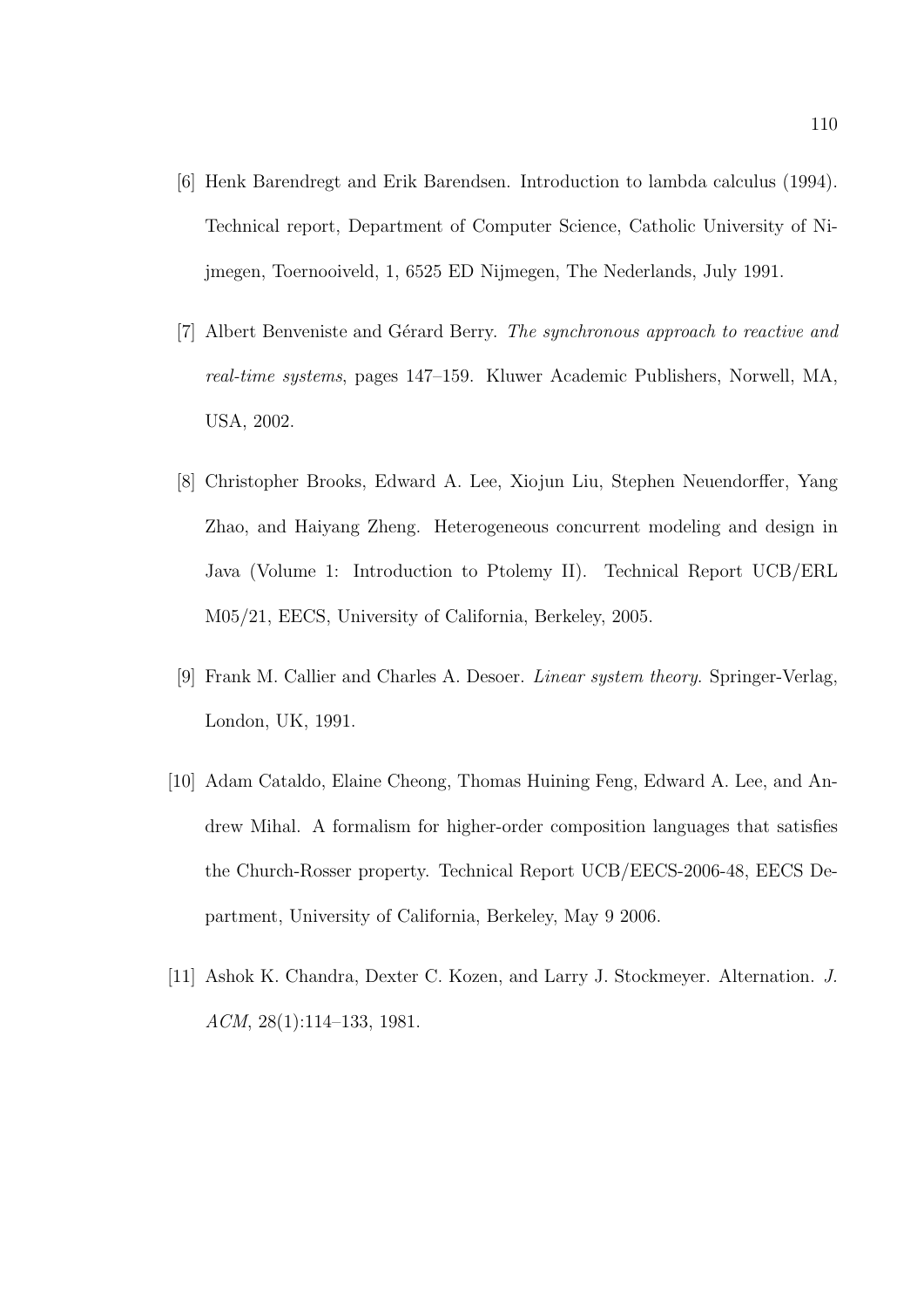- [12] Alonzo Church. An unsolvable problem in elementary number theory. American Journal of Mathematics, 58(2):345–363, 1936.
- [13] Charles Consel and Olivier Danvy. Tutorial notes on partial evaluation. In POPL '93: Proceedings of the 20th ACM SIGPLAN-SIGACT symposium on Principles of programming languages, pages 493–501, New York, NY, USA, 1993. ACM Press.
- [14] Byron Cook, John Launchbury, and John Matthews. Specifying superscalar microprocessors in hawk. In Formal Techniques for Hardware and Hardware-like Systems, Marstrand, Sweden, 1998.
- [15] James W. Cooley and John W. Tukey. An algorithm for the machine calculation of complex Fourier series. Mathematics of Computation, 19:297–301, 1965.
- [16] Thomas H. Cormen, Charles E. Leiserson, and Ronald L. Rivest. Introduction to Algorithms. The MIT Electrical Engineering and Computer Science Series. MIT Press, 1990.
- [17] James B. Dabney and Thomas L. Harman. Mastering SIMULINK. Prentice Hall Professional Technical Reference, 2003.
- [18] Jeffrey Dean and Sanjay Ghemawat. MapReduce: Simplified data processing on large clusters. In Sixth Symposium on Operating System Design and Implementation (OSDI), San Francisco, CA, 2004.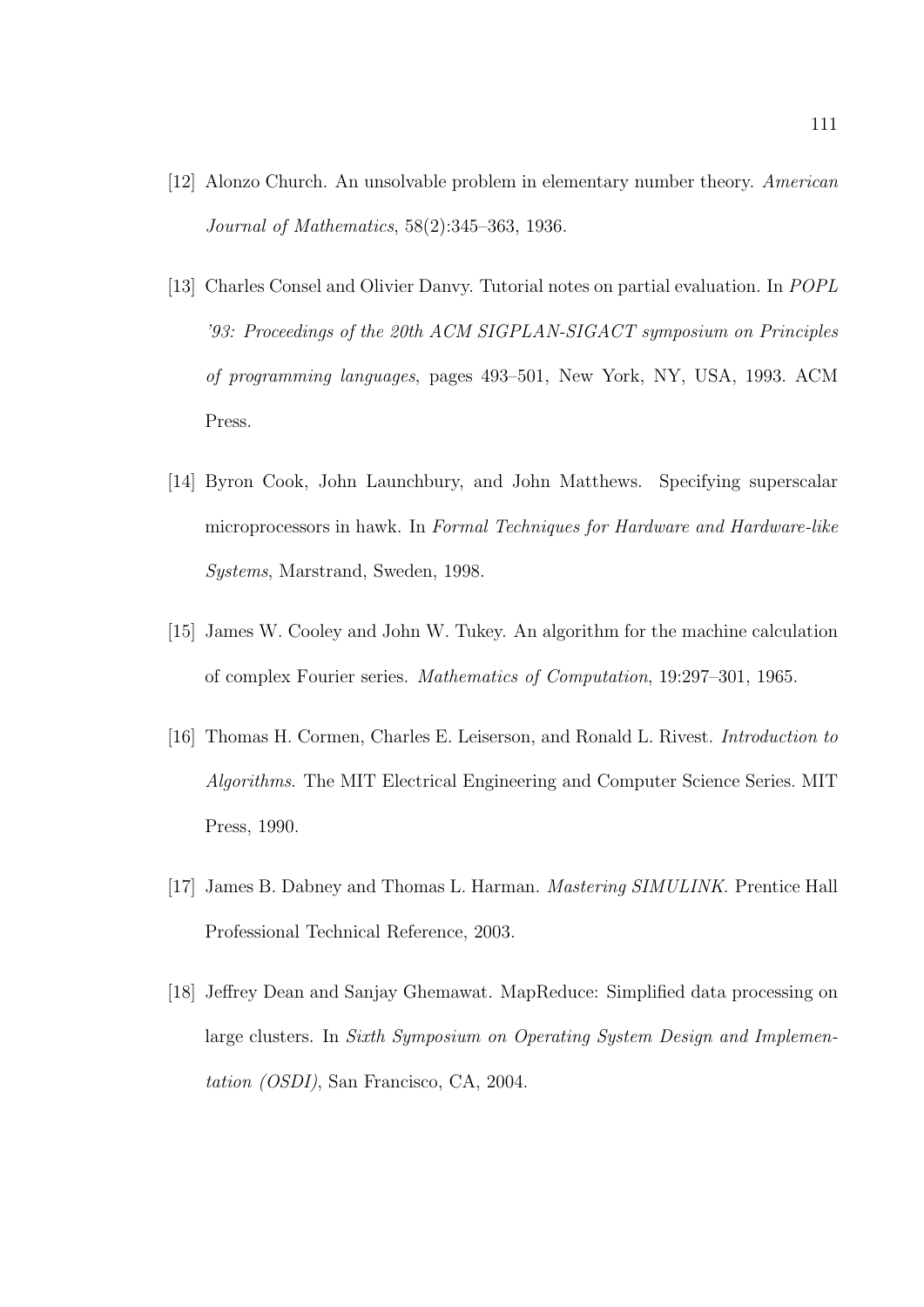- [19] Doron Drusinsky and David Harel. On the power of bounded concurrency i: finite automata. J. ACM, 41(3):517–539, 1994.
- [20] Stephen A. Edwards and Olivier Tardieu. SHIM: a deterministic model for heterogeneous embedded systems. In EMSOFT '05: Proceedings of the 5th ACM International Conference on Embedded Software, pages 264–272, New York, NY, USA, 2005. ACM Press.
- [21] Johan Eker and Jörn Janneck. CAL language report: Specification of the CAL actor language. Technical Report UCB/ERL M03/48, EECS, University of California, Berkeley, 2003.
- [22] Johan Eker, Jorn W. Janneck, Edward A. Lee, Jie Liu, Xiaojun Liu, J. Ludvig, Stephen Neuendorffer, S. Sachs, and Yuhong Xiong. Taming heterogeneity - the Ptolemy approach. *Proceedings of the IEEE*, 91(1):127–144, 2003.
- [23] Sanjay Ghemawat, Howard Gobioff, and Shun-Tak Leung. The google file system. In Appeared in: 19th ACM Symposium on Operating Systems Principles, Lake George, NY, October 2003.
- [24] Thomas A. Henzinger, Benjamin Horowitz, and Christoph M. Kirsch. Giotto: A time-triggered language for embedded programming. Proceedings of the IEEE, 91:84–99, 2003.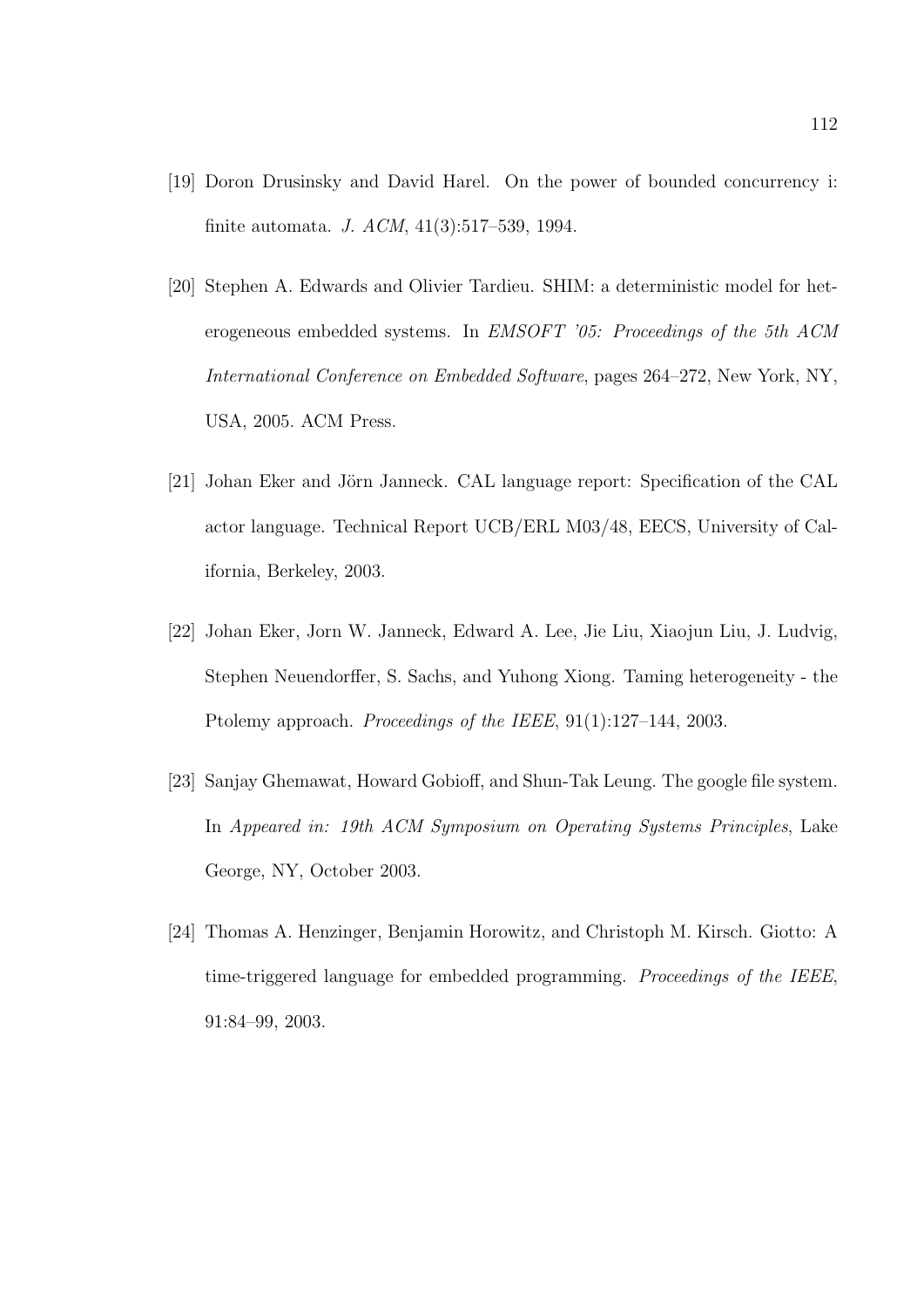- [25] Roger Hindley and Jonathan Seldin. *Introduction to Combinators and*  $\lambda$ -Calculus. Students Texts Nr. 1. London Mathematical Society, 1986.
- [26] James Hoe. Operation-Centric Hardware Description and Synthesis. PhD thesis, MIT, June 2000.
- [27] Paul Hudak. Conception, evolution, and application of functional programming languages. ACM Comput. Surv., 21(3):359–411, 1989.
- [28] Paul Hudak and Joseph H. Fasel. A gentle introduction to Haskell. SIGPLAN Not., 27(5):1–52, 1992.
- [29] Cristopher Hylands, Edward A. Lee, Jie Liu, Xiaojun Liu, Yuhong Xiong, Yang Zhao, and Haiyang Zheng. Overview of the ptolemy project. Technical Report UCB/ERL M03/25, EECS Department, University of California, Berkeley, 2003.
- [30] Ethan K. Jackson and Janos Sztipanovits. Towards a formal foundation for domain specific modeling languages. In EMSOFT, pages 53–62, Seoul, South Korea, October 2006. ACM.
- [31] Jörn W. Janneck and Robert Esser. Higher-order petri net modeling—techniques and applications. In Workshop on Software Engineering and Formal Methods, 2002.
- [32] Gary W. Johnson and Richard Jennings. LabVIEW Graphical Programming. McGraw-Hill Professional, 2001.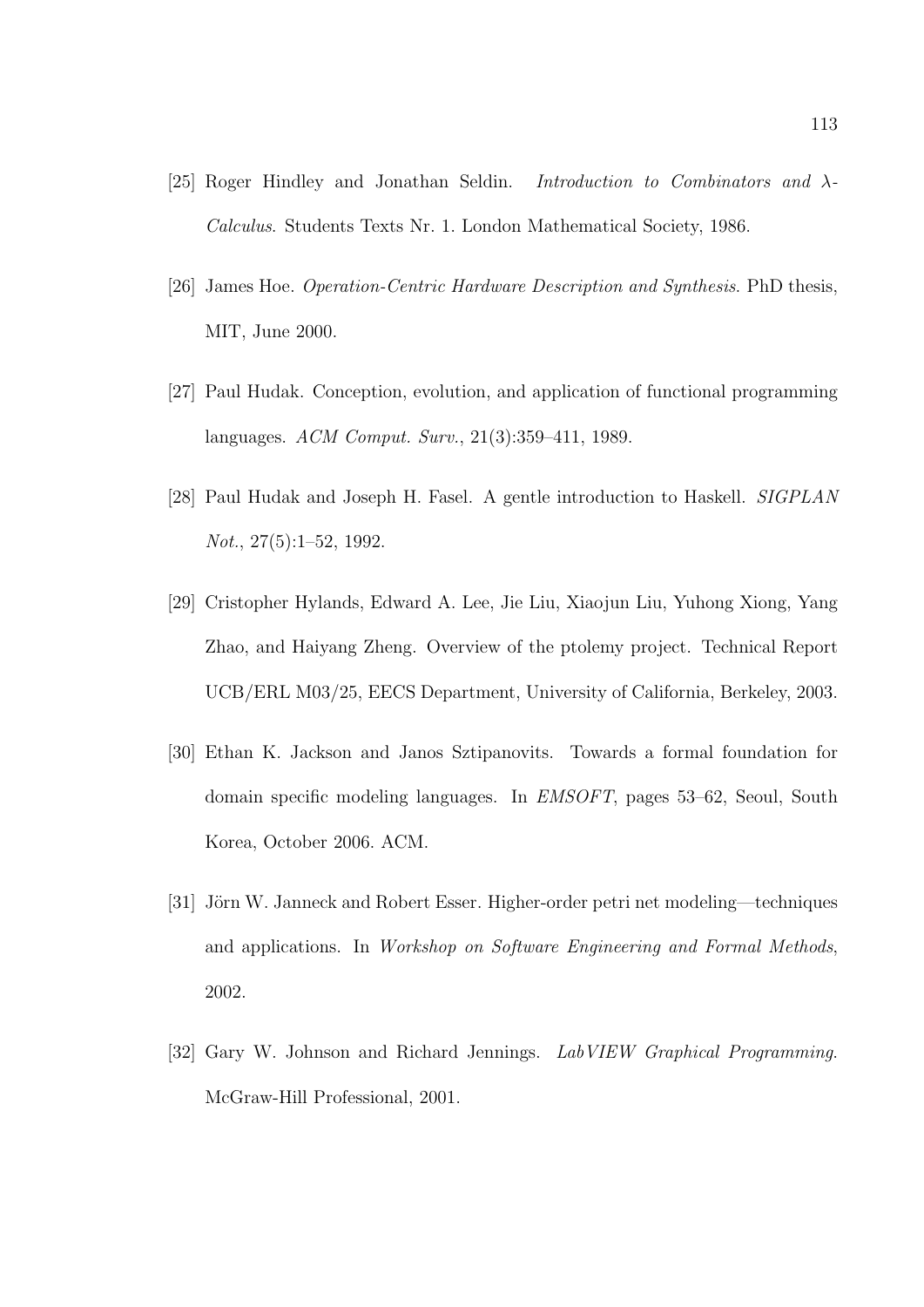- [33] Sung-Mo (Steve) Kang and Yusuf Leblebici. CMOS Digital Integrated Circuits: Analysis and Design. William C Brown Publishing, 2nd edition, 1998.
- [34] K. Keutzer, S. Malik, R. Newton, J. Rabaey, and A. Sangiovanni-Vincentelli. System level design: Orthogonalization of concerns and platform-based design. IEEE trans on Computer-Aided Design, 19(12), December 2000.
- [35] Mary Sheeran Koen Claessen. A lava tutorial. April 2000.
- [36] Akos Ledeczi, Miklos Maroti, Arpad Bakay, Gabor Karsai, Jason Garrett, Charles Y Thomason IV, Greg G Nordstrom, and Peter Volgyesi. The generic modeling environment. In Workshop on Intelligent Signal Processing, Budapest, Hungary, May 2001.
- [37] Edward A. Lee. Model-driven development from object-oriented design to actor-oriented design. In Workshop on Software Engineering for Embedded Systems: From Requirements to Implementation (a.k.a. The Monterey Workshop), Chicago, 2003.
- [38] Edward A. Lee. The problem with threads. Technical Report UCB/EECS-2006- 1, EECS Department, University of California, Berkeley, January 10 2006.
- [39] Edward A. Lee and Pravin Varaiya. Structure and Interpretaion of Signals and Systems. Addison Wesley, 2003.
- [40] Nenand Medvidovic and Richard N. Taylor. A classification and comparison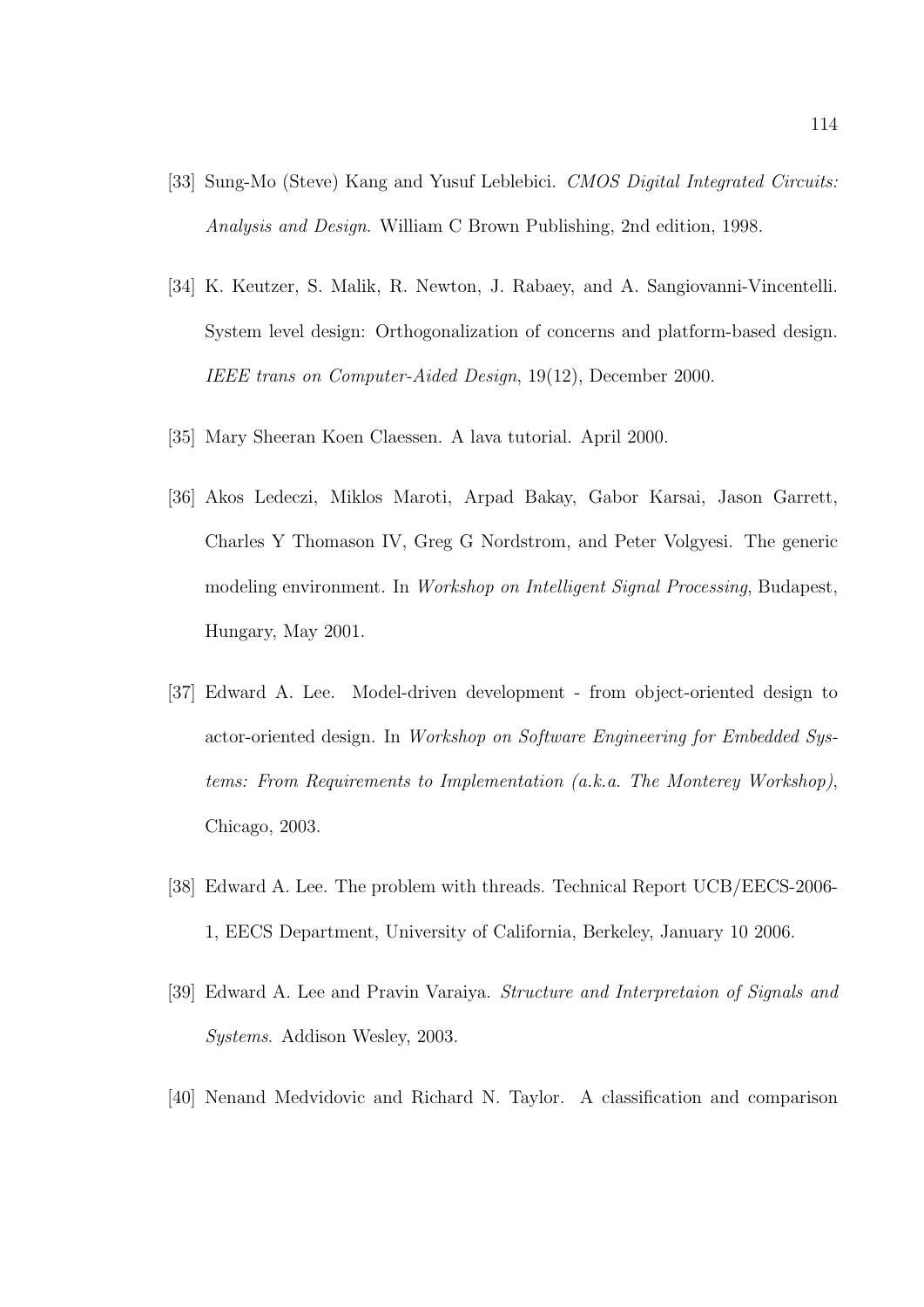framework for software architecture description languages. IEEE Transactions on Software Engineering, 26(1):70–93, January 2000.

- [41] Albert R. Meyer and Michael J. Fischer. Economy of description by automata, grammars, and formal systems. In FOCS, pages 188–191, 1971.
- [42] Robin Milner. Flowgraphs and flow algebras. J. ACM, 26(4):794–818, 1979.
- [43] Robin Milner. A Calculus of Communicating Systems, volume 92 of Lecture Notes in Computer Science. Springer, 1980.
- [44] Robin Milner. *Logic and Algebra of Specification*, chapter The Polyadic  $\pi$ -Calculus: A Tutorial. Springer-Verlag, 1993.
- [45] Alan V. Oppenheim, Ronald W. Schafer, and John R. Buck. Discrete-time signal processing (2nd ed.). Prentice-Hall, Inc., Upper Saddle River, NJ, USA, 1999.
- [46] Alan V. Oppenheim, Alan S. Willsky, and Syed Hamid Nawab. Signals and systems. Prentice-Hall signal processing series. Second edition, 1997.
- [47] George A. Papadopoulos and Farhad Arbab. Coordination models and languages. In Marvin V. Zelkowitz, editor, Advances in Computers, volume 46, pages 329– 400. Academic Press, 1998.
- [48] Douglas L. Perry. VHDL (2nd ed.). McGraw-Hill, Inc., New York, NY, USA, 1993.